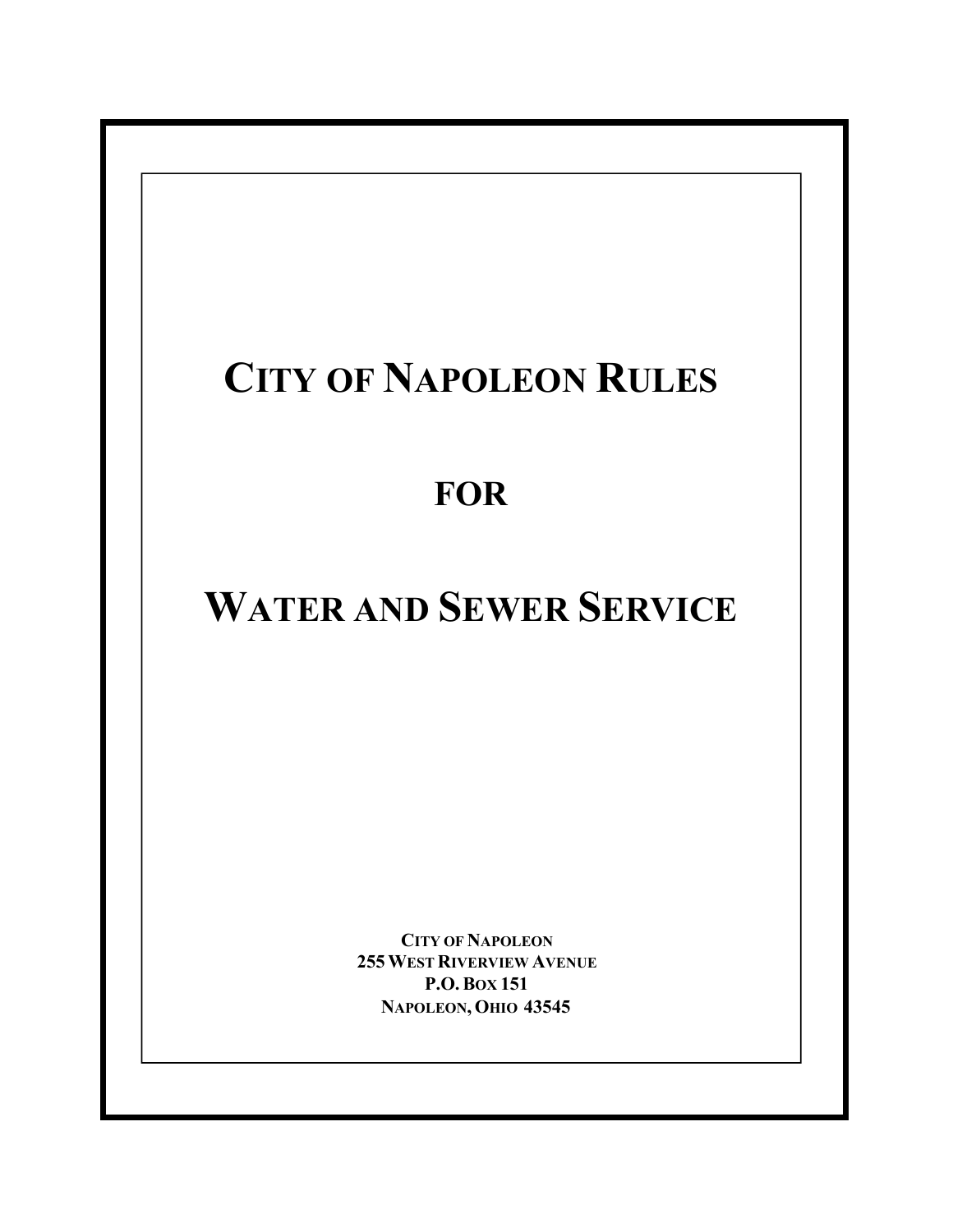#### **HISTORY OF WATER-SEWER RULES**

From Passage of Ordinance No. 82-97

**Rule 1**: Adopted Ordinance No. 82-97, passed October 20, 1997; Amended Ordinance No. 53- 00, passed June 19, 2000; Amended Ordinance No. 90-00, passed August 21, 2000; Amended Ordinance No. 107-01, passed October 15, 2001; Ordinance No. 077-04, passed July 19, 2004; Amended Ordinance 074-06, passed November 6, 2006.

**Rule 2**: Adopted Ordinance No. 82-97, passed October 20, 1997; Amended in part Ordinance No. 53-00, passed June 19, 2000.

**Rule 3**: Adopted Ordinance No. 82-97, passed October 20, 1997.

**Rule 4**: Adopted Ordinance No. 82-97, passed October 20, 1997; Amended in part Ordinance No. 53-00, passed June 19, 2000 (repealed with passage of Ordinance No. 074-06, passed November 6, 2006).

**Rule 5**: Adopted Ordinance No. 82-97, passed October 20, 1997; Amended in part Ordinance No. 53-00, passed June 19, 2000; Amended Ordinance No. 77-04, passed July 19, 2004; Amended in part Ordinance No. 089-2008, passed December 8, 2008; Ordinance No. 057-12, passed August 20, 2012.

**Rule 6**: Adopted Ordinance No. 82-97, passed October 20, 1997; Amended in part Ordinance No. 53-00, passed June 19, 2000; Amended in part Ordinance No. 026-14, passed May 19, 2014.

**Rule 7**: Adopted Ordinance No. 82-97, passed October 20, 1997; Amended Ordinance No. 53- 00, passed June 19, 2000.

**Rule 8**: Adopted Ordinance No. 82-97, passed October 20, 1997; Amend in part Ordinance No. 53-00, passed June 19, 2000; Amended in part Ordinance No. 026-14, passed May 19, 2014.

**Rule 9**: Adopted Ordinance No. 82-97, passed October 20, 1997.

**Rule 10**: Adopted Ordinance No. 82-97, passed October 20, 1997; Amended Ordinance No. 107-01; passed October 15, 2001. Rule 10.1(E) Amended Ordinance No. 023-20, Passed July 6, 2020

**Rule 11**: Adopted Ordinance No. 82-97, passed October 20, 1997; Amended Ordinance No. 53- 00, passed June 19, 2000; Amended Ordinance No. 90-00; passed August 21, 2000. Rule 11(E) Amended Ordinance No. 023-20, Passed July 6, 2020

**Rule 12**: Adopted Ordinance No. 82-97, passed October 20, 1997; Amended Ordinance No. 53- 00, passed June 19, 2000 (repealed old Rule 12 by repealing Section 13 of Ordinance No. 029- 06, passed June 5, 2006); Amended Ordinance No. 107-01, passed October 15, 2001; Amended Ordinance No. 005-07, passed April 16, 2007.

**Rule 13**: Adopted Ordinance No. 82-97, passed October 20, 1997.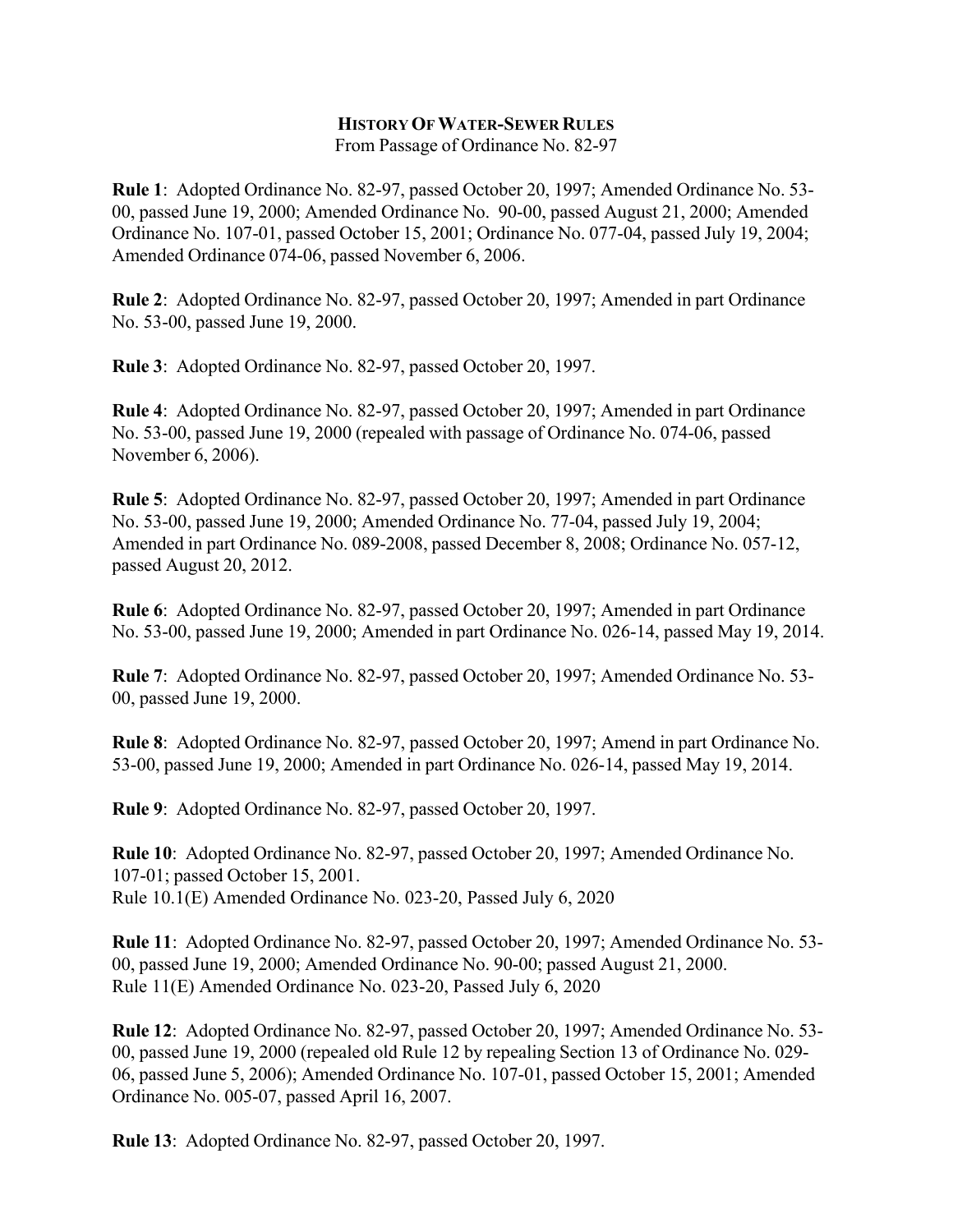**Rule 14**: Adopted Ordinance No. 82-97, passed October 20, 1997; Amended Ordinance No. 53- 00, passed June 19, 2000.

**Rule 15**: Adopted Ordinance No. 82-97, passed October 20, 1997; Amended Ordinance No. 53- 00, passed June 19, 2000; Amended in part Ordinance No. 107-01, passed October 15, 2001; Amended Ordinance No. 100-03, passed December, 1, 2003; Amended Ordinance No. 005-07, passed April 16, 2007.

**Rule 16**: Adopted Ordinance No. 82-97, passed October 20, 1997; Amended in part Ordinance No. 53-00, passed June 19, 2000; Amended Ordinance No. 100-03, passed December 1, 2003; Amended Ordinance No. 005-07, passed April 16, 2007; Repealed old working of Rules 16 as was contained in Section 2 of Ordinance No. 100-03 with passage of Ordinance No. 047-07, passed May 7, 2007.

**Rule 17**: Adopted Ordinance No. 82-97, passed October 20, 1997; Amended Ordinance No. 53- 00, passed June 19, 2000; Amended Ordinance No. 107-01, passed October 15, 2001; Amended Ordinance No. 100-03, passed December 1, 2003; Ordinance No. 029-06, passed June 5, 2006; Amended Ordinance No. 029-06, passed April 4, 2011.

**Rule 18**: Adopted Ordinance No. 82-97, passed October 20, 1997; Amended Ordinance No. 53- 00, passed June 19, 2000.

**Rule 19**: Adopted Ordinance No. 82-97, passed October 20, 1997.

**Rule 20**: Adopted Ordinance No. 82-97, passed October 20, 1997; Amended in part Ordinance No. 107-01, passed October 15, 2001; Ordinance No. 029-06, passed June 5, 2006.

**Rule 21**: Adopted Ordinance No. 82-97, passed October 20, 1997; Amended Ordinance No. 53- 00, passed June 19, 2000.

**Rule 22**: Adopted Ordinance No. 82-97, passed October 20, 1997; Amended in part Ordinance No. 53-00, passed June 19, 2000; Amended Ordinance No. 107-01, passed October 15, 2001; Ordinance No. 100-03, passed December, 1, 2003; Amended Ordinance No. 005-07, passed April 16, 2007; Amended in part Ordinance No. 089-2008, passed December 8, 2008.

**Rule 23**: Adopted Ordinance No. 82-97, passed October 20, 1997; Amended in part Ordinance No. 53-00, passed June 19, 2000.

**Rule 24**: Adopted Ordinance No. 82-97, passed October 20, 1997.

**Rule 25**: Adopted Ordinance No. 82-97, passed October 20, 1997; Amended Ordinance No. 53- 00, passed June 19, 2000; Amended Ordinance No. 100-03, passed December 1, 2003.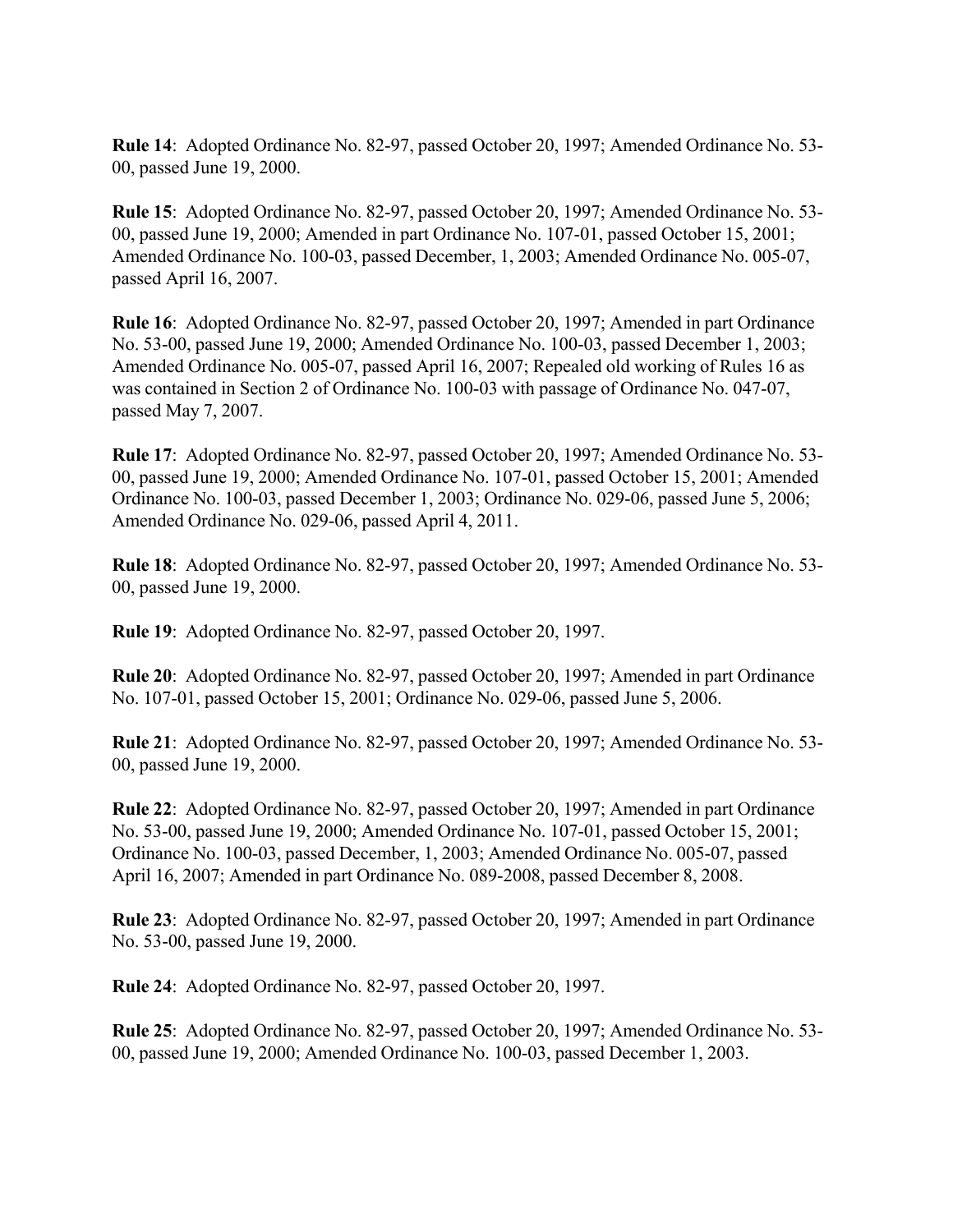**Rule 26**: Adopted Ordinance No. 82-97, passed October 20, 1997; Amended in part Ordinance No. 53-00, passed June 19, 2000; Amended Ordinance No. 029-06, passed June 5, 2006.

**Rule 27:** Adopted Ordinance No. 82-97, passed October 20, 1997.

**Rule 28:** Adopted Ordinance No. 82-97, passed October 20, 1997; Amended Ordinance No. 53- 00, passed June 19, 2000.

**Rule 29:** Adopted Ordinance No. 82-97, passed October 20, 1997.

**Rule 30:** Adopted Ordinance No. 82-97, passed October 20, 1997.

**Rule 31:** Adopted Ordinance No. 82-97, passed October 20, 1997; Amended Ordinance No. 53- 00, passed June 19, 2000.

**Rule 32:** Adopted Ordinance No. 82-97, passed October 20, 1997; Amended Ordinance No. 12- 98, passed February 16, 1998; Ordinance No. 72-98, passed September 8, 1998; Ordinance No. 85-9999, November 1, 1999; Ordinance No. 100-03, passed December 1, 2003; Ordinance No. 53- 00, passed June 19, 2000; Amended Ordinance No. 90-00, passed August 21, 2000; Repealed old wording of Rule 32 as was contained in Section 1 of Ordinance No. 72-98 with passage of Ordinance No. 029-06, passed June 5, 2006; Amended in part Ordinance No. 089-08, passed December 8, 2008.

**Rule 33:** Adopted Ordinance No. 074-06, passed November 6, 2006.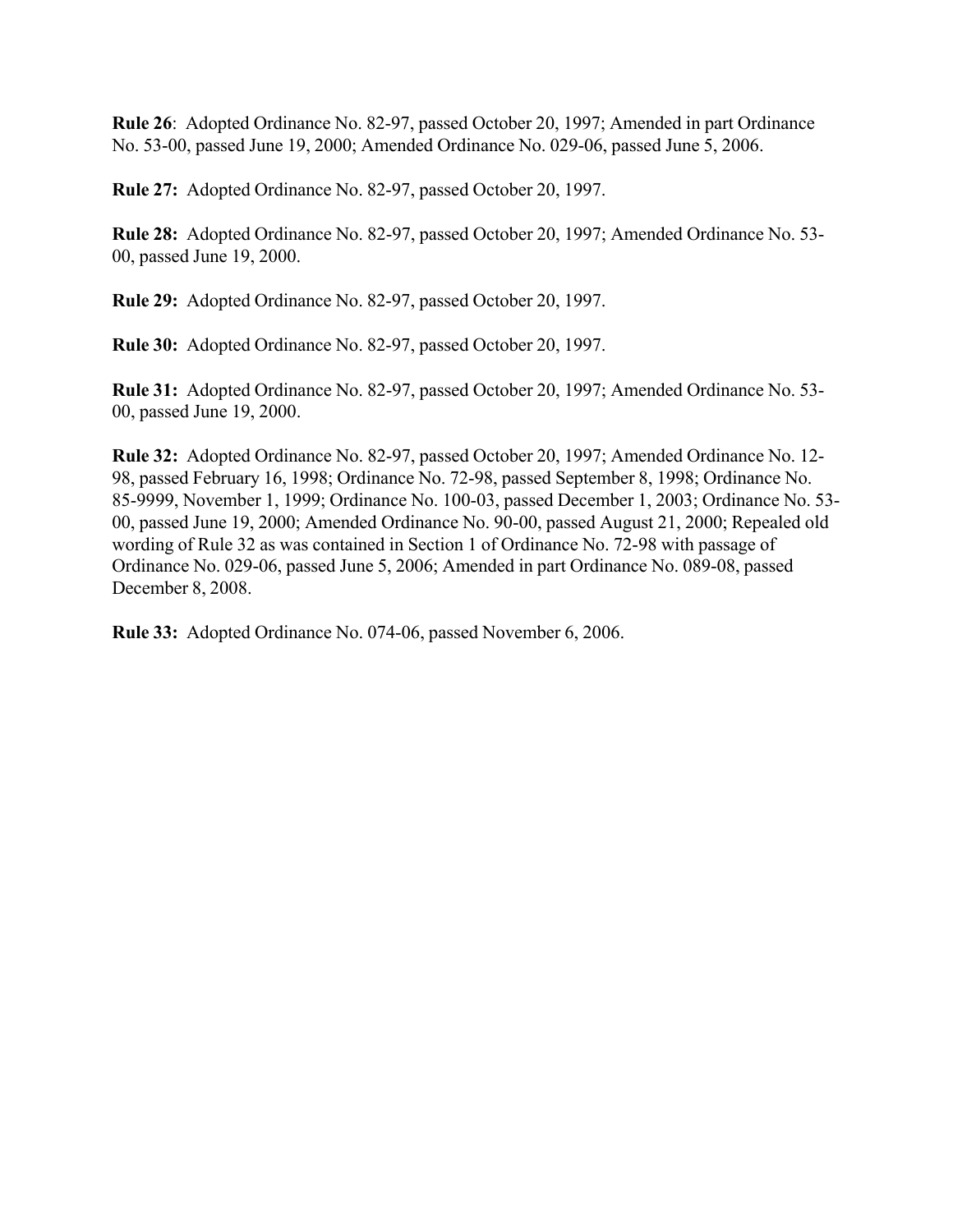| RULE 1            |                                                              |  |
|-------------------|--------------------------------------------------------------|--|
| RULE <sub>2</sub> |                                                              |  |
| <b>Rule 2.1</b>   |                                                              |  |
| Rule 2.2          |                                                              |  |
| Rule 2.3          |                                                              |  |
| Rule 2.4          |                                                              |  |
| <b>Rule 2.5</b>   |                                                              |  |
| <b>Rule 2.6</b>   |                                                              |  |
| <b>Rule 2.7</b>   |                                                              |  |
| <b>Rule 2.8</b>   |                                                              |  |
| RULE <sub>3</sub> |                                                              |  |
| <b>Rule 3.1</b>   |                                                              |  |
| <b>Rule 3.2</b>   |                                                              |  |
| Rule 3.3          |                                                              |  |
| <b>Rule 3.4</b>   |                                                              |  |
| <b>Rule 3.5</b>   |                                                              |  |
| <b>Rule 3.6</b>   |                                                              |  |
| Rule 3.7          |                                                              |  |
| RULE <sub>4</sub> |                                                              |  |
| <b>Rule 4.1</b>   |                                                              |  |
| <b>Rule 4.2</b>   |                                                              |  |
| <b>Rule 4.3</b>   |                                                              |  |
| <b>Rule 4.4</b>   |                                                              |  |
| <b>Rule 4.5</b>   |                                                              |  |
| <b>Rule 4.6</b>   | Digging And/Or Marking Excavation Site For Water Service  27 |  |
| <b>RULE 5</b>     |                                                              |  |
| <b>Rule 5.1</b>   |                                                              |  |
| <b>Rule 5.2</b>   |                                                              |  |
| <b>Rule 5.3</b>   |                                                              |  |
| <b>Rule 5.4</b>   |                                                              |  |
| <b>Rule 5.5</b>   |                                                              |  |
| <b>Rule 5.6</b>   |                                                              |  |
| <b>Rule 5.7</b>   |                                                              |  |
| <b>Rule 5.8</b>   |                                                              |  |
| RULE 6            |                                                              |  |
| <b>Rule 6.1</b>   |                                                              |  |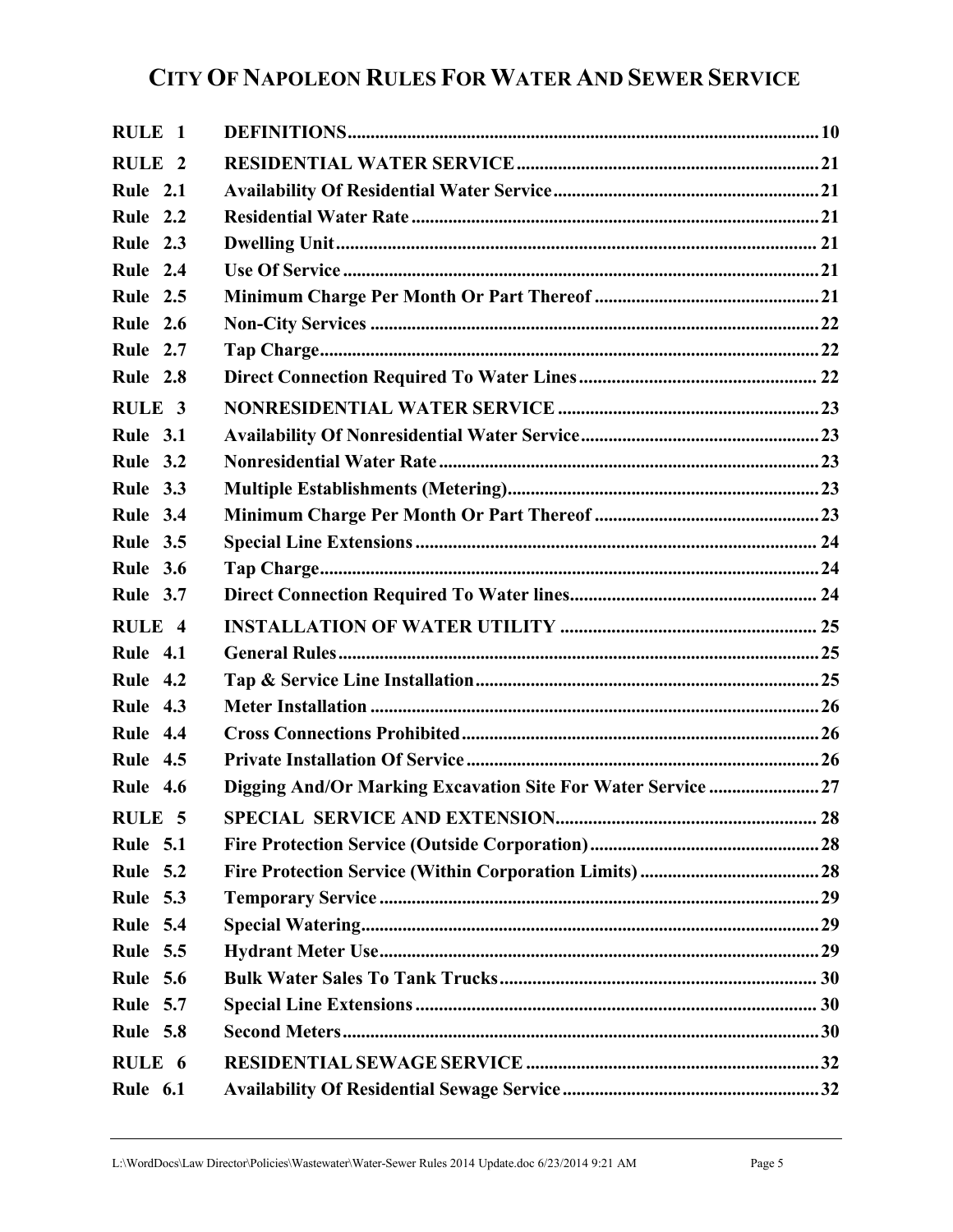| <b>Rule 6.2</b>   |                                                         |  |
|-------------------|---------------------------------------------------------|--|
| <b>Rule 6.3</b>   |                                                         |  |
| RULE <sub>7</sub> |                                                         |  |
| RULE 8            |                                                         |  |
| <b>Rule 8.1</b>   |                                                         |  |
| <b>Rule 8.2</b>   |                                                         |  |
| <b>Rule 8.3</b>   |                                                         |  |
| <b>Rule 8.4</b>   |                                                         |  |
| <b>Rule 8.5</b>   |                                                         |  |
| RULE <sub>9</sub> |                                                         |  |
| <b>Rule 9.1</b>   |                                                         |  |
| <b>Rule 9.2</b>   |                                                         |  |
| <b>Rule 9.3</b>   |                                                         |  |
| <b>Rule 9.4</b>   |                                                         |  |
| <b>RULE 10</b>    |                                                         |  |
| <b>Rule 10.1</b>  |                                                         |  |
| <b>Rule 10.2</b>  | Digging And/Or Marking Excavation Site For Sewers  44   |  |
| RULE 11           |                                                         |  |
| <b>RULE 12</b>    |                                                         |  |
| <b>Rule 12.1</b>  |                                                         |  |
| <b>Rule 12.2</b>  |                                                         |  |
| RULE 13           | <b>RESPONSIBILITY OF BILLS BY PROPERTY OWNER  50</b>    |  |
| RULE 14           | <b>VOLUNTARY TERMINATION OF SERVICE &amp; REPAIRS51</b> |  |
| <b>Rule 14.1</b>  |                                                         |  |
| <b>Rule 14.2</b>  |                                                         |  |
| <b>RULE 15</b>    |                                                         |  |
| <b>Rule 15.1</b>  |                                                         |  |
| <b>Rule 15.2</b>  |                                                         |  |
| <b>Rule 15.3</b>  |                                                         |  |
| <b>Rule 15.4</b>  |                                                         |  |
| <b>Rule 15.5</b>  |                                                         |  |
| <b>Rule 15.6</b>  |                                                         |  |
| <b>RULE 16</b>    |                                                         |  |
| <b>Rule 16.1</b>  |                                                         |  |
| <b>Rule 16.2</b>  |                                                         |  |
| <b>Rule 16.3</b>  |                                                         |  |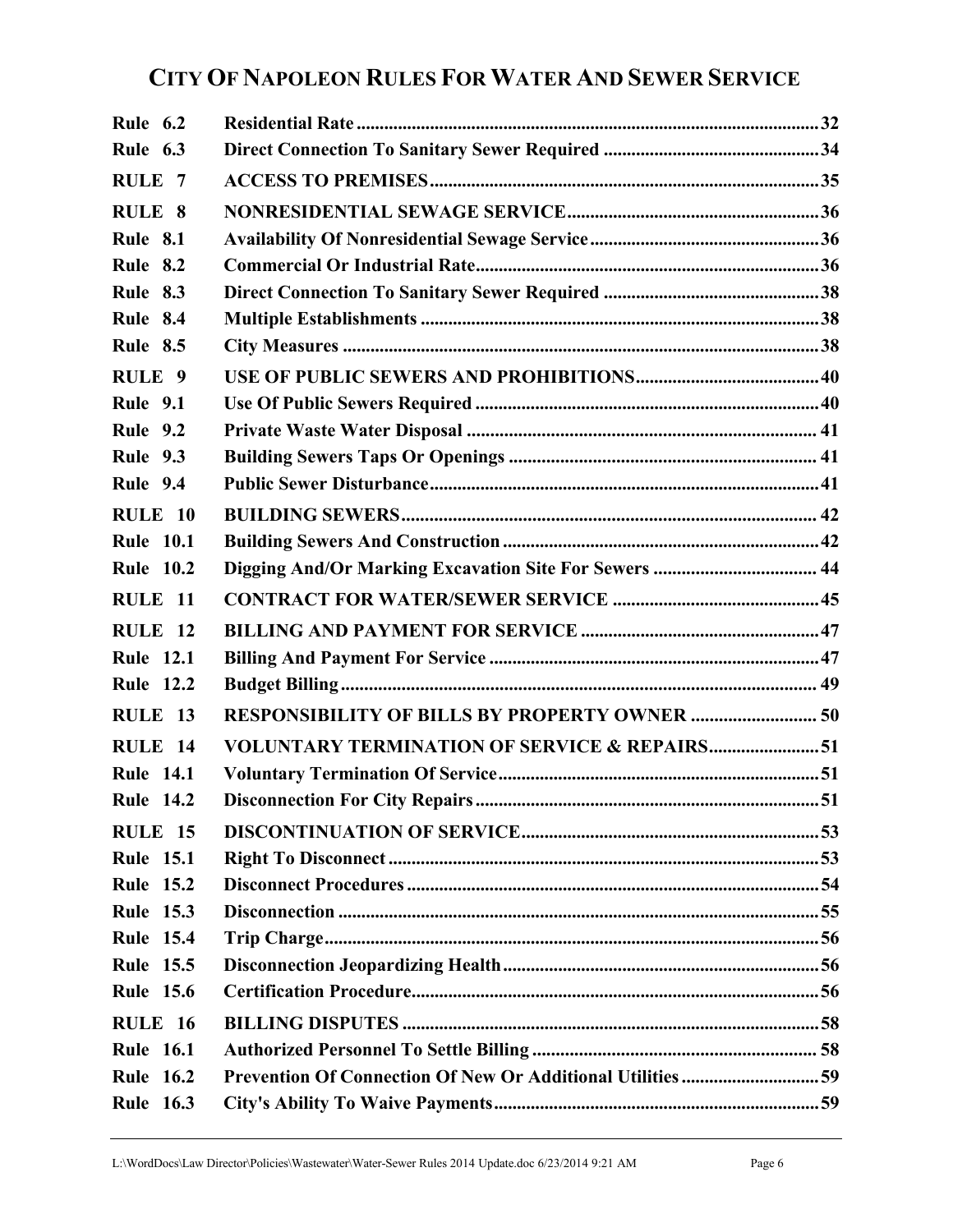| <b>Rule 16.4</b>                    |                                                                          |  |
|-------------------------------------|--------------------------------------------------------------------------|--|
| <b>RULE 17</b>                      |                                                                          |  |
| <b>Rule 17.1</b>                    |                                                                          |  |
| <b>Rule 17.2</b>                    | Deposits For Temporary Service By Contractors, Builders, & Developers 62 |  |
| <b>Rule 17.3</b>                    |                                                                          |  |
| <b>Rule 17.4</b>                    |                                                                          |  |
| <b>Rule 17.5</b>                    |                                                                          |  |
| RULE 18                             |                                                                          |  |
| <b>Rule 18.1</b>                    |                                                                          |  |
| <b>Rule 18.2</b>                    |                                                                          |  |
| <b>RULE 19</b>                      | PRETREATMENT OF INDUSTRIAL WASTE REQUIRED  64                            |  |
| <b>Rule 19.1</b>                    |                                                                          |  |
| <b>Rule 19.2</b>                    |                                                                          |  |
| <b>RULE 20</b>                      |                                                                          |  |
| <b>Rule 20.1</b>                    |                                                                          |  |
| <b>Rule 20.2</b>                    |                                                                          |  |
| RULE <sub>21</sub>                  |                                                                          |  |
| RULE <sub>22</sub>                  | <b>EXTENSION OF SERVICE OUTSIDE CORPORATION LIMITS  73</b>               |  |
| <b>Rule 22.1</b>                    |                                                                          |  |
| <b>Rule 22.2</b>                    |                                                                          |  |
| <b>Rule 22.3</b>                    |                                                                          |  |
| <b>Rule 22.4</b>                    |                                                                          |  |
| <b>Rule 22.5</b><br><b>District</b> | Annexation Required Of Land Being Served By Regional Water & Sewer<br>74 |  |
| <b>Rule 22.6</b>                    |                                                                          |  |
| <b>Rule 22.7</b>                    |                                                                          |  |
| RULE 23                             |                                                                          |  |
| <b>Rule 23.1</b>                    |                                                                          |  |
| <b>Rule 23.2</b>                    |                                                                          |  |
| <b>Rule 23.3</b>                    |                                                                          |  |
| <b>Rule 23.4</b>                    |                                                                          |  |
| <b>Rule 23.5</b>                    |                                                                          |  |
| <b>Rule 23.6</b>                    | Enlargement Or Modification Of Well, Pond, Reservoir Or Lagoon; New      |  |
|                                     |                                                                          |  |
| <b>Rule 23.7</b>                    |                                                                          |  |
| <b>Rule 23.8</b>                    |                                                                          |  |
| <b>Rule 23.9</b>                    |                                                                          |  |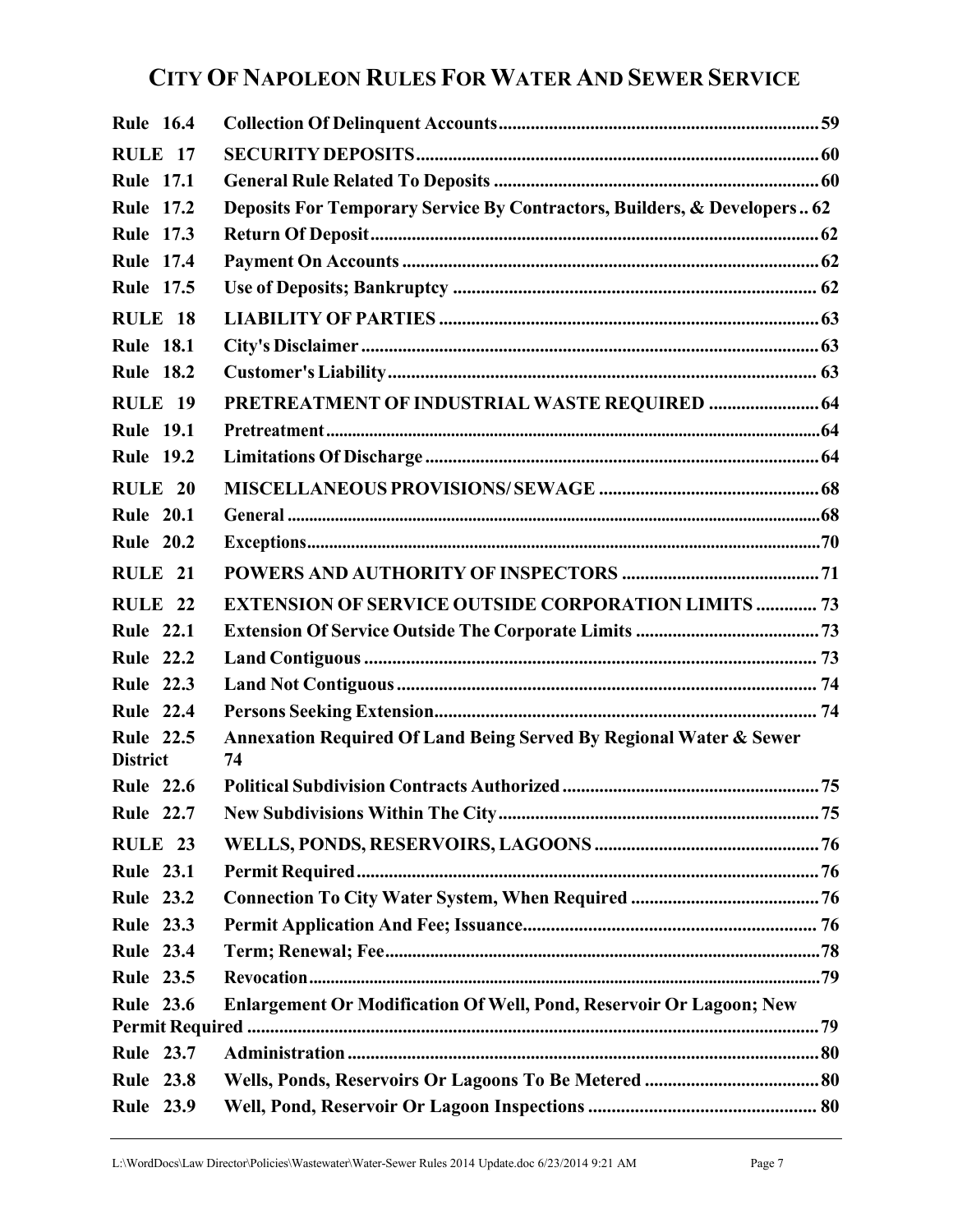| RULE <sub>24</sub> |                                                                                 |  |
|--------------------|---------------------------------------------------------------------------------|--|
| <b>Rule 24.1</b>   |                                                                                 |  |
| <b>Rule 24.2</b>   |                                                                                 |  |
| <b>Rule 24.3</b>   |                                                                                 |  |
| <b>Rule 24.4</b>   |                                                                                 |  |
| <b>Rule 24.5</b>   |                                                                                 |  |
| <b>Rule 24.6</b>   |                                                                                 |  |
| <b>Rule 24.7</b>   |                                                                                 |  |
| <b>RULE 25</b>     |                                                                                 |  |
| <b>Rule 25.1</b>   |                                                                                 |  |
| <b>Rule 25.2</b>   |                                                                                 |  |
| <b>Rule 25.3</b>   |                                                                                 |  |
| <b>Rule 25.4</b>   |                                                                                 |  |
| <b>Rule 25.5</b>   |                                                                                 |  |
| <b>Rule 25.6</b>   |                                                                                 |  |
| <b>RULE 26</b>     |                                                                                 |  |
| <b>Rule 26.1</b>   |                                                                                 |  |
| <b>Rule 26.2</b>   |                                                                                 |  |
| <b>Rule 26.3</b>   |                                                                                 |  |
| <b>Rule 26.4</b>   |                                                                                 |  |
| <b>Rule 26.5</b>   |                                                                                 |  |
| <b>Rule 26.6</b>   |                                                                                 |  |
| <b>Rule 26.7</b>   |                                                                                 |  |
| <b>Rule 26.8</b>   | Tampering With Curb Stop, Hydrant Or City Owned Valve Prohibited 87             |  |
| <b>Rule 26.9</b>   |                                                                                 |  |
| <b>Rule 26.10</b>  |                                                                                 |  |
| <b>Rule 26.11</b>  |                                                                                 |  |
| <b>Rule 26.12</b>  |                                                                                 |  |
| <b>Rule 26.13</b>  | <b>Destruction Of City Appurtenance Or Equipment Prohibited 88</b>              |  |
| <b>Rule 26.14</b>  |                                                                                 |  |
| <b>Rule 26.15</b>  |                                                                                 |  |
| <b>Rule 26.16</b>  |                                                                                 |  |
| Rule 26.17         |                                                                                 |  |
| <b>Rule 26.18</b>  | <b>Constructing Or Maintaining Privy, Septic Tank Or Cesspool Prohibited 89</b> |  |
| RULE 27            |                                                                                 |  |
| <b>RULE 28</b>     | <b>ADMINISTRATION OF RULES/VARIANCES AND EXCEPTIONS  91</b>                     |  |
| <b>Rule 28.1</b>   |                                                                                 |  |
|                    |                                                                                 |  |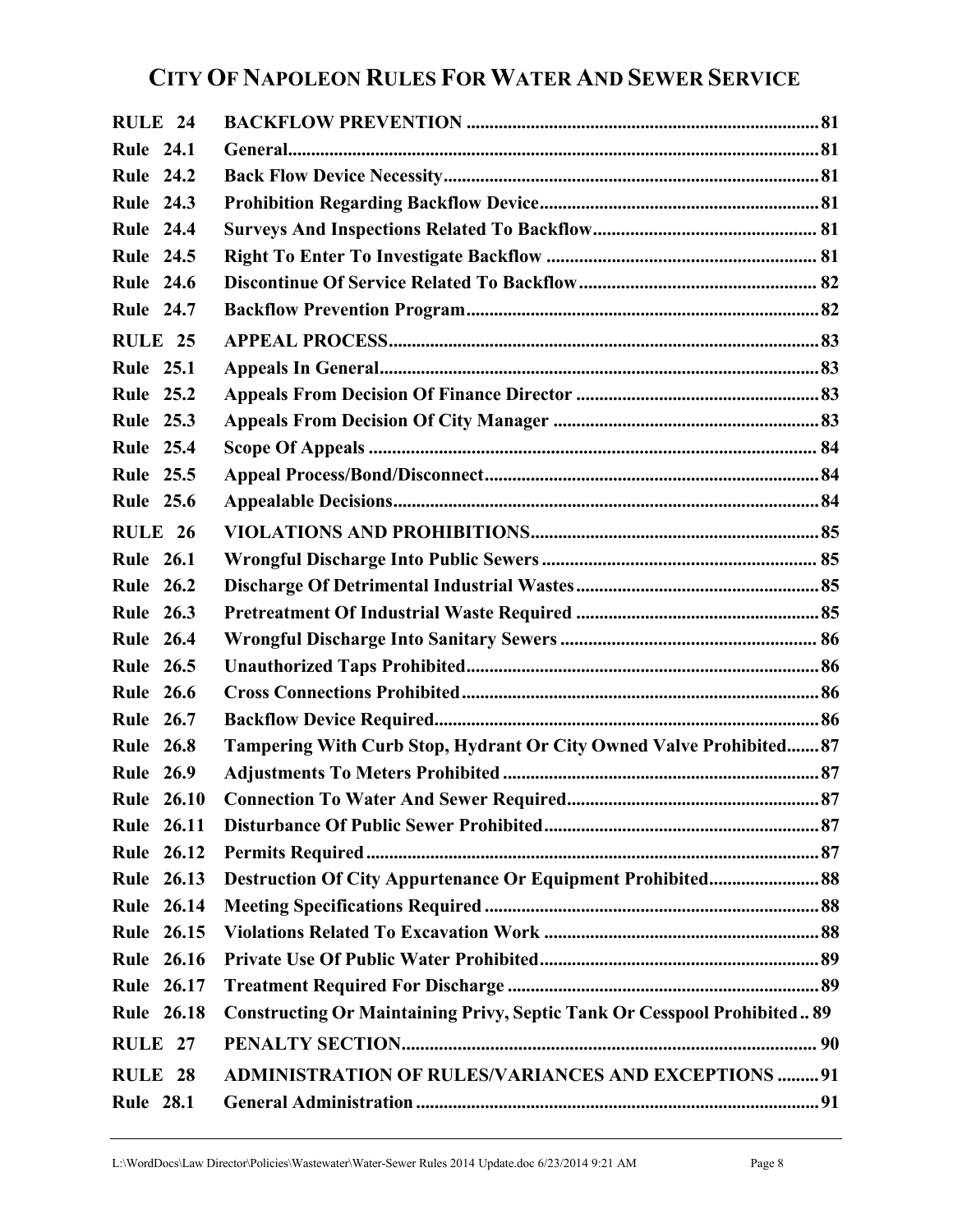| <b>RULE 29</b>   |  |
|------------------|--|
| <b>RULE 30</b>   |  |
| <b>RULE 31</b>   |  |
| <b>Rule 31.1</b> |  |
| <b>Rule 31.2</b> |  |
| <b>Rule 31.3</b> |  |
| <b>Rule 31.4</b> |  |
| <b>RULE 32</b>   |  |
|                  |  |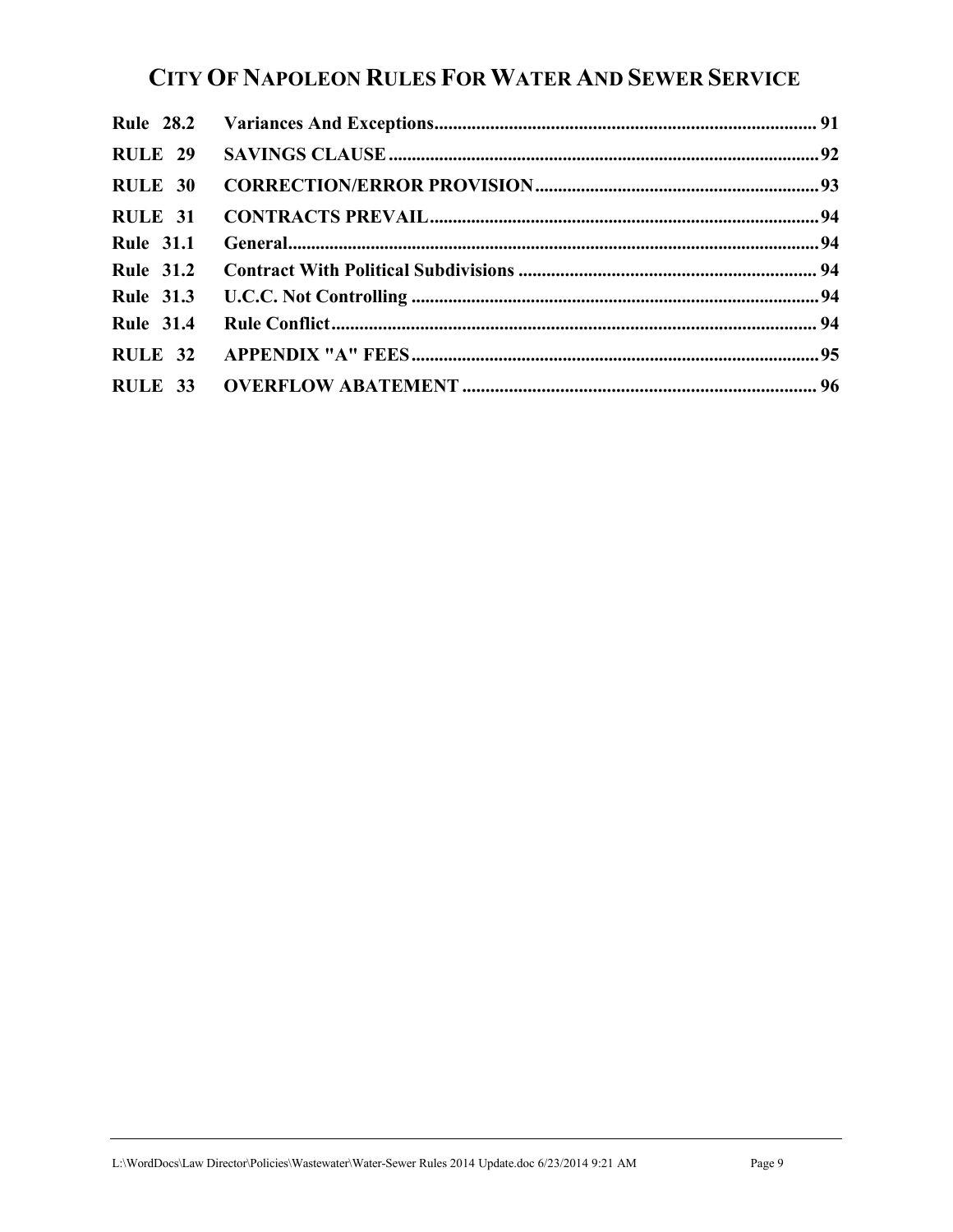## **RULE 1 DEFINITIONS**

#### **APARTMENT COMPLEXES**

Any structure or facility, excepting a single family house, containing one (1), two (2), or more family dwelling units that is contained within a primary structure or facility used for the place of abode of one (1) or more persons living together; a multiple dwelling or complex.

#### **APPLICANT**

A person who requests or makes an application for service.

#### **APPLICATION FOR SERVICE**

A request to the City to enter into a contractual agreement for water/sewer service.

#### **APPROVED**

Acceptance by the City and/or the Ohio Environmental Protection Agency (whichever is applicable) as suitable for the proposed use.

#### **BACKFLOW**

The flow of water or other liquids, mixtures, or substances into the distribution pipes of a potable water supply from any source other than the intended source of the potable water supply.

#### **BACKFLOW PREVENTION DEVICE**

An approved device, method, or type of construction intended to prevent backflow into a potable water supply.

#### **BASE CHARGE**

An amount determined by the City through legislation for water and/or sewer service. Also known as the "capacity charge".

#### **BILLING CYCLE**

The time between meter readings. Generally a thirty (30) day period determined by the billing date.

#### **BUILDING DRAIN**

The lowest horizontal piping of a drainage system which receives the discharge from soil, waste, and other drainage pipes inside the walls of the building and conveys it to the building sewer.

#### **BUILDING SEWER**

The extension from the building drain to the public sewer or other place of disposal; also called "house connection".

#### **BOD**

Biological Oxygen Demand.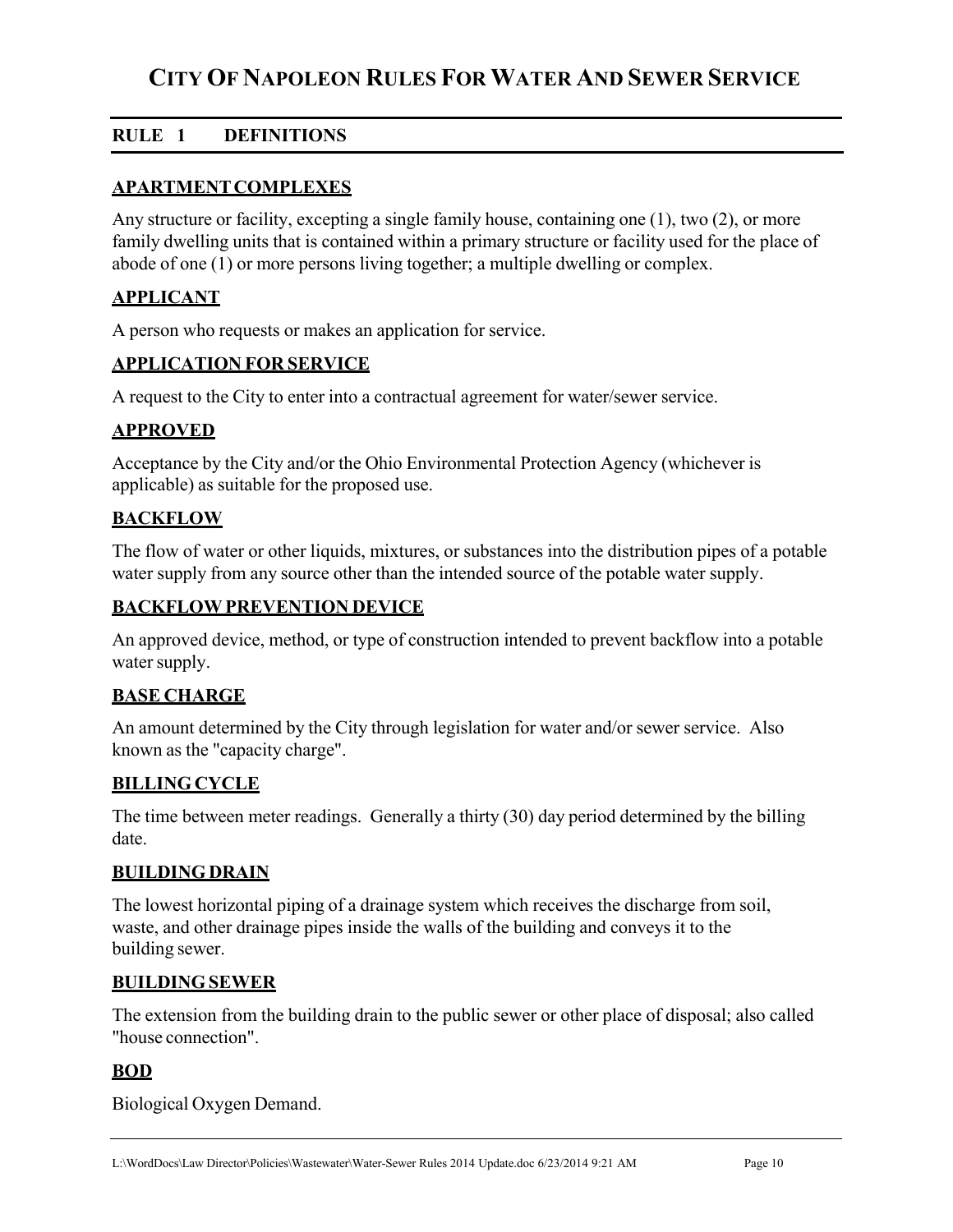## **CAPACITY CHARGE**

An amount determined by the City through legislation for water and/or sewer service. Also may be referred to as the "base charge". Based on the defrayment of the general maintenance, replacement, and operation cost related to the water or sewer systems. For sewer purposes, being a fixed monthly charge for service provided, to each lot, parcel of land, building, or premises having sewer connection with the sewer system, or otherwise discharging sewage, industrial wastes, water or other liquids either directly or indirectly into the City's wastewater collection system. For water purposes, being a fixed monthly charge, based upon meter size, charged for water service provided to each lot, parcel of land, building, or premises having water connection with the City's water distribution system.

### **CAPACITY OF CHARGE**

Meter size in inches, normally, shall be equal to the size of the meter.

## **C**

Celsius.

## **CBOD**

Carbonaceous Biological Oxygen Demand.

## **CITY**

City of Napoleon, Ohio also when the context clearly indicates, means the utility service of the City. For purposes of liability, City means its officials, officer's, employees, or agents. The City Manager being the authorized person of the City who shall manage, conduct, and control the water works of a municipal corporation, furnish supplies of water, and appoint any necessary officer and agent. The City Finance Director having the duties of assessing and collecting rents and charges associated with the municipal water works and sewer works.

#### **CITY ENGINEER**

The City Engineer of the City of Napoleon, Ohio, or his/her designated representative.

## **CITY ENGINEERING DEPARTMENT**

The City Engineering Department of the City and employees thereof under the direction of the City Engineer.

#### **CITY FINANCE DIRECTOR**

The City Finance Director of the City of Napoleon, Ohio, or his/her designated representative.

## **CITY MANAGER**

The City Manager of the City of Napoleon, Ohio, or his/her designated representative.

#### **COMBINED SEWER**

A sewer intended to receive both wastewater and storm or surface water.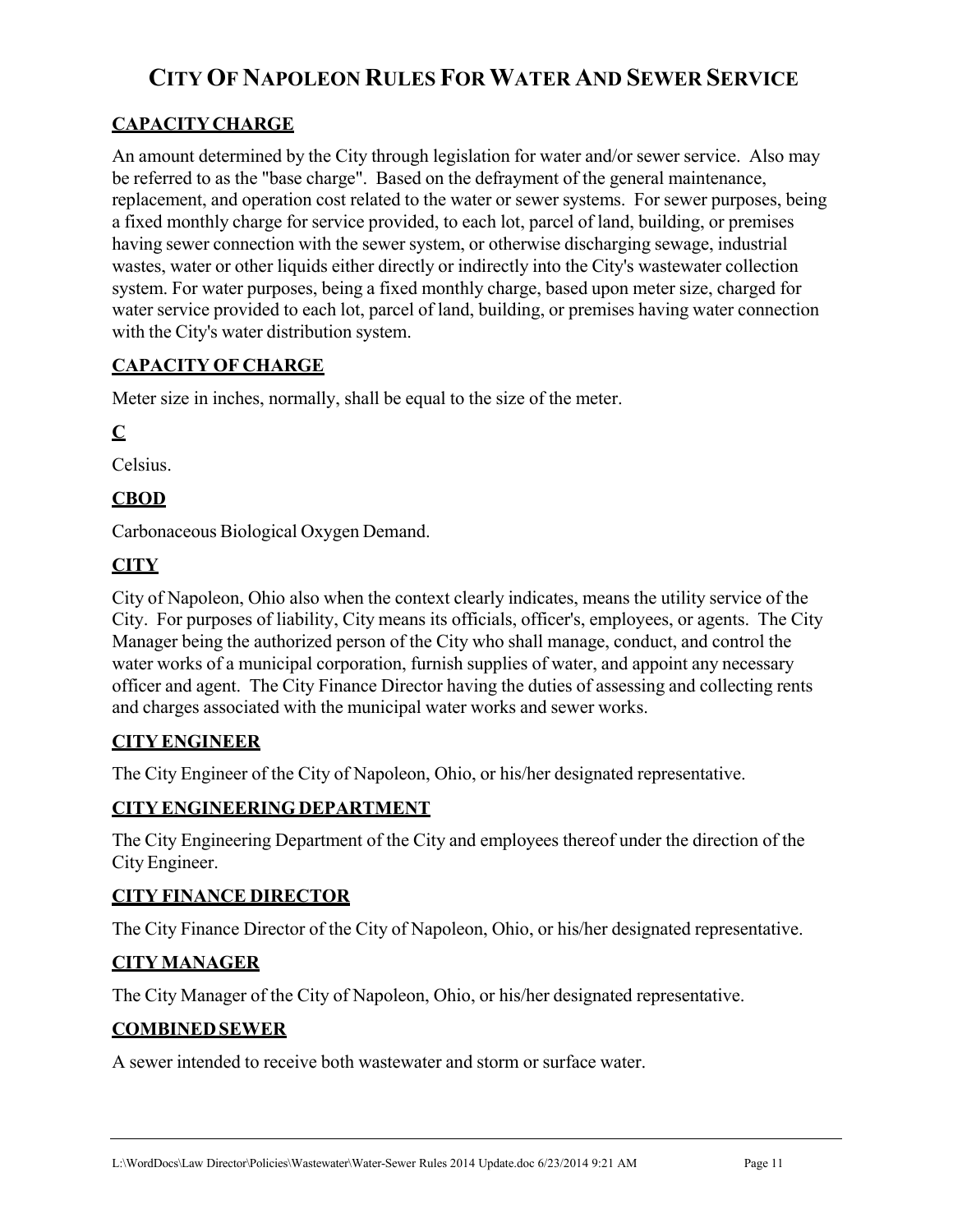## **COMMERCIAL RATE**

The rate as established in the City legislation as the commercial rate. Also construed as the industrial rate. Applicable to residential service where the water meter size is larger than one (1.0") inch nominal diameter. Applicable for service supplied to (when not individually metered) multiple dwelling units containing two (2) or more living quarters or dwelling units such as manufactured housing (mobile homes), multiple dwelling units, or apartment complexes or for commercial, business, professional, industrial or other similar nonresidential use whether individually metered or not. Applicable where more than one (1) dwelling unit (such as an apartment complex or manufactured home park (mobile home park) is served through a single meter.

## **COMMERCIAL SERVICE**

Commercial service is available to residential service where the water meter size is larger than one inch (1.00") nominal diameter. Commercial service is both applicable and available for service supplied to (when not individually metered) multiple dwelling units containing two (2) or more living quarters or dwelling units such as manufactured housing (mobile homes), multiple dwelling units, or apartment complexes; or for commercial, business, professional, industrial or other similar nonresidential use, whether individually metered or not. Applicable and available where more than one (1) dwelling unit (such as an apartment complex or manufactured home park (mobile home park)) is served through a single meter. For the purpose of these rules, commercial service is applicable to business establishments, factories, processing plants, apartment complexes, offices, restaurants, clubs, lodges, theaters, rest homes, hospitals, churches, multiple manufactured home parks (mobile home parks), schools, and all other establishments of a commercial, business, professional, or nonresidential in character.

## **COMMERCIAL USER**

Any person contracted or being served with the commercial service.

## **COMMODITY CHARGE**

The charge for the actual amount of water used or sewer services used based on volume.

#### **COMPATIBLE POLLUTANT**

Pollutants that the wastewater treatment plant was designed to treat which are BOD, SS, phosphorus, and fecal coliform bacteria, plus additional pollutants identified in the NPDES permit if the publicly owned treatment works was designed to treat such pollutants and in fact does remove such pollutants to a substantial degree.

#### **CONNECTION CHARGE**

The amount paid by each new premises connected to the wastewater treatment system to pay for the City's share of facilities required to serve the premises.

#### **CONSUMED**

Utility service used, spilled or otherwise expended by the customer or others after entering any line, pipe, valve, conduit, meter, appurtenance or structure that is under the control or ownership of the customer, property owner, or tenant; or where the utility service is used, spilled, or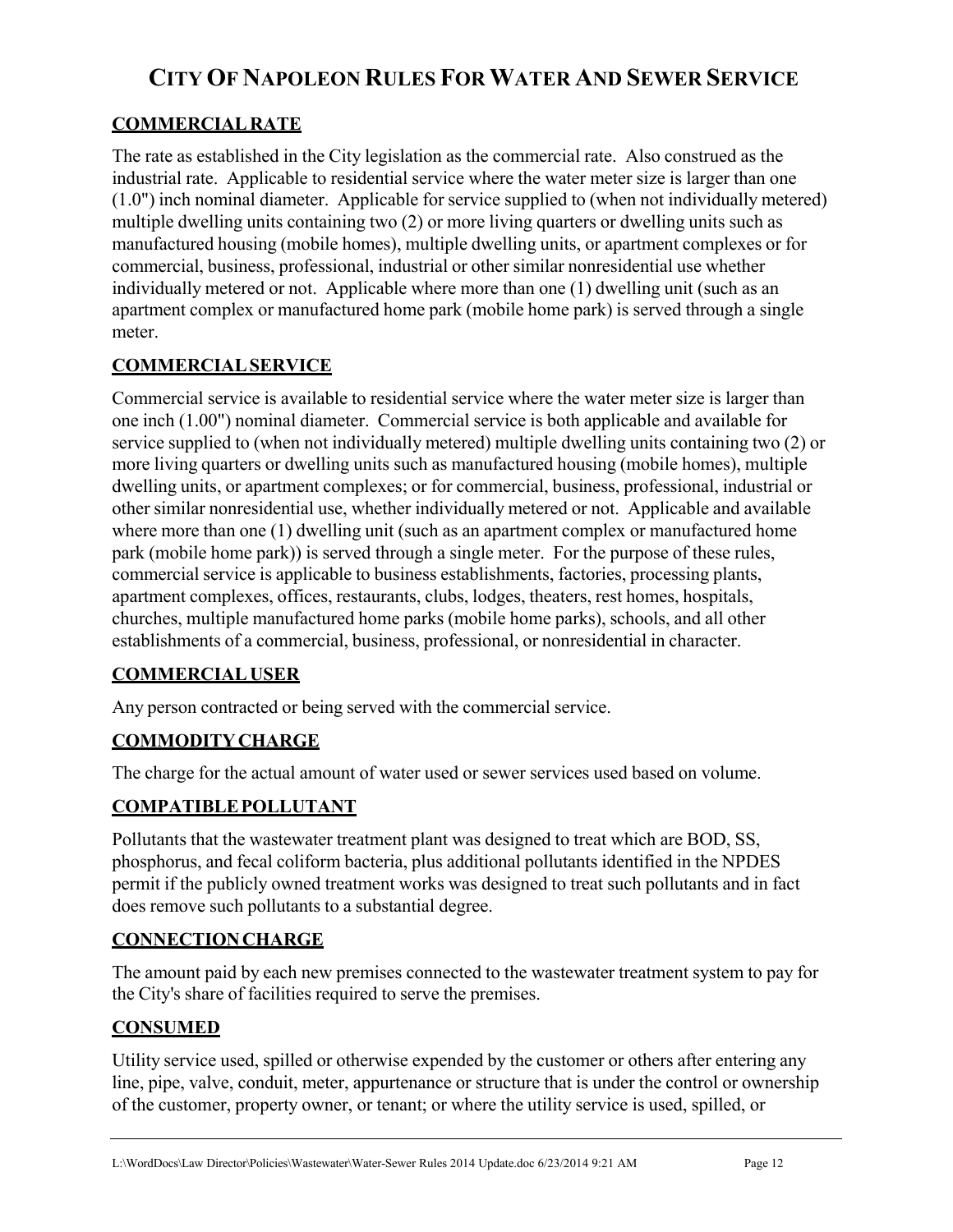otherwise expended due to lines or appurtenances not being properly installed or maintained by the customer, property owner or tenant when there is a duty to do so; or any utility service that passes through any utility meter installed for monitoring purposes.

### **CONSUMER**

Any person who is the ultimate user of water/sewer service from the City. A consumer is any person which receives water/sewer service at one (1) location from the City under one (1) rate classification, contract, or schedule. If service is supplied to a customer at more than one (1) location, each location shall be counted as a separate customer unless the consumptions are combined before the bill is calculated.

#### **CUSTOMER**

Any person as herein defined, using services of the City's public water system and/or public sewer or connected, directly or indirectly, to either; further, may include the owner, tenant, or lessee of the property being served. May also mean, the owner or person in control of any commercial or industrial premises supplied by or in any manner connected to, the public water or public sewer system.

### **CUSTOMER'S WATER SYSTEM**

Any water system, located on the customer's premises, supplied by, or in any manner connected to, a public water system.

### **CONTAMINATION**

Any impairment of the quality of the water by sewage, process fluid or waste to a degree that creates, or reasonably may create, a health hazard.

#### **CROSS-CONNECTION**

Any arrangement whereby backflow can occur.

#### **DWELLING UNIT**

The house, manufactured home (mobile home), apartment or other structure in which a person may or does live, reside or habitats.

#### **DIRECTOR**

The director of the Ohio Environmental Protection Agency, or his/her designated representative.

#### **EASEMENT**

An acquired legal right for the specific use of land owned by others.

## **EPA**

The Ohio Environmental Protection Agency.

#### **EXTENDING WATER SERVICE**

The providing of water service outside the corporate limits by the furnishing of water and/or lines therefore.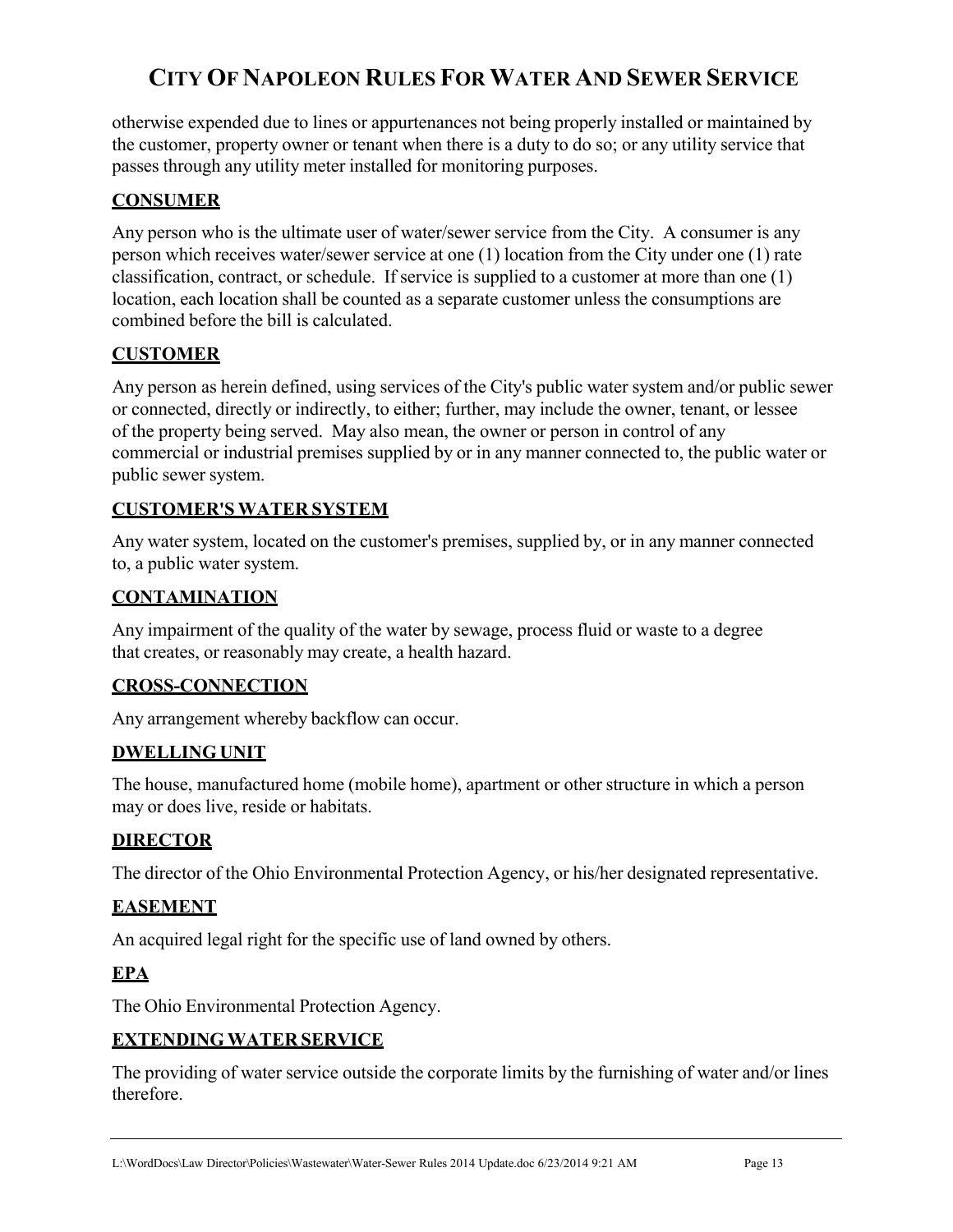## **F**

Fahrenheit.

## **FLOATABLE OILS**

Oil, fat, or grease in a physical state such that it will separate by gravity from wastewater by treatment in an approved pretreatment facility. Wastewater shall be considered free of floatable fat if it is properly pretreated and the wastewater does not interfere with the collection system.

## **FORCE MAJEURE**

Any cause beyond the control of the parties, including but not limited to, failure of facilities (both direct and indirect), necessary maintenance, damage to the machinery or water or sewer lines of the City, acts of nature, including but not limited to, flood, earthquake, storm, lightning, fire, epidemic, pestilence, the public enemy, terrorist act, war, riot, civil disturbance, labor disturbance, sabotage, and restraint or action by court or public authority, which by due diligence and foresight either party, as the case may be, could not reasonably have been expected to avoid; provided however, that the party suffering such disability shall use due diligence to remove the same with all deliberate speed and provided further, nothing contained herein shall be construed to require a party to settle a labor dispute.

## **GARBAGE**

The animal and vegetable waste resulting from the handling, preparation, cooking, and serving of foods.

#### **GROSS CHARGE**

Gross charge per month per service will be the sum of all costs for water and/or sewer service as specified in the customer's bill as the gross charge, plus any delinquent charge.

#### **HEALTH HAZARD**

Any condition, device or practice in a public water system or its operation that creates, or reasonably may create, a danger to the health, safety or well being of the general public or any user thereof or to the system.

#### **INCOMPATIBLE POLLUTANT**

Any pollutant that is not compatible (see **COMPATIBLE POLLUTANT**).

#### **INDUSTRIAL RATE**

The rate established in City legislation as the "industrial rate". Also construed as the "commercial rate".

#### **INDUSTRIAL SERVICE**

Industrial service is applicable and available to any establishment being used or developed for industrial purposes. Also, any building or premises which may be used as a place of resort, assembly, education, amusement, entertainment, lodging, dwelling, trade, manufacture, repair, storage, traffic or occupancy by the public.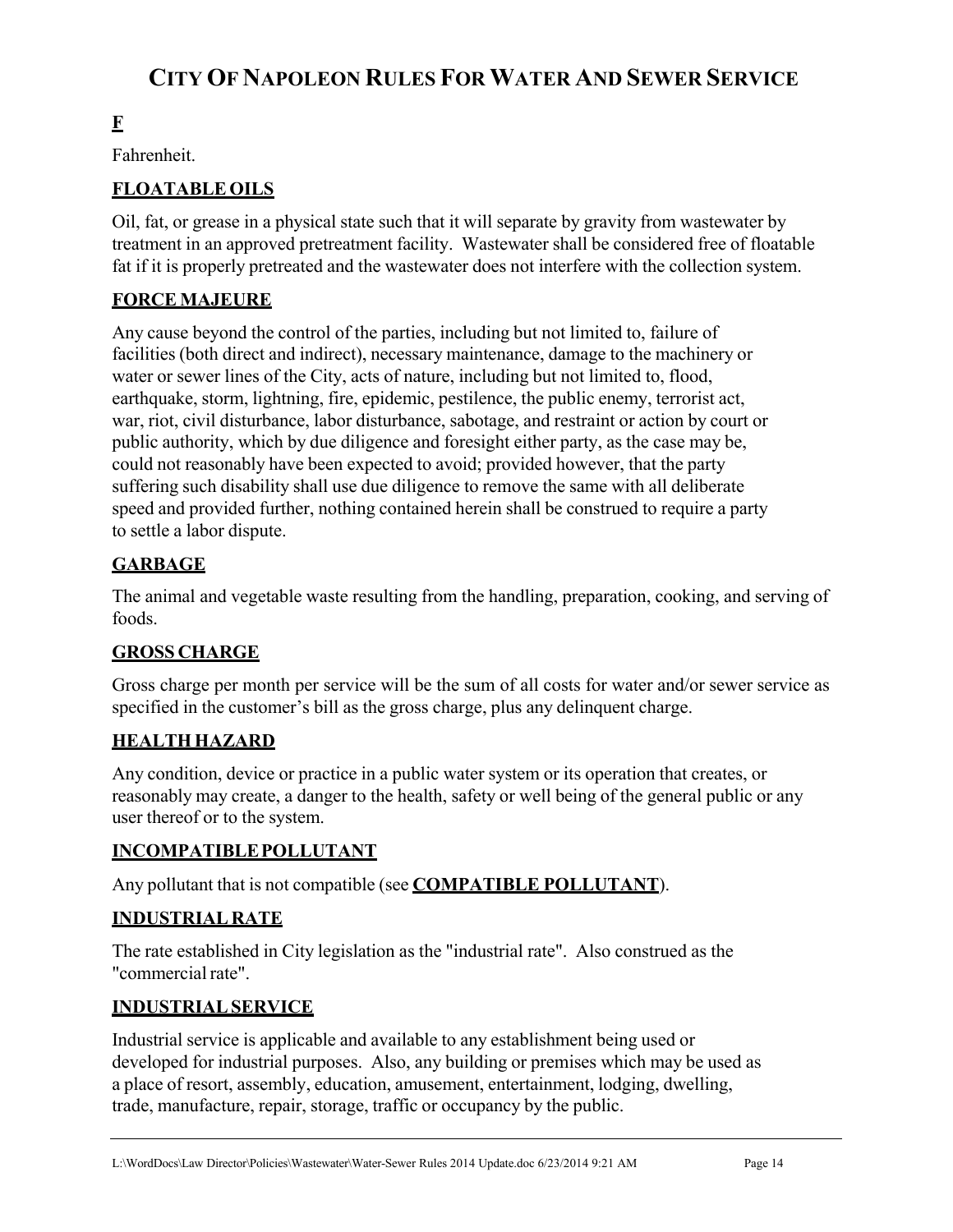### **INDUSTRIAL USER**

Any person contracted or being served with the industrial service.

#### **INDUSTRIAL WASTES**

The wastewater from industrial processes, trade, or business as distinct from domestic or sanitary wastes.

#### **MAJOR CONTRIBUTING INDUSTRY**

An industrial user of the publicly owned treatment works that: has a flow of 50,000 gallons or more per average workdays; or has a flow greater than five (5%) percent of the flow carried by the City's system receiving the waste; or has in its waste a toxic pollutant in toxic amounts as defined in standards issued under section 307(a) of PL 92-500; or is found by the permit issuance authority, in connection with the issuance of a NPDES permit to the publicly owned treatment works receiving the waste, to have significant impact either singly or in combination with other contributing industries, on that treatment works or upon the quality of effluent from the treatment works.

#### **NATURAL OUTLET**

Any outlet, including storm sewer and combined sewer overflows, into a watercourse, pond, ditch, lake, or other body of surface or ground water.

#### **NEW CONNECTION**

A water or sewage service connection that did not previously exist, an improvement or upgrade of an existing water or sewage service connection, or a replacement of an existing water or sewage service connection.

#### **NET CHARGE**

Net charge per month per service will be the sum of the commodity charge plus the capacity charge as set forth in City legislation and/or as specified in the customer's bill as the net charge, less any delinquent charge. May also be referred to in legislation as "net rate".

#### **NON-POTABLE WATER**

Water not safe for drinking, personal or culinary use.

#### **NON-INDUSTRIAL USER**

All users of the wastewater facilities not classified as an "industrial user" as defined herein.

#### **NONRESIDENTIAL SERVICE**

Service that is not otherwise considered to be residential service; may be commercial or industrial.

#### **NPDES PERMIT**

National Pollutant Discharge Elimination System Permit as issued by the State of Ohio Environmental Protection Agency or other agency designated by the State.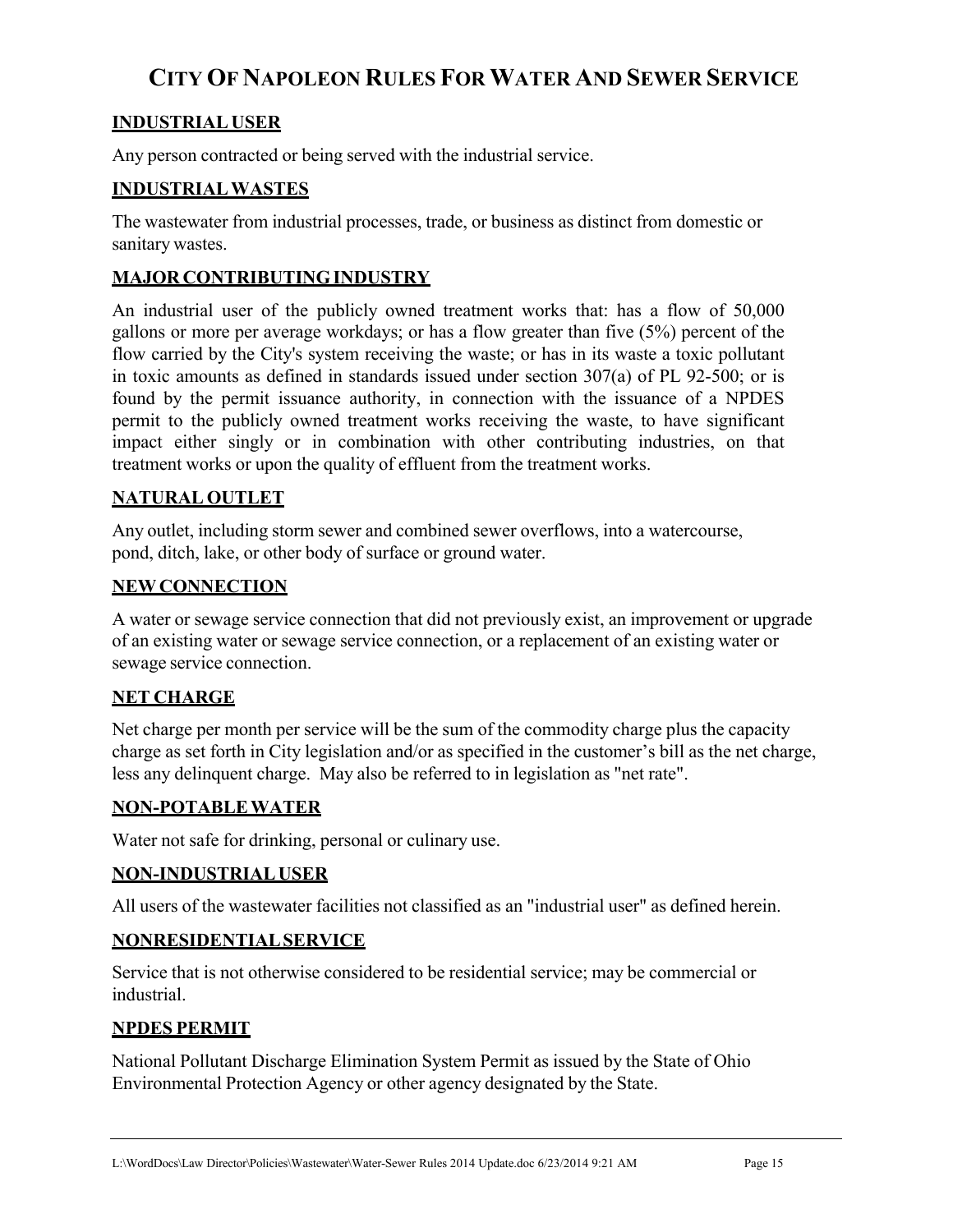### **OPERATION, MAINTENANCE, AND REPLACEMENT COSTS**

Those costs, including labor, materials, supplies, equipment, accessories, and appurtenances, required to operate the facilities, keep facilities in operating condition, and maintain the capacity and performance during the service life of the treatment works for which such works were designated and constructed.

### **OPERATION SUPERINTENDENT**

The Operations Superintendent of the City of Napoleon, Ohio or his/her representative.

### **OUPS**

The Ohio Utility Protection Service.

#### **OUT OF CITY SERVICES**

Services related to water and sewer outside the corporate limits of the City; also known as non-City services.

#### **OVERFLOW ABATEMENT CHARGE**

A charge imposed pursuant to Section 931.12 of the Codified Code of Napoleon, Ohio for purpose as stated in said Section 931.12.

#### **PERSON**

Any state, agency, institution, political subdivision, individual, corporation, partnership, business trust, estate, trust, association, or other legal entity.

#### **PH**

The logarithm of the reciprocal of hydrogen ion concentration. The concentration is the weight of hydrogen ions, in grams, per liter of solution.

#### **PHOSPHORUS**

The total phosphorus content of a sample including all of the orthophosphates and condensed phosphates, both soluble and insoluble, and organic and inorganic species, as referred to in "standard methods" as total phosphorus.

#### **PRETREATMENT**

The treatment of wastewater from sources before introduction into the treatment works.

#### **PROPERLY SHREDDED GARBAGE**

The wastes from the preparation, cooking, and dispensing of food that have been shredded to such a degree that all particles will be carried freely under the flow conditions normally prevailing in public sewers, with no particle greater than 1/2 inch (1.27 centimeters) in any dimension.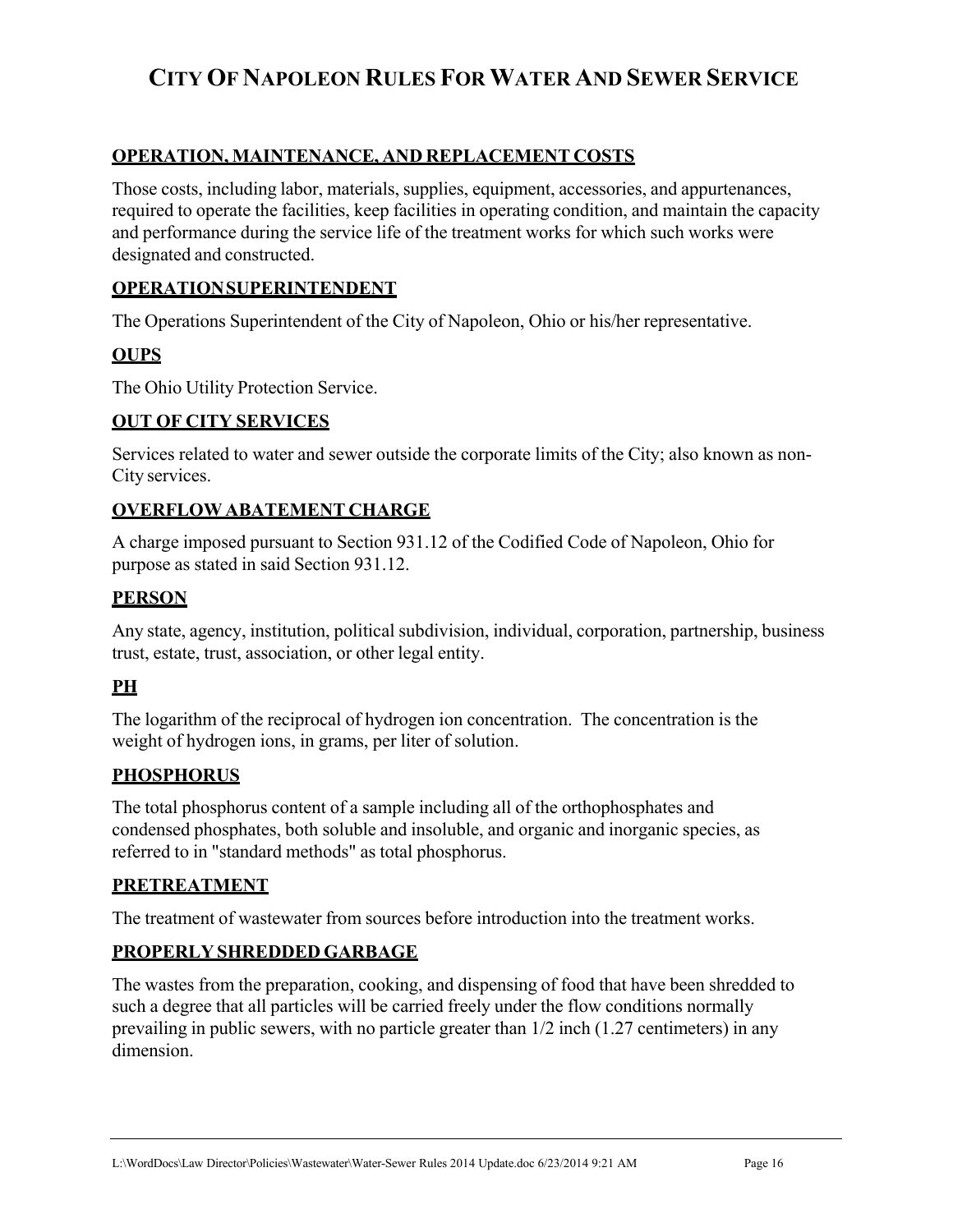## **PROPERTY OWNER**

Person owning the real estate where water/sewer service is, requested, required, or used; may at times when the text clearly indicates, be considered a customer.

## **PREMISES**

The real property where water/sewer service is requested, required, or used.

### **PROPERTY**

The real property where water/sewer service is requested, required, or used.

#### **PROCESS FLUIDS**

Any fluid or solution which may be chemically, biologically, or otherwise contaminated or polluted in a form or concentration that would constitute a health, pollutional or system hazard if introduced into the public or a potable customer's water system. This includes, but is not limited to: polluted or contaminated waters; process waters; used waters originating from the public water system which may have deteriorated in sanitary quality; cooling waters; contaminated natural waters taken from wells, lakes, streams, irrigation systems; oils, gases, acids, alkalis, and other liquid and gaseous fluids used in industrial or other processes, or for fire fighting purposes.

### **PUBLIC SEWER**

A common sewer controlled by a governmental agency or public utility.

### **PUBLIC WATER SYSTEM**

A system as defined in R.C. Sections 6109.01 and 6109.02, and as later amended, which are incorporated herein by reference.

## **R.C.**

The Ohio Revised Code.

#### **RESIDENTIAL RATE**

The rate as established in the City Code as the residential rate.

#### **RESIDENTIAL SERVICE**

Except as otherwise provided, the residential service is applicable and available for residential users at the residential rate. Applicable to persons that live in or occupy single family dwellings units, or houses whether in a form of a house, or multiple apartments when individually metered, used strictly for "residential" or "domestic" purposes and supplied from a service line generally not greater than one inch (1") in diameter. Domestic purposes also includes agricultural pursuits where service is taken through one (1) meter primarily for residential purpose and secondary for the usual farm uses outside the home, but is not extended to operations of a commercial nature or operations such as processing, preparing or distributing products not raised or produced on the farm, unless such operation is incidental to the usual domestic and farm uses. Except for manufactured home parks (mobile home parks) or an apartment complex or a combination thereof containing six (6) or less dwelling units, that existed on a premises prior to October 20, 1997, it is not applicable or available where more than one (1) dwelling unit (such as an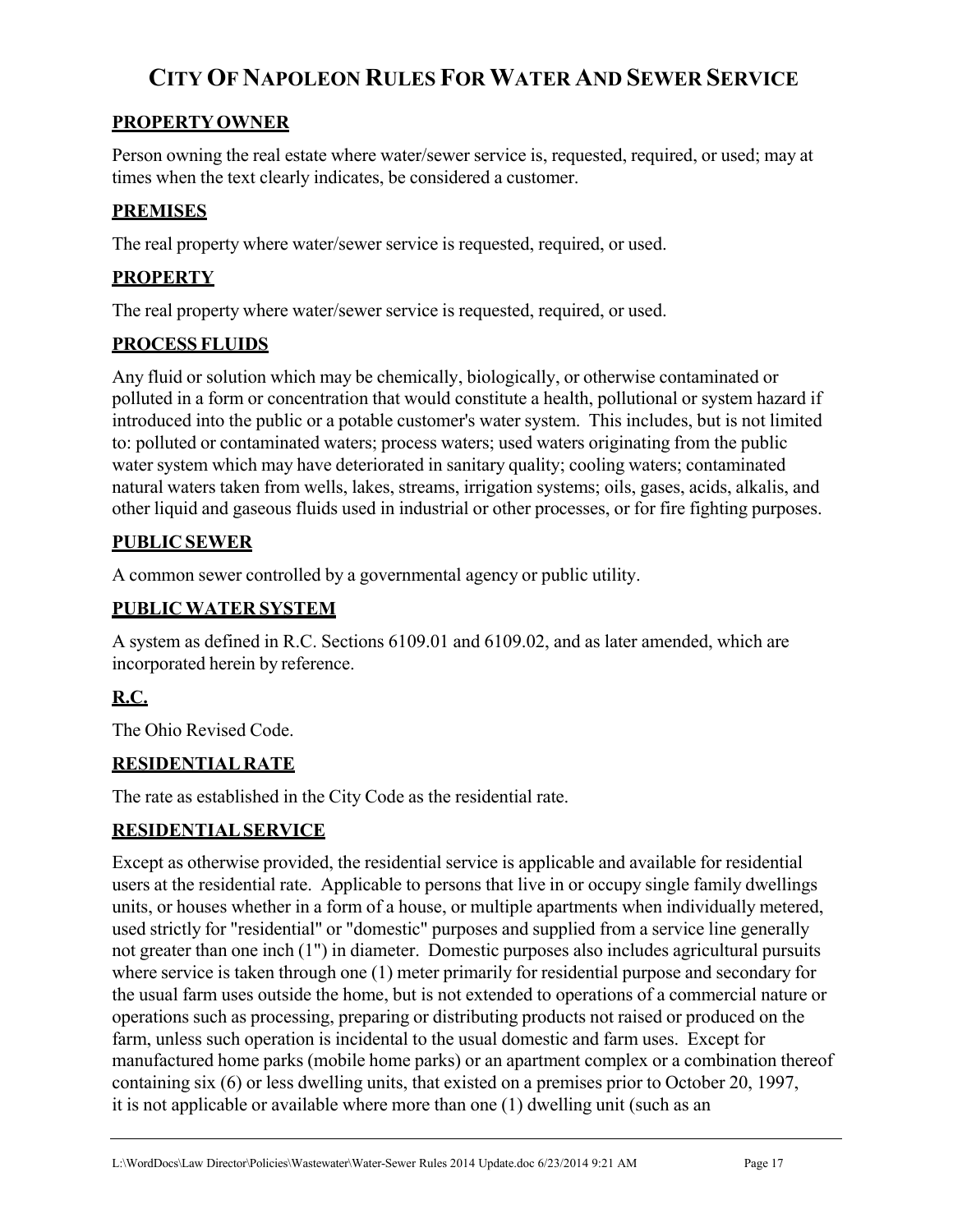apartment complex or manufactured home park (mobile home park)) is being served through a single meter or where such complex or park has a service line greater than one inch (1") in diameter.

#### **RESIDENTIAL USER**

Any person that contracts for and is being served with residential service.

#### **SANITARY SEWER**

A sewer that carries wastes from residences, commercial buildings, industrial plants, and institutions together with minor quantities of ground, storm, and surface waters that are not admitted intentionally.

#### **SERVICE CONNECTION FEE (WATER)**

The amount paid by each premises to be connected to the water system of the City to pay for the City's share of facilities required to serve the premises and to off set the cost of the City providing a copper setter, meter, installation, wiring and any applicable transmitter in residential subdivisions and developments within the corporate limits that are or have been constructed to City standards.

#### **SEWAGE**

The spent water of a community. The preferred term is "wastewater", as defined in these Rules.

#### **SEWER**

A pipe or conduit that carries wastewater or drainage water.

#### **SEWER SERVICE CONNECTION (SANITARY)**

A sanitary sewer that carries wastes from residences, commercial buildings, industrial plants and institutions from such structures to a sanitary sewer main.

## **SLUG**

Any discharge of water or wastewater which in concentration of any given constituent or in quantity of flow exceeds for any period of duration longer than fifteen (15) minutes more than five (5) times the average twenty-four (24) hour concentration or flows during normal operation and shall adversely affect the collection system and performance of the wastewater treatment works.

## **SS**

Suspended Solids.

#### **STANDARD METHODS**

Standard Methods for the Examination of Water and Wastewater, published by the American Public Health Association (most current edition).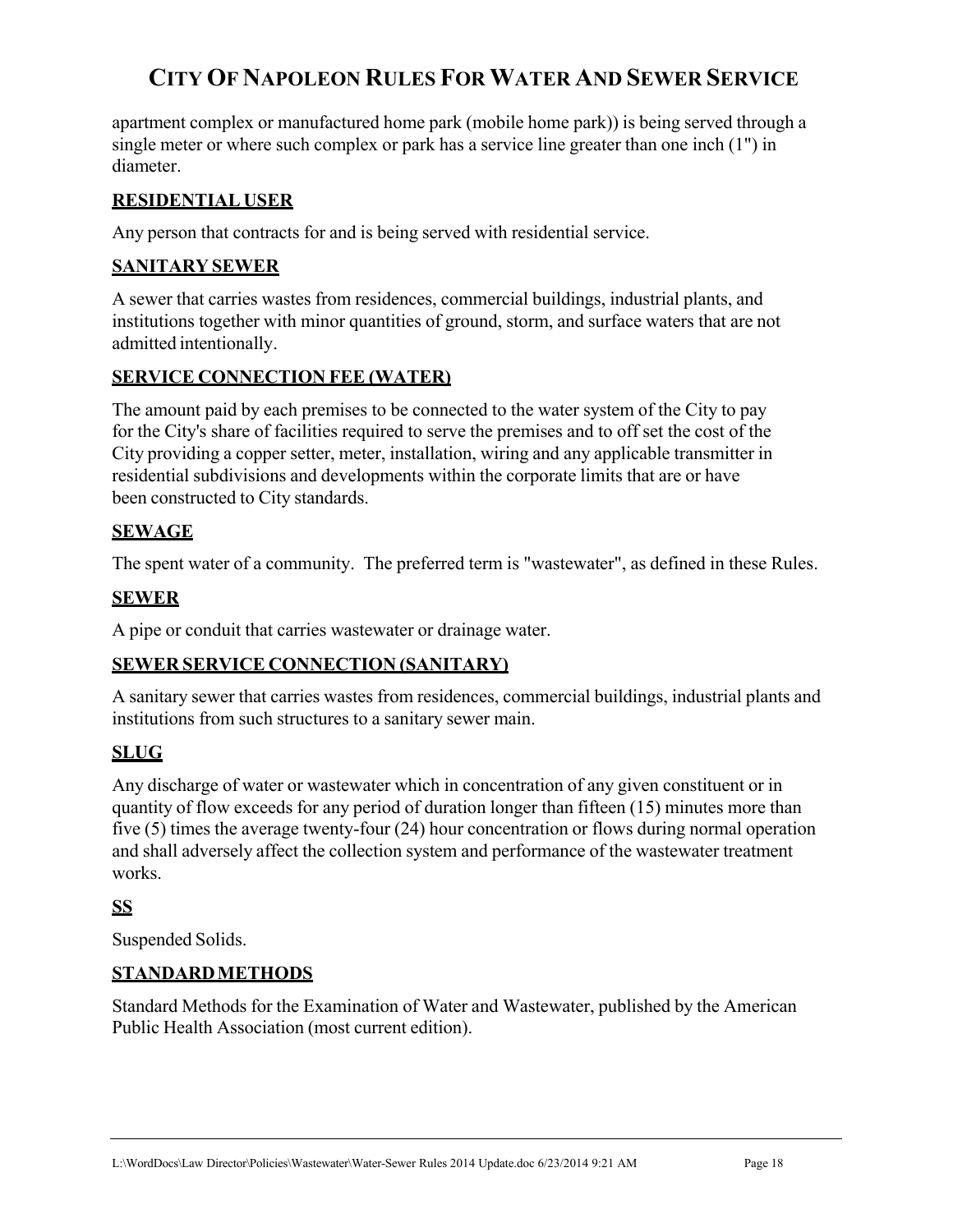#### **STORM DRAIN OR STORM SEWER**

A drain or sewer for conveying water, groundwater, subsurface water, or unpolluted water from any source.

### **SUSPENDED SOLIDS**

Total suspended matter that either floats on the surface of, or is in suspension in, water, wastewater, or other liquids, and that is removable by laboratory filtering as prescribed in "standard methods" and referred to as non-filterable residue.

### **SYSTEM HAZARD**

A condition posing an actual or potential threat of damage to the physical properties of the public water system or a potable customer's water system.

## **TAP**

Defined as a water service connection**.**

### **TAP CHARGE (WATER/SEWER)**

That amount paid by each premises to be connected to the water distribution system and wastewater collection system at time of connection.

#### **TEMPORARY SERVICE**

The water service to an establishment that is not installed to minimum specifications and is non-permanent in character. Such service is short term or emergency in nature.

#### **TENANT**

Any person as herein defined who contracts for water and/or sewer service of the City or who receives the same but does not own or possess legal title to the property for which the person has requested or receives the utility service, but rents or leases the premises served. When the context clearly indicates may also mean consumer or customer.

#### **THESE RULES**

Means all Rules contained herein as the "City of Napoleon Rules for Water and Sewer Service". "Rule" means the entire Rule including "Sub Rules" found within, unless a particular "Sub Rule" or "provision" is specifically identified.

#### **USED WATER**

Any water supplied by the City from a public water system to a customer's water system after it has passed through the service connection and is no longer under the control of the supplier.

#### **UNPOLLUTED WATER**

Water of quality equal to or better than the effluent criteria in effect or water that would not cause violation of receiving water quality standards and would not be benefited by discharge to the sanitary sewers and wastewater treatment facilities provided.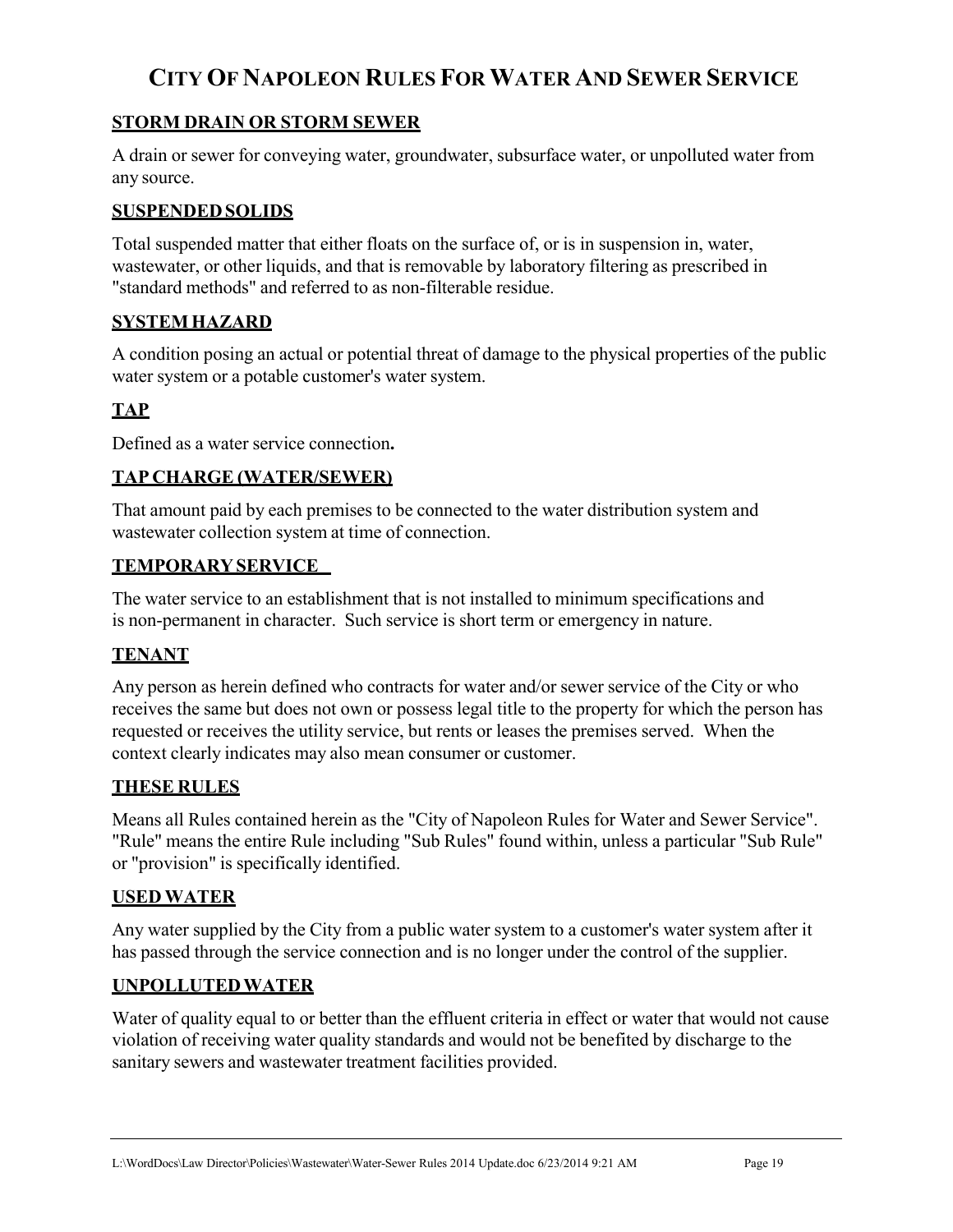## **UTILITY DEPARTMENT**

The Department of Utility Collections.

#### **WASTEWATER TREATMENT WORKS**

The structures, equipment, and processes required to collect, carry away, and treat domestic and industrial wastes and dispose of the effluent.

#### **WATER SERVICE**

The furnishing of water and/or lines therefore.

#### **WATER SERVICE CONNECTION**

The terminate end of a water service line from the public water system. If a meter is installed at the end of the service line, the service connection means the downstream end of the meter

#### **WATER SYSTEM**

The water system considered as made up of two (2) parts: the public potable water system and the customer's water system. The public potable water system shall consist of the City's source facilities and distribution system, including all facilities of the potable water system, under control of the City up to the backflow-prevention device. The source shall include all components of the facilities utilized in the production, treatment, storage and delivery of water to the public distribution system. The public distribution system shall include the network of conduits used for delivery of water from the source to the customer's water system. The customer's water system shall include those parts of the facilities beyond the service connection which are utilized in conveying water from the public distribution system to points of use.

#### **WASTEWATER**

The spent water of a community. From the standpoint of source, it may be a combination of the liquid and water carried wastes from residences, commercial buildings, industrial plants, and institutions, together with any groundwater, surface water, and stormwater that may be present.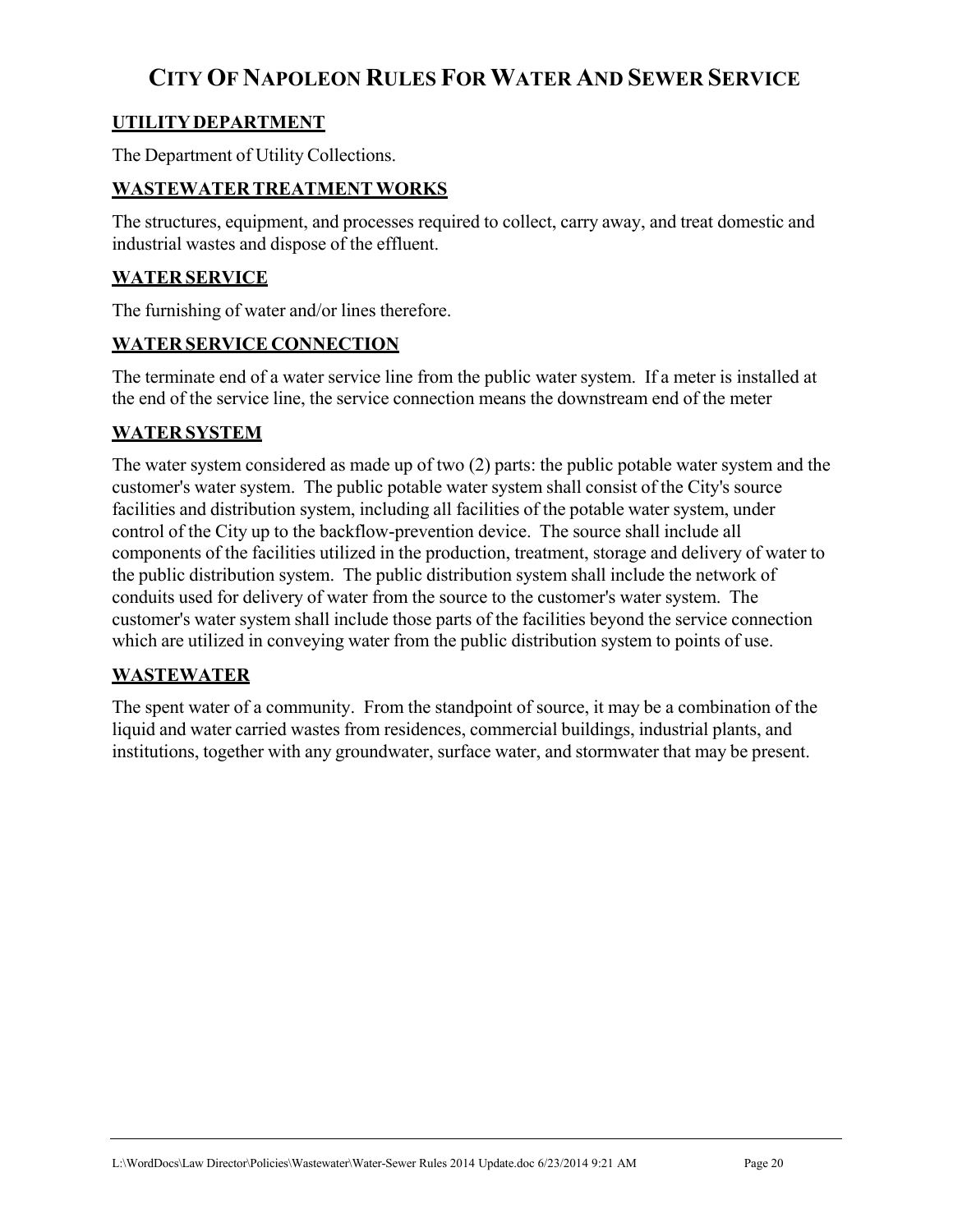### **RULE 2 RESIDENTIAL WATER SERVICE**

#### *Rule 2.1 Availability Of Residential Water Service*

Residential service for water is available to persons having a premises that qualifies for "residential service". Such service shall be considered available when the premises is located within the corporate limits of the City and where public water lines are installed within two hundred (200') feet of the property line of such premises.

#### *Rule 2.2 Residential Water Rate*

- (A) The residential rate is the charge applicable pursuant to the definition of "residential rate" and is available to "residential users" as defined in these rules.
- (B) Water charges are determined on a monthly basis per service ("net charge") and is the sum of the commodity charge and capacity charge as established by the City and as may be amended from time to time.
- (C) For all installations of water service, the size of the service and meter shall be determined by the City; in all such cases the size of the service shall determine "capacity of service" for billing purposes (see "capacity of service" as defined herein).
- (D) A base charge is also established by the City.

#### *Rule 2.3 Dwelling Unit*

Except for those multiple establishments that are grandfathered pursuant to Rule 3.3 (Multiple Establishments), all dwelling unit(s) desiring to receive the residential rate, after the effective date of these Rules, shall be individual metered and plumbed before water service is established; this will include separate taps and tap charges.

#### *Rule 2.4 Use Of Service*

 The service under this Rule is available for strictly "residential users" as is defined in these Rules. For all other nonresidential service that does not conform to said requirements, the City's commercial rate schedule as established by the City and as may be amended from time to time shall apply.

#### *Rule 2.5 Minimum Charge Per Month Or Part Thereof*

 The minimum charge shall be not less than the sum of the applicable commodity charge and the capacity charge. Disconnection of service will affect customer's liability to pay the applicable minimum charge; however, reconnection of water service shall be subject to City's charge for such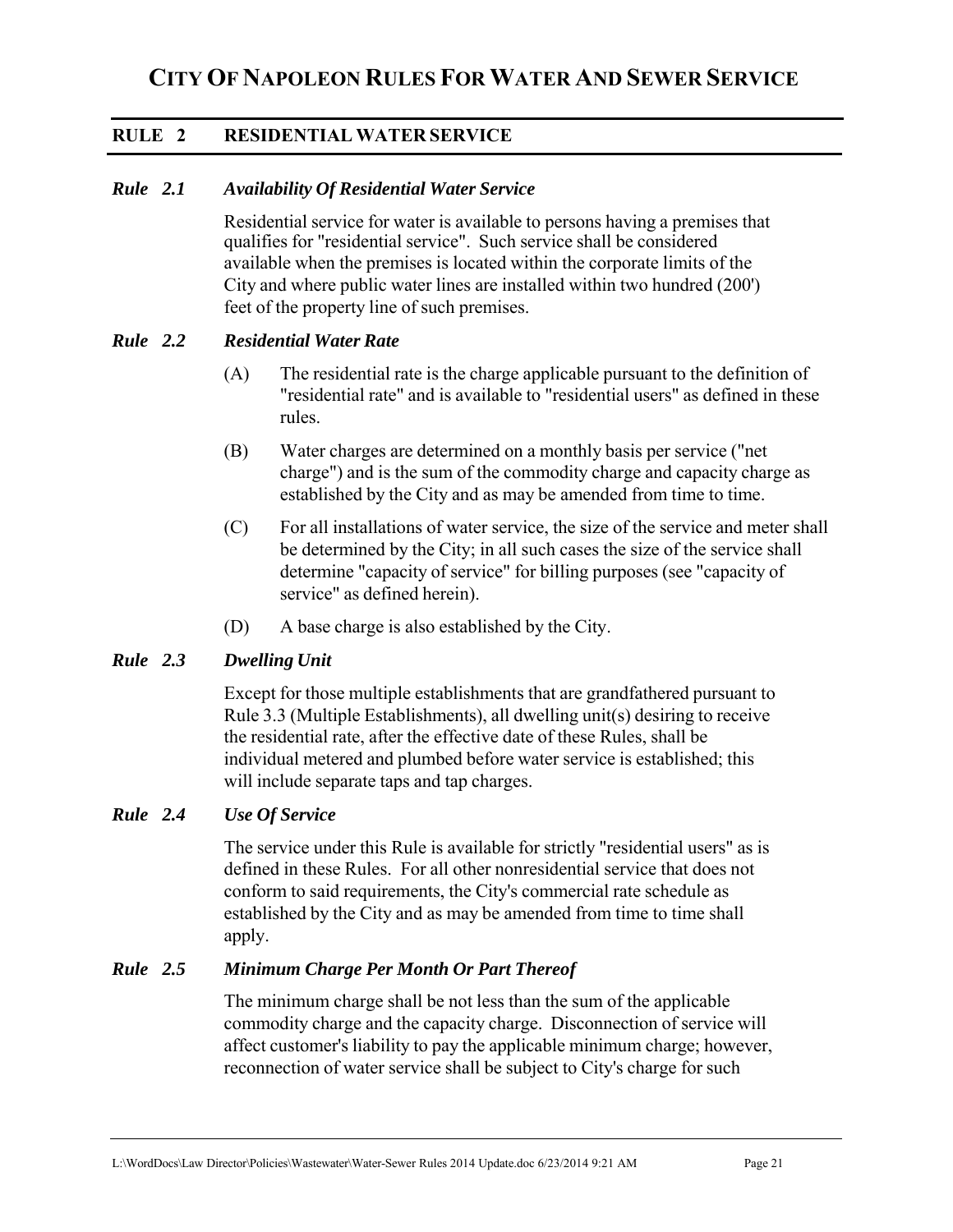service, as established by the City and as may be amended from time to time.

#### *Rule 2.6 Non-City Services*

 Any service (water or sewer) outside the corporate City limits shall be only by written contract.

#### *Rule 2.7 Tap Charge*

 The initial establishment of water service is subject to a tap charge as established by the City and as may be amended from time to time.

#### *Rule 2.8 Direct Connection Required To Water Lines*

Direct connection is required to public water lines pursuant to Rule 23.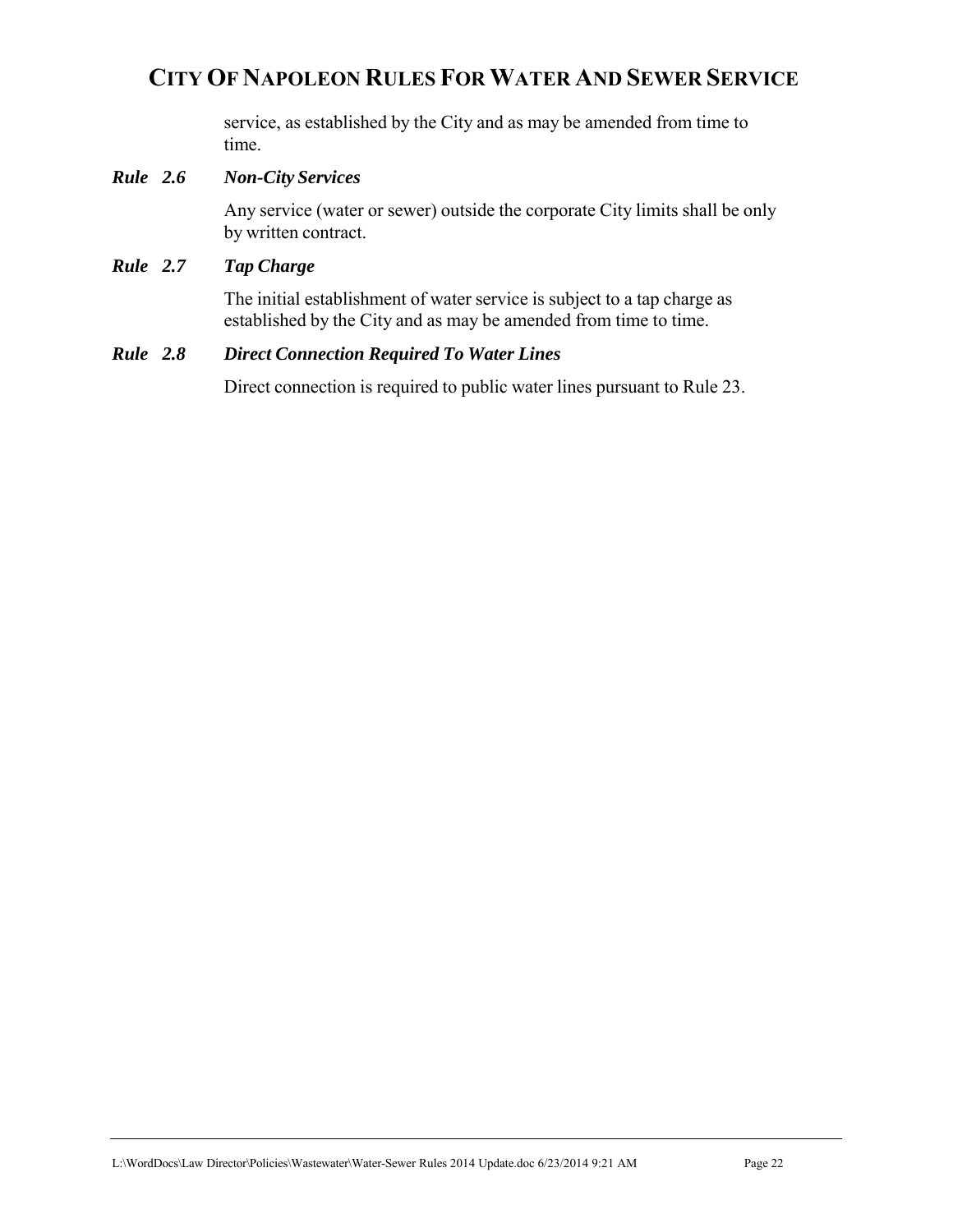### **RULE 3 NONRESIDENTIAL WATER SERVICE**

#### *Rule 3.1 Availability Of Nonresidential Water Service*

Nonresidential service for water, (also known as "commercial or industrial water service") is available when the premises qualifies for "commercial or industrial service". Such service shall be considered available when the premises is located within the corporate limits of the City and where public water lines are installed within two hundred (200') feet of the property line of such premises.

#### *Rule 3.2 Nonresidential Water Rate*

- (A) The nonresidential rate is the charge applicable pursuant to the "industrial rate" or "commercial rate" and is available to industrial or commercial users as defined in these rules.
- (B) Water charges are determined on a monthly basis per service ("net charge") and is the sum of the commodity charge and capacity charge as established by the City and as may be amended from time to time.
- (C) For all installations of water service, the size of the service and meter shall be determined by the City; in all such cases the size of the service shall determine "capacity of service" for billing purposes (see "capacity of service" as defined herein).
- (D) A base charge is also established by the City.

#### *Rule 3.3 Multiple Establishments (Metering)*

Except for those establishments that existed prior to October 20, 1997 being served in a manner contrary to these rules, all individual businesses, establishments or activities located on the same premises having six (6) or less apartments, dwellings, manufactured homes (mobile homes), or the like, shall be individual metered and tapped. Any such premises having more than six (6) apartments, dwellings, manufactured homes (mobile homes), or the like, shall be mastered metered unless otherwise approved for individual metering by the City Manager; said approval not to be unreasonably withheld; such decision appealable in accordance with the appeal procedure established in these rules (See Rule 25). Except as otherwise provided, all establishments shall be metered and plumbed before service is established; when applicable, this will include separate taps and tap charges.

#### *Rule 3.4 Minimum Charge Per Month Or Part Thereof*

(A) The minimum charge shall be not less than the sum of the applicable commodity charge and the capacity charge. Disconnection of service will affect customer's liability to pay the applicable minimum charge; however,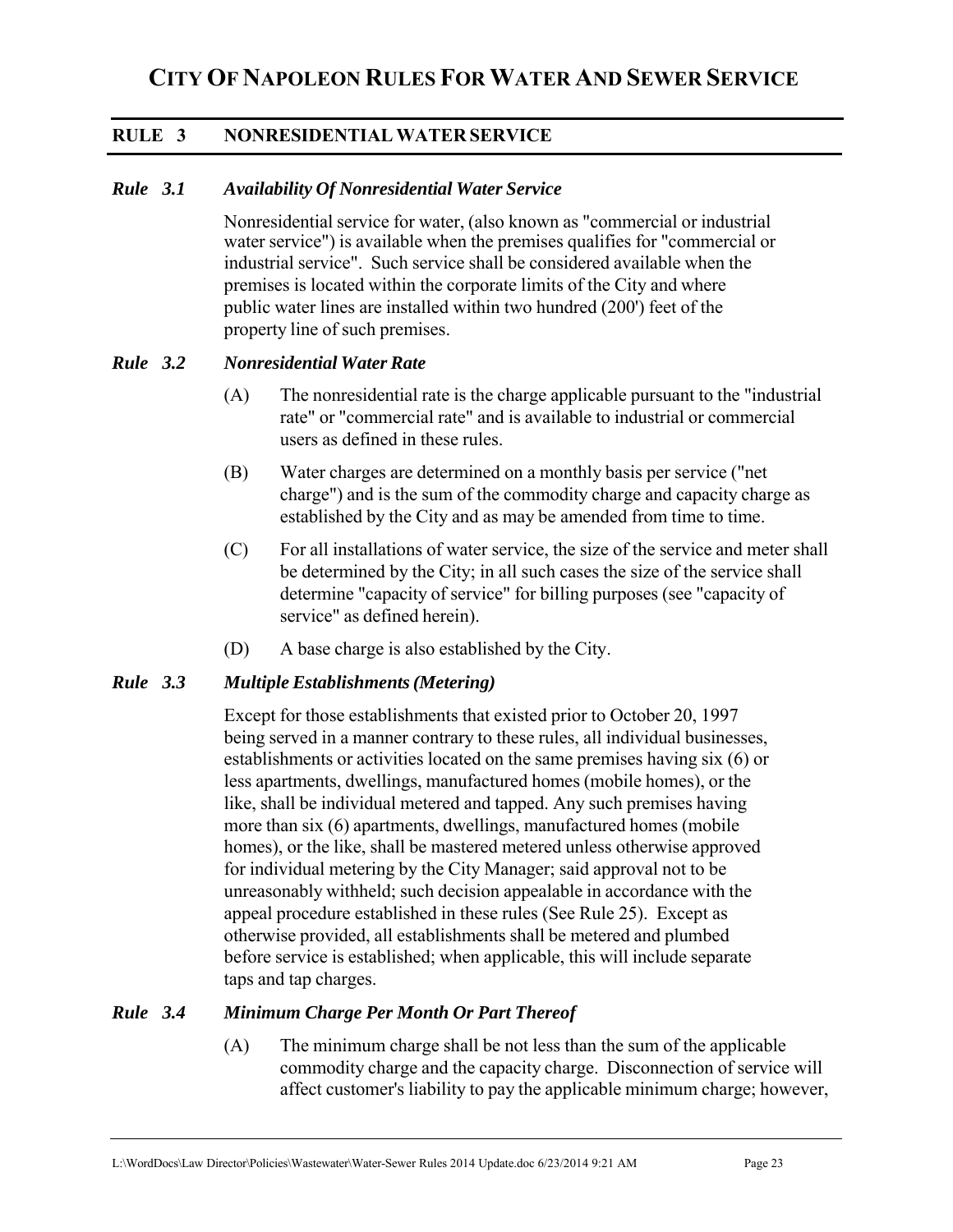reconnection of water service shall be subject to the City's charge for such service, as established by the City and as may be amended from time to time.

- (B) For tax free and nonprofit public activities such as county fairs, athletic fields, swimming pools, and the like, the minimum charge shall be applicable every month that service is turned on; further, the minimum charge shall be applicable for not less than three (3) months for fairs and six (6) months for athletic fields and swimming pools.
- (C) Each reconnection of water service shall be subject to the City's charge for such service, as established by the City and as may be amended from time to time. For connections related to paragraph (B) above, it shall be construed as reconnection.

#### *Rule 3.5 Special Line Extensions*

All new special line extensions, including extensions of water mains required for fire protection, shall be paid for by the owners/customers involved and in accordance with the provisions set forth herein. If the City deems it necessary to install oversize lines, then the City may pay the difference in cost.

#### *Rule 3.6 Tap Charge*

 The initial establishment of water service is subject to a tap charge as established by the City and as may be amended from time to time.

#### *Rule 3.7 Direct Connection Required To Water lines*

Direct connection is required to public water lines pursuant to Rule 23.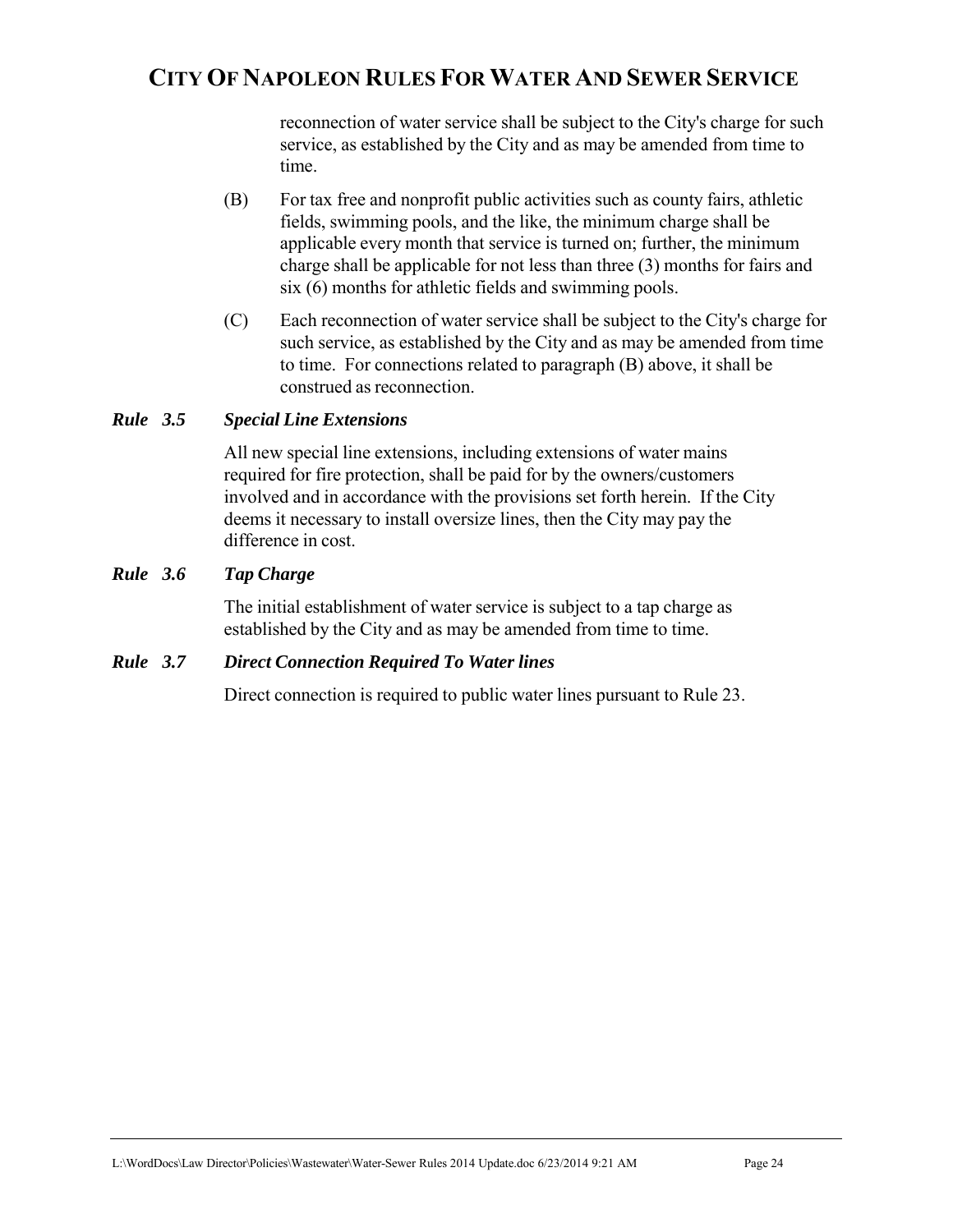#### **RULE 4 INSTALLATION OF WATER UTILITY**

#### *Rule 4.1 General Rules*

- (A) Necessary water service tap shall be as provided pursuant to these Rules after the required cash payment of deposit has been made and after the customer has fulfilled customer's portion necessary for the completion of the service.
- (B) The City will not be required to furnish service to the customer or property owner until a reasonable time after the application has been accepted by the City Utility Department.
- (C) The City will operate, maintain and repair the service line and appurtenances extending from the main to and including the curb stop. The property owner shall be responsible for the maintenance of all lines entering the property owner's property from the curb stop.
- (D) Normal maintenance and repair of the meter will be done by the City at City's expense; however, extraordinary maintenance and repairs caused by freezing, backup of hot water through meter, or by other negligence on the part of the customer, shall be paid for by the customer, including, but not limited to, the cost of all labor and the meter.

#### *Rule 4.2 Tap & Service Line Installation*

- (A) The City will install the necessary tap and will furnish, install and maintain the service line extending from the main to and including the curb stop and box. The curb shut off box will be installed by the City at a location to be determined by the City. The fee for installation shall be as established by the City, as may be amended from time to time, governing utilities. The cost of the installation of the necessary tap will be paid by the requesting customer.
- (B) In the case of a new multiple lot subdivision or development, all taps and service lines must be installed at the time the water mains are installed. The service line installation shall extend from the main to and include the curb box and shut off valve. The cost of the taps and service lines will be paid by the property developer, builder, or contractor. Service connection fees shall apply to residential subdivisions or developments within the corporate limits when constructed to City standards.
- (C) In all cases where new water mains are being installed, every property owner will be required, at property owner's expense, to install at that time the tap, the service line, curb shut off box, and incidentals thereto.
- (D) All service lines from the main to the curb stop shall be of not less than one (1") inch inside diameter of Type K soft copper pipe.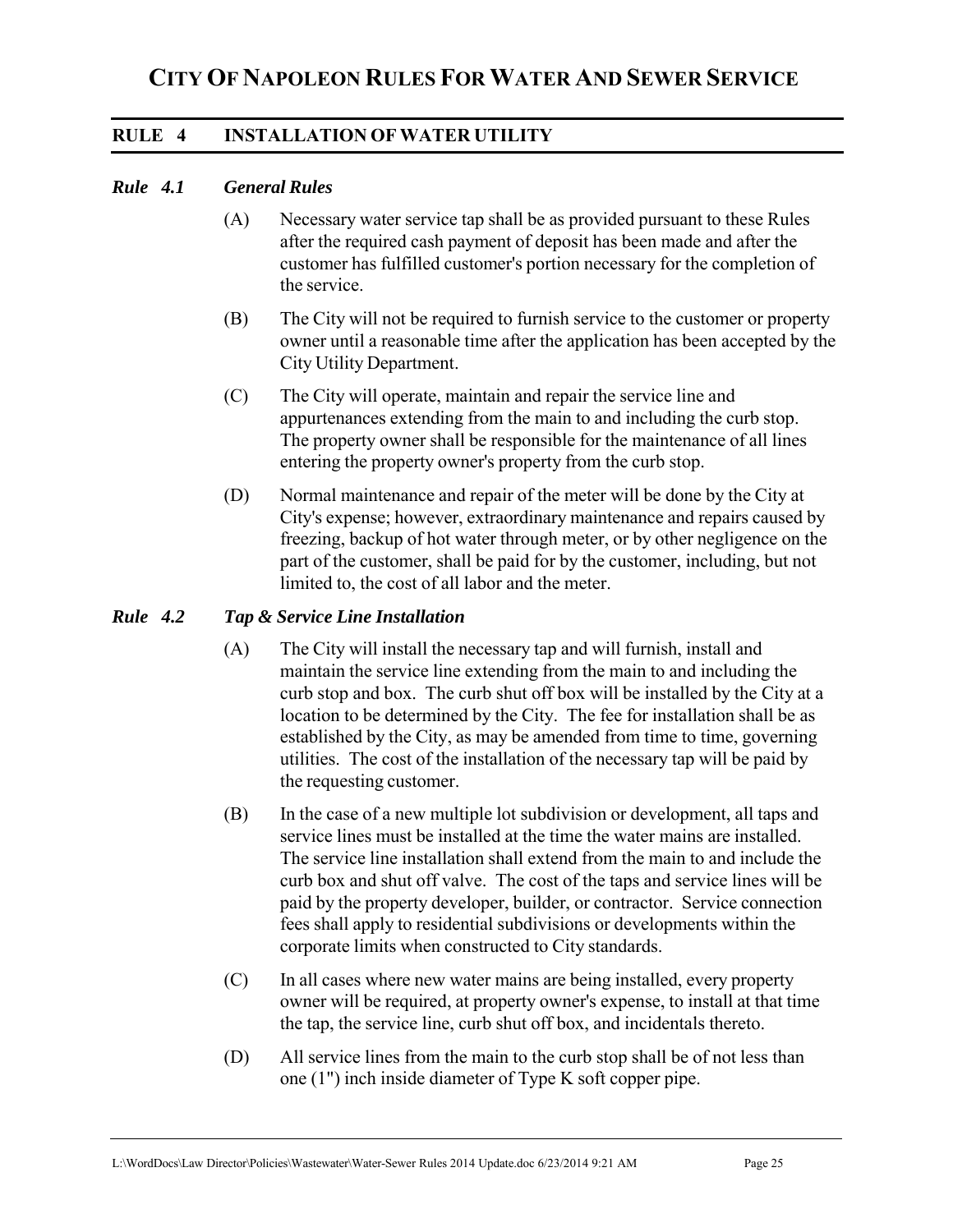#### *Rule 4.3 Meter Installation*

The property owner shall furnish a suitable frost free location, within the owner's building, as per mounting drawings on file at the building department, for the location of City's water meter. The installation shall be such as to be protected from injury by the elements or through negligence or deliberate acts of any person. The City will furnish, install and maintain the meter and mounting yoke where required. All other piping and valves on the property owner's side of curb box shall be furnished, installed and maintained by the property owner/designee.

#### *Rule 4.4 Cross Connections Prohibited*

- (A) Due to possible contamination of the City's water supply, no cross connections whatsoever will be permitted between another water supply and/or piping system and the City's water supply and/or piping system. Further, no connections of any kind whatsoever will be permitted that would make it possible for any other water supply sources, including wells, cisterns, drainage, sewage or other contamination, to enter the City's water system.
- (B) The City has the right to refuse to furnish service or to discontinue service after the same has been once established where possible water contamination can result from use of the water service.

#### *Rule 4.5 Private Installation Of Service*

- (A) The City may immediately refuse service or to discontinue service whenever the installation is of such nature that it would jeopardize, contaminate or otherwise affect the service to customers.
- (B) Private installation shall conform to City rules or code or other governmental authority having jurisdiction over the same, and regular water service shall not be established until installation is inspected and approved by the City.
- (C) All installations shall have shut off valves installed on both sides of the meter, as specified by the City's Zoning Administrator (who also serves as the City's Building Inspector) or other person so designated by the City Manager, before service is established or reconnected.
- (D) The service line and all connections extending from the curb box to and throughout the property owner's premises shall be installed, owned, operated and maintained by the property owner. Said service line extending to the City's utility meter shall conform to and be installed in accordance with City specifications.
- (E) All properties being served shall be maintained, at the property owner's expense, keeping their service pipes and connections in good repair. All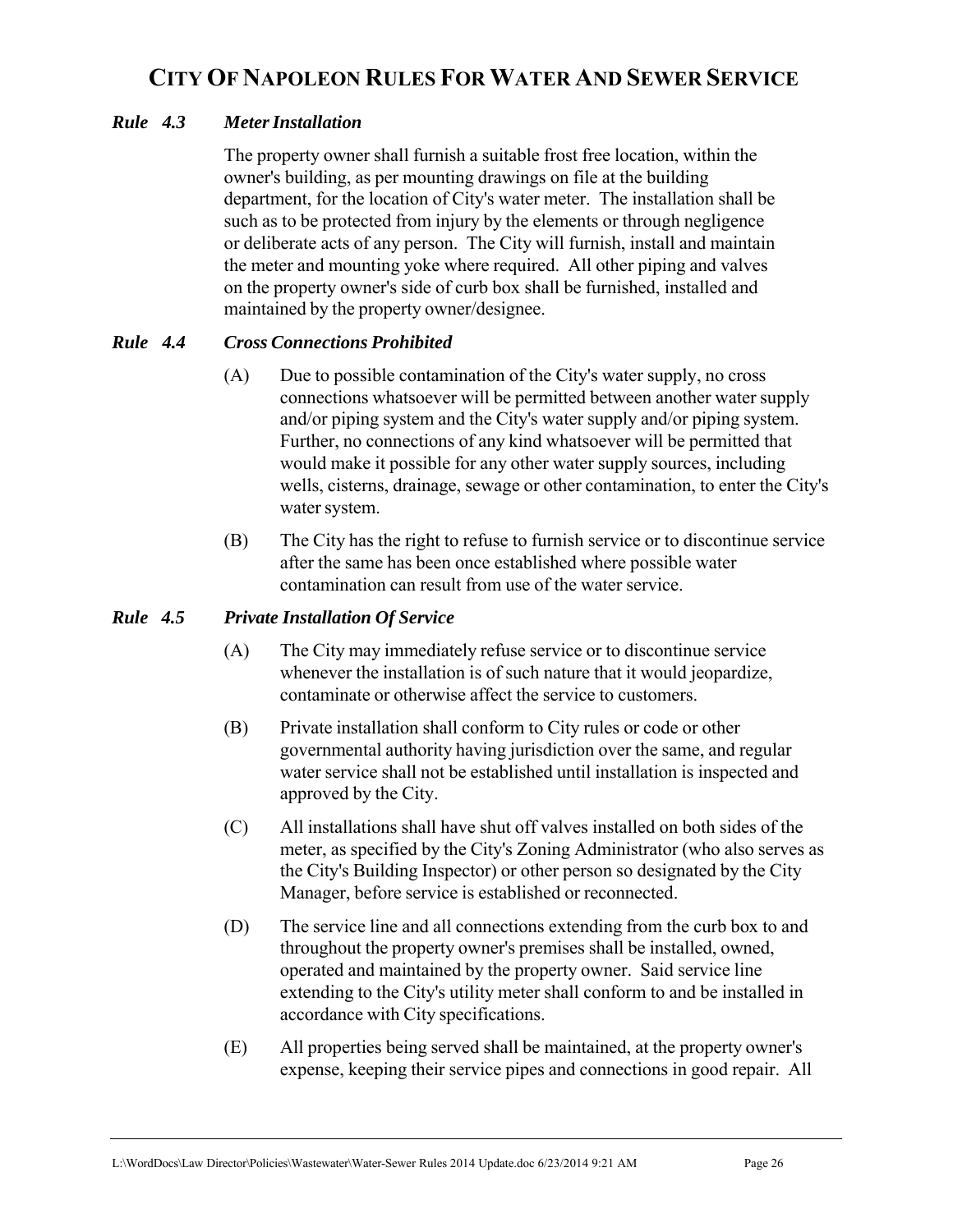service lines shall be located below the frost line four (4') feet below finished grade) in order to protect same from frost or other damage.

- (F) The owner of a property to be served shall install in the property owner's water piping system a suitable backflow device, the installation of which shall be approved by the City, so as to prevent contaminants or hot water or excessive pressures from entering the City's system.
- (G) If the City's meter is damaged by hot water, freezing, steam, rough use, or any cause other than normal wear and usage, the customer shall be charged the amount of repair. The amount shall be placed upon the water/sewer bill of the customer for the succeeding month and shall be due and payable within the payment period specified for bills. If said amount is not paid within the time provided for the payment of such bill, the water service may be disconnected as in other cases for nonpayment of bill.
- (H) In order to avoid possible contamination of the City's water supply, under no circumstances shall cross connections be permitted between any piping of the property owner/customer and any other sources of water supply or drainage. When any such cross connections exist, the City may immediately shut off without notice, its water service to the customer involved, in which event service will not be reestablished until the condition, at the property owner's/customer's expense, is corrected to the City's satisfaction.
- (I) If problems occur between the main and the curb stop or in the meter, the City Utility Department should be called. If the problem is beyond the meter, the curb stop will be shut off by the City and a private plumber contacted.

#### *Rule 4.6 Digging And/Or Marking Excavation Site For Water Service*

When water service locating is desired, persons desiring the same shall physically mark the proposed excavation site with white paint, flags, or other acceptable marking methods utilized by the industry and approved by the City. Excavation, the applicant, or property owner must call the OUPS forty-eight (48) hours prior to commencement of digging. Damages resulting from failure to contact the OUPS forty-eight (48) hours prior to digging will be at the expense of the person digging or causing the same to be done. When the City locates service at the excavation site, all cost associated therewith, including time and material, shall be at the expense of the person proposing the excavation if they fail to properly mark the excavation site.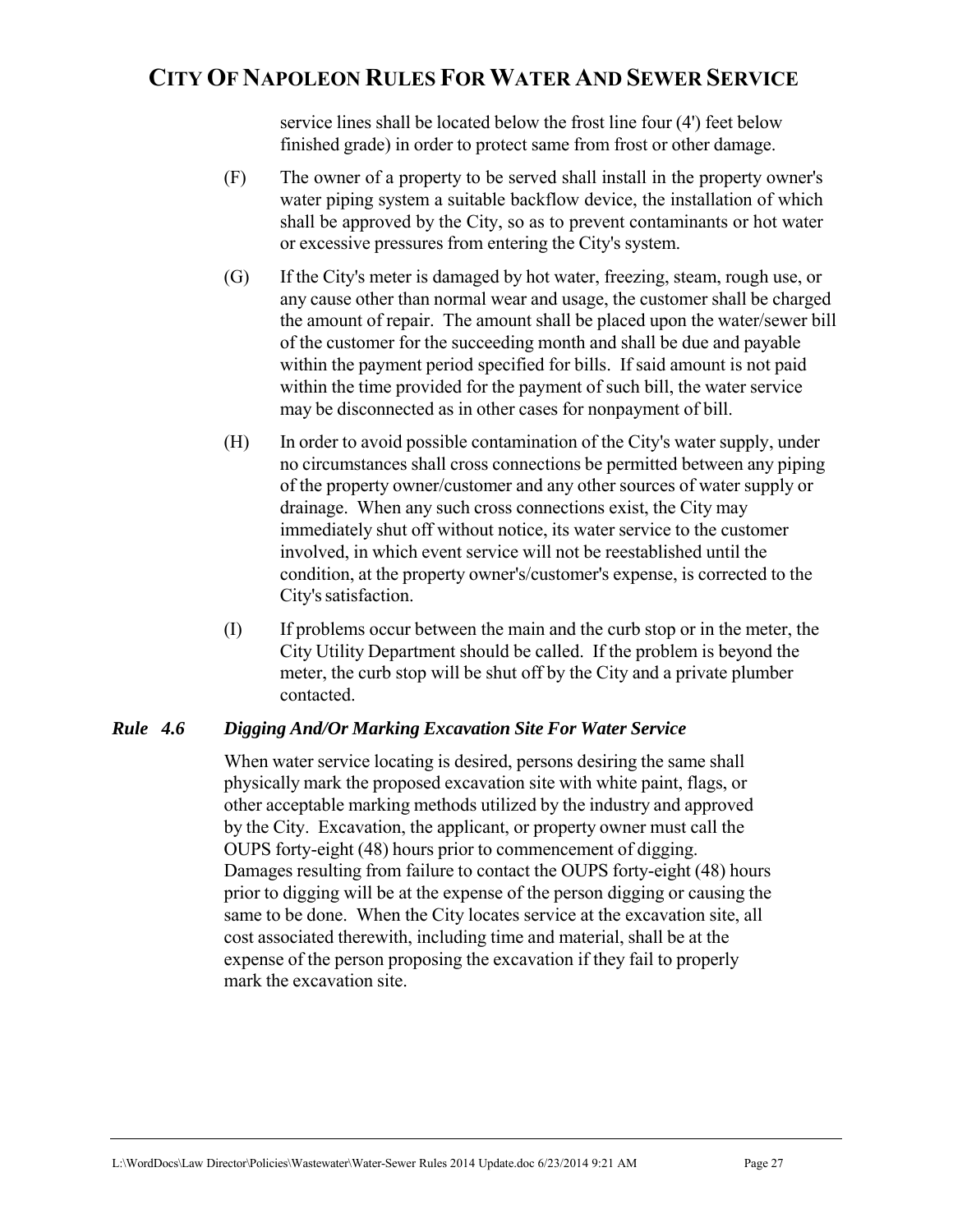#### **RULE 5 SPECIAL SERVICE AND EXTENSION**

#### *Rule 5.1 Fire Protection Service (Outside Corporation)*

- (A) Where water main extensions are required solely for the purpose of providing fire protection to the property owner/customer, the property owner/customer shall pay the entire cost of such special mains including any special meters and/or approved backflow prevention device as may be required. In any event to avoid the possibility of cross-connecting, no special extensions of water mains will be made to provide fire protection service unless the customer agrees in writing to purchase 100% of customer's other water requirements from the City.
- (B) Upon the expiration of any such agreement where such special fire protection has been established and the property owner/customer subsequently obtains his/her normal water supply from sources other than the City, the charge for the remaining fire protection service shall be in accordance with the minimum charges set forth in the City's commercial & industrial rate schedules based, at the City's option, on the size of the water service line or main line required for the fire protection.
- (C) The City may, but is not required to, maintain fire hydrants and flushing outside the corporate limits where the City furnishes water thereto.

#### *Rule 5.2 Fire Protection Service (Within Corporation Limits)*

- (A) Unless waived in writing by the City Manager after consulting with the City Fire Chief, for all desired fire protection service installations within the corporation limits made after the October 20, 1997, there is required a special dedicated fire service line located on premises at the property owner's expense subject to City's inspection and approval, including all of the necessary complete and separate piping system extending from the property owner's system and connection to the City's existing water main; such installations being subject to all applicable backflow regulations.
- (B) If any illegal diversion is suspected from old fire service lines, the property owner will be given reasonable written notice to properly install meters, and if not installed by the date specified by the City, the fire service line may be disconnected.
- (C) Potable water supply off of fire lines will be permitted only when connections and valving are made outside of structure foundations and metered; moreover, such connections shall be made in a manner that will allow shut off of water supply without interruption of the fire protection system line.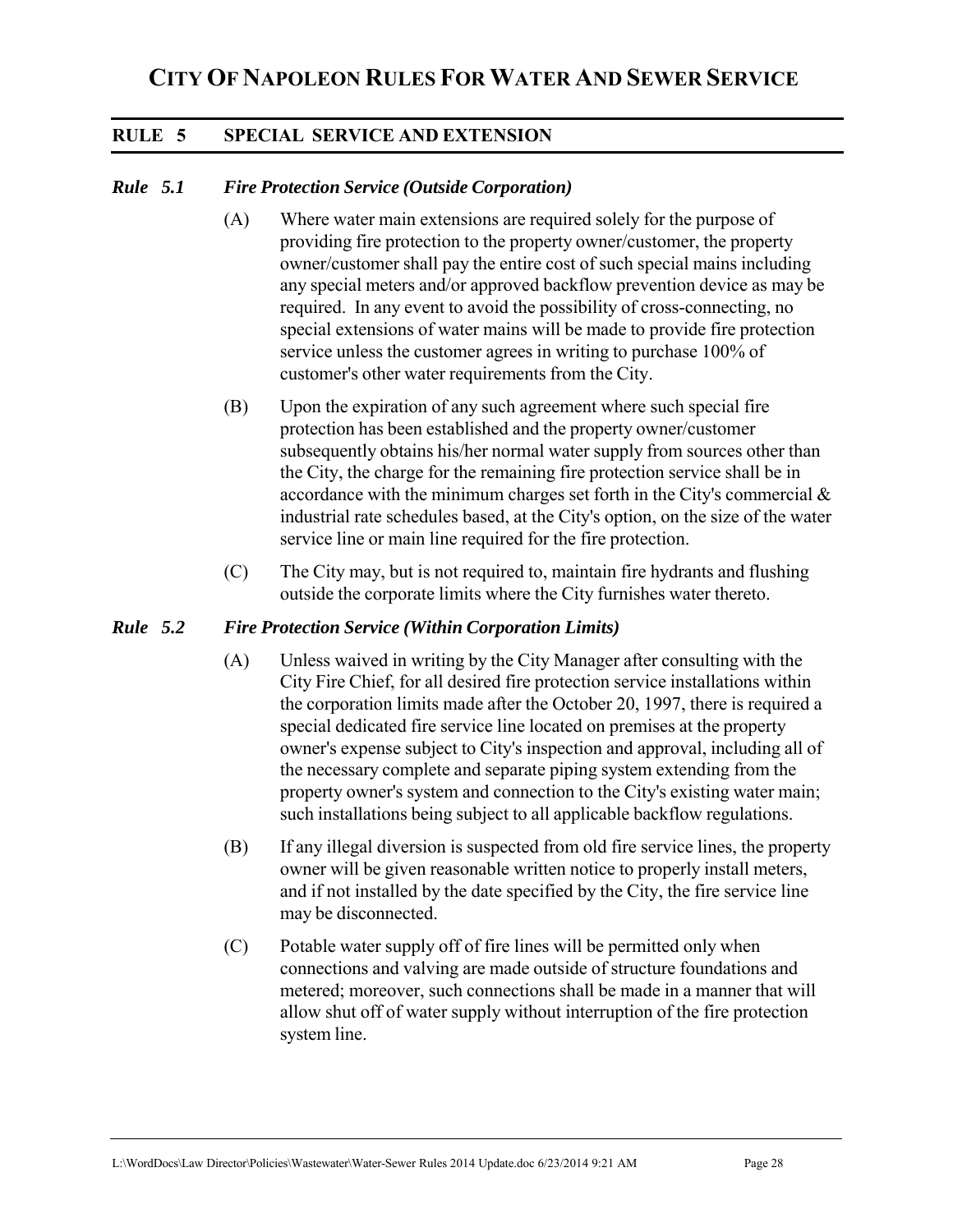- (D) No water shall be diverted from a fire service line without the City's knowledge and consent, such diversion can constitute theft of a utility and be charged under the applicable section of law.
- (E) No charge will be made for any measured water flow through said fire line resulting from use of water for fire fighting or flushing purposes.
- (F) Under no condition will new fire service line extensions or connections be made, after the effective date of these Rules, unless customer purchases one hundred (100%) percent of his/her water requirements from the City. Where customer purchases one hundred (100%) percent of customer's water requirements from City and where all of customer's water requirements, including fire protection service, are taken through a single metered service line, no additional charge will be made for any fire lines or sprinkler systems connected to the regular metered service line.

#### *Rule 5.3 Temporary Service*

Whenever the service requested by the property owner/customer is temporary, special short term or emergency, the written application or contract for such service shall specify the period of service and the character of service. The property owner/customer shall pay for all extra charges, including deposits, if any, as determined by the Utility Department, involved in connection, installation and removal of the service together with all material, labor and other expenses incidental thereto.

#### *Rule 5.4 Special Watering*

 For summer watering of grass or the like, hose meters will be issued for a maximum period of ninety (90) days upon payment of a deposit as determined by the City Utility Department. Meters are limited; therefore, meters will only be issued to people watering a new yard, or newly planted trees, shrubs or the like, or filling swimming pools or the like, and will be distributed on a first come first serve basis. During prolonged drought conditions, and at the City Manager's discretion, hose meters will be available to customers doing summer watering of grass, trees, shrubs or the like for a maximum of thirty (30) days. When filling swimming pools or the like, the maximum period of time for hose meter use will be seventytwo (72) hours. The fee for using a hose meter shall be as contained in Rule 32, pro rated to the nearest day.

#### *Rule 5.5 Hydrant Meter Use*

(A) Any request for a hydrant meter will need to be made a minimum of twenty-four (24) hours in advance. At the time of the request, the City shall be notified as to how many feet of hose is required. The City, upon payment of a deposit as determined by the City Utility Department and when determined practical for the intended use as determined by the City's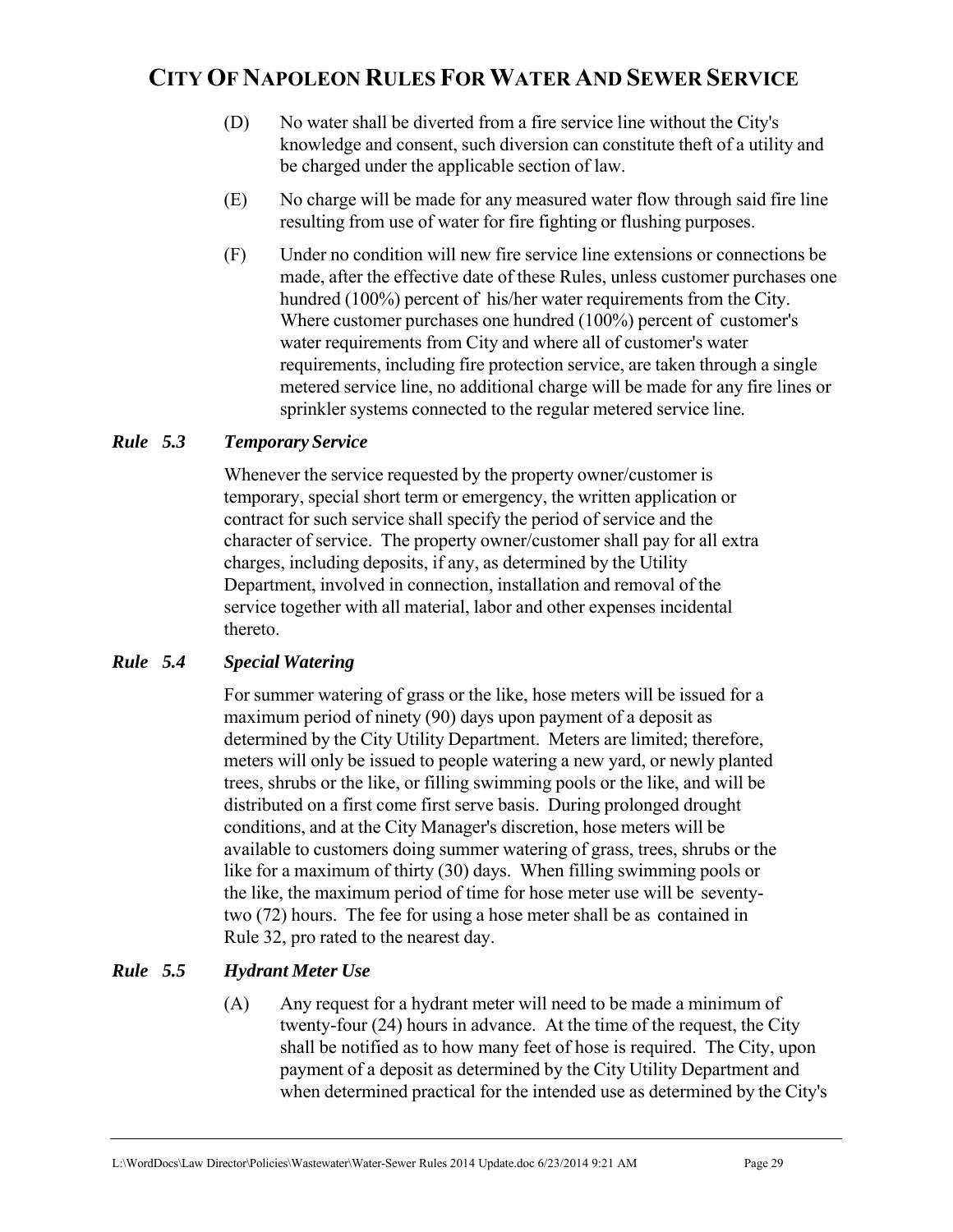Operations Department, will attach it to the fire hydrant, turn the hydrant on and place the hose beside the hydrant. When the customer is finished, the hose is required to be rolled back up and placed beside the hydrant. Any hoses left unrolled will result in additional charges for labor at the City's current hourly rate. Upon completion the customer is required to contact the City Utility Department to have the hoses picked up and the hydrant closed and meter removed. Under no circumstance will the City allow either the customer or contractor to operate the City's hydrant.

- (B) For people requesting a hydrant meter for reasons such as: to start a new lawn, fill a swimming pool, or the like, the service may only be allowed for a period not to exceed one (1) week.
- (C) Due to limited availability of ramps, in cases where a hose must cross a road, the person requesting this service will be put on a list and will receive the service as soon as practical.
- (D) All meters will be set and picked up during normal working hours. No request for hydrant meters will be handled on an overtime basis.
- (E) Charges will be as follows: one (1) hour to set and pickup hydrant meter and hoses (at the City's current rate for labor), plus the cost of the water (which will be the current charge for bulk sales for water at the Water Treatment Plant) and any additional charges for rolling up hoses.

#### *Rule 5.6 Bulk Water Sales To Tank Trucks*

Bulk water sales will be available at the City of Napoleon Water Treatment Plant. Rates shall be pursuant to the current rate schedule. If no special rate is developed for "bulk" sale, then it shall be the standard water rate.

#### *Rule 5.7 Special Line Extensions*

- (A) Special extensions of the City's water mains will be made only where the property owner/customer pays the entire costs of such extensions. Where a property owner/customer or group of property owners/customers pay for the cost of a special extension, the terms and security of payments shall be as prescribed by the City and must meet the approval of the City.
- (B) The size, specifications, and installations of all water main extensions shall be determined by the City and no connections will be made by the City unless the extensions conform to the City's specifications.
- (C) This Rule does not supersede the Rules pertaining to water/sewer service outside the corporation limits.

#### *Rule 5.8 Second Meters*

When a second meter is installed on a premises for irrigation or other non potable purposes, utilizing City water, where no discharge enters the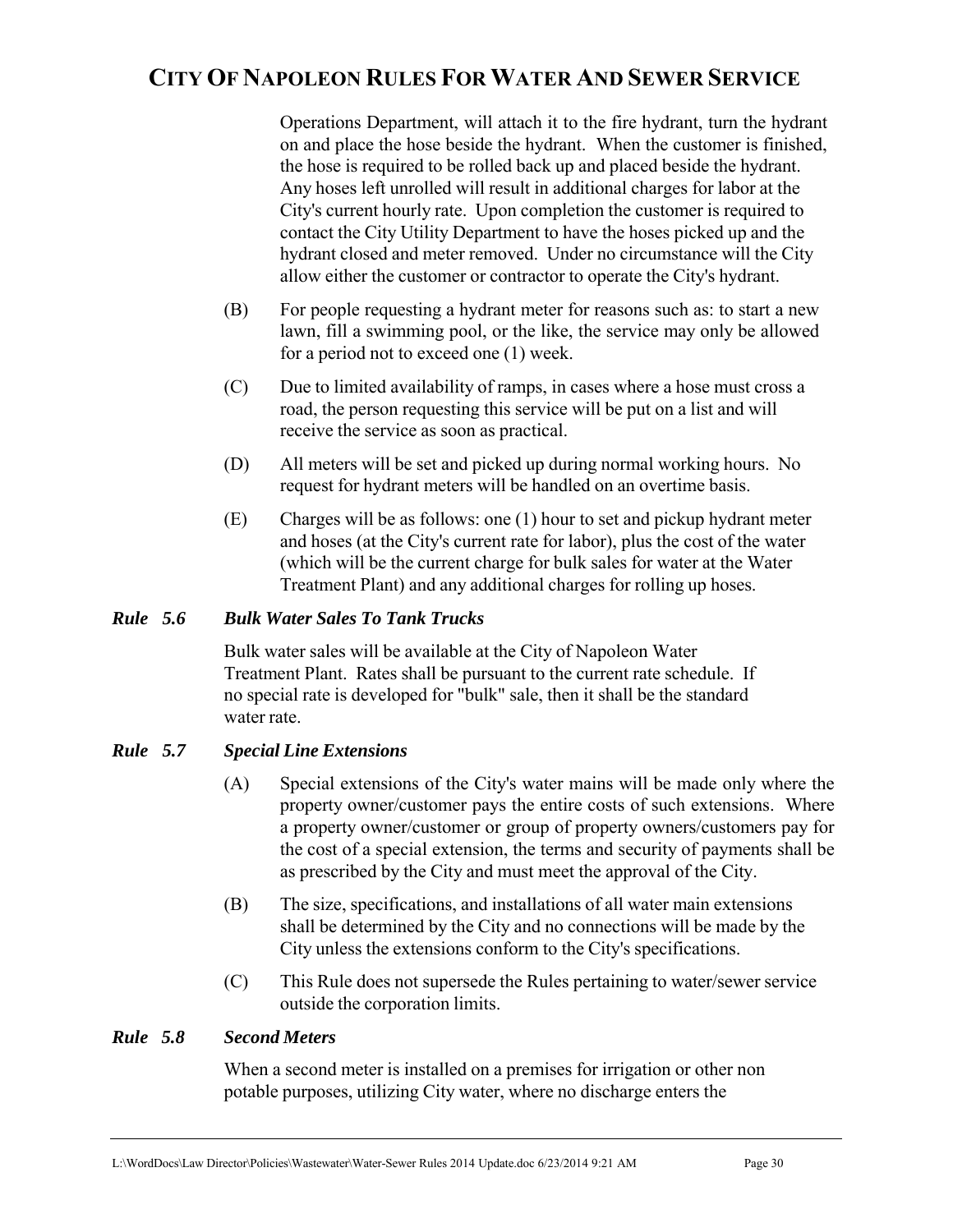sanitation sewer, the Customer shall pay all cost associated with installation, including time and material therefore and shall be charged the standard water rate applicable to the particular type premises with a 50% reduction in the regular capacity charge, and excluding any sewer charges. (This Rule is subject to Rule 24, Backflow Prevention.)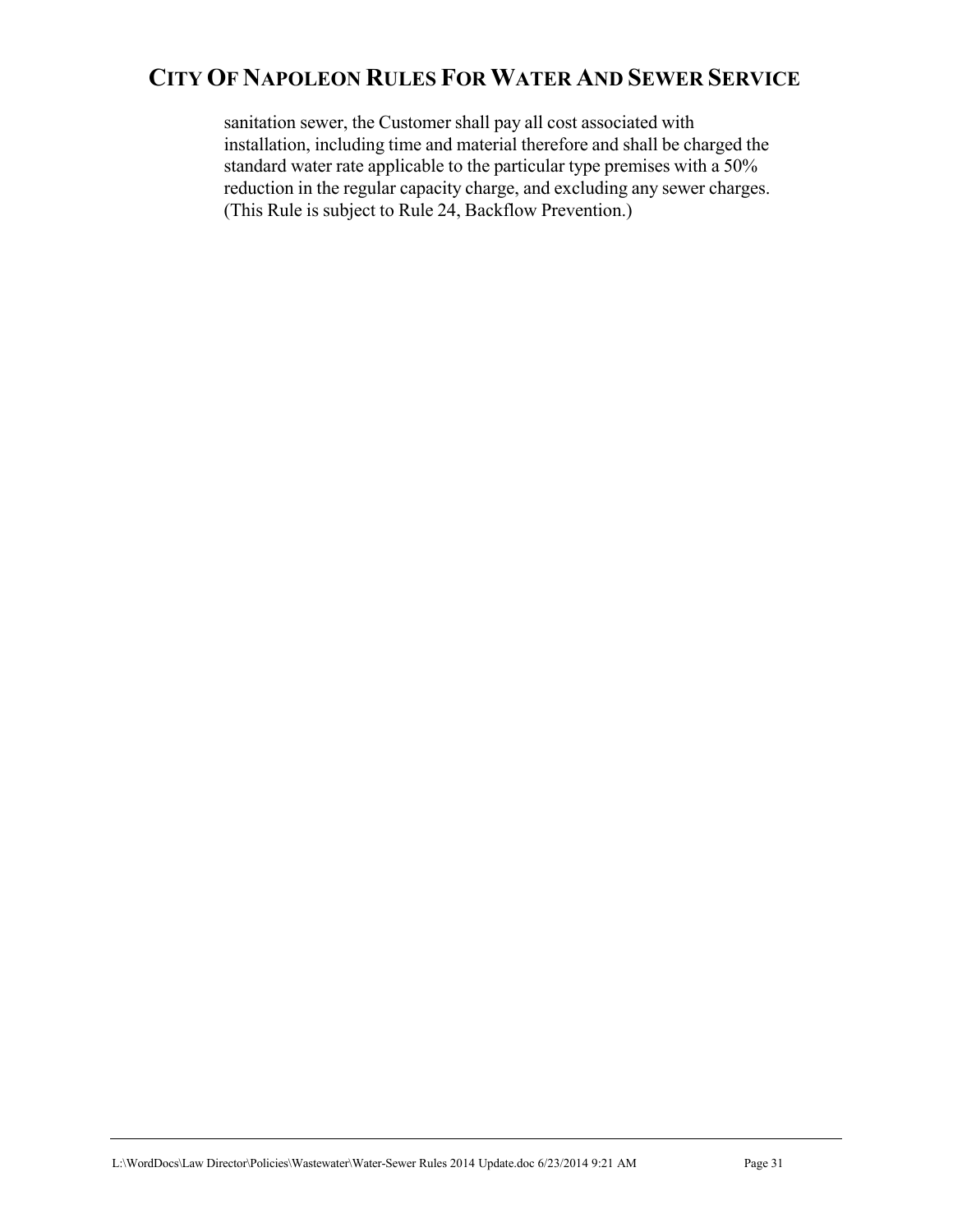#### **RULE 6 RESIDENTIAL SEWAGE SERVICE**

#### *Rule 6.1 Availability Of Residential Sewage Service*

- (A) Residential service for sewage (also known as "residential sewer service") is available to persons having a premises that qualifies for "residential service". Such service shall be considered available to the premises when the premises is located within the corporate limits of the City and where public sanitary sewer lines are installed within two hundred (200') feet of a building or structure foundation wall that is to be served on the residential premises.
- (B) The sewer service line and tap shall be installed by property owner at property owner's expense and the complete installation shall conform to City's standards and inspection requirement. No sanitary sewer connections will be permitted until the tap charge, as prescribed by the City, has been paid in full to the City.

#### *Rule 6.2 Residential Rate*

- (A) The residential sewer rate is the charge as established by the City, and is amended from time to time, and is applicable for any sanitary sewage discharged to the City's wastewater treatment works by residential users as defined in these rules.
- (B) For rate classification purposes, sewage service will be classified the same as customer's water service; however, where sewage is discharged as provided for in provision (C) of this subsection, then the rate shall be same as if the customer was utilizing the City's water service.
- (C) Where sewage is discharged into the City's sewage system and water is obtained from a source other than from the City, property owner will be required to install, at property owner's own expense, suitable metering equipment, to be approved by the City that will accurately determine the amount of sewage being discharged into the City's system.
- (D) Determination of responsibility of sewer lateral: It is the overall intent of this Rule for the City of Napoleon to assist and work with the property owner during this process in a customer friendly manner.
	- 1. Any and all maintenance of the customer's sewer lateral is the responsibility of the property owner, regardless of the location of the maintenance (for example, any maintenance such as cleaning out roots is the full responsibility of the property owner, even if said roots are in the sewer lateral between the right of way and the main.)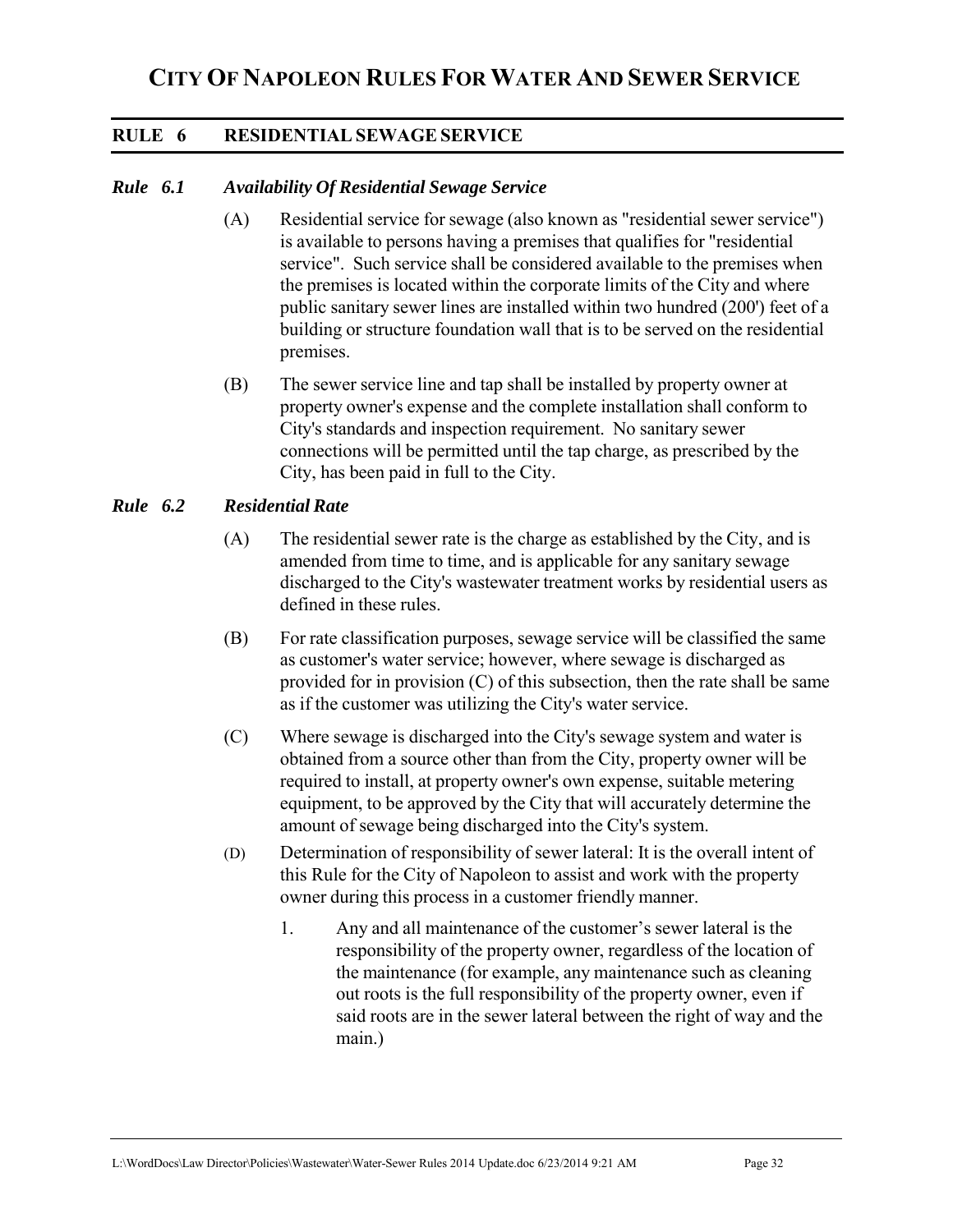- 2. The City will compensate the property owner if the undertaking is a repair, not maintenance, and the repair is located at or between the right of way and the main.
- 3. If a property owner believes there is an issue with the operability of the sewer lateral, it is the responsibility of the property owner to prove to the City that a repair is necessary and that said repair is at or between the right of way and the main.
- 4. Once it has been established, and the City acknowledges in writing that a repair is necessary and that said repair is at or between the right of way and the main, then the customer has several of options:
	- a. The City or a contractor acting on the City's behalf may perform the repairs.
	- b. The property owner may hire a contractor to perform the repair, subject to the permits, inspection, and adherence to the City of Napoleon's rules and regulations, the Water and Sewer Rules, and any other State or Federal rules or regulations.
	- c. (With the City of Napoleon's Engineer's express written approval) property owner may do the repair themselves, it is the responsibility of the property owner to make sure that they have all of the proper permits and inspections conducted for the repair. All repairs must be done according to the City of Napoleon's rules and regulations, the Water and Sewer Rules, and any other State or Federal rules or regulations.
- 5. The City will only compensate the property owner for any repairs at or between the right of way and the main, if it is later discovered that the repair was not at or between the right of way and the main the City may bill the property owner, and the property owner would be liable to the City, for any compensation or work performed that was not in the proper area.
- 6. Once the City acknowledges in writing that the repair is necessary and is in the proper area for compensation, the City has the right to prioritize performing said repair, taking into consideration several factors, including but not limited to: time, availability of resources, availability of workers, availability of funds, budget considerations, the severity of damage to the sewer lateral in comparison to other damaged sewer laterals, and the severity of damage that could be caused by the damaged sewer later in comparison to other sewer laterals in need of repair. Nothing in this rule creates a right of the property owner to demand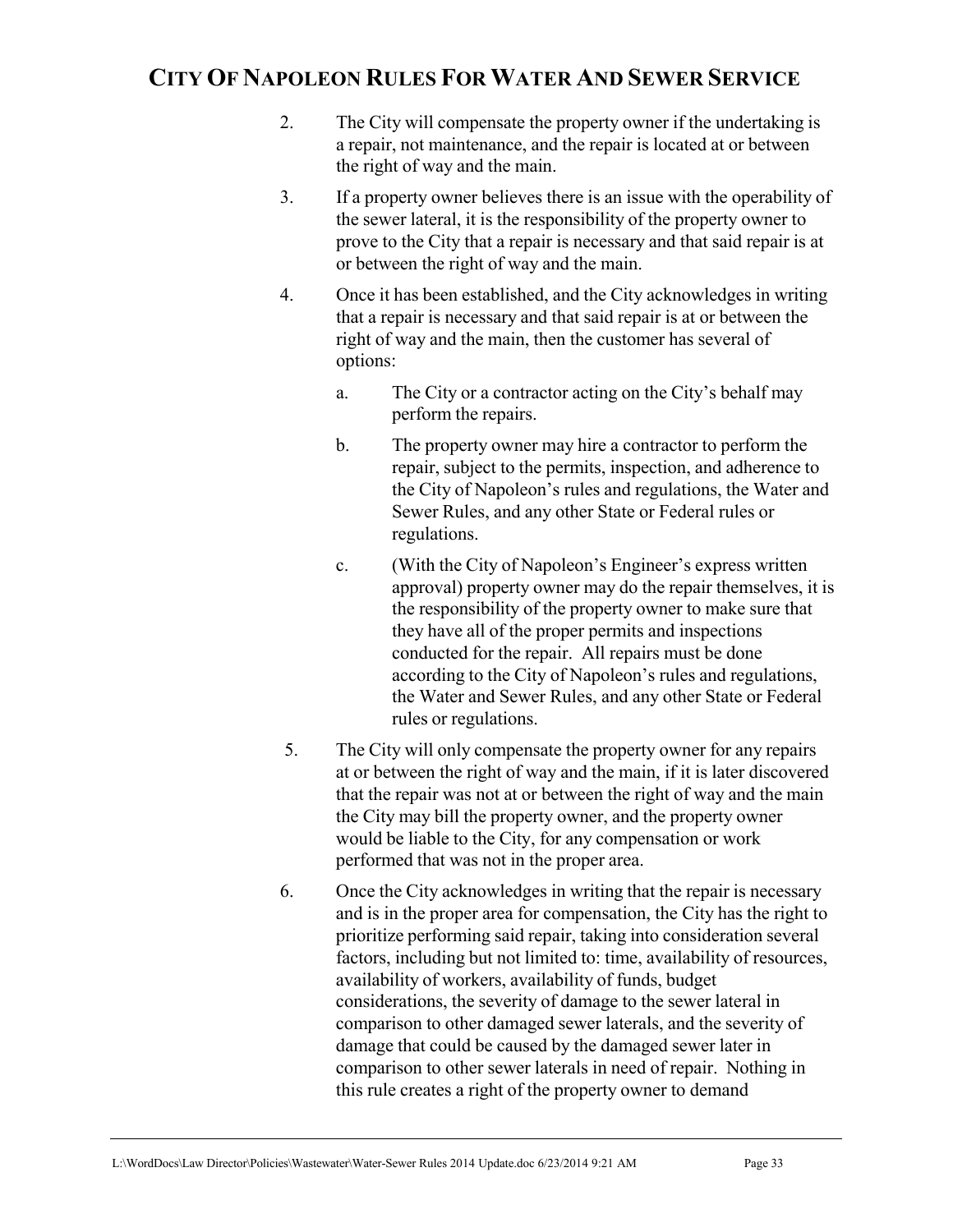performance and nothing in this rule obligates the City to undertake the repair, other than the prioritizing mentioned above.

- 7. For purposes of this rule the following definitions apply:
	- a. Maintenance: The general maintenance and upkeep of a sewer lateral is maintenance and shall include, but not limited to, items such as augering or snaking of the line, clean out of any blockages, and any other treatment of the line that could be done to resolve the situation short of replacement of any pipe or line.
	- b. Repair: damage that is so catastrophic that the only option is replacement of any section of the pipe or line.

#### *Rule 6.3 Direct Connection To Sanitary Sewer Required*

- (A) Where sewage is being discharged, and where sewage service is available to property owners, a direct connection shall be made to the sanitary sewer within ninety (90) days of the effective date of these Rules; and any septic tanks, cesspools and similar private wastewater disposal facilities are prohibited where sewage service is available (see *VIOLATION* section).
- (B) The owners of all houses, buildings, structures or properties used for human occupancy or other purposes, or other buildings which qualifies for residential rates, situated within the City and abutting on any street, alley, or right-of-way in which there is not located a public sanitary or combined sewer of the City, is hereby required at the owner's expense to install suitable toilet facilities therein, and to connect such facilities therein directly with the proper public sewer in accordance with the provisions of these Rules and other applicable law, within ninety (90) days after date of official notice to do so, provided that said public sewer is within two hundred (200') feet of the building or structure foundation wall that is to be served on the premises (see *VIOLATION* section).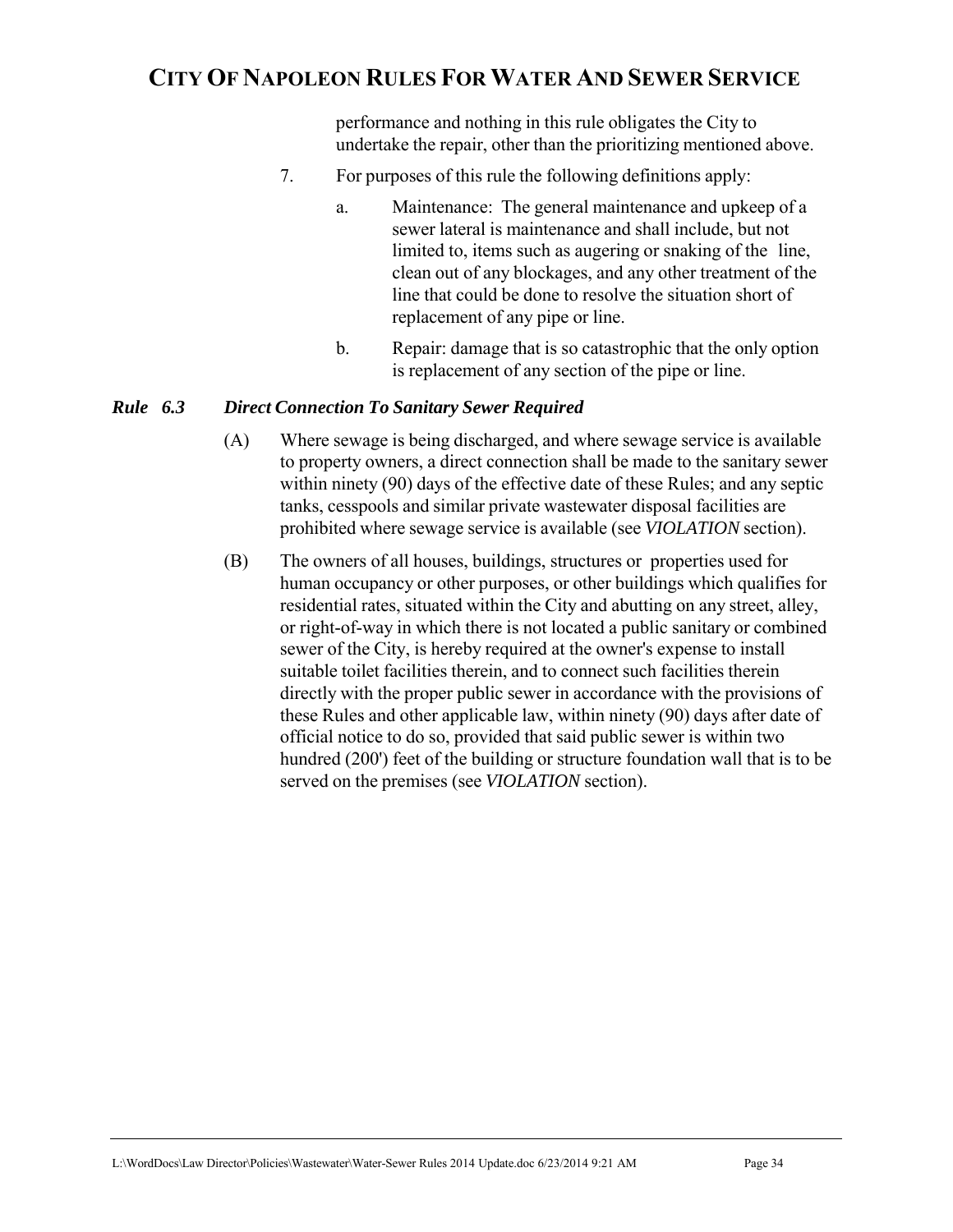#### **RULE 7 ACCESS TO PREMISES**

Any identified representative or employee of the City Utility Department shall at all reasonable hours have access to the premises of the customer for the purpose of installing and/or examining pipes, meter, connections and other appurtenances involving the City's water supply or sewer system and for the further purpose of reading, examining, replacing, repairing or removing any meter, piping, instrument or connection that is part of the City's water/sewer system or for the reason of potential hazards for crossconnection control or backflow; also to ascertain that compliance is given to concerning all requirements as set forth in these Rules. Also, any identified representative shall have the power to take action as deemed appropriate to the situation to avert any public calamity or emergency. The City may apply to a court of competent jurisdiction for an administrative search warrant if the facts of the situation suggest this to be an appropriate action (see also Rule 24.5).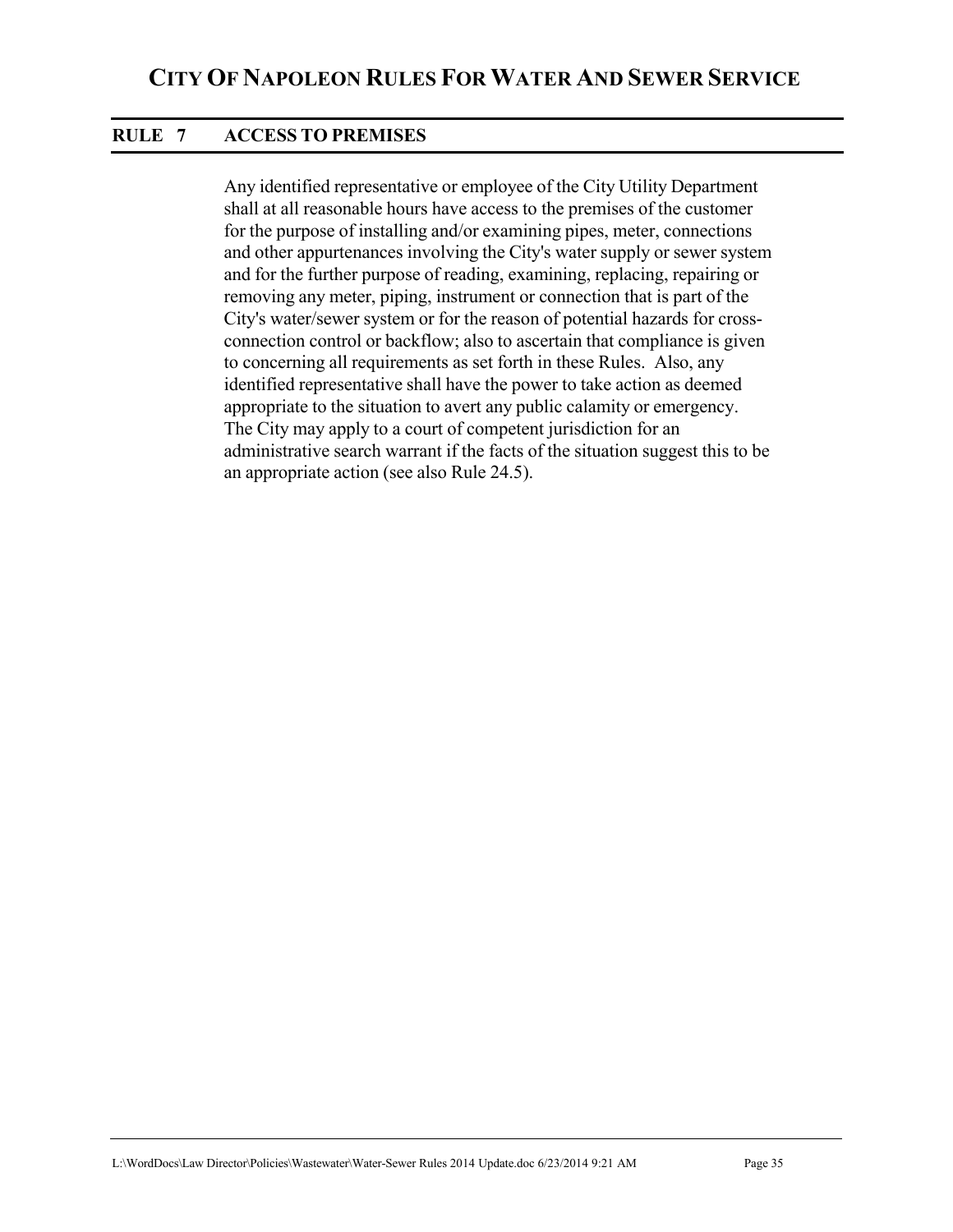#### **RULE 8 NONRESIDENTIAL SEWAGE SERVICE**

#### *Rule 8.1 Availability Of Nonresidential Sewage Service*

- (A) Nonresidential sewage service (also known as "commercial or industrial sewer service") is available to persons having a premises that qualifies for "commercial or industrial service". Such service shall be considered available to the premises when the premises is located within the corporate limits of the City and where public sanitary sewer lines are installed within two hundred (200') feet of a building or structure foundation wall that is to be served on the commercial or industrial (nonresidential) premises.
- (B) The sewer service line and tap shall be installed by property owner at property owner's expense and the complete installation shall conform to City's standards and inspection requirements. No sanitary sewer connections will be permitted until the tap charge and if applicable, the connection charge, both as prescribed by the City, has been paid in full in advance to the City.

#### *Rule 8.2 Commercial Or Industrial Rate*

- (A) The commercial or industrial rate is the charge applicable for sanitary processing of commercial and industrial and other waste resulting from use of water from the City's water system by commercial, industrial and all other classes of service not provided for in the residential rate as established by the City and as may be amended from time to time.
- (B) For rate classification purposes, sewage service will be classified the same as customer's water service; however, where sewage is discharged as provided for in provision (C) of this subsection, then the rate shall be same as if the customer was utilizing the City's water service.
- (C) Where sewage is discharged into the City's sewage system and water is obtained from a source other than from the City, property owner will be required to install, at property owner's own expense, suitable metering equipment, to be approved by the City that will accurately determine the amount of sewage being discharged into the City's system.
- (D) Determination of responsibility of sewer lateral: It is the overall intent of this Rule for the City of Napoleon to assist and work with the property owner during this process in a customer friendly manner.
	- 1. Any and all maintenance of the property owner's sewer lateral is the responsibility of the property owner, regardless of the location of the maintenance (for example, any maintenance such as cleaning out roots is the full responsibility of the property owner, even if said roots are in the sewer lateral between the right of way and the main.)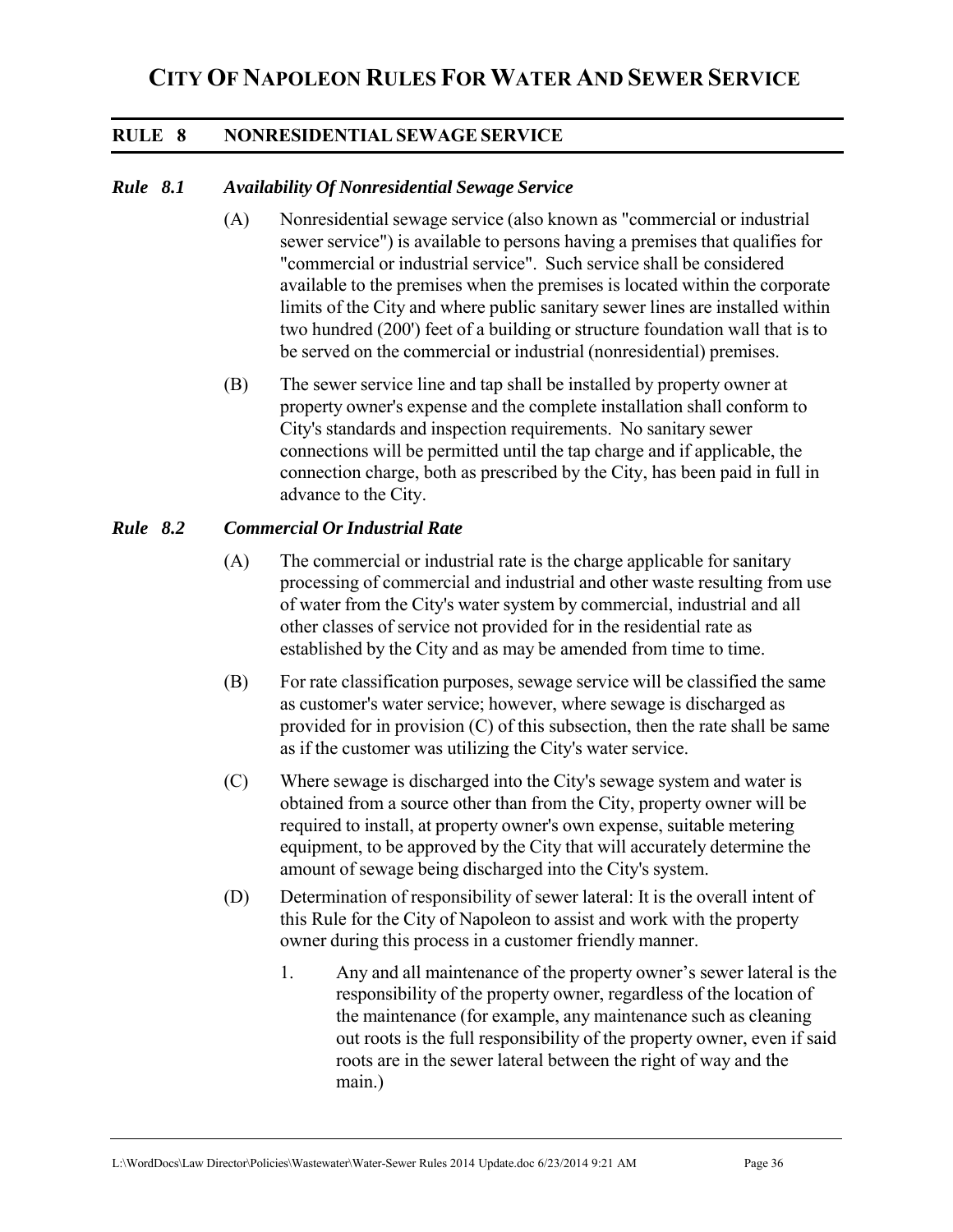- 2. The City will compensate the property owner if the undertaking is a repair, not maintenance, and the repair is located at or between the right of way and the main.
- 3. If a property owner believes there is an issue with the operability of the sewer lateral, it is the responsibility of the property owner to prove to the City that a repair is necessary and that said repair is at or between the right of way and the main.
- 4. Once it has been established and the City acknowledges in writing that a repair is necessary and that said repair is at or between the right of way and the main, then the customer has several of options:
	- a. The City or a contractor acting on the City's behalf may do the repairs.
	- b. The property owner may hire a contractor to perform the repair, subject to the permits, inspection, and adherence to the City of Napoleon's rules and regulations, the Water and Sewer Rules, and any other State or Federal rules or regulations.
	- c. (With the City of Napoleon's Engineer's express written approval) property owner may perform the repair themselves. It is the responsibility of the property owner to make sure that they have all of the proper permits and inspections conducted for the repair. All repairs must be done according to the City of Napoleon rules and regulations, the Water and Sewer Rules, and any other State or Federal rules or regulations.
- 5. The City will only compensate the property owner for any repairs at or between the right of way and the main, if it is later discovered that the repair was not at or between the right of way and the main the City may bill, and the property owner would be liable to the City, for any compensation or work performed that was not in the proper area.
- 6. Once the City acknowledges in writing that the repair is necessary and is in the proper area for compensation, the City has the right to prioritize performing said repair taking into consideration several factors, including but not limited to: time, availability of resources, availability of workers, availability of funds, budget considerations, the severity of damage to the sewer lateral in comparison to other damaged sewer laterals, and the severity of damage that could be caused by the damaged sewer later in comparison to other sewer laterals in need of repair. Nothing in this rule creates a right of the property owner to demand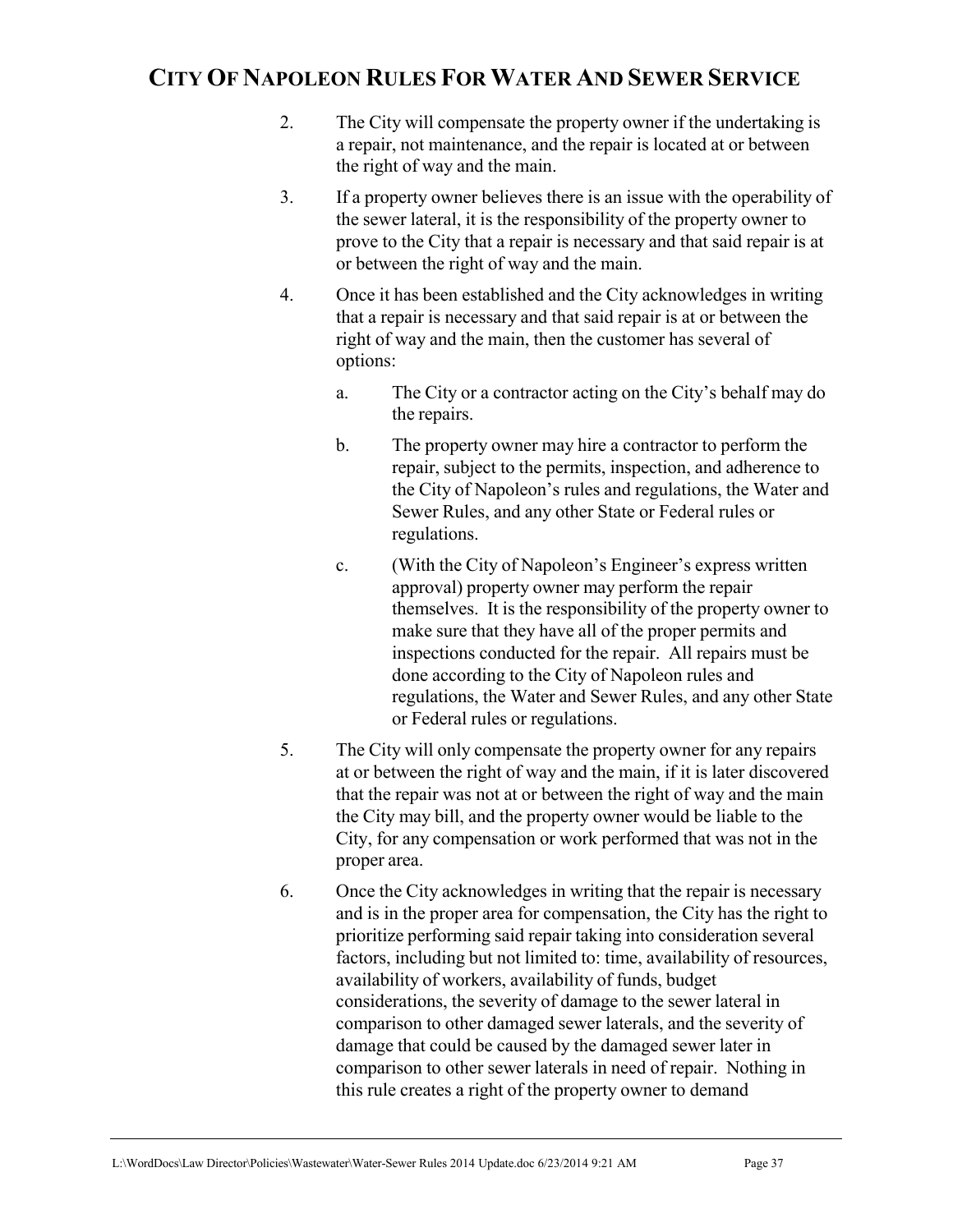performance and nothing in this rule obligates the City to undertake the repair, other than the prioritizing mentioned above.

- 7. For purposes of this rule the following definitions apply:
	- a. Maintenance: The general maintenance and upkeep of a sewer lateral is maintenance and shall include, but not limited to, items such as augering or snaking of the line, clean out of any blockages, and any other treatment of the line that could be done to resolve the situation short of replacement of any pipe or line.
	- b. Repair: damage that is so catastrophic that the only option is replacement of any section of the pipe or line.

### *Rule 8.3 Direct Connection To Sanitary Sewer Required*

- (A) Where sewage is being discharged and where sewage service is available to property owners, a direct connection shall be made to the sanitary sewer within ninety (90) days of the effective date of these Rules; and any septic tanks, cesspools and similar private wastewater disposal facilities are prohibited where sewage service is available (see *VIOLATION* section).
- (B) The owners of all houses, buildings, or properties used for human occupancy, employment, recreation, or other purposes, or other buildings which qualify for commercial or industrial rates, situated within the City and abutting on any street, alley, or right-of-way in which there is not located a public sanitary or combined sewer of the City, is hereby required at the owner's expense to install suitable toilet facilities therein, and to connect such facilities therein directly with the proper public sewer in accordance with the provisions of these Rules and other applicable law, within ninety (90) days after date of official notice to do so, provided that said public sewer is within two hundred (200') feet of a building or structure foundation wall that is to be served on the premises (see *VIOLATION* section).

### *Rule 8.4 Multiple Establishments*

 Shall be applied in the same manner stated in Rule 3.3 (nonresidential water service/multiple establishments).

## *Rule 8.5 City Measures*

(A) If at any time within a twenty-four (24) hour period sewage flow from a premises is greater than 2% of the total twenty-four (24) hour sewage flow to City's treatment plant, the City may require the owner of the premises involved to install such storage, pumping facilities and other appurtenances as are required to control the quantity and rate of discharge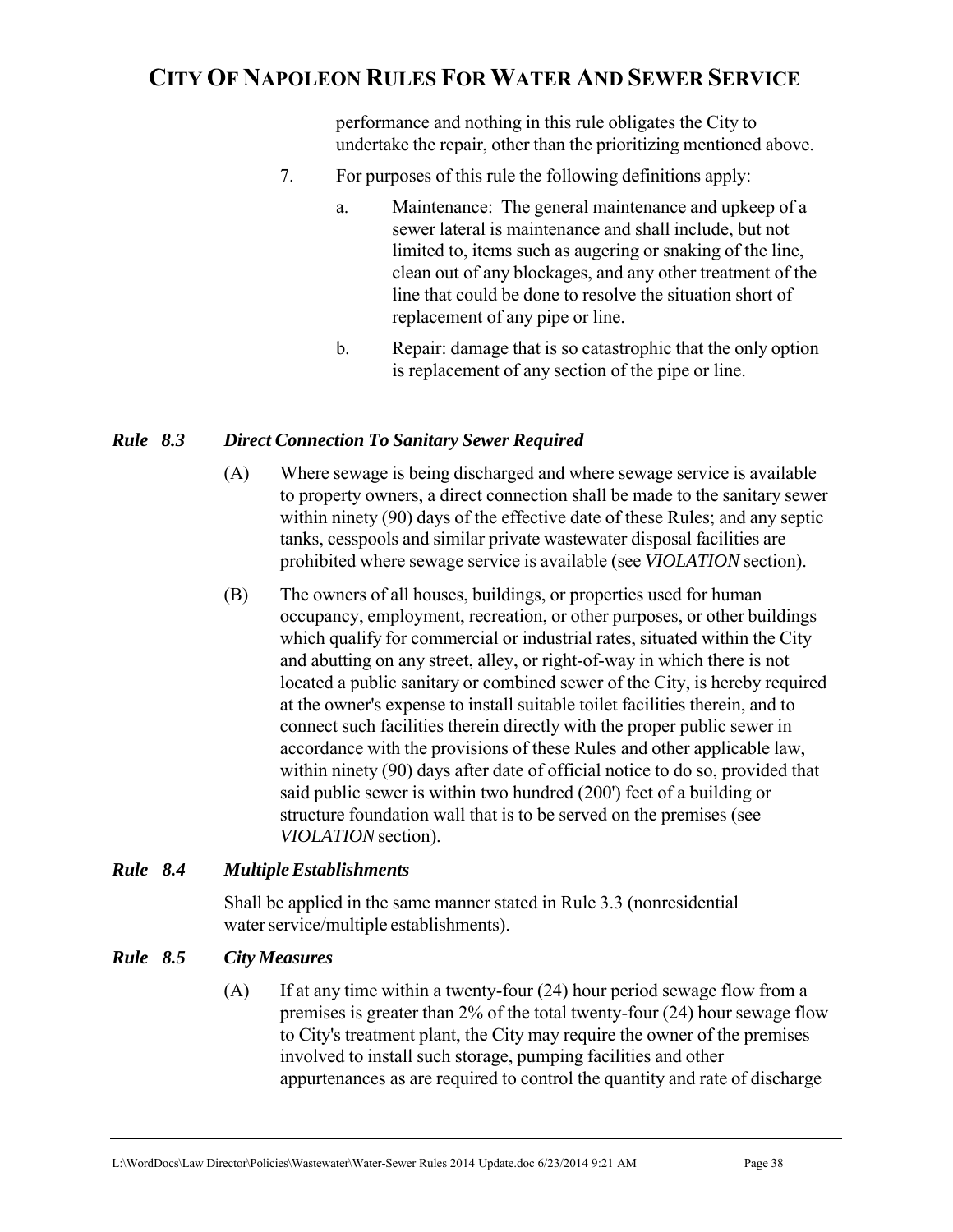of the sewage flow involved so as to not interfere with the normal operation of the City's treatment plant.

- (B) All measurements, tests, and analysis of the characteristics of waters and wastes to which reference is herein made shall be determined in accordance with "standard methods for the examination of waters and wastes" and shall be determined at the control manhole previously specified. In the event that no special manhole has been required, then the control manhole shall be considered to be the nearest down stream manhole in the City's sewage system to the point at which the building sewer is connected.
- (C) If necessary, in the opinion of the City, the individual, firm or others discharging any waste of the prohibitive character into the City's sewage system shall provide, at their own expense (individual, firm, or others discharging the waste), such preliminary treatment as may be necessary to stop or reduce within the acceptable limits, the objectionable characteristics or constituents. The plans, specifications and other pertinent information pertaining to such proposed preliminary treatment shall be submitted to the City for written approval in advance of any construction work.
- (D) When commercial or industrial waste exceed 250 mg/l of suspended solids and/or 200 mg/l of CBOD5 by weight, excess strength surcharges will be levied as outlined in the City rules or legislation.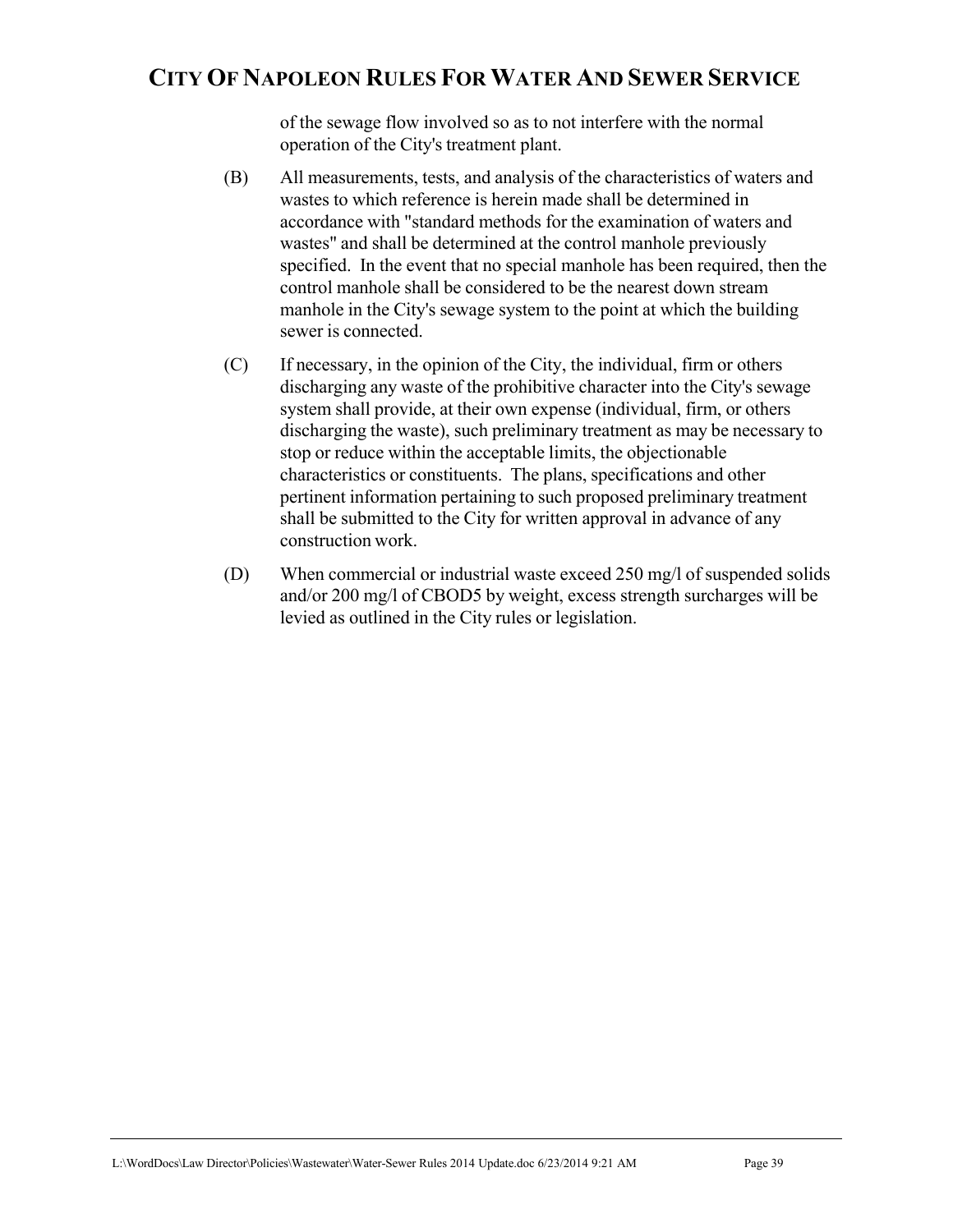### **RULE 9 USE OF PUBLIC SEWERS AND PROHIBITIONS**

- (A) The discharge of any unpolluted waters such as stormwater, groundwater, roof runoff, subsurface drainage, or cooling water to any City owned or operated or controlled sanitary sewer is prohibited (see *VIOLATION* section).
- (B) Whenever the City Manager shall find that any provision of provision (A) is being violated, he/she shall issue a written order to the person responsible for the removal, elimination, or correction of such condition, or to remove such connectors or drains from such sewer within ninety (90) days after service of the order. The service of the order, as mentioned herein, may be made upon the person to whom it is directed, either by delivering a copy of the order to the offending person, or by delivering it to and leaving it with any person in charge of the premises, or by affixing a copy thereof in a conspicuous place on the on the door to the entrance of the premises.
- (C) No new taps shall be permitted into a combined sewer for stormwater. Stormwater and all other unpolluted drainage shall be discharged to the sewers as are specifically designated as storm sewers or to a natural outlet with the approval by the Ohio Environmental Protection Agency when required.
- (D) Whenever sewers are about to be or have been constructed for the purpose of carrying off sewage and drainage from lots and lands outside the corporate limits, no permission shall be given or granted to connect the sewers or sewage treatment works of the City for carrying off such sewage or drainage, nor shall the use of the sewers or sewage treatment works of the City be permitted for the sewage and drainage of the lots and lands outside of the corporate limits, unless there shall have been secured written permission from the City Manager which shall be given only if the sewers or system of sewers for which such connection or use is sought conform to the plans adopted by the City. A certificate of approval of the sewers by the Ohio Environmental Protection Agency shall also be furnished where, by law, such plans are required to be approved.
- (E) In addition to the City Manager's approval as required in this Rule, applicants for permission to use or connect with City sewers shall execute such agreements as to terms, conditions, and compensation for the use of the sewers and treatment works as shall be required by the City and authorized by law.

### *Rule 9.1 Use Of Public Sewers Required*

(A) It shall be a violation of these Rules for any person to place, deposit, or permit to be deposited, in any unsanitary manner on public or private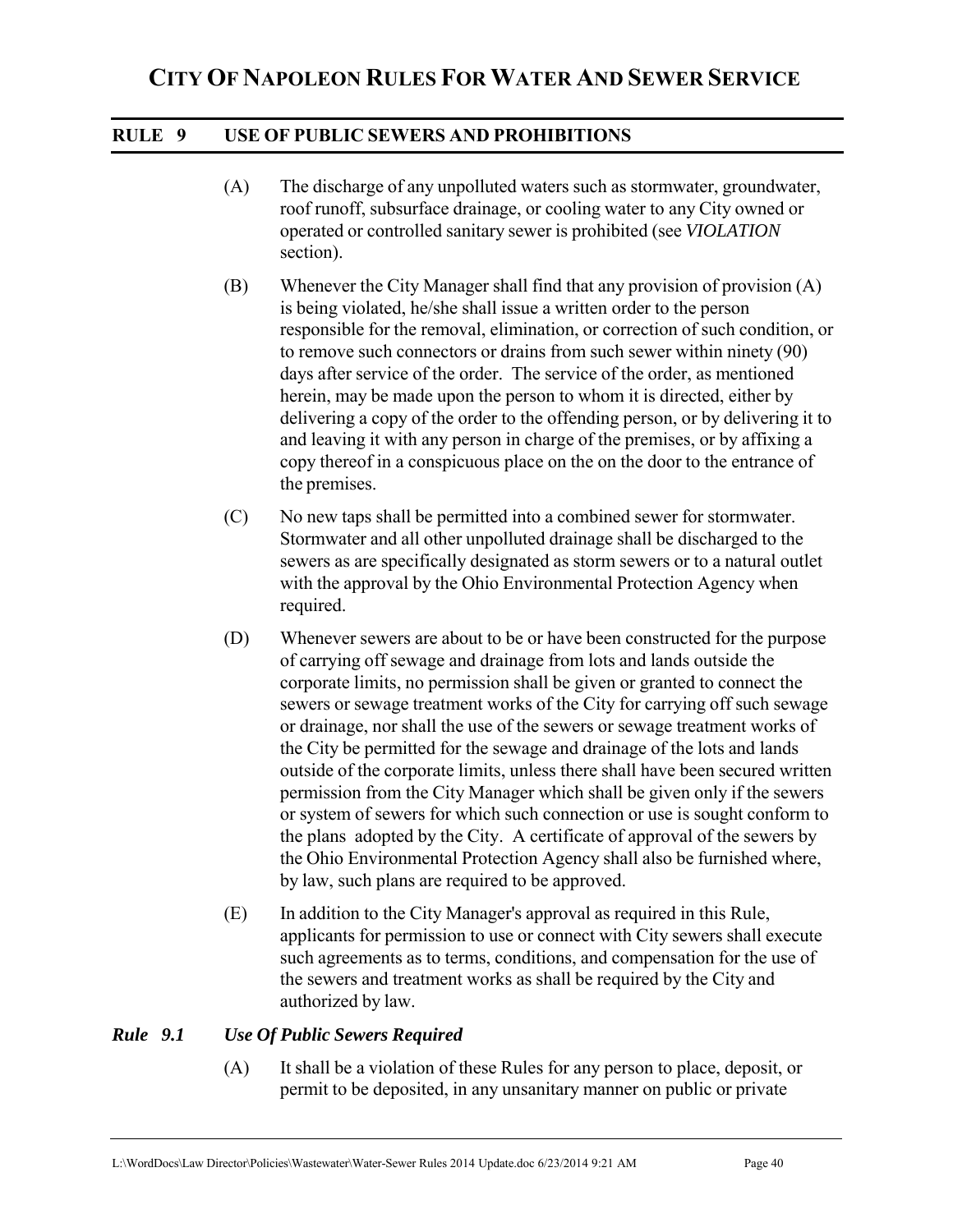property within the City, or in any area under the jurisdiction of the City, any human or animal excrement, garbage, or objectionable waste (see *VIOLATION* section).

- (B) It shall be a violation of these Rules for any person to discharge to any natural outlet within the City, or in any area under the jurisdiction of the City, any wastewater or other polluted waters except where suitable treatment has been provided accordance the provisions of these Rules (see *VIOLATION* section).
- (C) Except as hereinafter provided, it shall be a violation of these Rules for any person to construct or maintain any privy, privy vault, septic tank, cesspool, or other facility intended or used for the disposal of wastewater within the City (see *VIOLATION* section).

#### *Rule 9.2 Private Waste Water Disposal*

At such time as a public sewer becomes available to a property served by a private wastewater disposal system a direct connection shall be made to the public sewer within ninety (90) days in compliance with these Rules and other applicable law, and any septic tanks, cesspools, and similar private wastewater disposal facilities shall be cleaned of sludge and filled with suitable material (see *VIOLATION* section).

#### *Rule 9.3 Building Sewers Taps Or Openings*

 It shall be a violation of these Rules for any person to open or tap a building sewer without a permit from the City (see *VIOLATION* section).

#### *Rule 9.4 Public Sewer Disturbance*

 It shall be a violation of these Rules for any unauthorized person to uncover, make any connections with or opening into, use, alter, or disturb any public sewer within a right-of-way. (see *VIOLATION* section)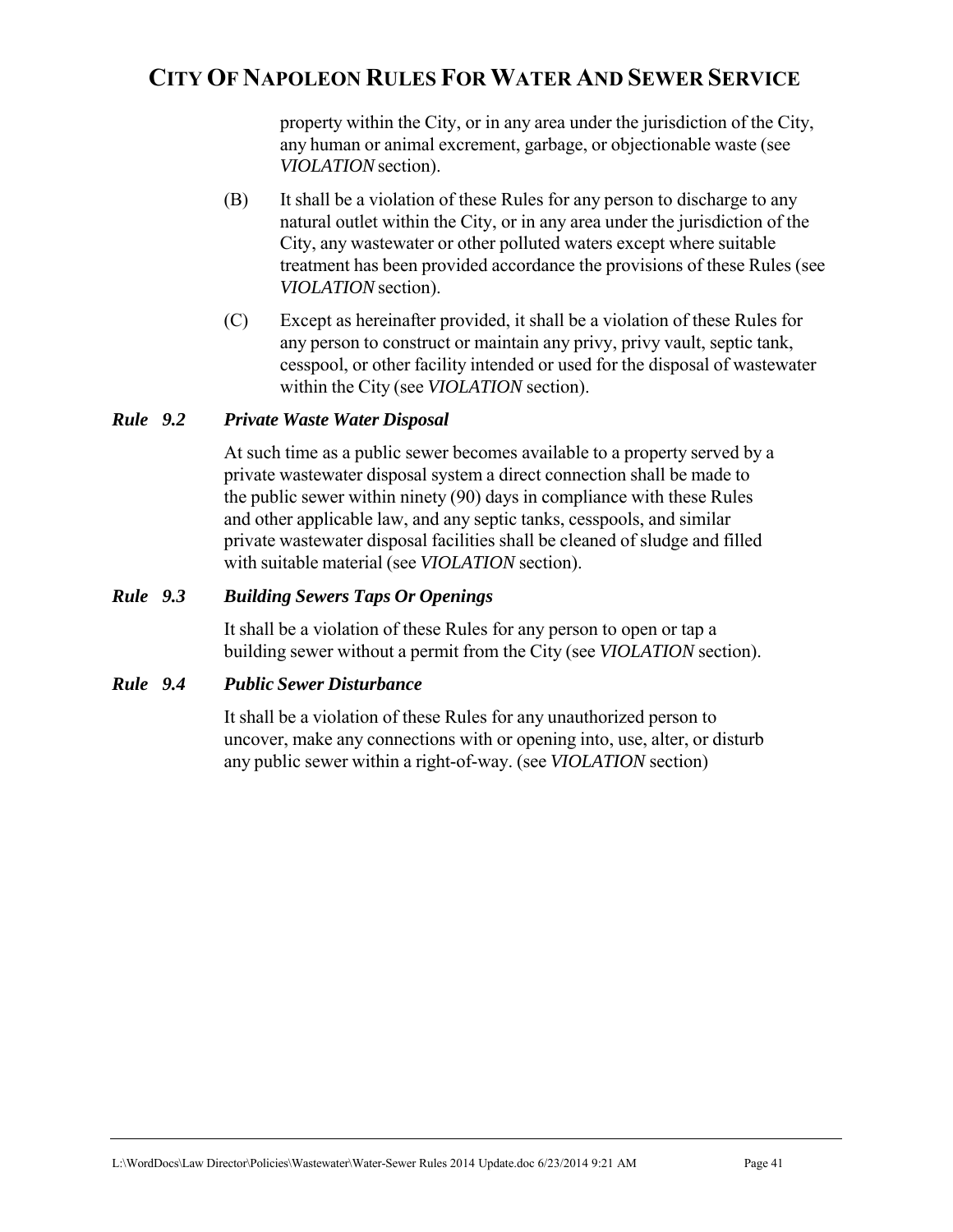### **RULE 10 BUILDING SEWERS**

#### *Rule 10.1 Building Sewers And Construction*

- (A) Every person desiring a permit to make a connection with, open, or tap any public sewer or drain shall first make application to the City Engineer, who shall consult his/her records with regard to the sewer or drain desired to be connected with, opened, or tapped. If such connection, opening, or tap can be made, the City Engineer shall give such applicant the exact location with which the connection, opening, or tap is to be made, or if necessary shall cause a stake to be set on the premises at which the connection, opening, or tap is to be made. The City Manager shall issue to the applicant a permit stating that permission is granted to connect with, open, or tap such sewer or drain and also state in such permit the name of the street and the abutting lot number. All permits shall be issued by the City Manager; however, permits will not be issued unless the City Engineer determines that there is or will be capacity available in all downstream sewers, lift stations, force mains, and the sewage treatment plant including capacity for BOD and suspended solids.
- (B) For each permit issued by the City Manager, a charge shall be made as established by the City and as may be amended from time to time. A connection charge shall be made for all new buildings, major additions, or alterations; to buildings causing increased sewage discharge; any land use causing the discharge of sewage into the sewage system; and any change in sewage flow distribution ordered by the City Manager when the redistribution of sewage flow requires the construction of a new trunk line sewer and a new service connection thereto. The connection charge shall be an amount as established for each connection inside the corporation and an amount as established for each connection outside the corporation. The connection charge provided herein shall also be made where any dwelling or building is connected to the sewage disposal system. Before the permit can be used, evidence that the connection charge has been paid shall be filed with the City Manager.
- (C) The City Manager shall devise and procure the permit forms. The City Finance Director shall collect all funds as a result of connection charges which will be credited to the sewer fund of the City.
- (D) All costs and expenses incidental to the installation and connection of the building sewer shall be borne by the owner.
- (E) *Unless approved by the City Engineer, a* separate and independent building sewer shall be provided for every building; except where one (1) building stands at the rear of another on an interior lot and no private sewer is available or can be constructed to the rear building through an adjoining alley, court, yard, or driveway, the front building may be extended to the rear building and the whole considered as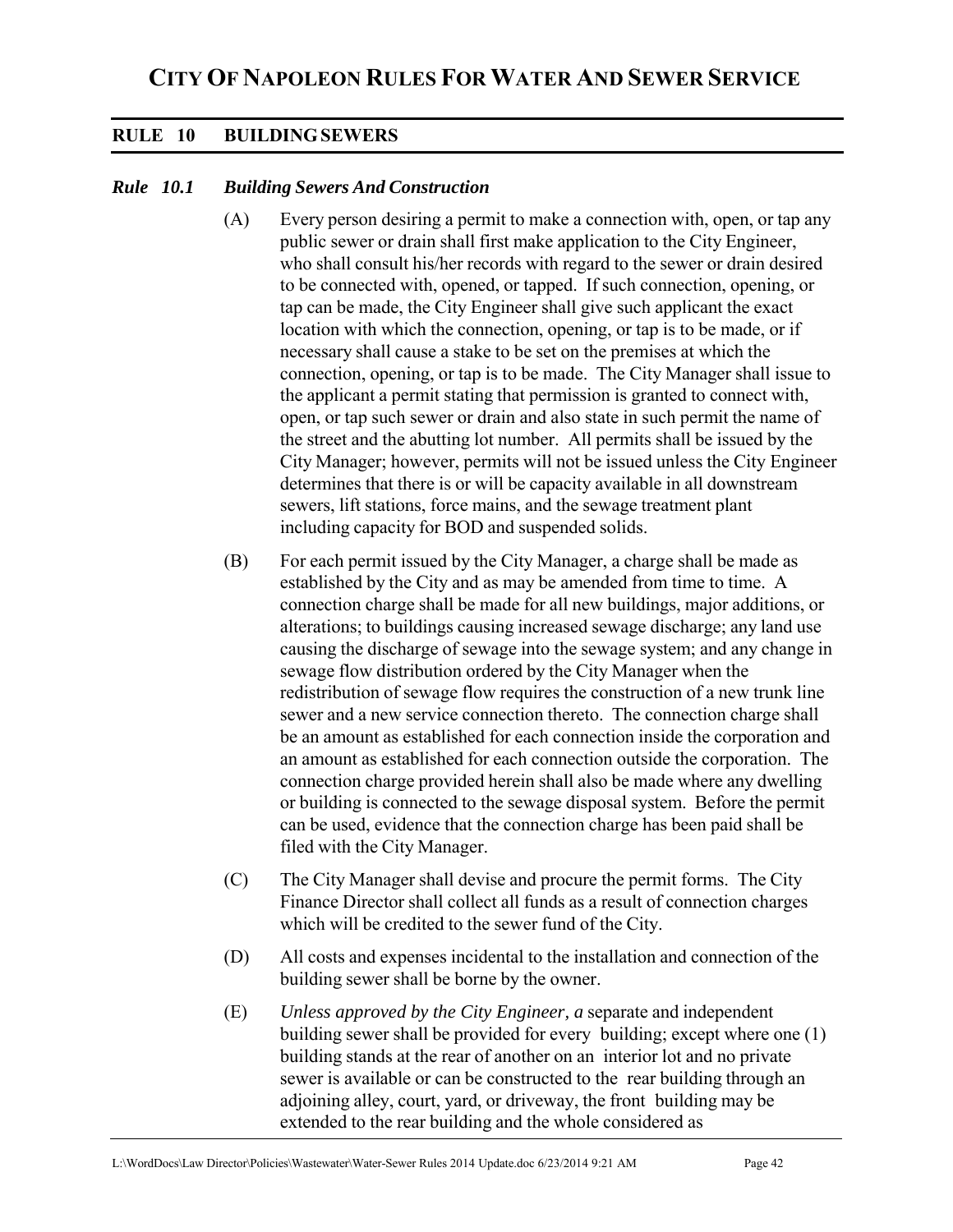one (1) building sewer, but the City shall not be liable for damage caused by or resulting from any such single connection aforementioned.

- (F) Old building sewers may be used in connection with new buildings only when they are found, upon examination and test by the City's Engineering Department, to meet all requirements of these Rules.
- (G) The building sewer shall be of the best quality PVC sewer pipe and having a standard dimension ration (SDR) of not greater than thirty-five (35). The pipe shall have an integral bell, and joints shall be gasketed. The pipe shall be colored green for in-ground identification as sanitary drainage pipe. Connections to unlike types and sizes of pipe shall be accomplished using the proper adapter and/or connector as manufactured by Fernco, Inc., or an approved equal.
- (H) Whenever possible, the building sewer shall be brought to the building at an elevation below the basement floor. In all buildings in which any building drain is too low to permit gravity flow to the public sewer, sanitary sewage carried by such building drain shall be lifted by an approved means and discharged to the building sewer.
- (I) Residential sanitary service connections shall be six (6") inches in diameter, or greater, as required to serve the structure and shall be laid at no less than 1.00% slope.
- (J) Connections or lateral extending to private property from a public sewer or drain shall be in accordance with specifications issued by the City Engineer (see *VIOLATION* section).
- (K) All connections, tappings, or openings shall be only in the presence and upon the approval of the City Engineering Department. The applicant for the building sewer permit shall notify the City Engineering Department when the building sewer is ready for inspection and connection to the public sewer (see *VIOLATION* section).
- (L) All excavations for building sewer installation shall be adequately guarded with barricades and lights so as to protect the public from hazard. Streets, sidewalks, parkways, and other public property disturbed in the course of the work shall be restored in a manner satisfactory to the City. All refilling of the excavation made for such connection shall be in the presence and upon the approval of the City's Engineering Department. Any excavation done within the right-of-way shall not commence until a bond or its equivalent in an amount equal to the total cost of the work performed is posted with the City (see *VIOLATION* section).
- (M) An applicant shall be given a hearing in front of the City Manager related to the non-issuance of a permit as found in this Rule. Any decision of the City Manager in regard to this permit may be appealed, after hearing, to the water, sewer, refuse, recycling and litter committee of Council in the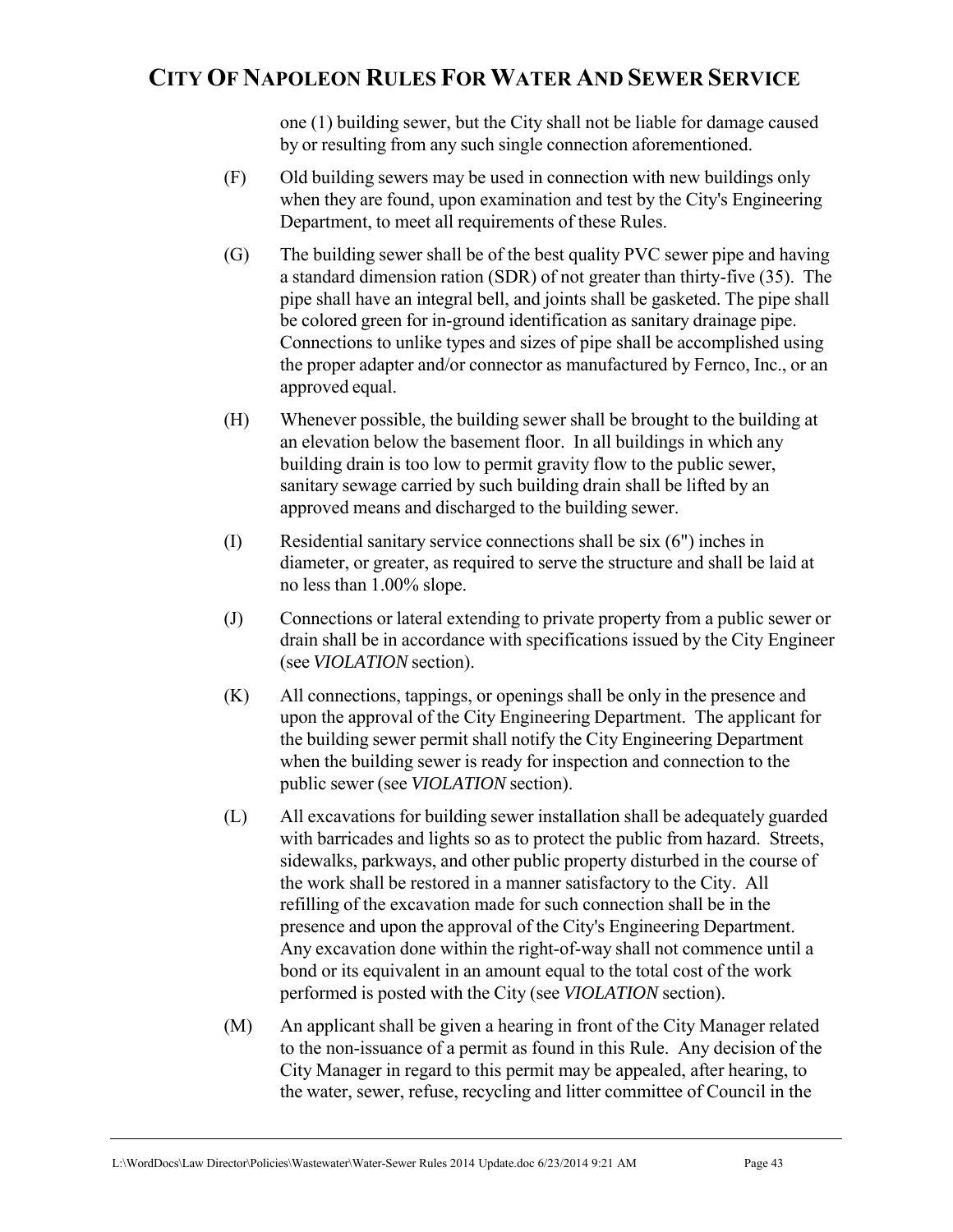same manner as other appeals are taken under these Rules. No application for a building sewer permit which has been denied by the City Manager shall be resubmitted to the City for a period of sixty (60) days from the date of such denial, except upon the grounds of new and material evidence or proof of changed conditions. The committee's order shall be a final order.

### *Rule 10.2 Digging And/Or Marking Excavation Site For Sewers*

When any sewer service locating is desired, persons desiring the same shall physically mark the proposed excavation site with white paint, flags, or other acceptable marking methods utilized by the industry and approved by the City. Excavation, the applicant, or property owner must call the utility department forty-eight (48) hours prior to commencement of digging. Damages resulting from failure to contact the utility forty-eight (48) hours prior to digging will be at the expense of the person digging or causing the same to be done. When the City locates service at the excavation site, all cost associated therewith, including time and material, shall be at the expense of the person proposing the excavation if they fail to properly mark the excavation site.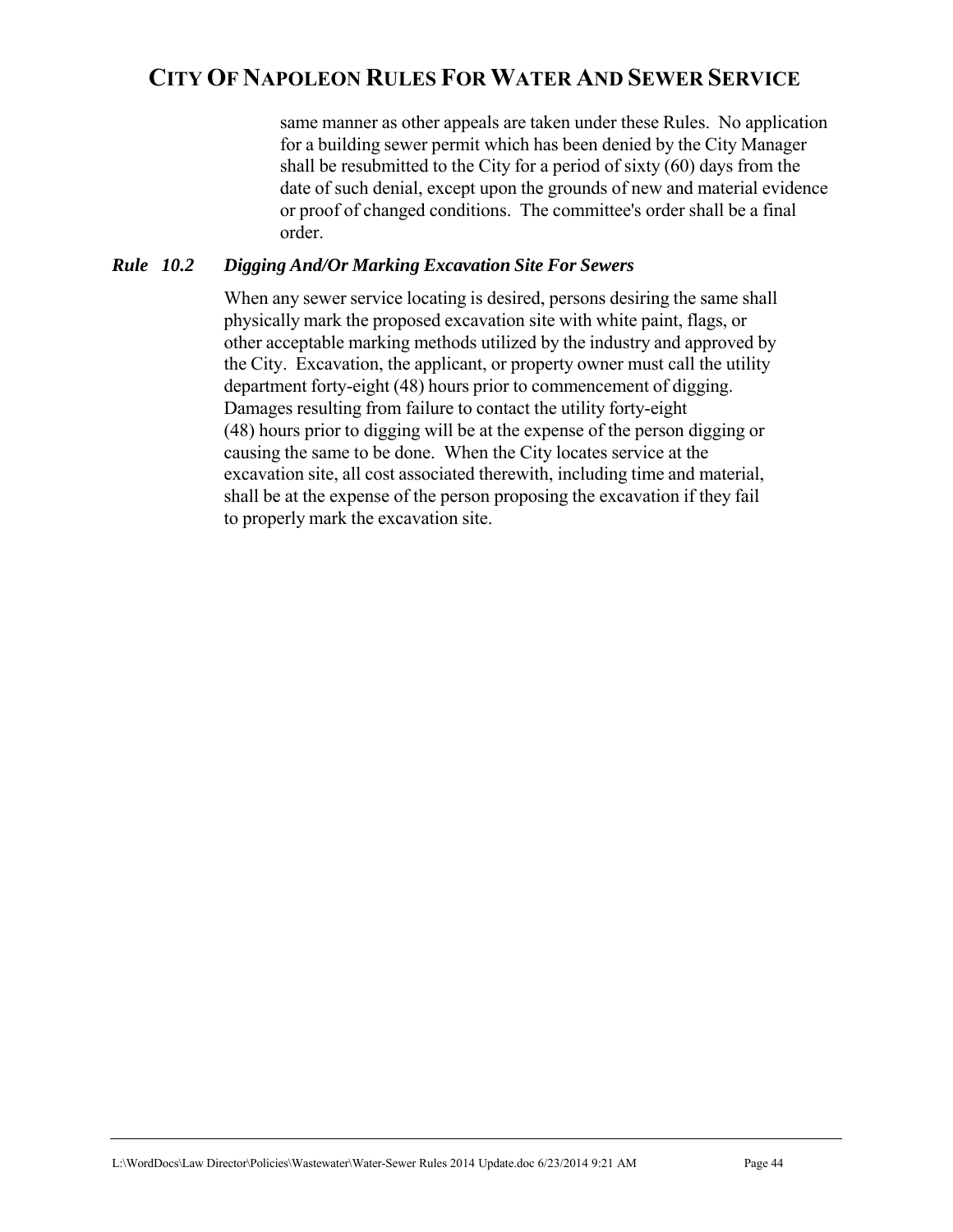### **RULE 11 CONTRACT FOR WATER/SEWER SERVICE**

- (A) Contract for water/sewer service shall be made in writing at the office of the City Utility Department on its standard form. Customer/designee should be present at the site at any time service is activated.
- (B) All contracts involving an original or new service line installation shall be made by and only in the name of the property owner. By such contract the "property owner" shall agree and commit him/herself to all rules and charges relating to the furnishing and utilization of water/sewer service, except to charges related to daily usage in cases when the utility is removed from the owner's name. Subsequent contract for service maybe made by the tenant occupying the premises to be served with water/sewer; however, once a tenant becomes the customer the owner restricts his/her authority to order disconnection of service. An owner may enter into a separate contract with the City to assure non-disconnect when tenant(s) vacate the premises under terms and conditions determined by the City Manager and when approved as to form and correctness by the Law Director.
- (C) Where the customer's installation requirements for water/sewer service are unusual, the utility requires a suitable contract and deposit from the customer so as to protect the City's investment required to render the service involved.
- (D) There shall be set forth in the contract, the class of service to be furnished i.e., residential, commercial or industrial as defined herein. Except as otherwise may be provided, any contract for water and/or sewer service shall be construed as being for an initial term of one (1) month with an automatic renewal for the same duration of time after the initial term and any subsequent term, unless otherwise agreed to in writing by the parties, or unless otherwise terminated by the parties in accordance with the terms of a written contract; however, if no termination terms are contained in a written contract, then in accordance with these rules.
- (E) Except as otherwise provided *or approved by the City Engineer*, the City requires that all future dwelling units established after the effective date of these Rules, be individually tapped, metered, and plumbed before water/sewer service is established.
- (F) The customer shall advise the Utility Department of the purpose for which the water/sewer will be used and the probable quantity required in order that the Utility Department can properly determine the necessary size of the service line and meter required to adequately serve the customer. The size of service line and meter required for any customer will be determined by the City.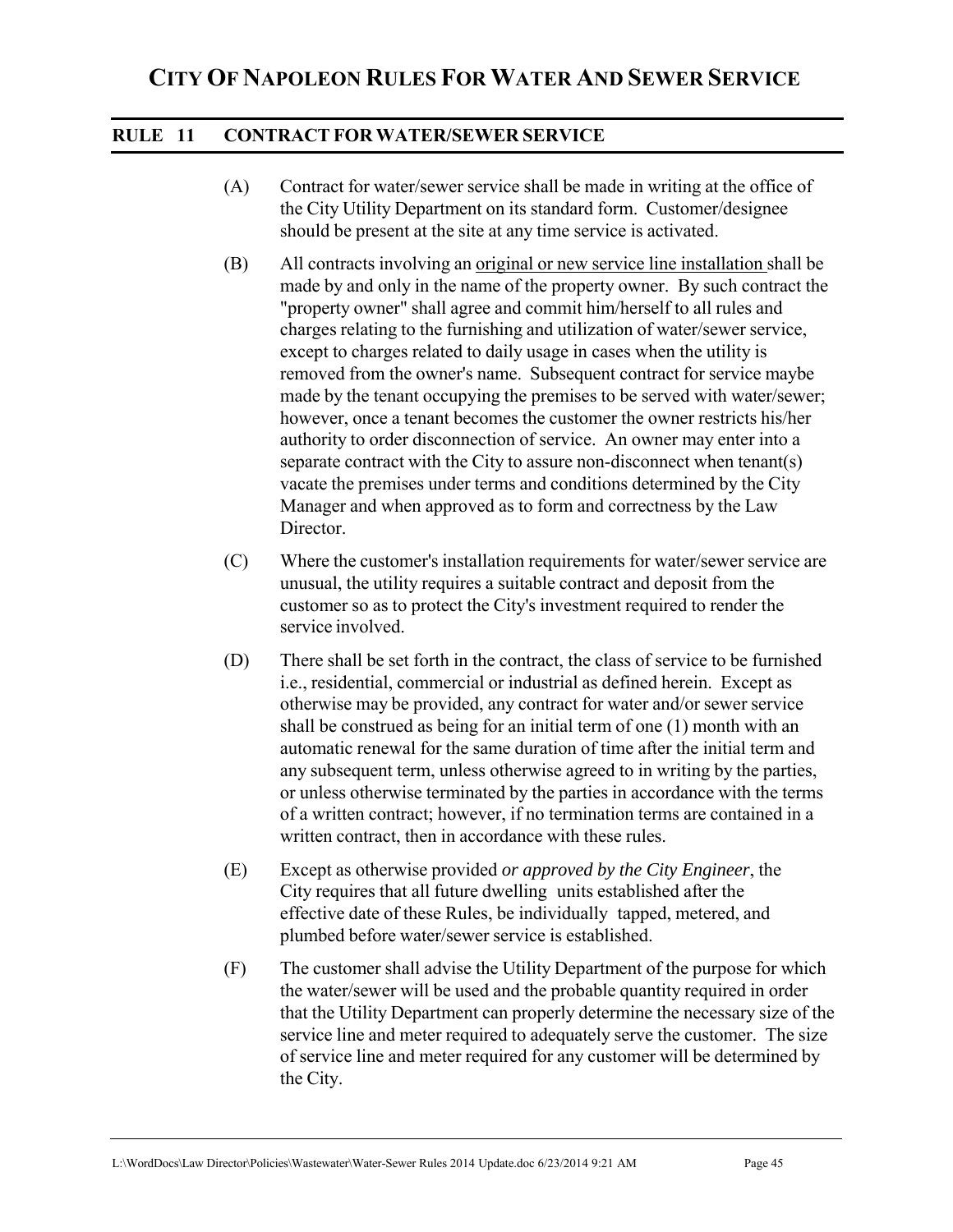- (G) The minimum and other charges will be determined by the size of the meter and service installation as established by the City's rate schedule and as may be amended from time to time.
- (H) Where the contract for service requires a tap and a new service line, the property owner/designee shall make a cash payment in advance before work is commenced to cover the expense involved.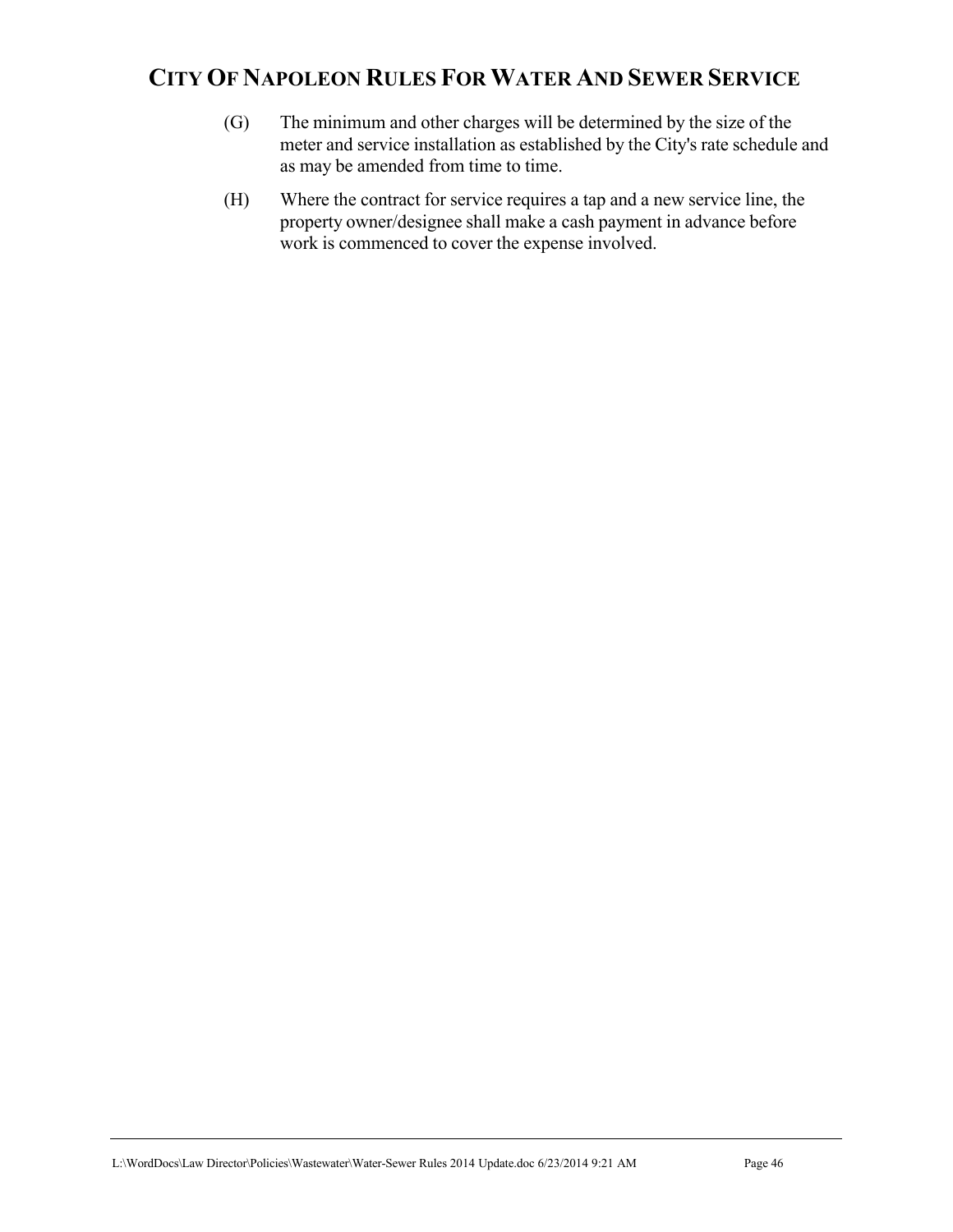### **RULE 12 BILLING AND PAYMENT FOR SERVICE**

#### *Rule 12.1 Billing And Payment For Service*

- (A) Bills for utility service will normally be rendered on a monthly billing cycle. All bills will be due and payable on or before the date specified due date on the bill. A contract for utility will be considered a contract for all utilities being furnished and received; therefore, if all utility accounts of the customer are not so paid on the specified date, the gross charge shall be paid. Such gross charge shall be the net charge as shown on such bill plus a delinquent charge of ten (10%) percent. The City will allow at least fifteen (15) days between the date of the bill and the final payment date (due date) specified on the bill.
- (B) Except as otherwise provided in paragraph (J) below, bills are payable in person or by mail at the City building or at any authorized and designated collection agency of the City, on or before the due date specified on the bill. Alleged failure to receive bills will not constitute excuse for non payment unless the City is notified in writing within the fifth (5th) business day of the subsequent month of the month of the billing cycle that such bill was not received, depending on and as it relates to the billing cycle. No reduction in late fees or penalty will be made unless customer can demonstrate, to the satisfaction of the City Finance Director, that failing to receive the bill was at the fault of the City. One (1) late fee may be waived by the utility department, upon approval of the City Manager or Finance Director, per calendar year, upon the request of the customer, so long as a request for waiver is made within thirty (30) days of the late fee charge.
- (C) A returned check for payment due to non-sufficient funds or closed account constitutes nonpayment. A fee will be charged for all returned checks as set forth in the fee schedule in Rule 32.
- (D) Any utility bill that is not paid on the due date will be considered delinquent and will result in the utility service being discontinued to said premises in accordance with the utilities disconnect procedures, unless payment arrangements are made that are satisfactory to the utility department.
- (E) In the event of the stoppage of or the failure of any meter to register the full amount of water consumed, the customer will be billed for such billing period on an estimated consumption basis which will be based upon customer's normal use of water in a similar period during the time the meter was registering correctly.
- (F) In the case of a question arising as to the accuracy of the meter, the customer may request the Utility Department to test the meter. The City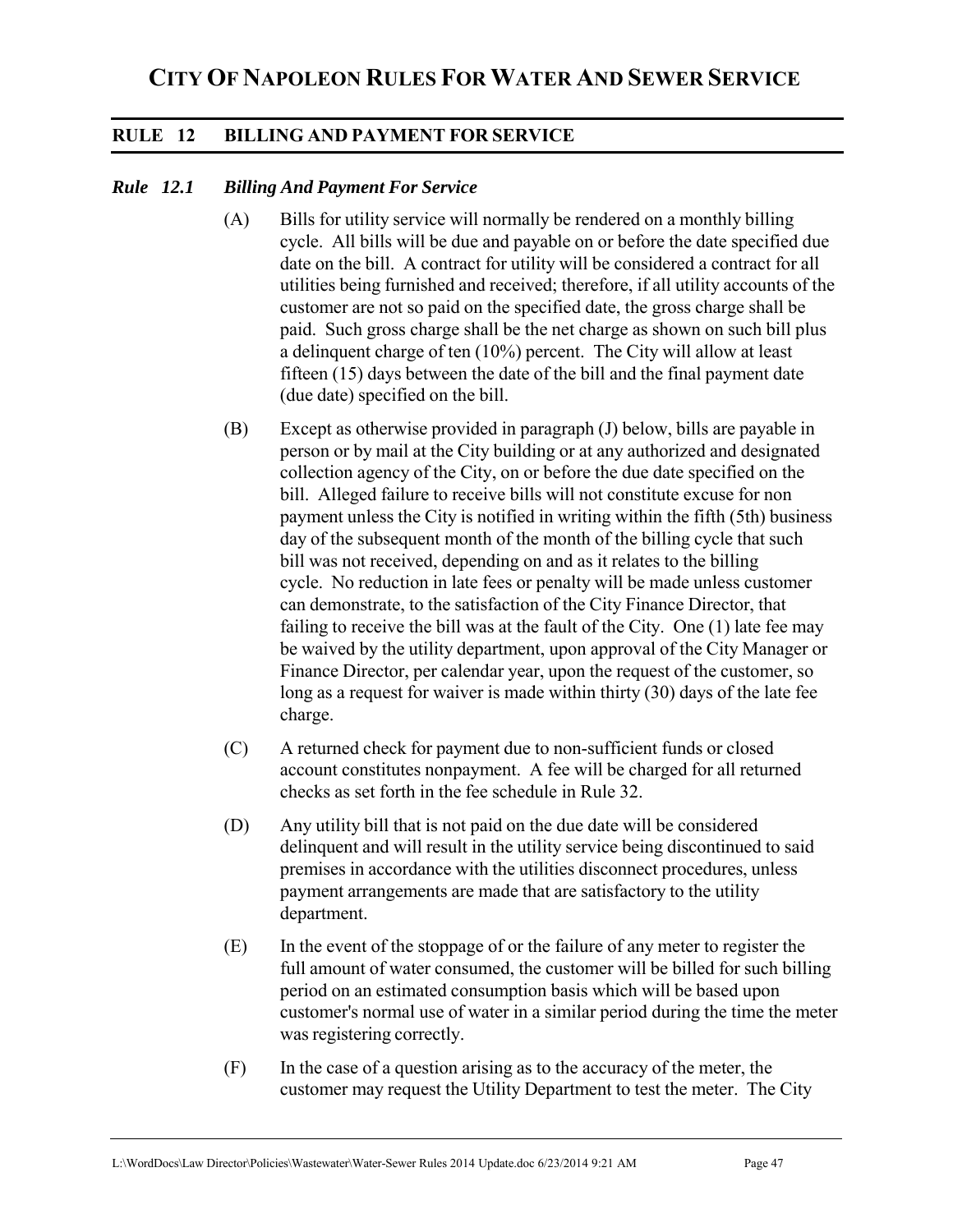reserves the right to send the meter out for testing. If the meter is found to be accurate (utilizing the normal test flow rates) as determined in the table below, the Utility Department shall charge, and the customer shall pay, the cost of the testing, the labor to remove the meter, and the cost to reinstall the meter.

## **TABLE:**

| Meter Type (all sizes)    | <b>Normal Test Flow Rates</b> |
|---------------------------|-------------------------------|
|                           | (Percent)                     |
| Displacement              | 96-102                        |
| Multi-Jet                 | 96-102                        |
| Propeller and Turbine     | 96-103                        |
| Compound and Fire Service | 95-104                        |

- (1) Any adjustment to be made where a meter inaccuracy is found (not within the above standards) shall not cover a period of water usage in excess of thirty-six (36) months, as determined by the City Manager who serves as the City's director of public service in accordance with City code, in conjunction with the Finance Director, based on history of use. Should any meter fail to register, the amounts of service delivered shall be estimated from the best available data.
- (G) All meter readings and billings shall be in units of either 100 or 1,000 cubic feet and/or 1,000 gallons, depending upon the size of the meter.
- (H) For service involving a partial billing period and where the "capacity charge" is not applicable, where either the initial billing period after service is first established or the final billing period up to the time of discontinuance of service by the customer is less than the regular billing period, the following billing procedure will apply:
	- (1) When service is initially established to the customer or where the customer's account is being transferred from one (1) location to another and the period of service involves seven (7) days or less of the utility's regular billing period, the customer's initial usage at the new location will be carried over into the next succeeding regular billing period at that location and shall be combined with and be considered as part of the same.
	- (2) For all other service furnished for a partial billing period, including all final bills, the bill shall be calculated in accordance with the rate blocks and charges (including minimum charges) as set forth in the applicable rate schedule with no proration of rate blocks or minimum charge being made.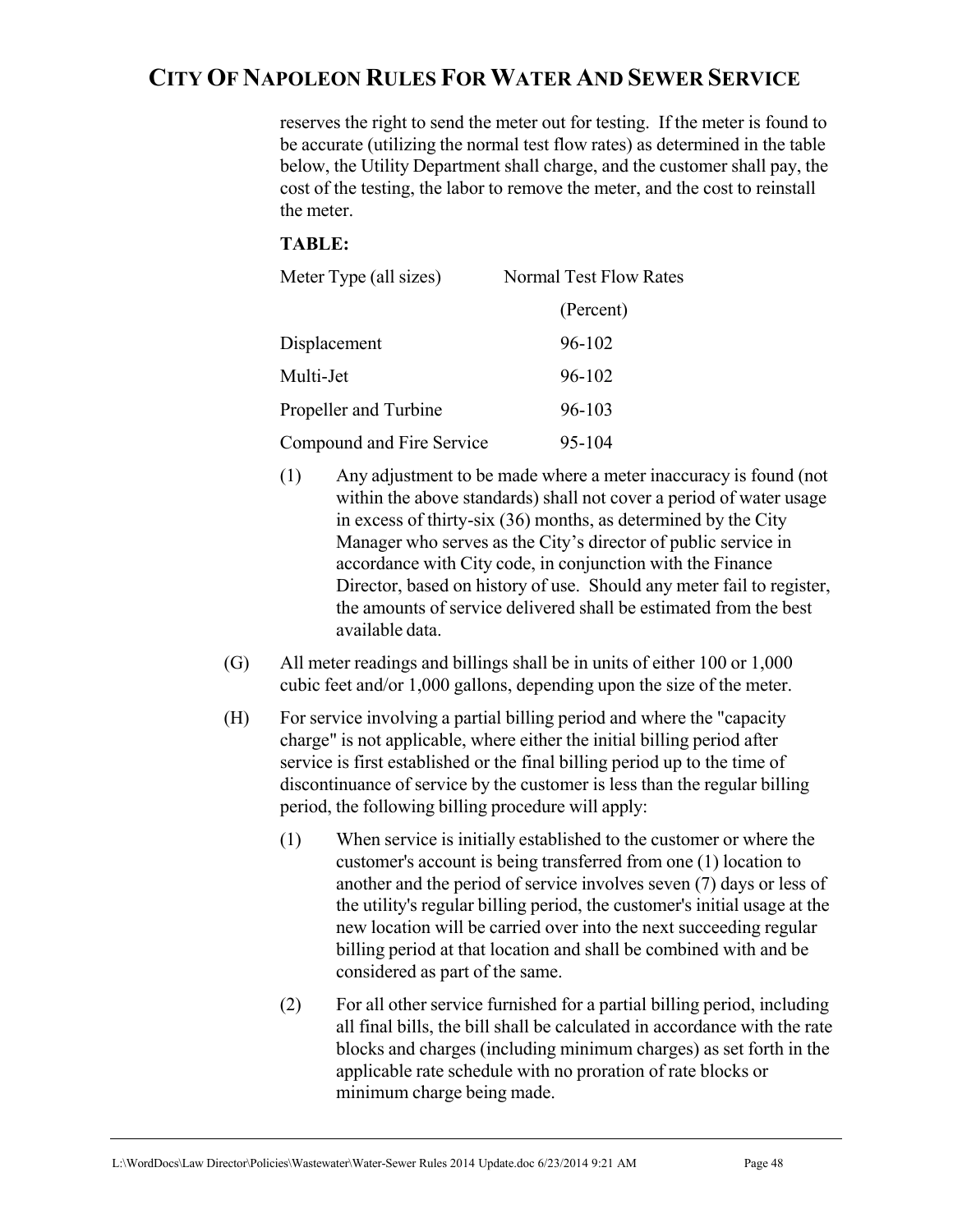- (I) For initial service to customers where the "capacity charge" is applicable, said "capacity charge" will be billed as follows:
	- (1) Where the initial period of service is less than seven (7) days, the billing will be combined and made a part of the succeeding billing period.
	- (2) When requested by the customer, where the initial period of said service is from eight (8) to fifteen (15) days inclusive, the capacity charge (if applicable) will be prorated and billed on a fifty (50%) percent basis. The commodity charges shall be billed as is actually set forth in the rate schedule. Such proration of service request must be made to the Utility Department within ten (10) days from initiation of service or it will be considered waived.
	- (3) Where the initial period of service is sixteen (16) days or more and in all cases where a final bill is involved, the billing will be as set forth in the rate schedule with no proration of capacity or any charges whatsoever.
- (J) Payment of utility bills by other than cash means, including but not limited to credit card payment, electronic payment, or internet payment is authorized subject to implementation and acceptance by the Finance Director.

## *Rule 12.2 Budget Billing*

In the event that a customer qualifies for "budget billing" under the City's Rules, Terms and Conditions Governing the Sale of Electric Service, the water and sewer bill shall be budgeted in the same manner.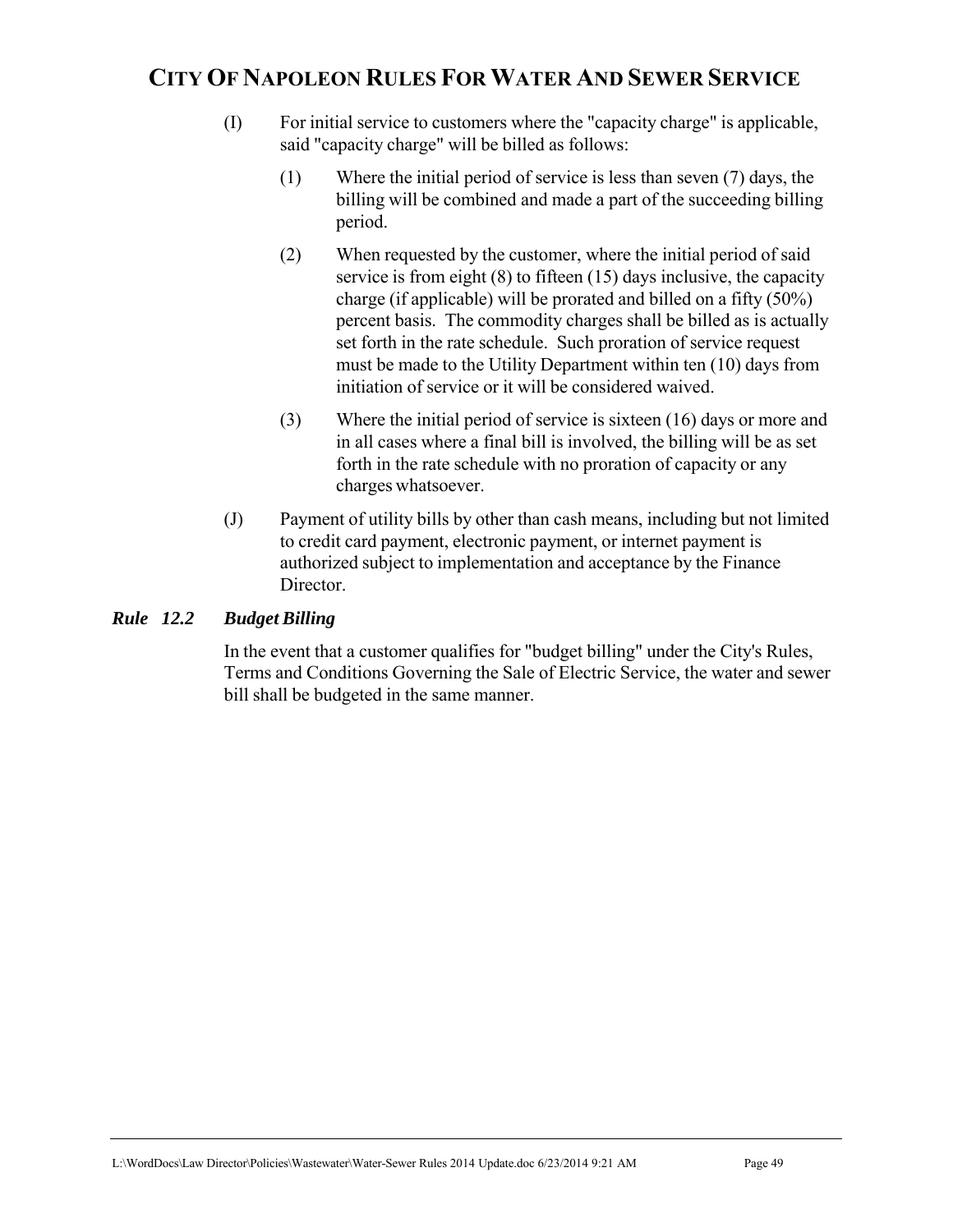### **RULE 13 RESPONSIBILITY OF BILLS BY PROPERTY OWNER**

- (A) Upon the effective date of these Rules, in addition to other legal action allowed by law to collect unpaid charges, the City is entitled to follow the below procedure:
	- (1) All bills and other charges due customers who are owners and occupy the premises served by utility service, if not paid after same are due and payable, shall be certified to the Auditor of Henry County along with certification that the unpaid rents or charges have arisen pursuant to a service contract made directly with an owner who occupies the property served. Such shall be a lien on the property served, and the Auditor shall place same on the tax duplicate of the County, together with the interest and penalties allowed by law and to be collected by the County Treasurer. The lien shall be released only upon payment in full of the certified amount.
- (2) In addition, the City may disconnect the service and take any other measures authorized by State or local law or regulation until all bills for said premises have been paid in full.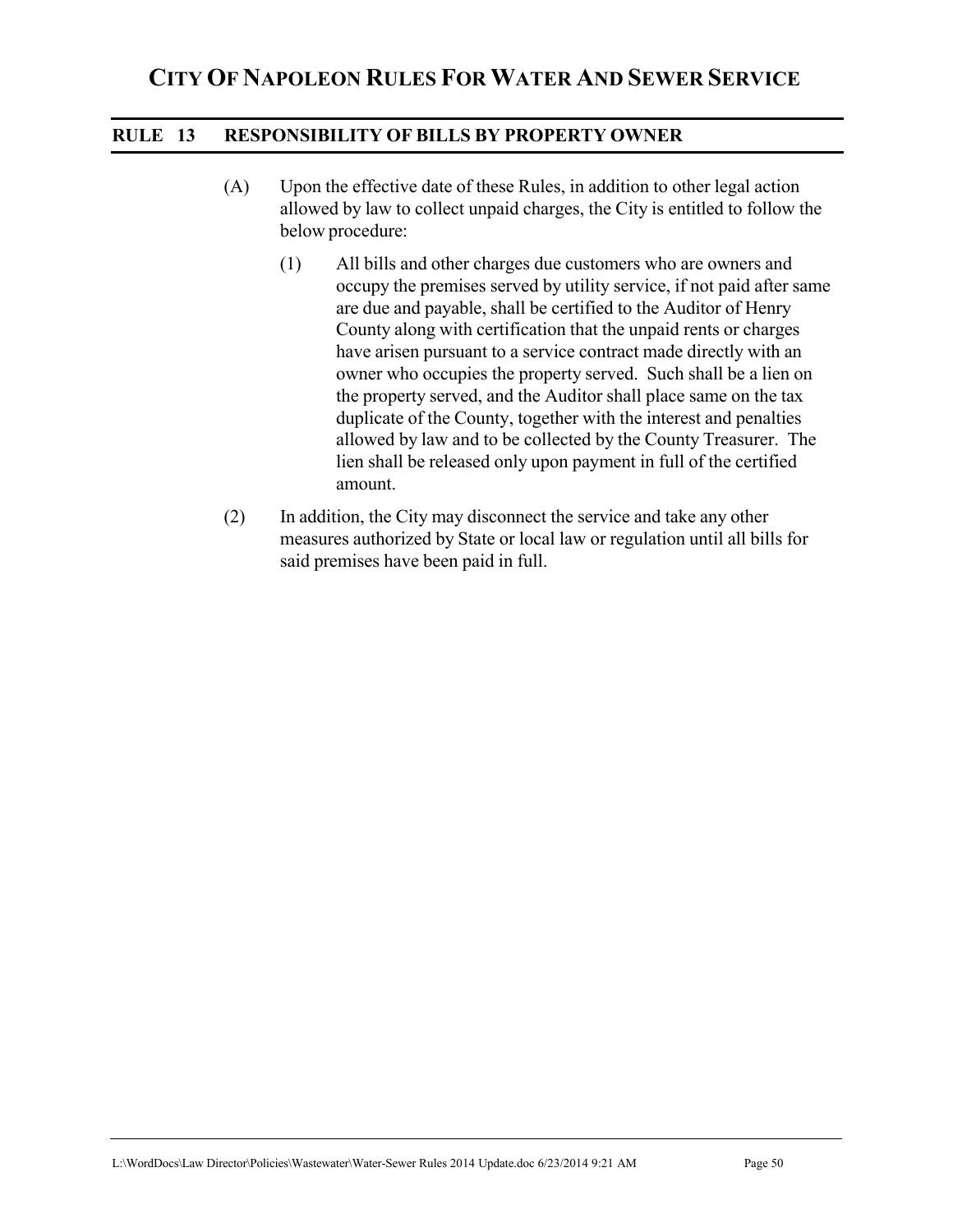### **RULE 14 VOLUNTARY TERMINATION OF SERVICE & REPAIRS**

#### *Rule 14.1 Voluntary Termination Of Service*

- (A) Requests for voluntary disconnection of utility service must be made, in writing, at the City Utility Department and shall be approved by the customer contractually obligated to pay charges incurred at the service premises.
- (B) If the billing address and the service address are different, notification of the disconnection shall be given, in writing, to the service address premises no less than fourteen (14) days prior to the disconnection date. The customer may have this requirement waived by either demonstrating to the City's satisfaction that the premises are unoccupied or by bringing in a signed waiver form from the tenant(s) of the premises waiving their right to the fourteen (14) day notice. Mailing the notification regular U.S. mail to the service premises shall constitute sufficient notice.
- (C) If the tenant actually residing on the service premises petitions the City not to disconnect, stating under oath that to the best of his/her knowledge he/she is a legal tenant of the service premises, disconnect shall not be made for a period of fourteen (14) days from said petition, in order for the alleged tenant to seek a court injunction as it relates to disconnect. During such fourteen (14) day period, the contracted customer shall be liable for all charges incurred; however, nothing in this provision shall be construed to bar recovery by the owner from the tenant of all incurred charges as may result from a civil proceeding. Any bona fide co-owner or legal tenant may take steps to establish service in his/her name (for the purpose of this provision, a spouse would be considered a co-owner if legally occupying the service premises). The contract customer remains liable for all fees and charges up until the time of transfer of service into the co-owner or legal tenant's name.
- (D) A customer who intends to move from the service premises or discontinue the use of water/sewer service or in any way terminate their liability hereunder, shall give the City's utility department a notice of such intention not later than forty-eight (48) hours before moving. The customer shall be liable for all water/sewer service and related charges that may be used upon the service premises until such notice is given and the utility department has made the final meter reading.
- (E) Disconnect procedures contained in these Rules shall apply to this Rule so far as practical.

### *Rule 14.2 Disconnection For City Repairs*

If the purpose of the disconnection is for City repairs, except in emergency situations where no notice is required, repairs shall not be processed unless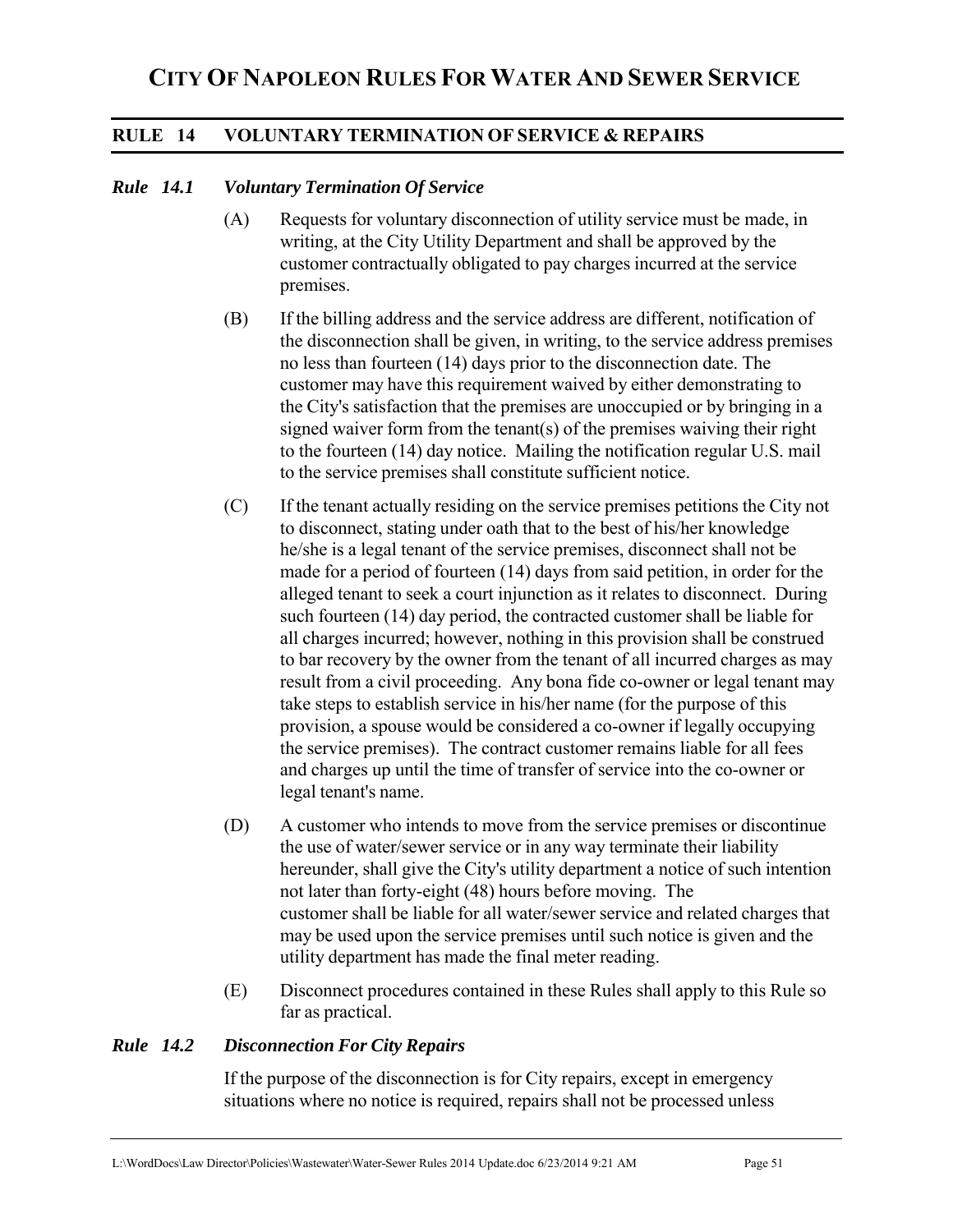reasonable notice has been given to those affected by the disconnection. Reasonable notice shall include, but not be limited to, any of the following: publication in a local newspaper, announcement on a local radio station, by personal contact, telephone contact, or knocking on the door with placement or furnishing of a door hanger.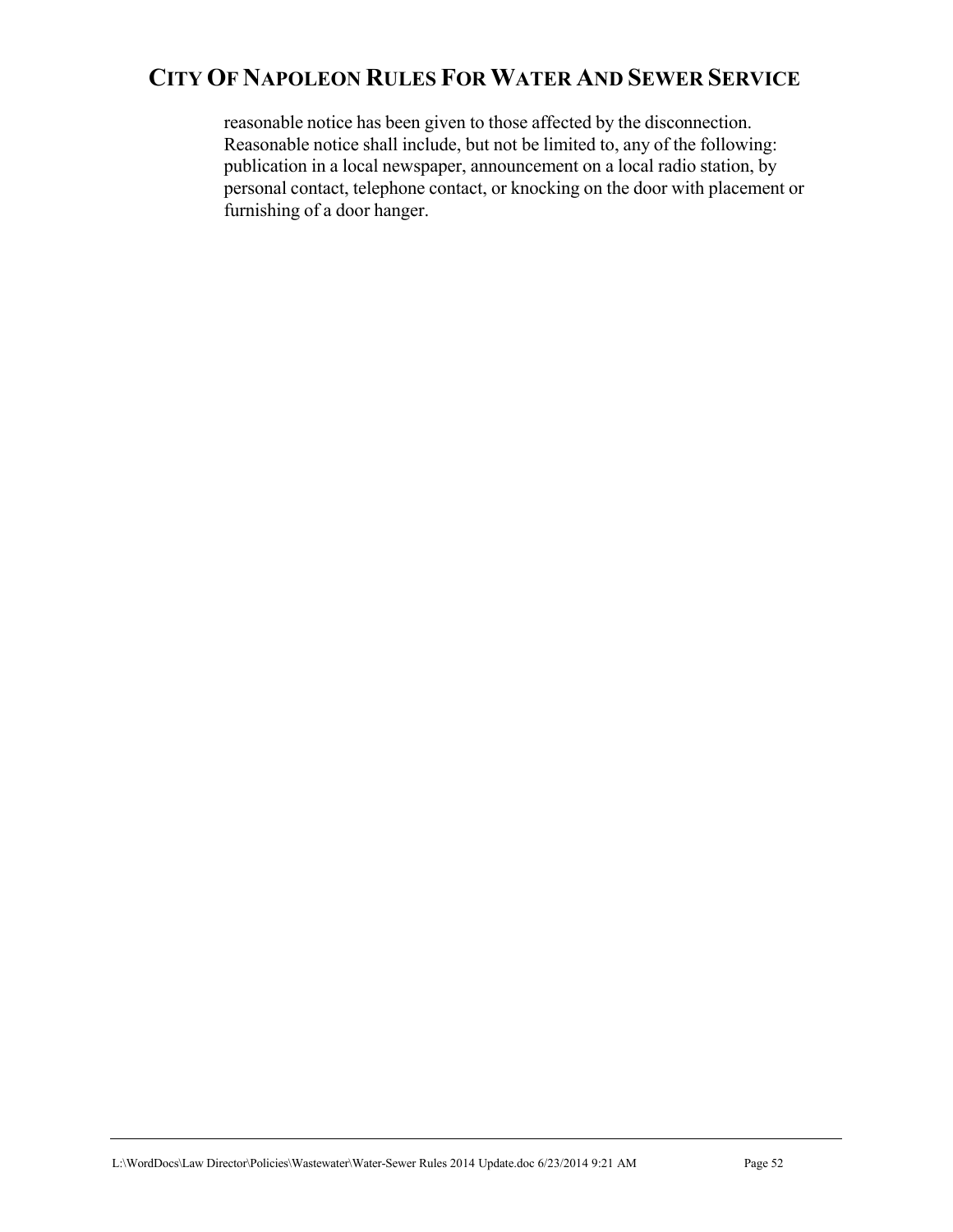### **RULE 15 DISCONTINUATION OF SERVICE**

#### *Rule 15.1 Right To Disconnect*

- (A) The City has the right to discontinue the supply of water and/or sewer service or refuse to furnish the same for any of the following reasons:
	- (1) The nonpayment or untimely payment of any City owned or operated utility bill, including any other charges referred to herein, regardless of location of account; or, for non payment of any water or sewer utility bill that is the responsibility of the City to collect;
	- (2) For refusing entry, or failing to allow access or entry, to a premises that is receiving utility service, for purpose of repair and/or replacing meters or appurtenances related to utilities, or for purpose of inspection, upgrade or reading of utility meters;
	- (3) For repairs or unavoidable shortage or interruptions in the source of supply;
	- (4) If the customer's water usage or requirements of connections are detrimental to the water service as supplied to other customers or to City's water system in general;
	- (5) For fraud or illegal diversion of water;
	- (6) For improper installation of a nature that would jeopardize, contaminate or otherwise effect the service to customers;
	- (7) For installing any water or sewer line or apparatus in a manner that is contrary to these Rules or City specifications;
	- (8) Failing to timely pay an administrative fine or penalty related to a violation of the City's Rules for Water and Sewer Service;
	- (9) Other just or reasonable cause; or,
	- (10) For any violation of these Rules which is related to health, safety, or welfare of the citizens and/or customers as determined jointly by the City Manager and City Finance Director.
	- (11) For convenience, when the utility service is provided by the City outside the corporation limits.
	- (12) Failure to comply with any annexation requirement.
- (B) Whenever service is discontinued for fraudulent reasons, nonpayment, or obstruction as to inspection, repair or upgrade, a charge will be made by the City to cover the cost of disconnecting and reconnection service when the same is again reestablished.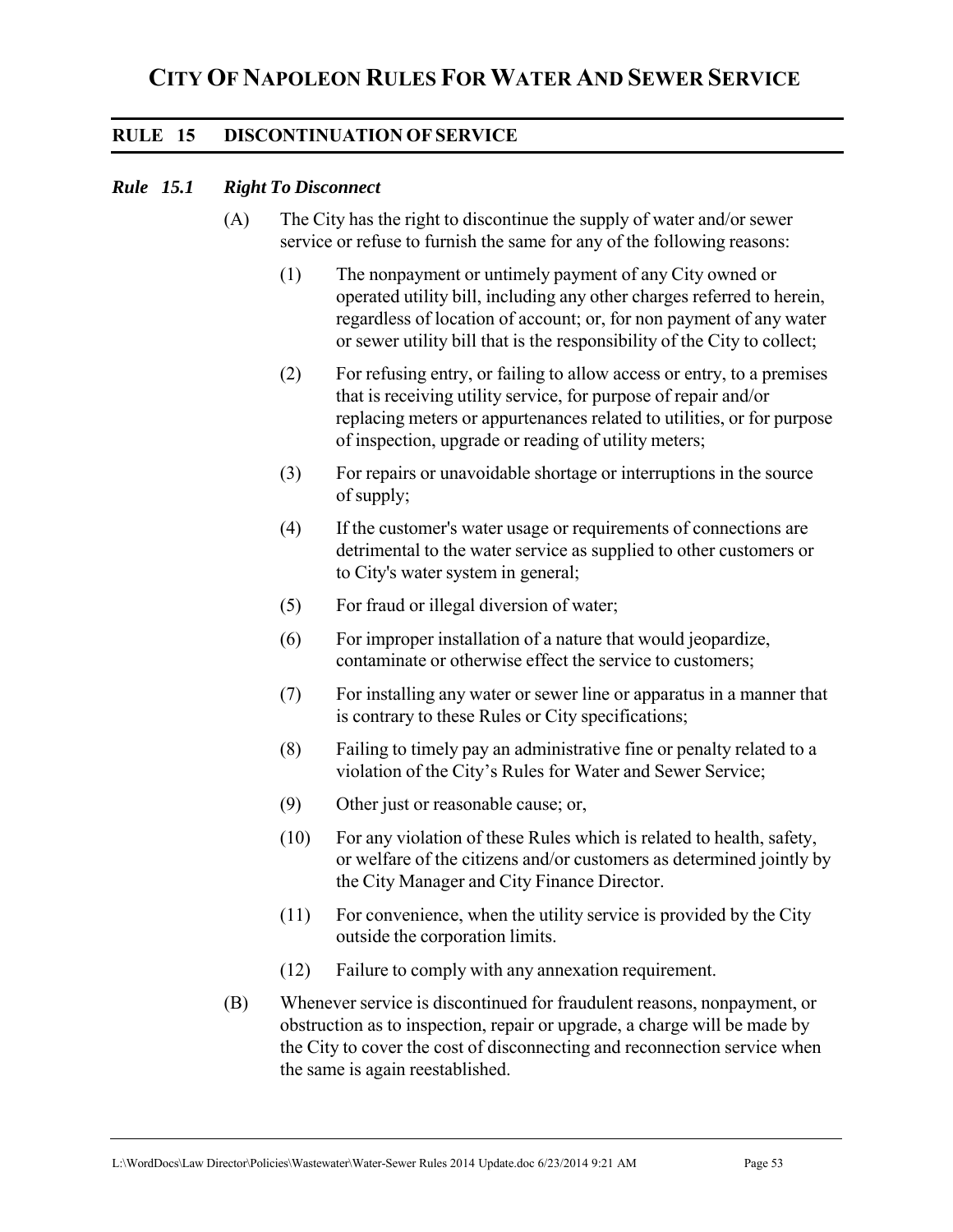- (C) The City may establish trip fees for connections/disconnections related to customer maintenance.
- (D) The City reserves the right to refuse any application if the applicant is indebted to the City for any service thereto, rendered at any location, provided the City advises applicant of the same, and the City reserves the right to discontinue to serve any customer without notice in case of emergency or to prevent fraud upon the City.
- (E) Any discontinuance of service shall not terminate the contract between the City and the customer nor shall it abrogate any base or minimum charge which may be effective.

### *Rule 15.2 Disconnect Procedures*

 The following procedure is established for disconnection of water/sewer service for any valid reason, except in the case emergency or maintenance disconnect, where notice under this rules may be dispensed with:

- (A) First, notice of disconnect will be furnished, in writing, to the contracted customer by personal service or by serving such notice via U.S. regular mail to the last known address that is on file with the utility department at least (14) fourteen days prior to the scheduled disconnect date. If the billing address and service address are different, by also serving the premises being served with the utility at least fourteen (14) days prior to disconnect by door hanger, posting, serving an adult occupant, or by U.S. regular mail. Next, a second notice shall follow at least five (5) days in advance of the scheduled disconnect date in the same manner and form as the first notice.
- (B) The notices shall contain the following information:
	- (1) The proposed date of disconnection;
	- (2) The reason for termination;
	- (3) The amount left unpaid, if any;
	- (4) The action to be taken to cure the reason for disconnect;
	- (5) The potential reconnection fees such as trip charges;
	- (6) The right of the customer or consumer of the utility to a hearing and an appeal to challenge the reason for the proposed disconnect;
	- (7) The location, business hours, and telephone number of the utility representative that may be contacted pay a bill or otherwise resolve disconnect issues and/or request a hearing to challenge the utility department's right to disconnect;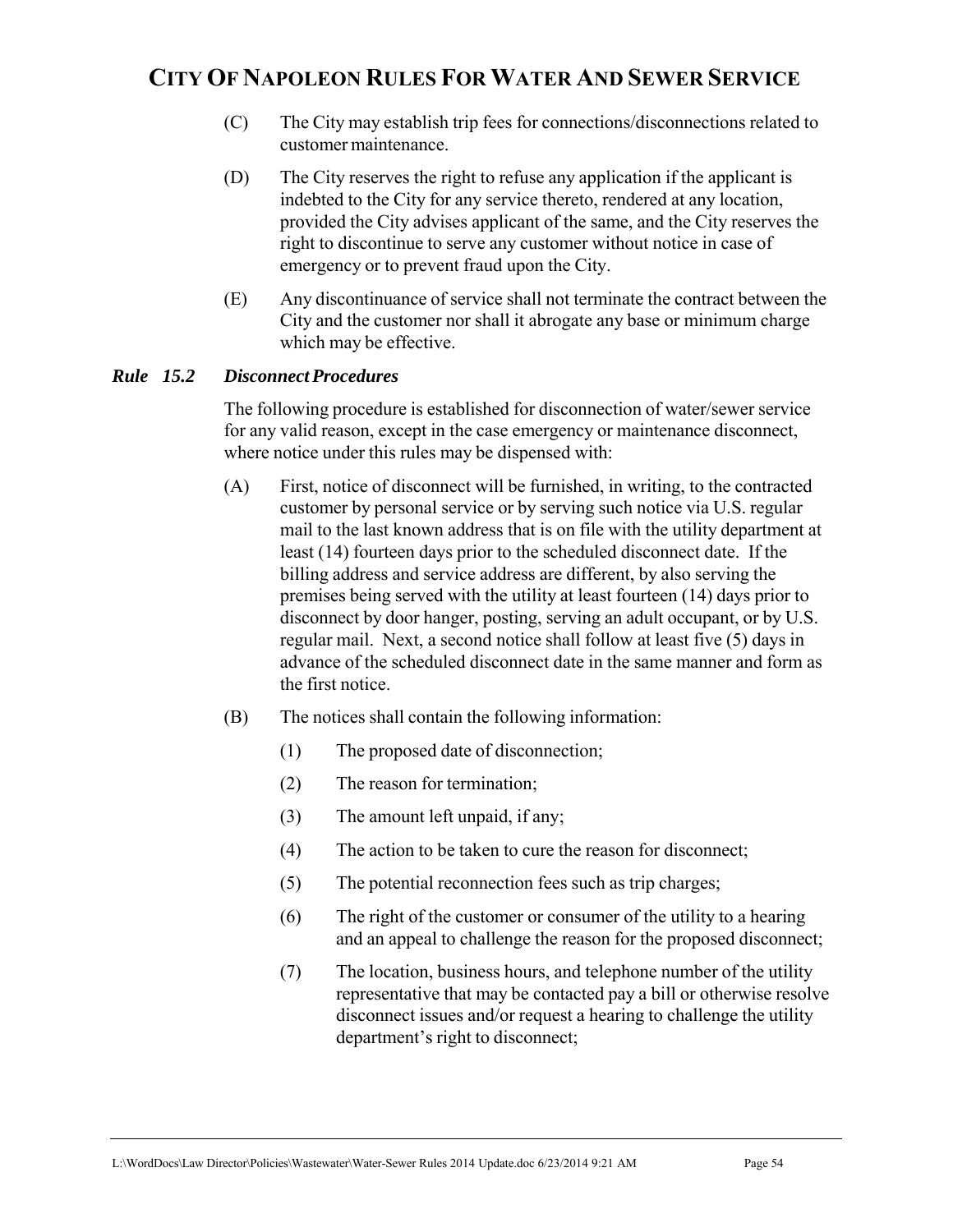- (8) That, a consumer of utility services, other than the contracted owner/customer, may avoid disconnection by paying current charges and assuming responsibility for payment of future charges;
- (9) That a tenant has the ability to have the contracted utility placed into their name.
- (C) Where a hearing has been requested in writing at least one day prior to the scheduled disconnect, no disconnect will occur until after the hearing officer's decision or order is either personally served on the person that requested the hearing or five (5) business days after mailing of the decision, by U.S. regular mail, to the last known address of the person that filed the request for hearing. Notice shall be given of the right of appeal from a decision of the hearing officer in accordance with the appeal procedure as established in these rules. (See Appeals Process).

### *Rule 15.3 Disconnection*

- (A) Disconnection of utilities shall not occur on any day which precedes a holiday or weekend, or any other day on which all services necessary to reconnect service are not available. All disconnection of service shall be documented by written service order recording the date, time, and identity of the service employee effectuating the disconnection; such documentation shall be retained in the business file kept the City relating to the service premises so affected.
- (B) If a person desires to pay a delinquent amount to avoid disconnect, an employee will give the customer one (1) hour to make arrangements to go to the City Utility Department and pay the amount required to avoid disconnection or otherwise resolve the disconnect issues. The time to commence from receipt of notice to the employee by the delinquent customer of an intent to pay.
- (C) No service employee dispatched to disconnect service shall disconnect service until he/she makes reasonable efforts to personally contact an adult occupant, if any, of each service premises to be affected to:
	- (1) advise of the disconnection; and
	- (2) verify the propriety of the disconnection.
- (D) Reasonable efforts shall include, but not necessarily be limited to, knocking on the door or doors of each household at the service premises.
- (E) Notice that the utility has been disconnected shall be placed in a prominent place at the entry to each service address affected by disconnection. The service employee shall document of the service order the efforts made to personally contact the occupants prior to disconnection and the delivery of the disconnect notice, including the date and time such acts were performed and his/her identity.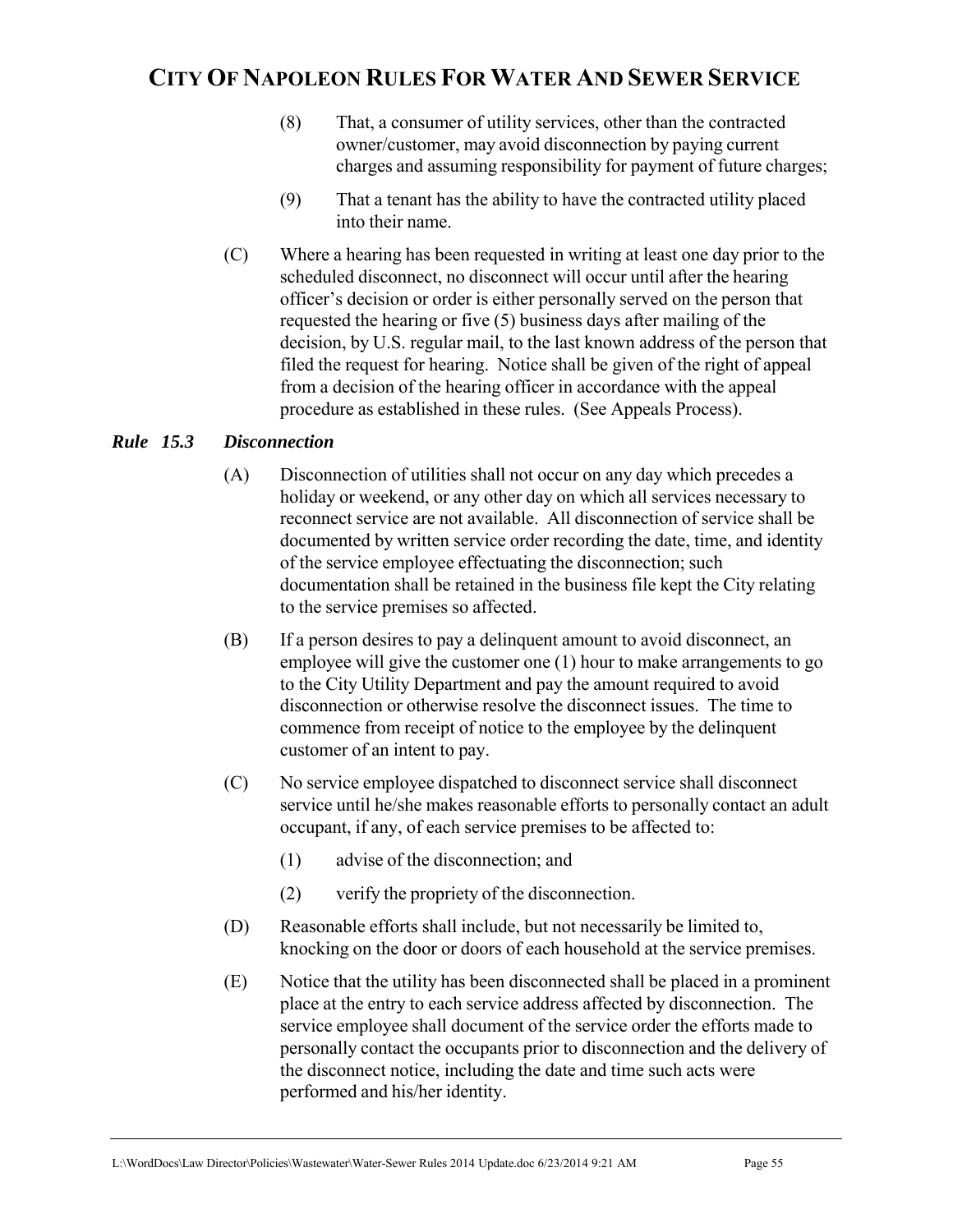### *Rule 15.4 Trip Charge*

If disconnection action commences by the utility department, trip charges, as established and as may be amended from time to time, will be assessed to the customer whenever utility department or operation department employees respond to the premises being served in relation to disconnect or subsequent reconnection when response is due to an act or omission by the property owner or customer which resulted in the disconnection action. Regardless of reconnection, if disconnection is because of non-payment, a trip charge for disconnection will be added to the final bill. The utility may require the customer or designee be present for any reconnection. Disconnection Jeopardizing Health

- (A) Disconnection of service for nonpayment will not occur when disconnect of service would be especially dangerous to health as certified pursuant to the certification provisions of this Rule; however, (when available) a limiter may be installed on your service. Customer may, in order to avoid disconnect, enter into and make payment in accordance with an extended payment plan.
- (B) Disconnection of service will not occur for nonpayment when the disconnect of service would make operation of necessary medical or lifesupporting equipment impossible for impractical; however, (when available) a limiter may be installed on your service. Customer may, in order to avoid disconnect, enter into and make payment in accordance with an extended payment plan.

### *Rule 15.5 Disconnection Jeopardizing Health*

- (A) Disconnection of service for nonpayment will not occur when disconnect of service would be especially dangerous to health as certified pursuant to the certification provisions of this Rule; however, (when available) a limiter may be installed on your service. Customer may, in order to avoid disconnect, enter into and make payment in accordance with an extended payment plan.
- (B) Disconnection of service will not occur for nonpayment when the disconnect of service would make operation of necessary medical or lifesupporting equipment impossible for impractical; however, (when available) a limiter may be installed on your service. Customer may, in order to avoid disconnect, enter into and make payment in accordance with an extended payment plan.

## *Rule 15.6 Certification Procedure*

(A) The City utility department shall provide application forms for licensed physicians or local board of health physicians for certification upon request of any residential customer. The City utility department shall give notice of availability of medical certification to its residential customers by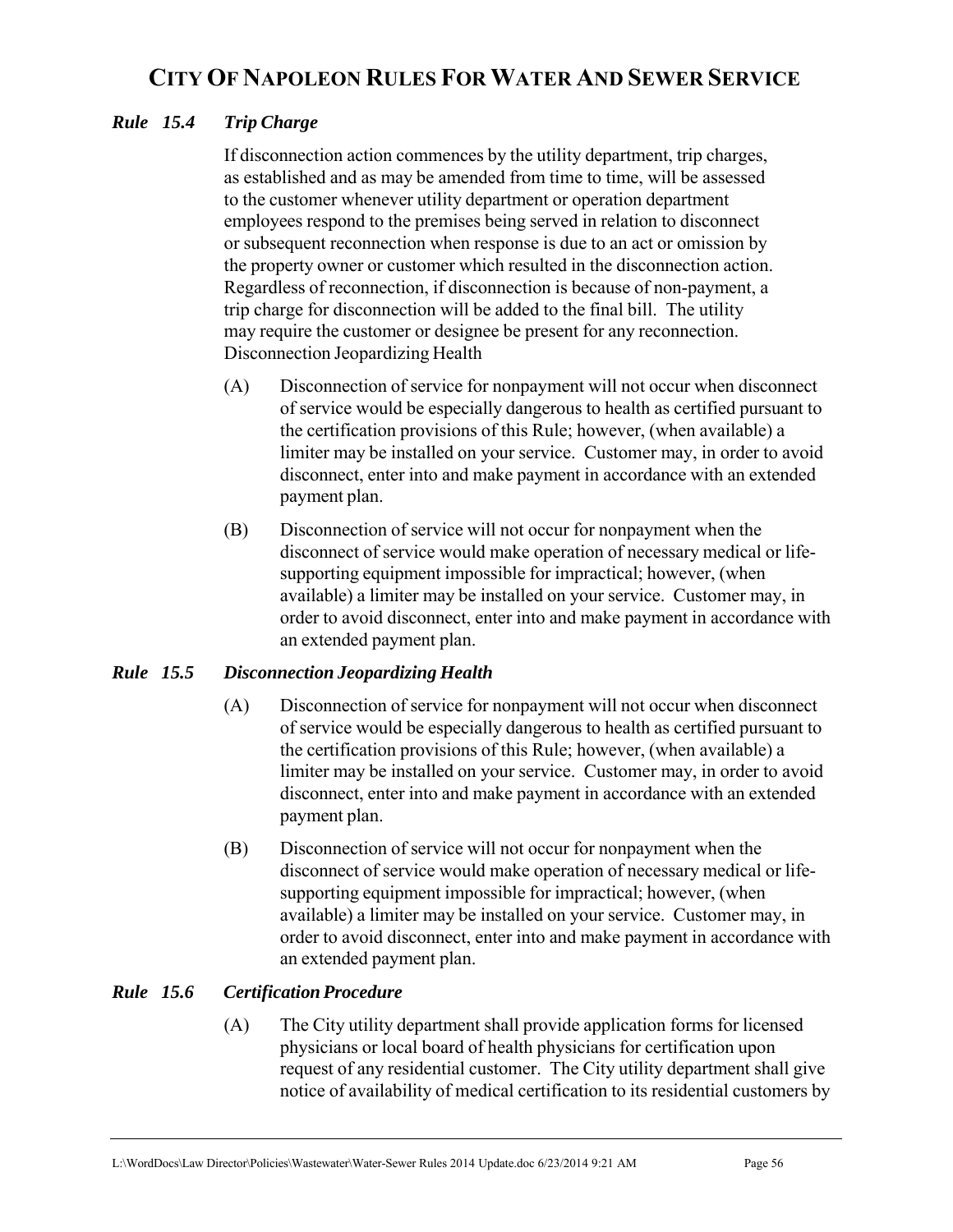means of bill inserts or special notices at the beginning of winter and summer periods. If disconnect is to occur as a result of nonpayment, written notice shall be given to the customer prior to disconnect that a medical certification program and forms are available from the City.

- (B) Any consumer who is a permanent resident of the premises where the service is rendered may qualify for certification.
- (C) The condition must be certified to the utility department by a licensed physician or local board of health physician.
	- (1) The certification of special danger to health shall be in writing and shall include the name of the person to be certified, a statement that the person is a permanent resident of the premises in question, the name, business address, and telephone number of the certifying party, the nature of the condition, and the period of time during which termination will be especially dangerous to health.
	- (2) Initial certification by the certifying party may be by telephone if written certification is forwarded to the utility department within seven (7) days.
	- (3) In the event service has been disconnected within twenty-one (21) days prior to certification of special dangerous to health for qualifying resident, service shall be restored to that residence if proper certification is made in accordance with the foregoing provisions and the customer agrees to an extended payment plan.
	- (4) Certification shall stop disconnection of service for thirty (30) days. Certification may be renewed two (2) additional times (thirty (30) days each) by a licensed physician or local board of health physician by providing an additional certificate to the utility department. The total certification period is not to exceed ninety (90) days in any twelve (12) month period.
	- (5) Upon renewal of certification, the City utility department shall make contact by reasonable means with the customer and advise the customer of the governmental assistance programs that may be available. Assistance information will be provided by mail as a last resort of contact.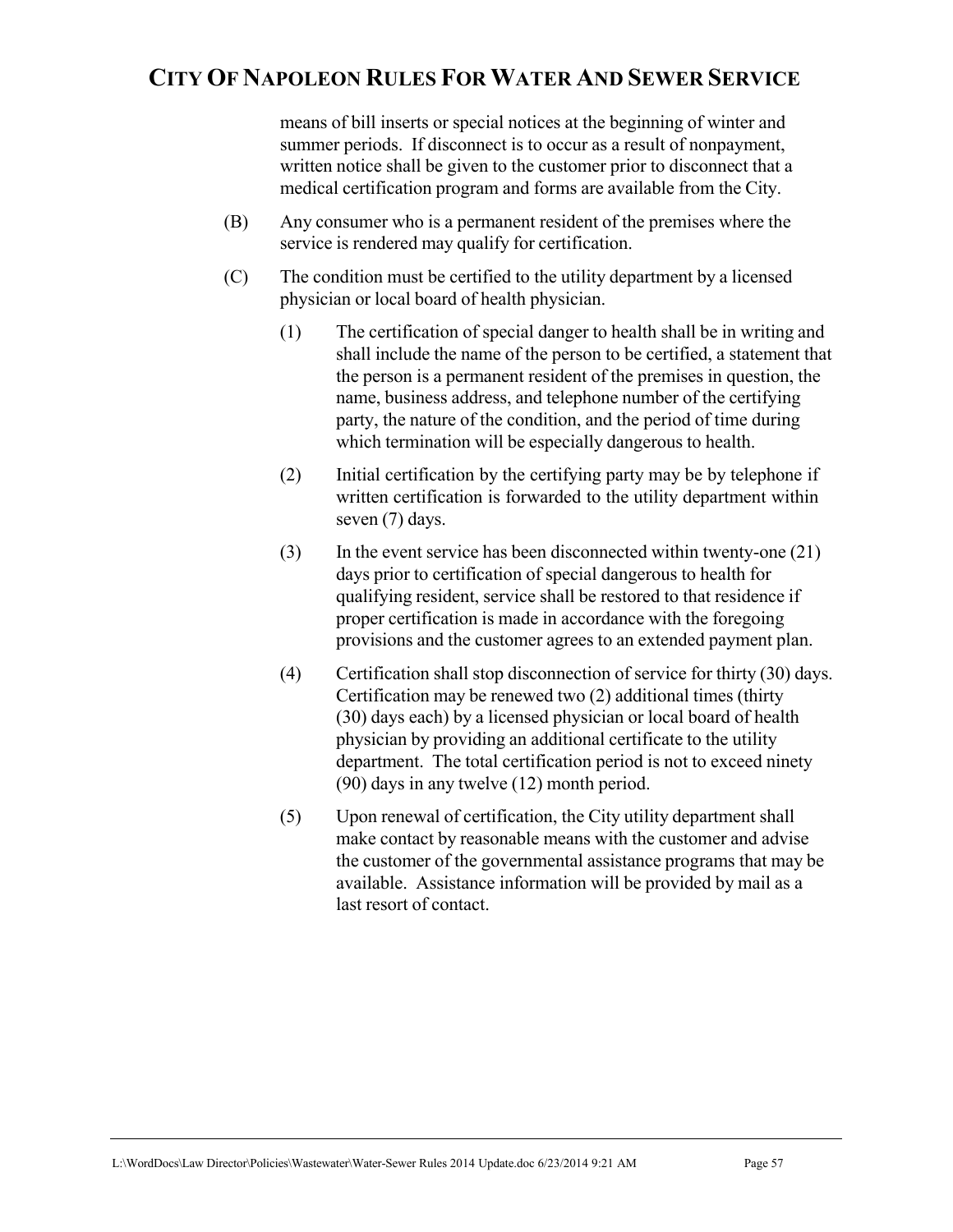### **RULE 16 BILLING DISPUTES**

### *Rule 16.1 Authorized Personnel To Settle Billing*

- (A) Disputes concerning billing and/or statement errors may be brought by customer within thirty-six (36) months from date of the bill and/or statement that is the subject of the dispute. All said disputes need to be brought to the attention of the City Finance Director; however, the City Manager, who also serves as the City's Director of Public Service in accordance with City Code shall, in conjunction with the Finance Director, have the power and authority to settle billing disputes. If not brought, in writing, within said thirty-six (36) month period from the date of billing, the dispute will be considered waived and settled. Except in case of fraud or theft of service, the City shall have thirty-six (36) months to initiate recovery of undercharges or under billings or it will be considered waived. In case of fraud or theft, the time shall commence to run from the date the City discovers the fraud or theft. Nothing in this Rule shall be construed as prohibiting overpayment of a customer to be credited by the City when discovered by the City on its own initiative; however, such overpayment shall only go back 36 months for purpose of credit.
- (B) In case a portion of any amount included in a statement is in bona fide dispute, the entire amount shall be payable when due and the difference between the billed amount and the correct amount, if any, shall be promptly refunded after the determination of the correct amount.
- (C) In the event that a billing or statement error exists in favor of the customer, then the amount owed by the City to the customer may either be by credit to the account or paid in a lump sum payment as determined by the Finance Director. Also, when the amount due as a result of the error exceeds \$500.00 and the error is of no fault of the customer, then the amount due as a result of the error shall be paid with interest at the same rate of interest as paid on deposits as found in Rule 17.1. The interest shall accrue from the date that the error was first made, subject to the maximum period of time in which claims may be brought under Rule 16.1(A).
- (D) In the event that a billing or statement error exists in favor of the City, then the amount due the City by the customer shall be reimbursed by the customer to the City in a lump sum payment or paid over a period of months as determined by the Finance Director. Also, when the amount due as a result of the error exceeds \$500.00 and the error is of no fault of the City, then the amount due as a result of the error shall be paid with interest at the same rate of interest as paid on deposits as found in Rule 17.1. The interest shall accrue from the date that the error was first made,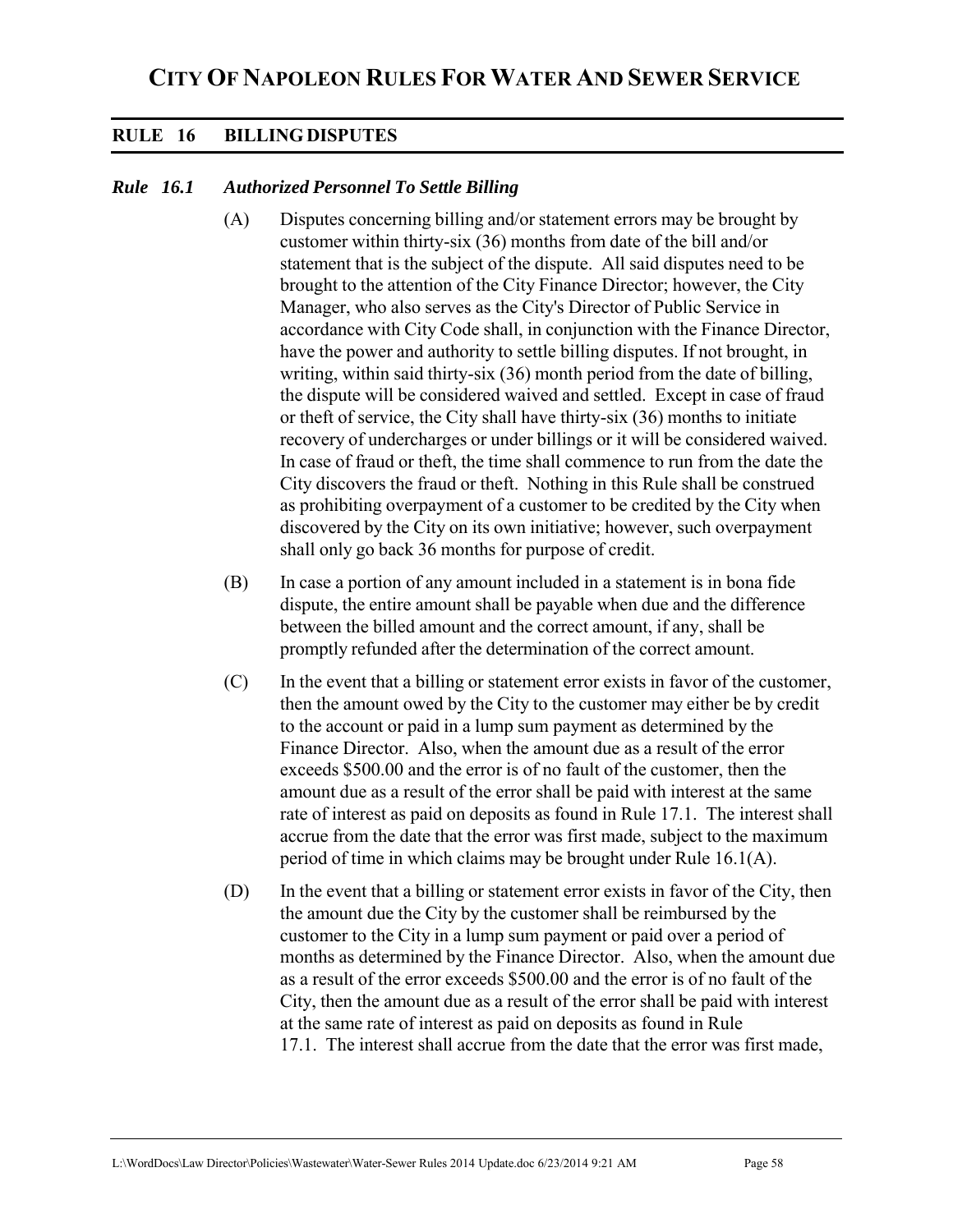subject to the maximum period of time in which claims may be brought under Rule 16.1(A).

(E) In the case of theft or fraud, amounts due the City as the result of the theft or fraud shall accrue interest at the same rate of interest as on deposits as found in Rule 17.1.

#### *Rule 16.2 Prevention Of Connection Of New Or Additional Utilities*

No municipal utilities will be provided at a location for a person who has failed to pay previously incurred utility billings at a different location unless a payment plan has been set up with the City Finance Department for payment of the said bill(s).

#### *Rule 16.3 City's Ability To Waive Payments*

 Notwithstanding any other provision herein, the City Manager, upon recommendation from the Finance Director, may negotiate and reduce any delinquent water or sewer service utility bill if it is determined that a pending or impending bankruptcy, foreclosure or other legal action threatens the collection of the delinquent bill, or when fairness dictates that the water or sewer bill should be adjusted.

#### *Rule 16.4 Collection Of Delinquent Accounts*

 The City Finance Director shall cause to be mailed a letter to the last known address of the customer of the delinquent account demanding payment thereof. If no payment is received, or arrangements for payment made to the satisfaction of the City, (ie. agreement for payment and/or promissory note) the accounts may be turned over to the City Law Director or a collection agency for further action. Any accounts deemed noncollectable, as determined by the City Finance Director and City Manager, may be removed from the collection roles and the debt removed from the finance report of the City, for purpose of demonstrating a more accurate portrayal of the financial condition of the City; however, the debt shall not be construed as forgiven and any person or entity owing said debt may be refused service until the debt is satisfied. For the purpose of this section, if the cost of pursuing a debt is greater than the debt, it may be deemed not worthy of collection and therefore, uncollectible.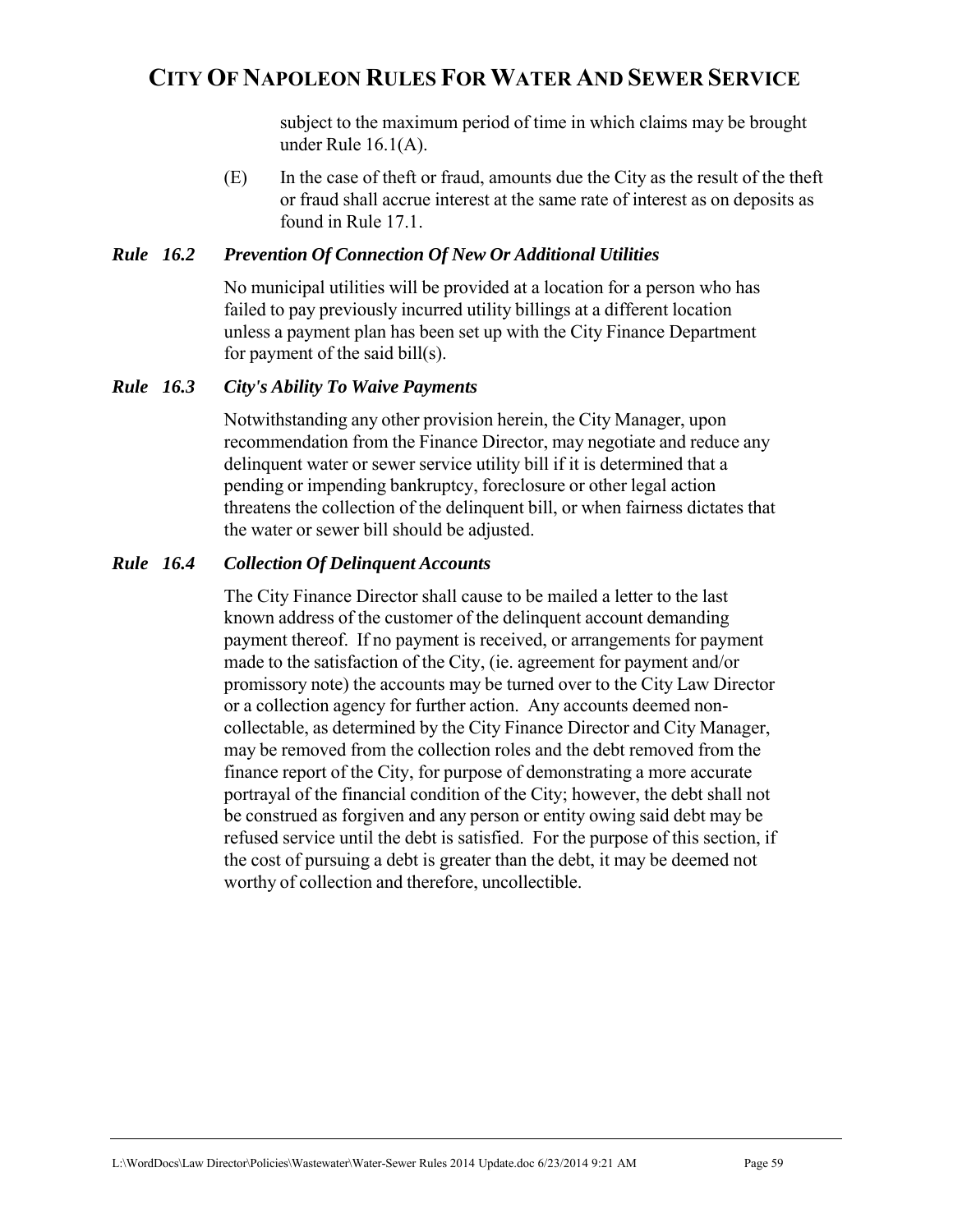## **RULE 17 SECURITY DEPOSITS**

### *Rule 17.1 General Rule Related To Deposits*

(A) Residential accounts shall be required to have a minimum deposit of: seventy dollars (\$70.00) for water service and eighty dollars (\$80.00) sewer service, regardless of being inside the corporation limits or not. Residential account deposits may be waived by the Finance Director upon applicant demonstrating a good payment history from the City utility or another utility for the immediate prior twelve (12) consecutive months and credit worthiness. Every other type of water and/or sewer account shall be required to have a security deposit not exceeding an amount sufficient to cover an estimate of the monthly average of the annual consumption (usage for both water and sewer) by such customer, as may be determined by viewing prior history at the premises to be served or by viewing similar accounts, plus thirty (30%) percent will be required. The deposit shall earn interest (which shall be simple interest) at the rate of not more than three (3%) percent per annum and, except for the three (3%) percent cap, not less than the month ending rate posted for "STAR" Ohio. The earned interest shall be allowed and paid to the customer if the deposit is held for six (6) months. A performance or security bond by a surety authorized to do business in the State of Ohio or a letter of credit, all as approved by the City Finance Director may be used in lieu of a cash deposit; however, no interest shall accrue or be paid on such performance bond, security bond, or letter of credit. Except as herein provided, for residential service deposits held for six (6) months, interest shall commence to accumulate retroactive to the original date of deposit and shall be held for a period of not to exceed (12) twelve months. At the expiration of twelve months, the deposit, plus interest, shall be returned by crediting the account if it is determined by the Finance Director that (1) payment is not at risk due to a poor payment history on a particular person and that; (2) the customer has good credit worthiness. If such determination is not made by the Finance Director, then the deposit shall be held until termination of service and then applied and/or distributed in accordance with these Rules. For nonresidential deposits held for six (6) months, unless otherwise specified in a particular agreement, interest shall commence to accumulate retroactive to the original date of deposit and shall be held until termination of service and then applied and/or distributed in accordance with these Rules, except that for any account established prior to January 1, 1998, the original date of deposit for interest accrual purposes shall be construed as January 1, 1998. Moreover, interest may be calculated to the nearest month without detriment to the person or entity named on the account. Also, when an account accumulates interest over and above the necessary security need as established in this Rule 17, then the interest may be credited to the account.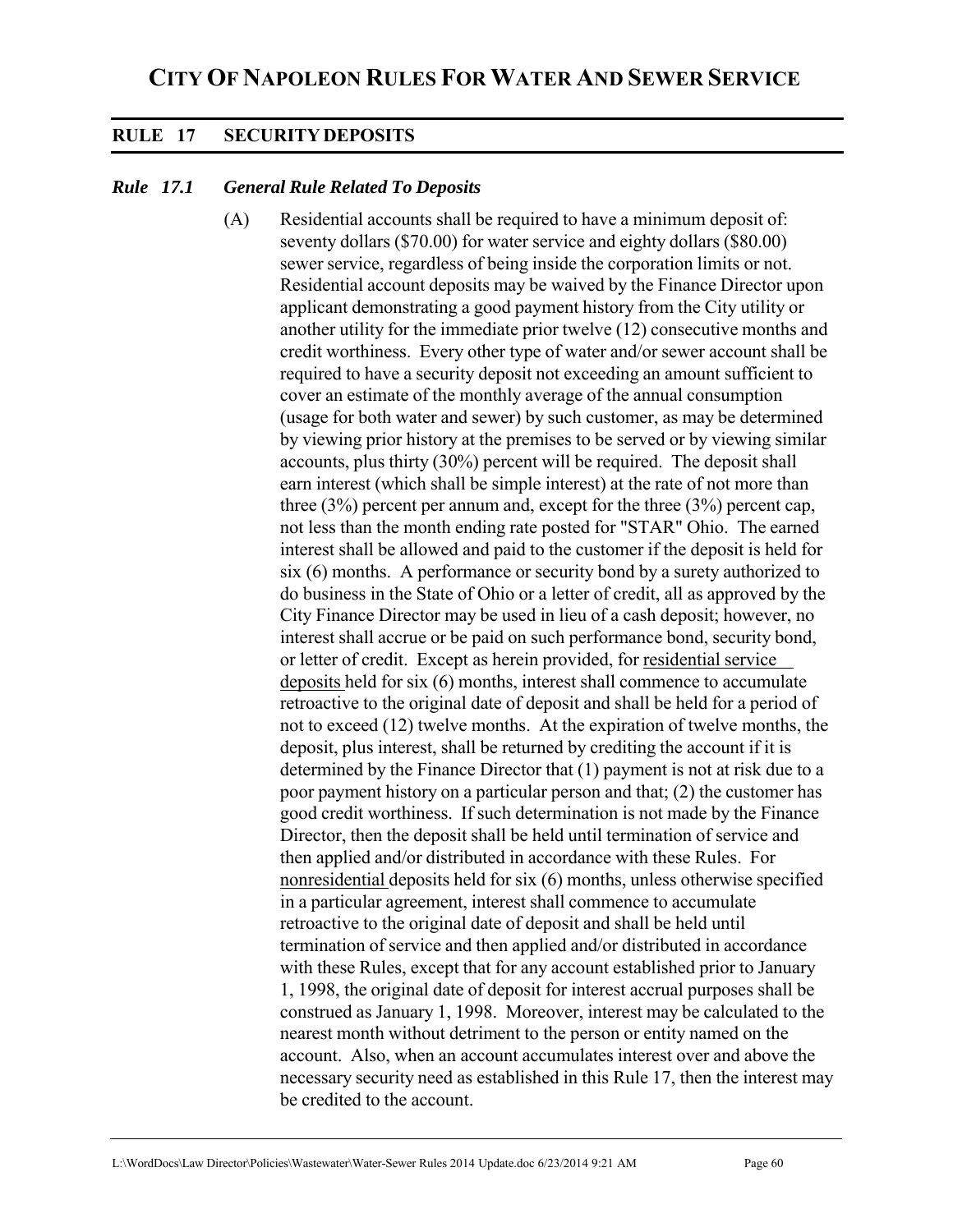- (1) Where on a residential premise that has more than one meter, the Finance Director may consider the same to be one account for deposit purposes.
- (2) Where a residential customer has established a worthiness to pay based on twelve (12) continuous months and there is no more than a ninety (90) day re-activation of a utility account with the City, said deposit may be waived by the City Finance Director.
- (3) Where a landlord of a residential premises has established a worthiness to pay based on prior account activity within the last two years, and requests an account of his/her rental premises to be placed into his/her name, said deposit may be waived by the City Finance Director.
- (B) In cases of industrial or commercial establishments, manufactured home parks (mobile home parks), apartments, apartment complexes, condominiums or duplexes, that are master metered, a deposit not exceeding an amount sufficient to cover an estimate of the monthly average of the estimated annual consumption by all potential customers of such a premises being master metered, plus thirty (30%) percent, shall be deposited by the owner or manager of such premises. The interest requirement as provided for in paragraph (A) is applicable to this provision.
	- (1) The City Manager may negotiate the amount of deposits required by this paragraph (B).
- (C) Upon the effective date of these Rules, no demand shall be made of a customer to deposit cash as security for payment of water/sewer bills if not demanded within thirty (30) days of initiation of service, except this provision does not apply where the account of a customer is in the arrears or when there exists a lack of credit worthiness.
- (D) The City Finance Director, jointly with the Operations Superintendent, shall establish a schedule relating to estimated usage for deposit purposes; however, the Finance Director shall determine the estimated amount to be placed on deposit which may be reevaluated after ninety (90) days usage; moreover, in cases where payment is at risk, due to a poor payment history on a particular person or establishment, or the lack of credit worthiness, larger deposits may be demanded when found to be reasonable to do so by the City Finance Director.
- (E) This Rule shall supersede and replace R.C. §4933.17 as being determined by the legislative authority that it is inapplicable to municipal utilities, the legislative authority exercising its "home rule" authority.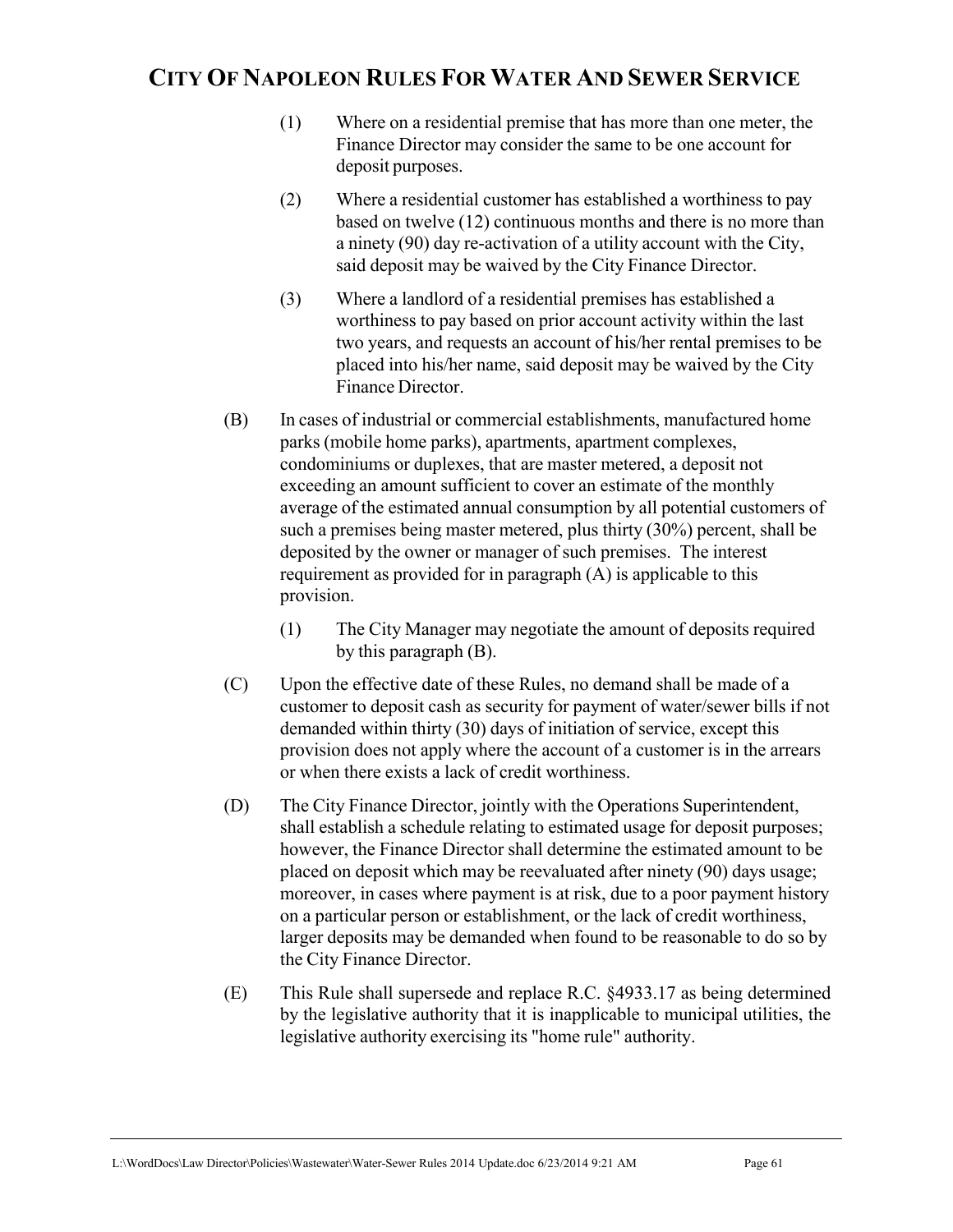### *Rule 17.2 Deposits For Temporary Service By Contractors, Builders, & Developers*

An annual flat security deposit may be charged, in an amount as determined by the Finance Director (based on estimated usage, to contractors, builders, and developers). This deposit shall be returned upon the end of the calendar year with any accrued interest as applicable to other security deposits.

### *Rule 17.3 Return Of Deposit*

Except as provided in Rule 17.1(A) pertaining to deposits, the City shall have a reasonable time in which to read, remove or disconnect the meters after receiving notice of removing utilities from customer name. City shall ascertain that all obligations of the customer, concerning water and sewer have been settled in full prior to the return of any deposits or interest by the City to the customer. Upon discontinuance of service, such deposit and accumulated interest as may remain in excess of any such indebtedness owed to City's Utility Department shall be refunded to customer, or in the case the deposit is in the form other than a cash deposit, the deposit obligation shall be discharged.

#### *Rule 17.4 Payment On Accounts*

The City shall apply any money paid on utilities first to the most delinquent amount owed to the City.

#### *Rule 17.5 Use of Deposits; Bankruptcy*

Rule 17.5 shall control over all other rules contained herein. Deposits placed with the City in relation to utilities will be applied to set-off monetary amounts the customer owes to the City for any utility service furnished by the City to or on behalf of the customer when finalizing the customer's bill, regardless if finalization is for voluntary or non-voluntary termination of service. Further, when a petition for bankruptcy is filed, the current account number will be finalized and pre-petition bankruptcy deposits will be applied as first stated in this Rule 17.5, without notice or necessity of court order. In the event bankruptcy is filed, a new account number will be assigned to the service agreement and assurance of payment (deposit) in the form of a cash deposit, letter of credit, certificate of deposit, surety bond, prepayment of utility consumption, all in a reasonable amount as determined by the Finance Director, shall be timely placed on account with the City. For consistency purposes, the assurance of payment for the account, regardless of the type of account, shall be placed with the City within thirty (30) days after the date of the order for relief. The Finance Director may negotiate another form of security that is mutually agreed upon between the City and the debtor or the trustee. The Finance Director shall endeavor to serve notice on the debtor and trustee of the deposit requirement to avoid termination. The failure to timely place on account with the City adequate assurance of payment (a replacement deposit) shall constitute grounds for termination.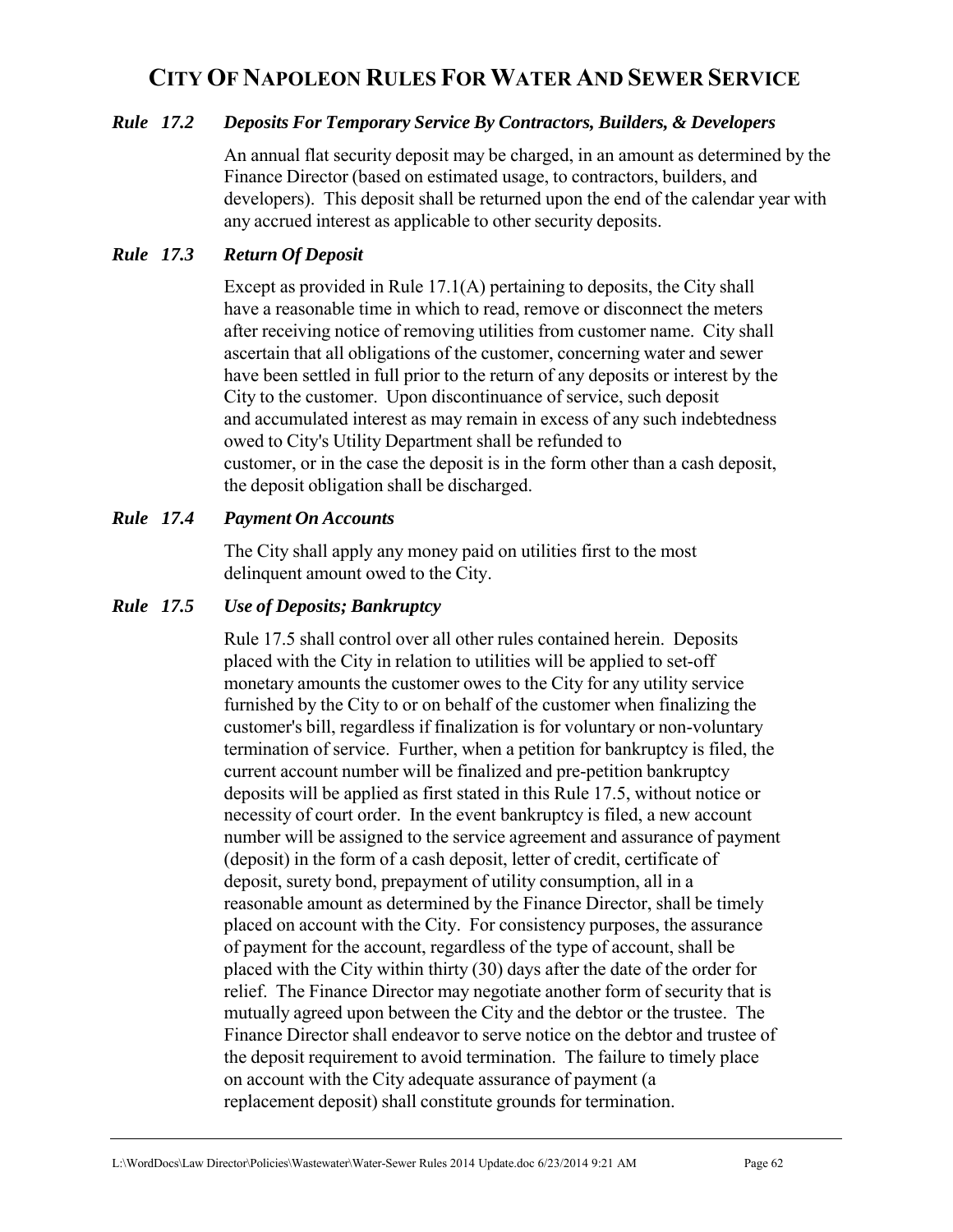### **RULE 18 LIABILITY OF PARTIES**

### *Rule 18.1 City's Disclaimer*

The City will use reasonable diligence in supplying a regular and uninterrupted supply of water and flow of its sewers, but does not guarantee uninterrupted service; further, the City shall not be liable for damages in case such service should be interrupted or by reason of "force majeure". This includes the interruption of service to any customer, taken to prevent or limit the extent or duration of interruption, instability or disturbance on the water/sewer system of the City or any other system interconnected directly or indirectly with the City's system, whenever such act is necessary or indicated in the sole judgment of the City.

#### *Rule 18.2 Customer's Liability*

- (A) The property owner is owner of the necessary piping and connections beyond the water meter, or in the case of an inside meter, from the curb box and is liable therefore.
- (B) In the event of loss or injury to the property of the City through misuse by, or the negligence of, the customer or the employees of the same, the cost of the necessary repairs or replacement and/or cleanup thereof shall be paid to the City of the customer.
- (C) The Customer may be held liable for any tampering, interfering with or breaking of the seals of meters or other equipment of the City utility installed on the customer's premises and will be subjected to both civil and criminal penalties (except for criminal acts of third parties without collusion of Customer) for the same, including any illegal diversion of water according to law.
- (D) Only authorized employees of the City shall have the power to turn the water service on or off at the curb stop. Customers may be held liable for unauthorized turning on or off of utility at the curb stop.
- (E) The owner shall indemnify the City from any loss or damage that may directly or indirectly be occasioned by the installation of the building sewer. The owner shall hold the City harmless from any loss or damage that may in any way result from or be occasioned by such installation or connection.
- (F) The owner/customer shall indemnify and hold harmless the City from any loss or damage to the City as a result of violations of EPA regulations by the owner/customer.
- (G) Customer shall be responsible, without liability to the City, for any loss of their sprinklers, piping, plumbing or other apparatus placed in City rightof-way.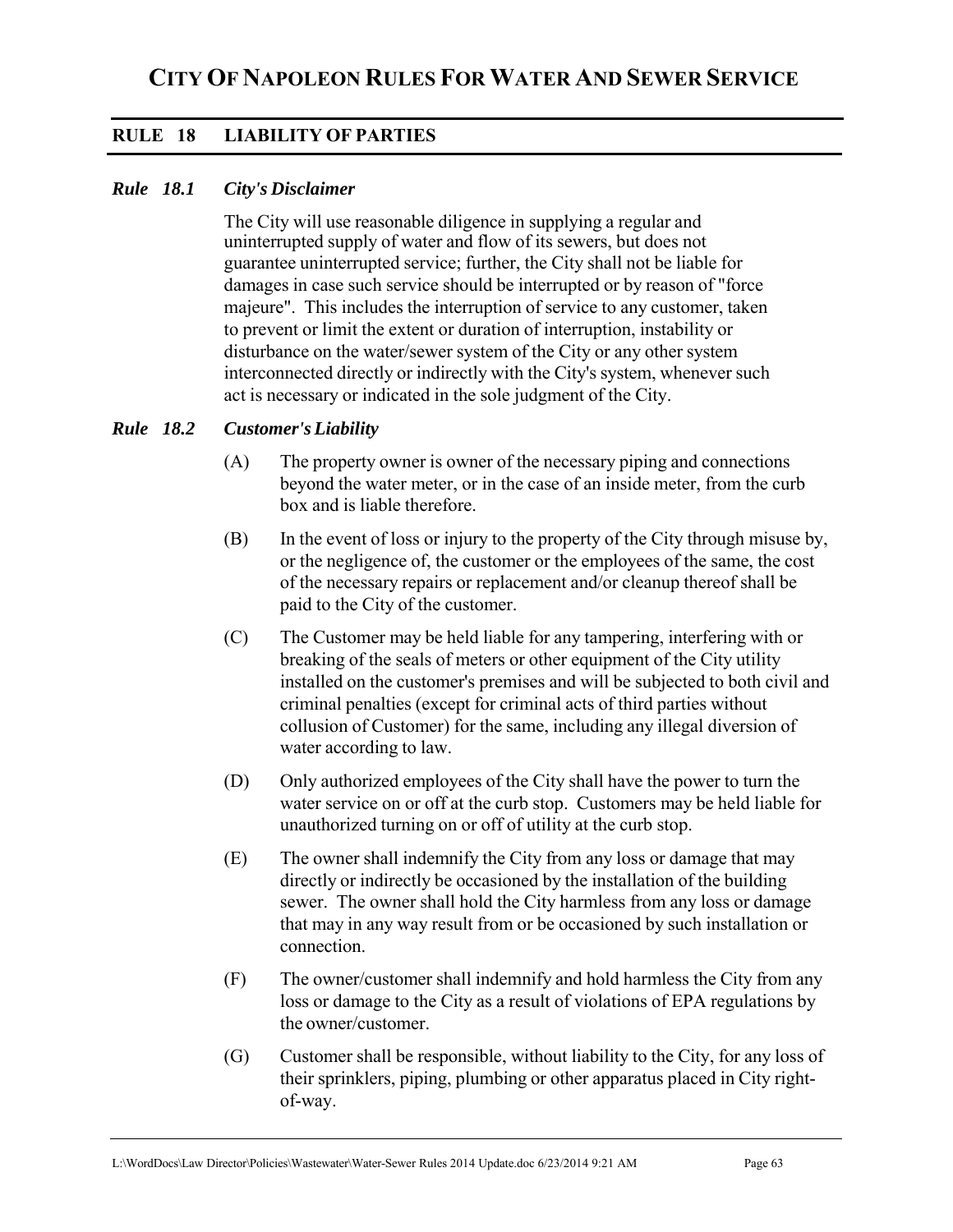### **RULE 19 PRETREATMENT OF INDUSTRIAL WASTE REQUIRED**

#### *Rule 19.1 Pretreatment*

- (A) All major contributing industrial users of the treatment facilities shall pretreat any pollutant which may interfere with, pass through, or otherwise be incompatible with the treatment works in accordance with EPA approved standards.
- (B) If the major contributing industrial user proposes to pretreat its wastes, the design and installation of the plants and equipment shall be subject to being approved.

#### *Rule 19.2 Limitations Of Discharge*

- (A) The following described substances, materials waters, or waste shall be limited in discharges to the municipal system from all users to concentrations or quantities which will not harm either the sewers, wastewater treatment process, or equipment; will not have an adverse effect on the receiving stream; or will not otherwise endanger lives, limb, public property, or constitute a nuisance. The City Manager may set limitations established in the regulations below, or in Rule 19.1(A) if in his/her opinion the more severe limitations are necessary to meet the objectives above. In forming his/her opinion as to the acceptability, the City Manager will give consideration to such factors as the quantity of subject waste in relation to flows and velocities in the sewers, materials of construction of the sewers; the wastewater treatment the process employed; the capacity of the wastewater treatment plant; the degree of treatability of the waste in the wastewater treatment plant; and other pertinent factors. The limitations or restrictions on material or characteristics of waste or wastewater discharged to the sanitary sewer which shall not be violated without approval of the City Manager are as follows:
	- (1) Wastewater having a temperature higher than  $150^{\circ}F (65^{\circ}C)$  at the point of entrance to the public sewer.
	- (2) Wastewater containing more than ten (10) mg/liter of petroleum oil, nonbiodegradable cutting oils, or product of mineral oil origin.
	- (3) Wastewater from industrial plants containing floatable oils, fat, or grease.
	- (4) Any garbage that has not been properly shredded as provided for in Rule 26.1(A-4). Garage grinders may be connected to sanitary sewers from homes, hotels, institutions, restaurants, hospitals, catering establishments, or similar places where garbage originates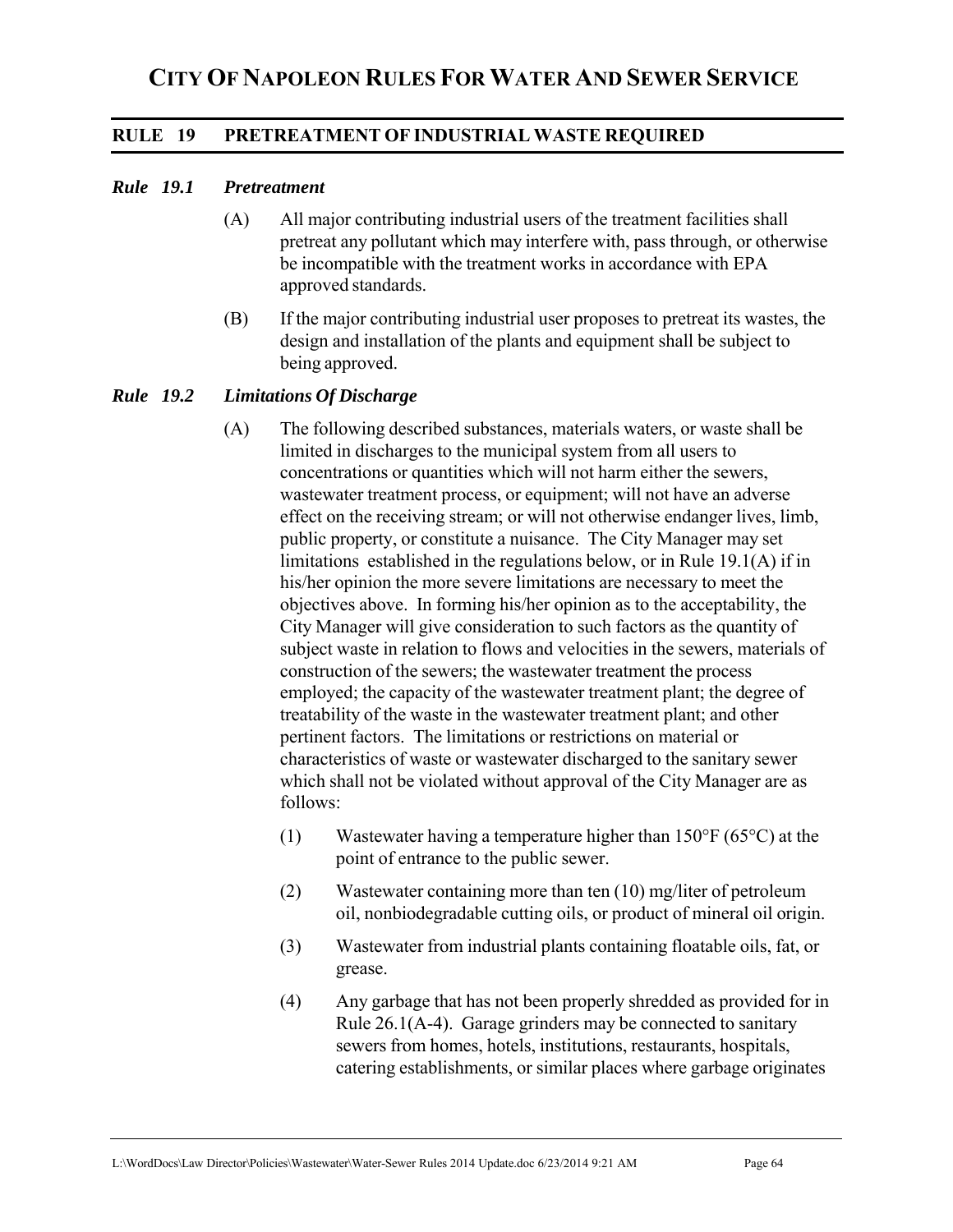from the preparation of food kitchens from the purpose of consumption on the premises or when served catered.

- (5) Any waters or wastes containing iron, chromium, copper, zinc, and similar objectionable or toxic substance to such a degree that any such material received in the composite wastewater at the wastewater treatment works exceeds the limits established by the City Manager for such materials.
- (6) Any waters or wastes containing odor producing substance exceeding limits which may be established by the City Manager.
- (7) Any radioactive wastes or isotopes of such half-life or concentration as may exceed limits established by the City Manager in compliance with applicable state or federal regulations.
- (8) Quantities of flow, concentrations, or both, which constitute slug as defined herein.
- (9) Waters or wastes containing substances which are not amenable to treatment or reduction by the wastewater treatment processes employed, or are amenable to treatment only to such a degree that the wastewater treatment processes employed, or are amenable to treatment only to such a degree that the wastewater treatment plant effluent cannot meet the requirements of other agencies having jurisdiction over discharge to the receiving waters.
- (10) Any water or wastes which, by interaction with other water or wastes in the public sewer system, release obnoxious gases, form suspended solids which interfere with the collection system, or create a condition deleterious to structures and treatment processes.
- (B) The City Manager shall require all discharges to conform to all NPDES permit requirement and any other unspecified state or federal regulations.
- (C) If any water or wastes are discharged or are proposed to be discharged to the public sewers, which waters contain the substances or possess the characteristics enumerated in Rule 26.1 and which, in the judgment of the City Manager, may interfere with, pass through, or otherwise be incompatible with the wastewater facilities, processes, equipment or receiving waters or which otherwise create a hazard to live or constitute a public nuisance, the City Manager may do any of the following:
	- (1) Reject the wastes;
	- (2) Require pretreatment to an acceptable condition for discharge to the public sewers;
	- (3) Require control over the quantities and rates of discharge; and/or,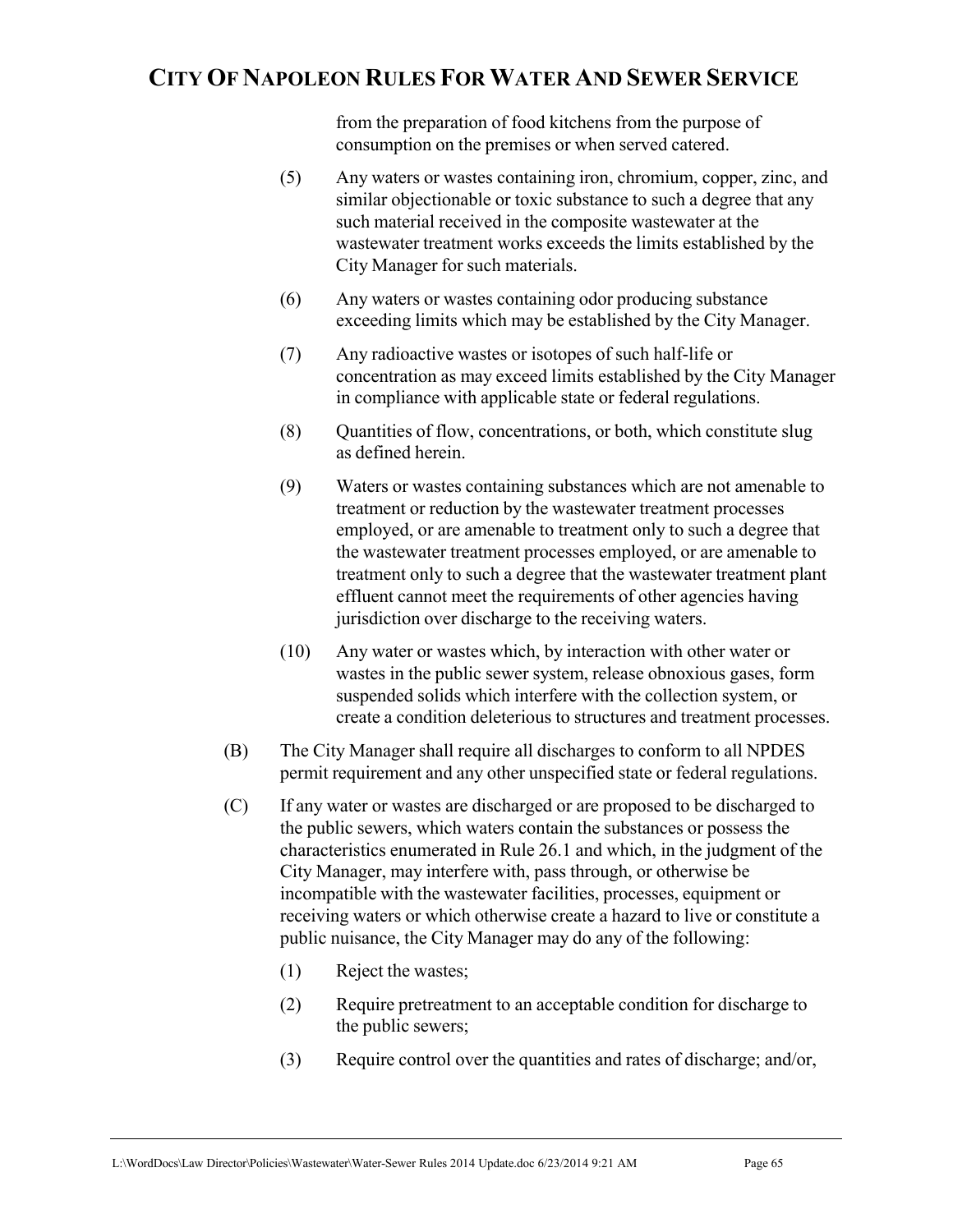- (4) Require payment to cover added costs of handling and treating the wastes not covered by existing taxes or sewer charges as established by the City.
- (D) If the City Manager permits the pretreatment or equalization of waste flows, the design and installation of the plants and equipment shall be subject to review and approval of the City Manager.
- (E) When considering the alternatives listed in provision (C), the City Manager shall give consideration to the economic impact of each alternative on the discharger.
- (F) Grease, oil, and sand interceptors shall be provided when, in the opinion of the City Manager, they are necessary for the proper handling of liquid wastes containing floatable grease in excessive amounts, as specified in (A)(3) or any flammable wastes, sand or other harmful ingredients; except that these interceptors shall not be required for private living quarters or dwelling units. All interceptors shall be of a type and capacity approved by the City Manager, and shall be located as to be readily and easily accessible for cleaning and inspection. In the maintenance of these interceptors the owner shall be responsible for the proper removal and disposal by appropriate means of the captured material and shall maintain records of the dates and means of disposal which are subject to review by the City Manager. Any removal and hauling of the collected materials not performed by the owner's personnel must be performed by currently licensed waste disposal firms.
- (G) Where pretreatment or flow-equalizing facilities are proved or required for any waters or wastes, they shall be maintained continuously in satisfactory and effective operation by the owner at his/her expense.
- (H) When required by the City Manager, the owner of any property serviced by a building sewer carrying industrial wastes shall install a suitable structure together with such necessary meters and other appurtenances in the building sewer to facilitate observation, sampling, and measurement of the wastes. The structure, when required, shall be accessibly and safely located, and shall be constructed in accordance with plans approved by the City Manager. The structure shall be installed by the owner at his/her expense and shall be maintained by him/her so as to be safe and accessible at all times.
	- (I) The City Manager may require a user of sewer services to provide information needed to determined compliance with these Rules. These requirements may include:
	- (1) Wastewater's peak discharge rate and volume over a specified time period;
	- (2) Chemical analyses of wastewater;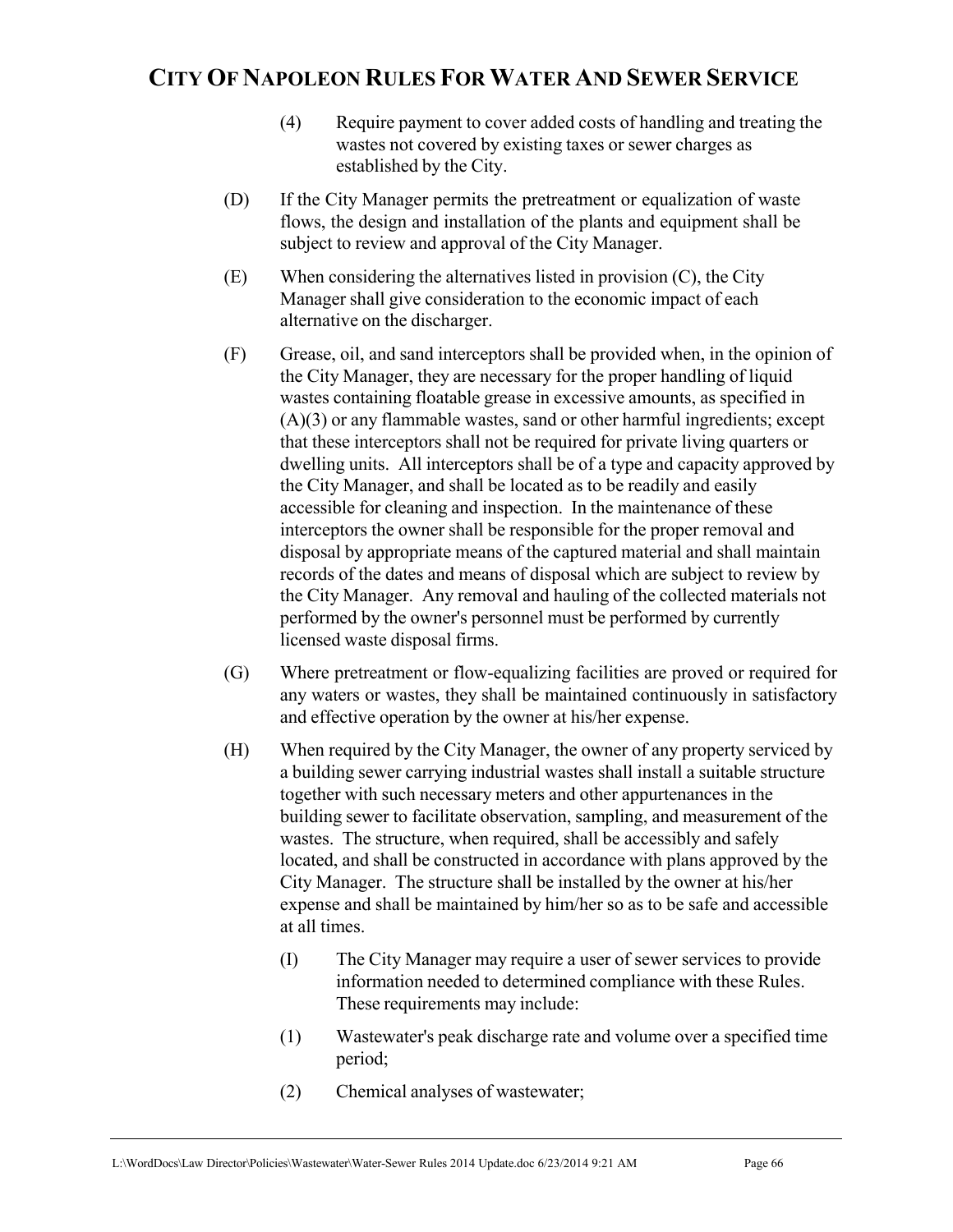- (3) Information on raw materials, processes, and products affecting wastewater volume and quantity;
- (4) Quantity and disposition of specific liquid, sludge, oil, solvent, or other materials important to sewer use control;
- (5) A plot plan of sewers of the user's property showing sewer and pretreatment facility location;
- (6) Details of wastewater pretreatment facilities;
- (7) Details of systems to prevent and control the losses of materials through spills to the municipal sewer.
- (J) All measurements, tests, and analyses of the characteristics of waters and wastes to which reference is made in using EPA approved methods. Sampling methods, location, times, duration, and frequencies are to be determined on an individual basis subject to approval by the City Manager.
- (K) No statement contained in this Rule 19 shall be construed as preventing any special agreement or arrangement between the City and any industrial concern whereby an industrial waste of unusual strength or character may be accepted by the City for treatment.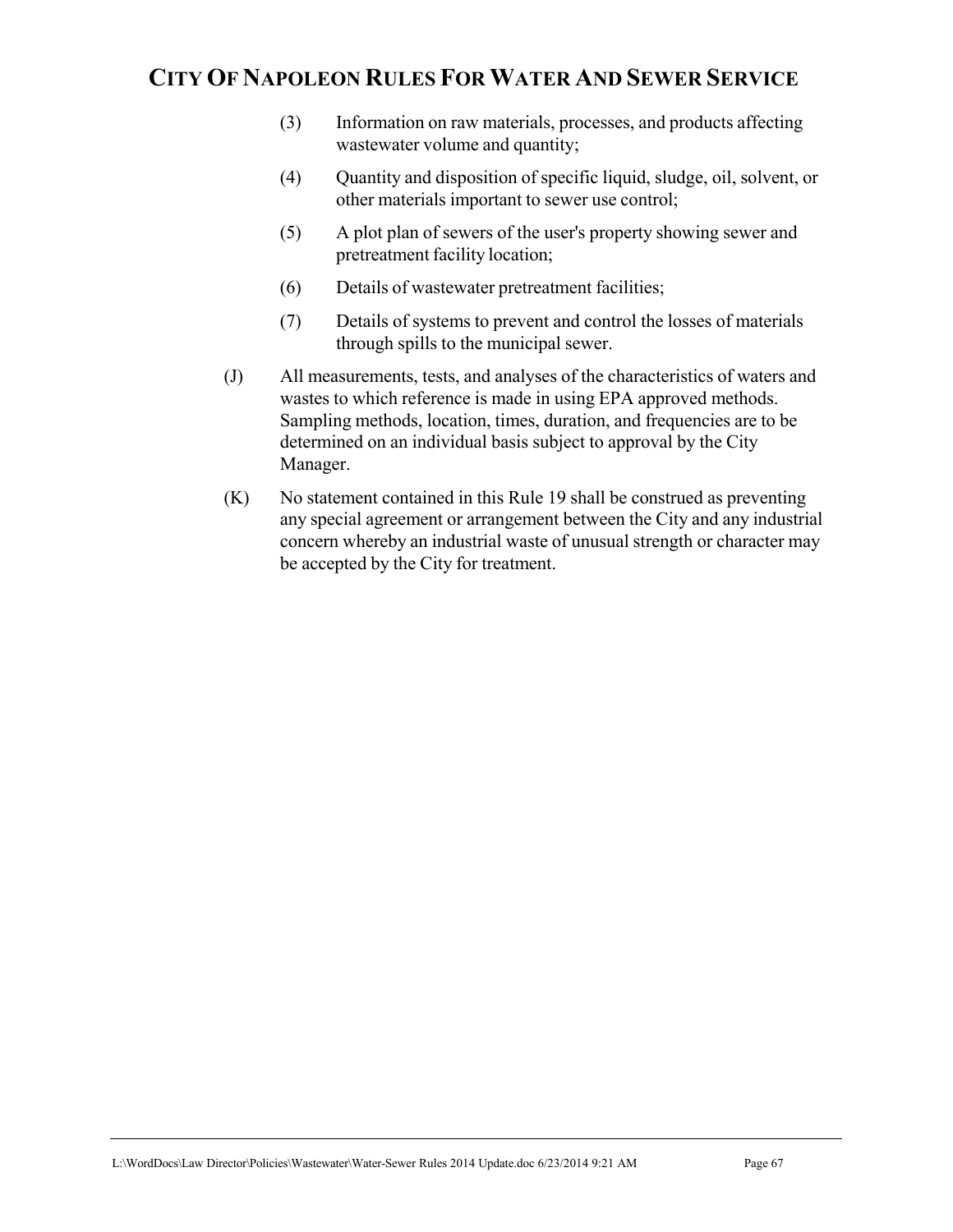### **RULE 20 MISCELLANEOUS PROVISIONS/ SEWAGE**

#### *Rule 20.1 General*

- (A) Where the services are available, no premises within the City shall receive City sewer service without also receiving City water service.
- (B) The property owner shall install and maintain at property owner's expense, suitable metering equipment that will properly ascertain the quantity of sewage being discharged into the City's system; what is suitable equipment is in the sole discretion of the City.
- (C) The City's applicable sewage charge and minimum charge will be applied to the metered quantity in the manner specified in the rate schedule and the same minimum charge provisions shall apply.
- (D) The discharge into the City's sewage system of industrial wastes of such character as to be detrimental to the normal operation of the treatment plant or to City's sewage system, is hereby prohibited. The City shall in any such case require preliminary treatment or rectification of such industrial wastes before discharge into the system so as to render them properly susceptible to the City's standard sewage treatment without damaging the treatment plant processes or the structures of the system.
- (E) When required by the City, the property owner (from which processing or industrial waste is discharged into City's sewage system) shall install a suitable control manhole on the sewage service line connected to the property in order to facilitate observation, sampling, and measurement of the sewage. Such manhole, when required, shall be accessible and safely located and shall be constructed in accordance with the plans approved by the City. The manhole shall be installed by the property owner at property owner's expense, and shall be maintained by such owner so as to be safe and accessible to City at all reasonable times.
- (F) When required for the proper handling of certain wastes (ie. grease, oil, sand) so that the normal operation of City's sewage treatment or the City's sewage system is not interfered with, there shall be installed grease, oil, and sand interceptors by the property owner at property owner's expense, subject to inspection and approval by the City. If required, such interceptors shall be operated and maintained on the premises at property owner's expense when, in the opinion of City, the same are necessary.
- (G) Waters or wastes containing substances which are not amenable to treatment or reduction by the wastewater treatment process employed, or are amenable to treatment only to such a degree that the wastewater treatment plant effluent cannot meet the requirements of other agencies having jurisdiction over discharge to the receiving waters are prohibited.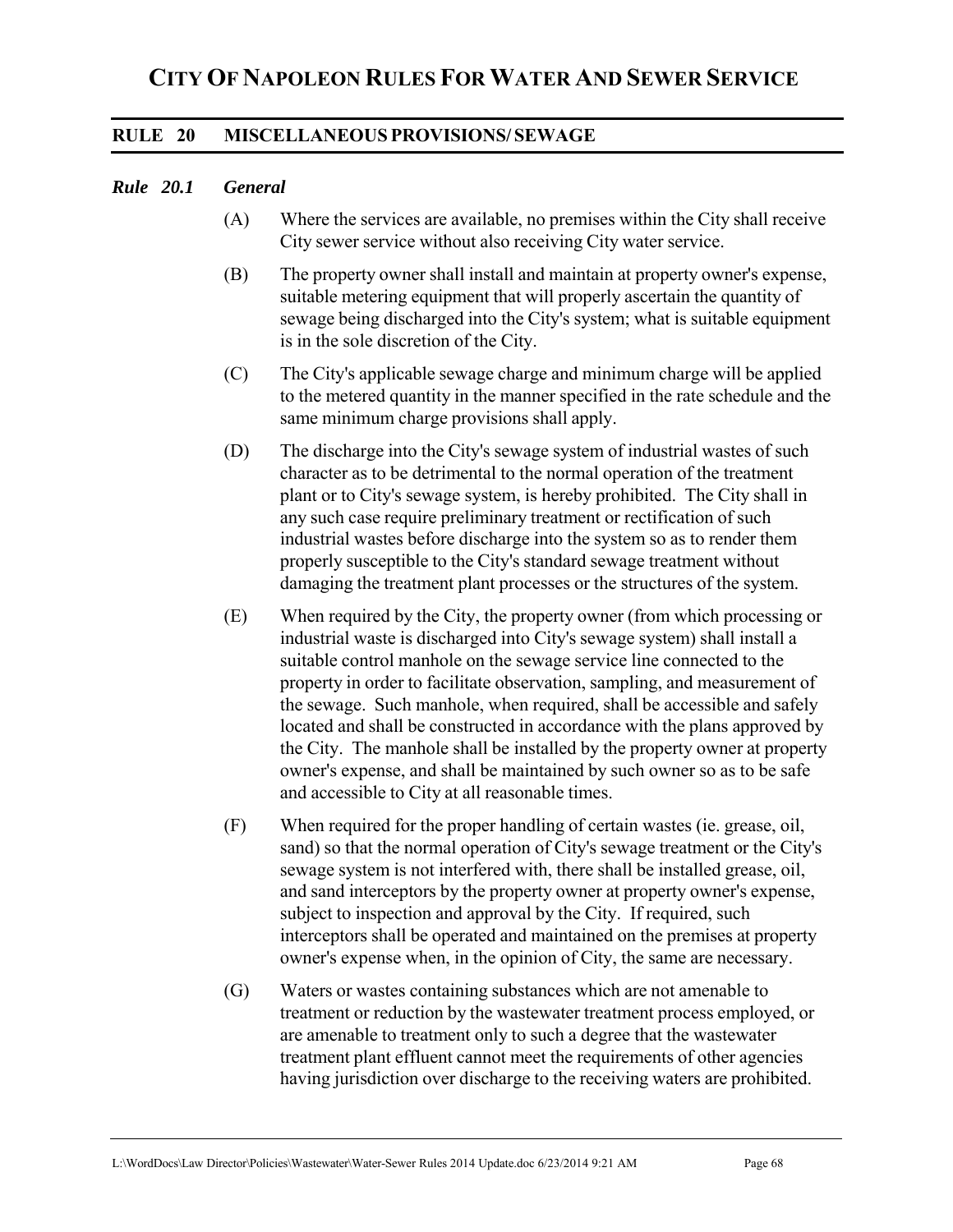- (H) Any water or wastes which, by interaction with other water or wastes in the public sewer system, release malodorous or noxious gases, form suspended solids which interfere with the collection system, or create a condition deleterious to structures and treatment processes are prohibited.
- (I) Subject to Ohio E.P.A. Regulations, sewage or waste discharged into the City's sewage system shall be considered detrimental to the normal operation of the City's sewage treatment or City's sewer system and are hereby prohibited if it contains or has any of the following characteristics or is any of the following monthly concentrations based on the arithmetic average of all determinations of daily concentrations made during any calendar month:
	- (1) A liquid or vapor sewage waste having a temperature higher than  $150^\circ$ F; or
	- (2) Sewage containing gasoline, benzene, naphtha, fuel oil, or other flammable explosive liquid, solid or gas; or
	- (3) Any garbage that has not been properly shredded; or
	- (4) Any commercial or industrial wastes, that prior to mixing with sanitary sewage will not meet the following concentration limits:
		- (a) Have a pH greater than 9.0 or less than 6.5;
		- (b) Contain cyanide greater than 0.02 ppm;
		- (c) Contain more than 1.00 ppm. hexavalent chromium;
		- (d) Contain more than 0.50 ppm. of trivalent chromium;
		- (e) Contain more than 5.00 ppm. of nickel as Ni;
		- (f) Contain more than 2.00 ppm. of zinc as Zn;
		- (g) Contain more than 50 ppm. of chloroform extractable substances;
		- (h) Contain more than 0.50 ppm. of copper as Cu;
		- (i) Contain more than 0.10 ppm. of cadmium as Cd;
		- (j) Contain more than 0.3 ppb. of mercury as Hg;
		- (k) Contain more than 0.02 ppm. of lead as Pb;
		- (l) Contain more than 7.0 ppm. of phosphorus as total P;
		- (m) Contain more than 10.0 ppm. of oil and grease;
		- (n) Contain more than 250 mg/l of suspended solids;
		- (o) Contain more than 200 mg/l of CBOD5 by weight; or,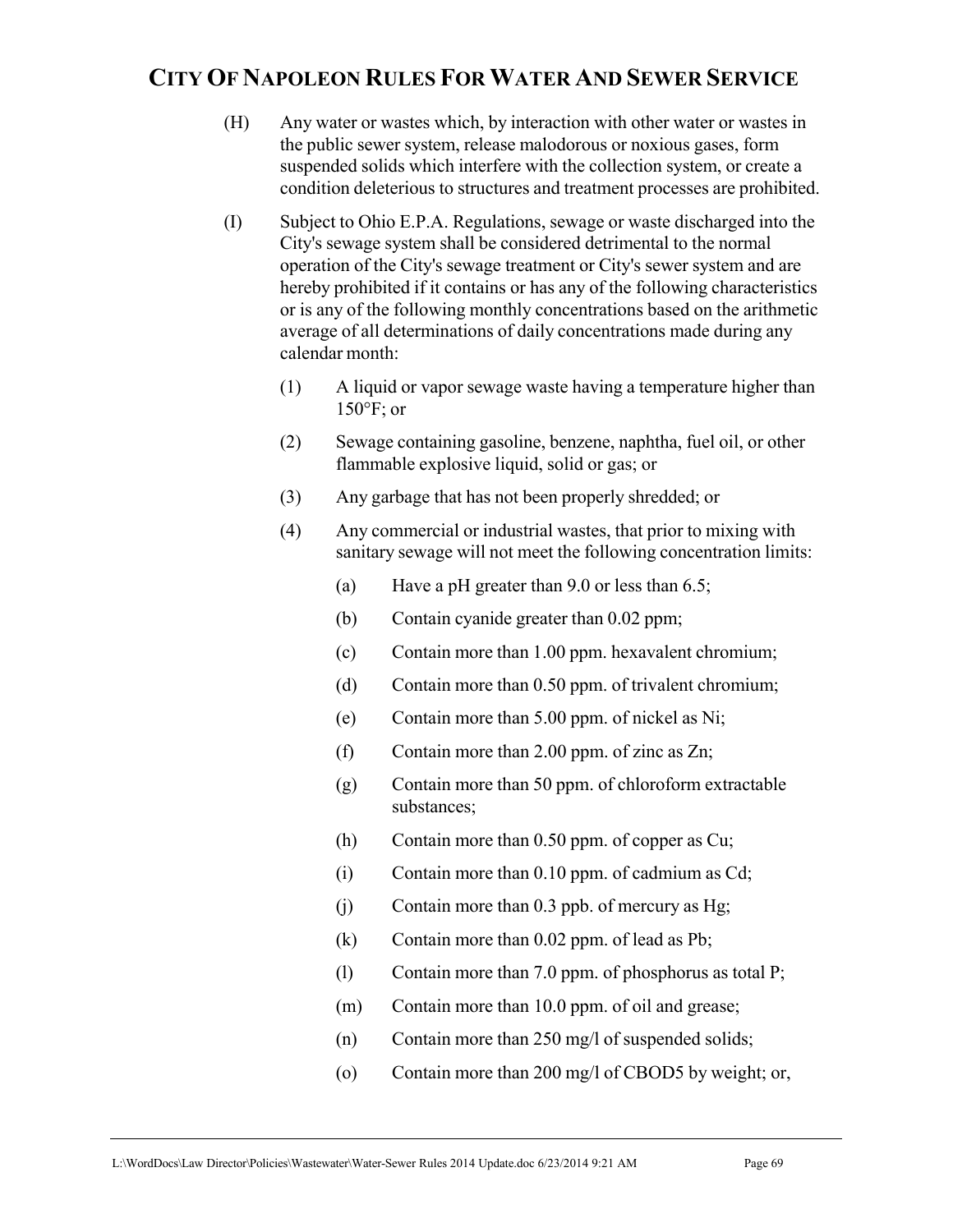- (5) Any ashes, cinders, sand, mud, straw, shavings, metal, glass, rags, feathers, tar, plastics, wood, paunch manure, or any other solid or viscous substance capable of causing obstruction to sewage flow in City's sewage system or other interference with the proper operation of the sewage works; or
- (6) Any sewage or waste that contains a toxic or poisonous substance in sufficient quantity to injure or interfere with any sewage treatment process, constitute a hazard to humans or animals, or create any hazard in the receiving waters of the sewage treatment plant or to City's public sewage system; or
- (7) Any sewage or waste that contains suspended solids of such character and quantity that unusual attention or expense is required to handle such materials at City's sewage treatment plant; or
- (8) Any noxious or malodorous gas or substance discharged into City's sewage system that is capable of creating a public nuisance.

### *Rule 20.2 Exceptions*

No statement contained in this Rule 20 shall be construed as preventing any special agreement or arrangement between the City and any industrial entity concerning an industrial waste of unusual strength or character as provided for in Rule 31.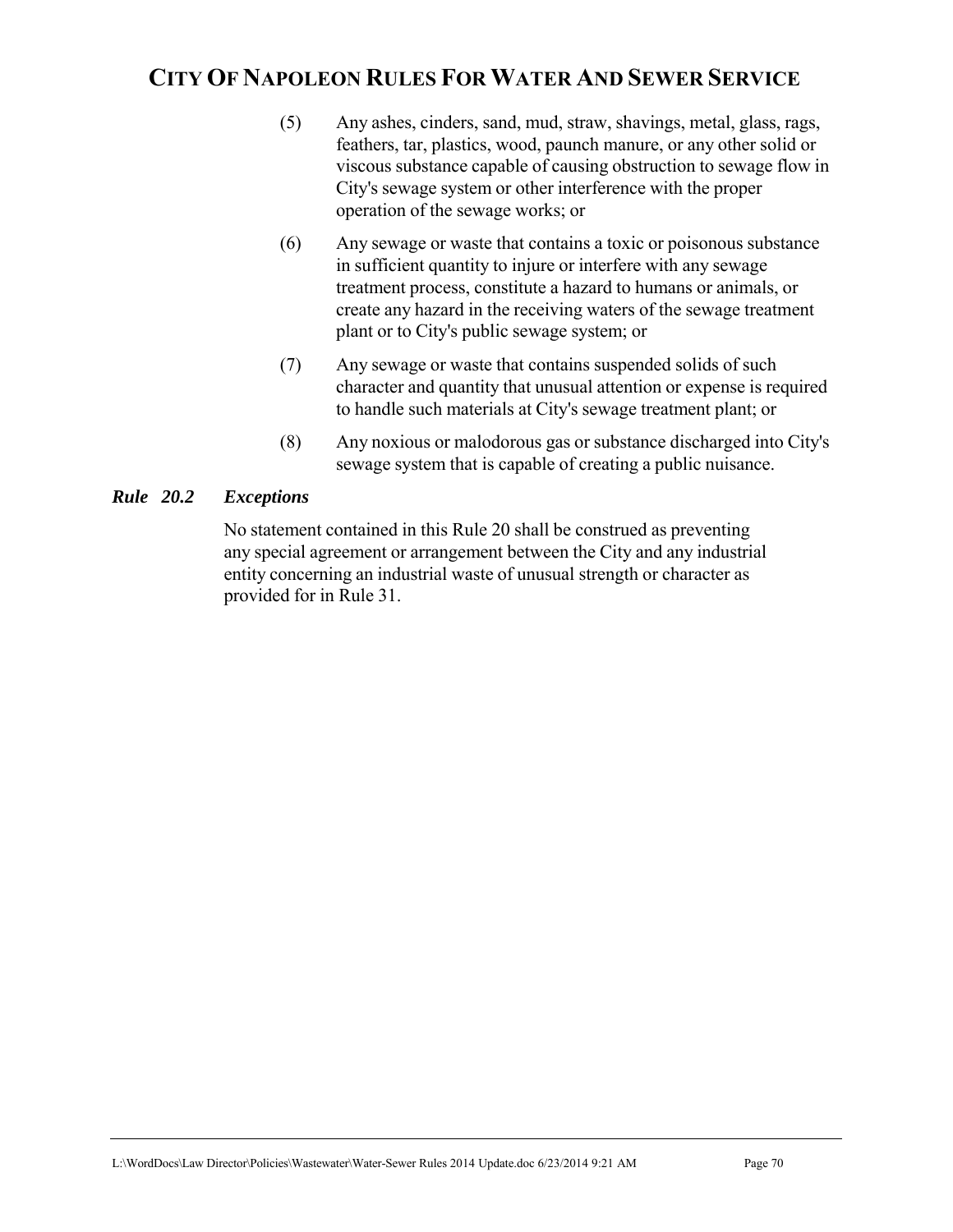### **RULE 21 POWERS AND AUTHORITY OF INSPECTORS**

- (A) The City Manager and other duly authorized employees of the City bearing proper credentials and identification shall be permitted to enter all properties for the purpose of inspection, observation, measurement, sampling, and testing pertinent to the City's water/sewer system.
- (B) The City Manager or other duly authorized employees are authorized to obtain information concerning industrial processes which have a direct bearing on the kind and source of discharge to the wastewater collection system. Any industry may withhold information considered confidential but, the industry must establish that the revelation to the public of the information in question might result in an advantage to competitors.
- (C) While performing the necessary work on the private properties, referred to in provision (A), the City Manager or duly authorized employees of the City shall observe all safety rules applicable to the premises established by the company where the work is being performed.
- (D) The City Manager and other duly authorized employee of the City bearing proper credentials and identification shall be permitted to enter all private properties through which the City holds a duly negotiated easement for the purposes of, but not limited to, inspection, observation, measurement, sampling, repair, and maintenance of any portion of it's facilities lying within said easement. All entries and subsequent works, if any, on said easement, shall be done in full accordance with the terms of the duly negotiated easement pertaining to the private property involved.
- (E) It is in the interest of the customer to property install and maintain their infrastructure and they shall at all times be responsible for the character and condition thereof. The City in no event shall be responsible therefore under these Rules.
- (F) Where a customer's premises are located within the City or other governmental subdivision where inspection laws or ordinances are in effect, the City may withhold furnishing service to new installations until it has received evidence that the inspection laws or ordinances or EPA regulations have been complied with. In addition, if the City or other governmental subdivision shall determine that such inspection laws or ordinances are no longer being complied with in respect to an existing installation, the City may suspend the furnishing of service thereto until it has received evidence of compliance with such laws or ordinances or EPA regulations.
- (G) Where a customer's premises are located outside of an area where inspection service is in effect, the City may require the delivery by the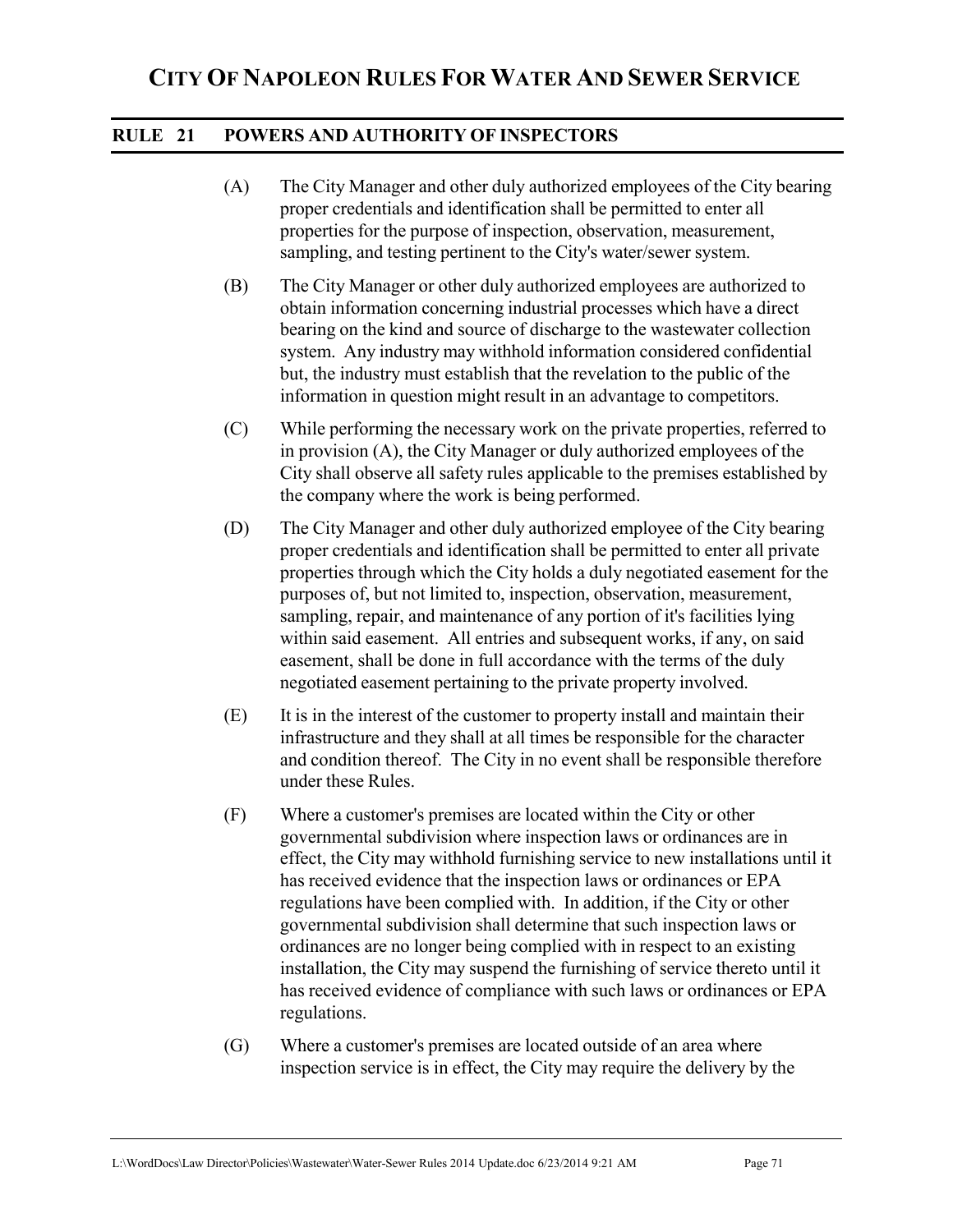customer to the City of an approved inspection, the customer assuming responsibility therefore.

(H) No responsibility shall attach to the City because of any waiver of these requirements.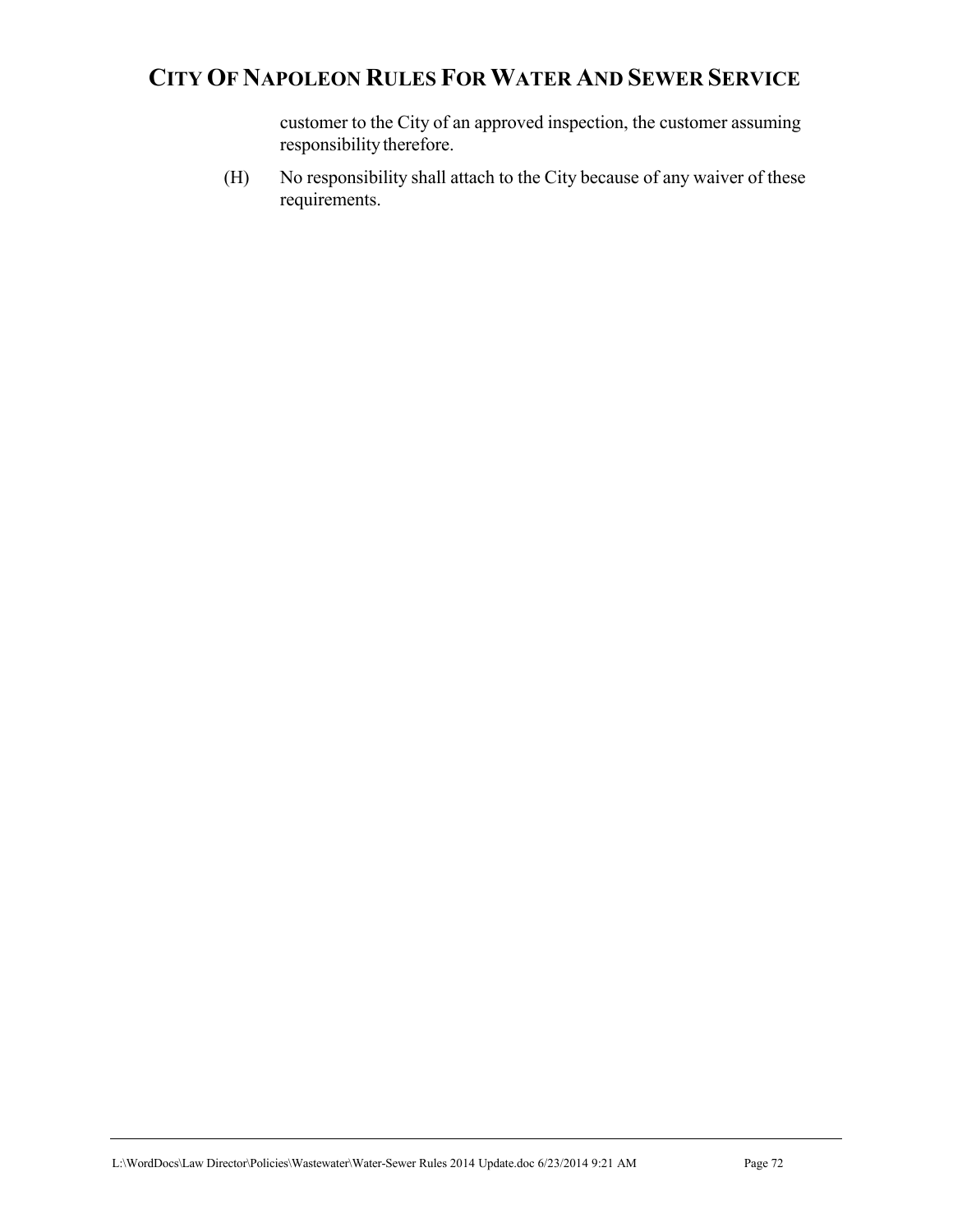# **RULE 22 EXTENSION OF SERVICE OUTSIDE CORPORATION LIMITS**

## *Rule 22.1 Extension Of Service Outside The Corporate Limits*

- (A) Unless otherwise provided, the City reserves the right not to extend or upgrade water and/or sewer service to any water or sewer user outside the corporate limits of the City. In making its decision to extend or not to extend service outside the corporation limits, the City shall take into consideration: (1) whether or not the revenue is sufficient to justify the cost of making such additions, (2) the impact the additional loads will place upon the City's system, (3) any findings and orders the City may be under by the Environmental Protection Agency of Ohio or the United States, (4) the impact such extension will have on future annexation; and, (5) the economic benefit the extension will have on the City. When considering sufficient revenue, the City may require a long term contract, which may include contribution in aid of construction, and/or a definite written guarantee, in addition to any minimum payment required by the schedule as may be necessary. Rule 22 is subject to any federal or state law, rules or regulations, orders or agreements prohibiting or limiting the enforcement hereof, whether now or hereafter in effect. For the purpose of Rule 22 water/sewer means Water and/or Sewer Service. Further, for the purpose of this Rule, extension shall include but not necessarily be limited to: (1) physically extending of lines outside the corporation limits, (2) extending service to existing customers by the taking of new or additional loads into or upon the City's system; and, (3) the taking of any new or additional loads into or upon the City's system that originate from outside the corporate limits of the City.
- (B) The provision of Rule 22.1 may also be applied to cover the payment by the customer of the cost of connecting existing infrastructure for water and/or sewer service when such service will not otherwise provide sufficient revenue to justify the cost of connecting said infrastructure.

#### *Rule 22.2 Land Contiguous*

- (A) Except as provided for in Paragraph (B), the City shall not extend or provide water/sewer service to land which is contiguous to any part of the City, until such land is annexed to the City.
- (B) Land that is contiguous to the City and being provided water/sewer service from the City on or before February 1, 2007 shall have a period of 365 calendar days to be annexed to the City or suffer loss of water/sewer service. The 365 calendar days shall commence to run from the mailing of the notice of this Rule by the City Utility Department, mailed by regular U.S. mail to the owner(s) of the land at the address as listed on the City's utility records or the County Auditor records.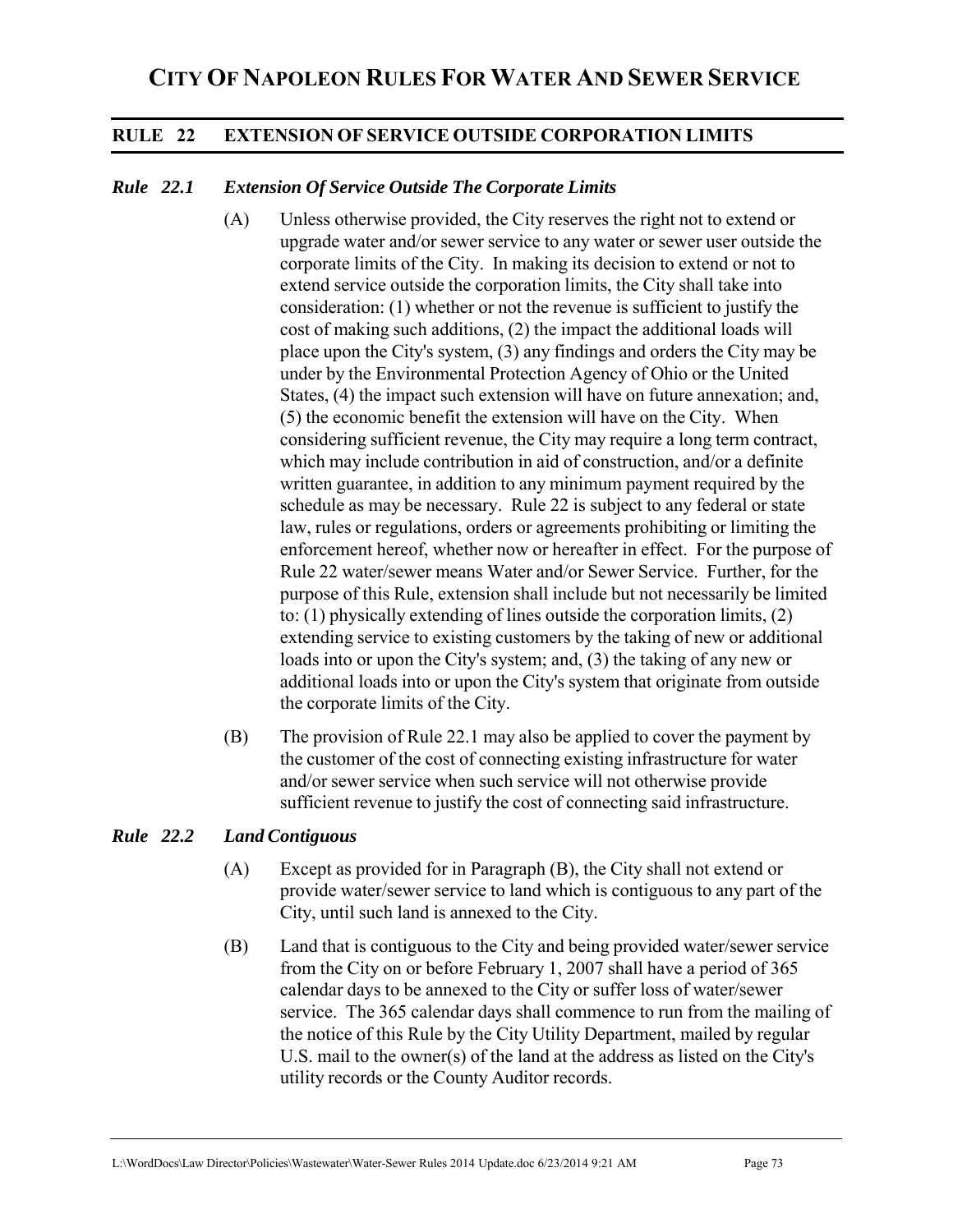(C) In the event that the annexation sought pursuant to the requirements of Rules 22.2 (B), 22.3, or 22.5 is denied by the Henry County Commissioners or a court of competent jurisdiction, the owner(s) may obtain or continue to have water/sewer service, at the discretion of the City Manager, by entering into an agreement with the City having those terms and conditions deemed appropriate by the City Manager; however, such agreement shall contain the minimum provisions, that: (1) the owner(s) will continue to exert all reasonable and lawful efforts to obtain annexation of such land, including but not limited to appeals; and, (2) the agreement shall be binding on all heirs, successors, and assigns of the owner(s) to be reflected in a memorandum or affidavit to be recorded in the official records of the Henry County, Ohio, Recorder. Prior to the City Manager entering into such an agreement, there must be a showing by the owner(s) of the subject land to the City Manager that reasonable efforts were made to complete annexation.

## *Rule 22.3 Land Not Contiguous*

The City may directly extend and/or continue to provide water/sewer service to land which is not contiguous to any part of the City, provided that, the owner(s) of such land contract with the City agreeing to those terms and conditions deemed appropriate by the City Manager; however, such agreement shall contain the minimum requirements that: (1) the owner(s) of the land will no later than 365 calendar days after becoming contiguous to the City accomplish annexation of the subject land; (2) in the event the annexation is denied by the Henry County Commissioners or a court of competent jurisdiction, the owner(s) shall continue to exert all reasonable and lawful efforts to obtain annexation of such land, including but not limited to appeals; and, (3) the agreement shall be binding on all heirs, successors, and assigns of the owner(s) to be reflected in a memorandum or affidavit to be recorded in the official records of the Henry County, Ohio, Recorder.

## *Rule 22.4 Persons Seeking Extension*

 Those persons seeking the extension of water/sewer service direct from the City to an area outside the corporate limits of the City shall be required to bear the entire cost of such extension, construction and installation, unless the City Council determines that it is in the best interest of the City to do otherwise. All plans, specifications, and work therefore shall be subject to the approval of the City. Services extended by the Henry County Regional Water and Sewer District shall be in accordance with its rules.

## *Rule 22.5 Annexation Required Of Land Being Served By Regional Water & Sewer District*

 Unless otherwise prohibited by law, land being served or to be served by the Henry County Regional Water And Sewer District with potable water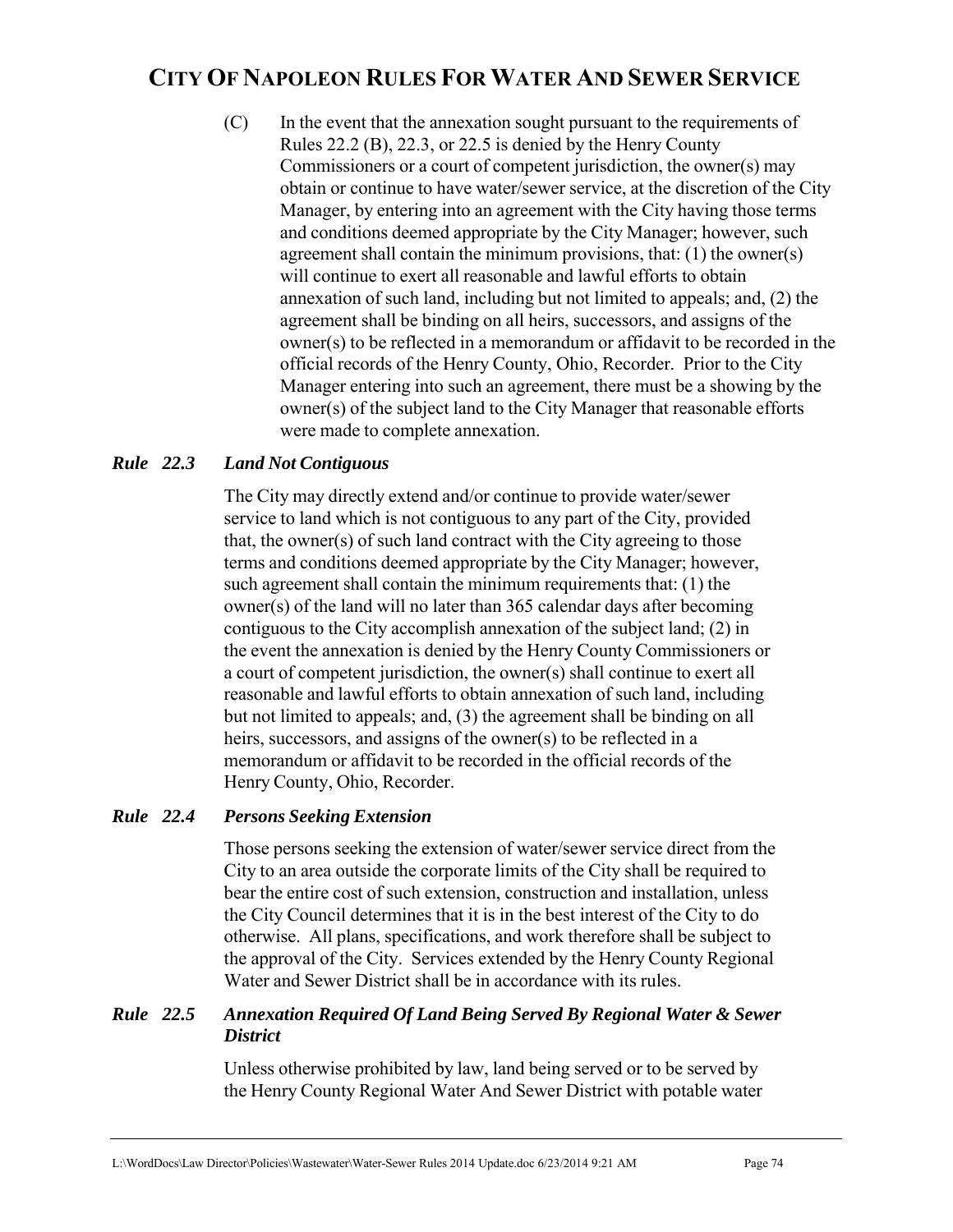first purchased from the City by the district is required to be annexed to the City upon becoming contiguous to the City as a condition of receiving water/sewer service by the district. Also, land being served by the Henry County Water And Sewer District with sewer that is connected to the City's sewage system is required to be annexed to the City upon becoming contiguous to the City as a condition of receiving sewer service by the district. Annexation of the contiguous land being served shall be completed no later than 365 calendar days after becoming contiguous to the City. Land that is contiguous to the City and being provided water or sewer service as provided for in this Rule 22.5 on or before February 1, 2007 shall have a period of 365 calendar days to be annexed to the City or suffer loss of water and/or sewer service. The 365 calendar days shall commence to run from the mailing of this annexation requirement, to be mailed by the City Utility Department, mailed by regular U.S. mail to the owner(s) of the land at the address as listed on the City's utility records or the County Auditor records.

## *Rule 22.6 Political Subdivision Contracts Authorized*

 Nothing in this Rule 22 shall be construed as limiting the authority of the City to contract as provided for in Rule 31.

## *Rule 22.7 New Subdivisions Within The City*

- (A) Subject to any federal or state law, rules or regulations, orders or agreements prohibiting or limiting the enforcement hereof, whether now or hereafter in effect, and subject to budgetary constraints, the cost of water/sewer service installation to a new subdivision within the City may be paid by the City if not otherwise installed as an assessed project. The developer or subsequent land owner, as applicable, shall be responsible for any upgrade in service requested by the developer or landowner. Nothing in this Rule shall be construed as prohibiting the developer or landowner from paying the entire costs of the project.
- (B) The initial installation cost of the services within the subdivision, plus the maintenance costs for one (1) year after installation, is the responsibility of the property developer or subsequent land owner. The City will maintain ownership of the installations [water infrastructure in the right-of-way & sewer main in the right-of-way; however, building owner responsible for all sewer infrastructure from the face of the building to the sewer main] upon completion and acceptance following the City's inspection routine, subject to the one (1) year maintenance cost requirement by developer or subsequent land owner as stated herein which shall be guaranteed with an appropriate bond or other security, unless waived by the City Manager.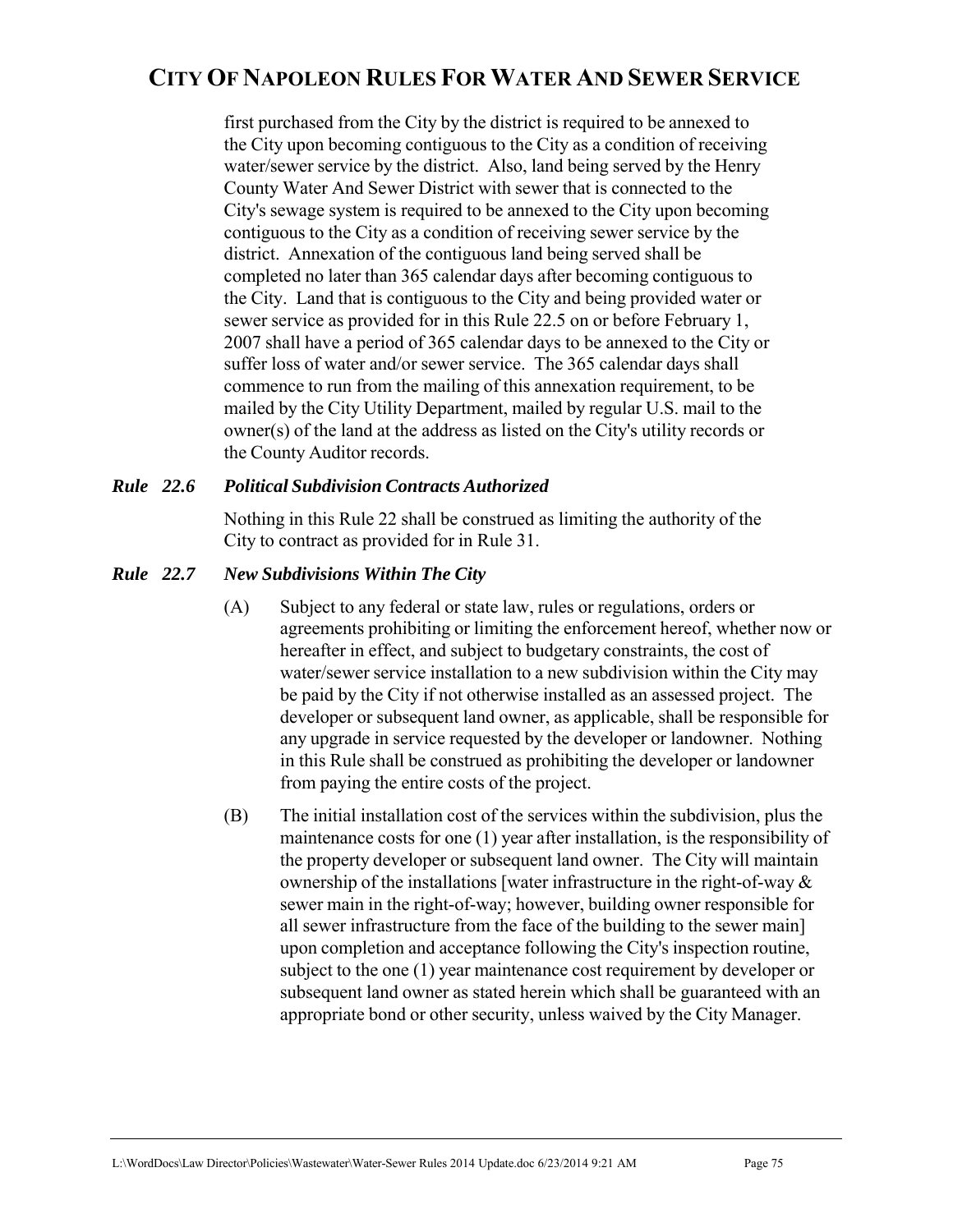# **RULE 23 WELLS, PONDS, RESERVOIRS, LAGOONS**

## *Rule 23.1 Permit Required*

No person is permitted to drill, construct, reconstruct, and/or commence to use any well, pond, reservoir, lagoon, or similar bodies of water, for private, semiprivate, public, commercial, and/or industrial potable water purposes within the City corporate limits unless and until a special use well, pond, reservoir, lagoon permit is obtained therefore as provided in these Rules (see *VIOLATION* section).

## *Rule 23.2 Connection To City Water System, When Required*

- (A) After the passage of ninety (90) days immediately following the date of written notice from the City Manager or other duly authorized representative of the City that such operation and/or use shall cease, it shall be a violation of the Rules for any person to operate and/or use any well, pond, reservoir, lagoon or similar bodies of water, for private, semiprivate, public, commercial, and/or industrial potable water purposes in, under, or upon any real property within the City upon there being constructed or placed a waterline, which is a part of or connected with the City's potable water supply and/or water system, within two hundred (200') feet of any property line of such property, unless and until a special use permit is obtained therefore as provided in these Rules (see *VIOLATION* section).
- (B) After the passage of ninety (90) days immediately following the date of written notice from the City Manager or other duly authorized representative of the City that such connection shall be made, every owner of real property within the City that is used for human occupancy, employment, recreation, or any other purpose, at the owner's expense, shall make a direct connection to the City's potable water system upon there being constructed or placed a waterline, which is a part of or connected with the City's potable water supply and/or water system, within two hundred (200') feet of any property line of such property (see *VIOLATION* section).
- (C) It shall be a violation of the Rules for any person to operate and/or use any well, pond, reservoir, lagoon, or similar bodies of water, for private, semiprivate, public, commercial, and/or industrial potable water purposes in, under, or upon any real property within the City unless and until a special use well, pond, reservoir, lagoon permit is obtained therefore as provided in these Rules (see *VIOLATION* section).

## *Rule 23.3 Permit Application And Fee; Issuance*

(A) After receiving approval from the Ohio Environmental Protection Agency a special use well, pond, reservoir, lagoon permit as described in these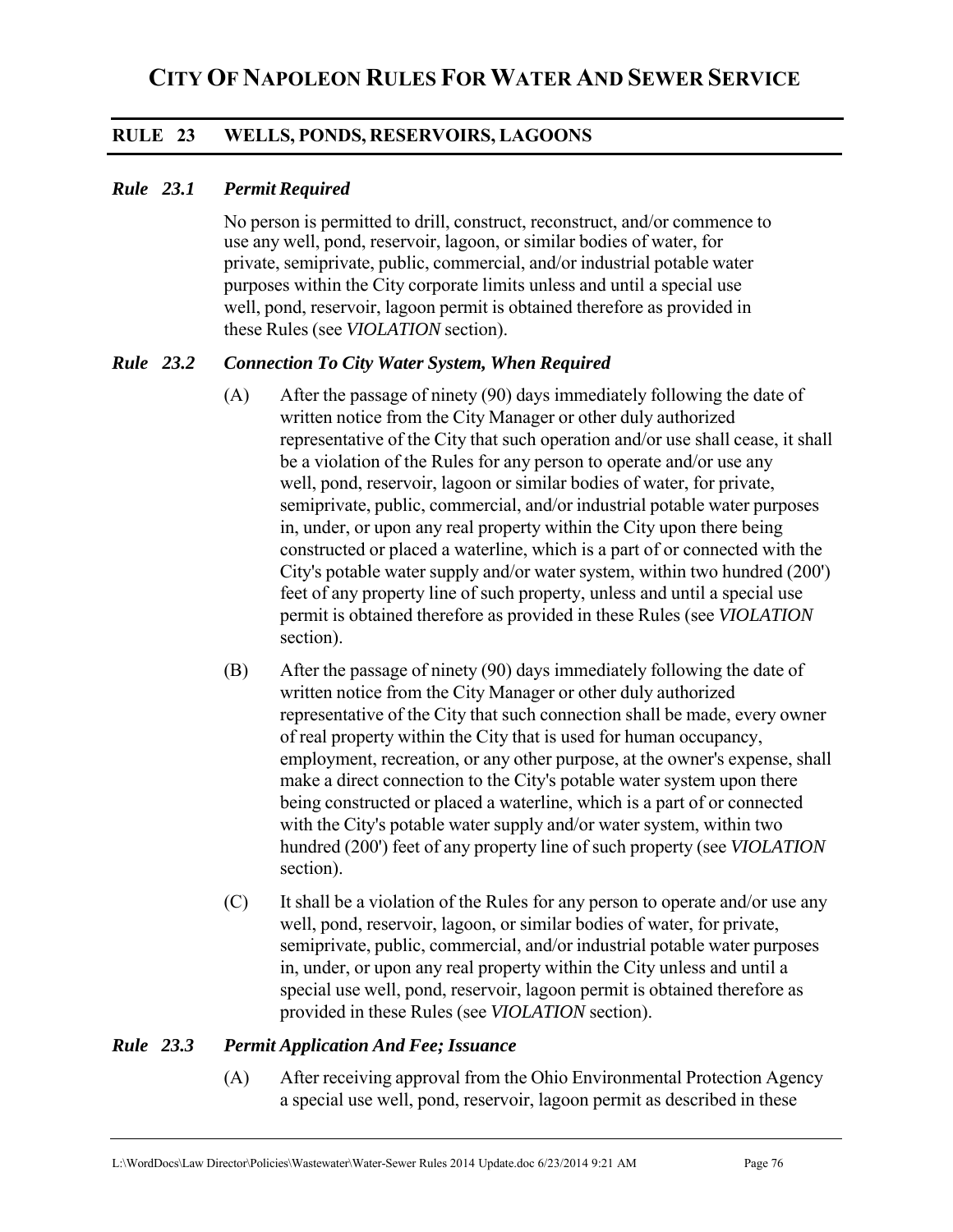Rules for the drilling, construction, reconstruction, operation, commencement of use, and/or use of any well, pond, reservoir, lagoon, or similar bodies of water, for private, semiprivate, public, commercial and/or industrial potable water purposes within the City may be granted, but only in the form of a special use well, pond, reservoir, lagoon permit, upon the applicant therefore demonstrating the requirement set forth in provision (1) below and the requirement of either provision  $(2)$ ,  $(3)$  or  $(4)$ below:

(1) That the special use will not be detrimental to or endanger the health, safety, and security of the City's potable water supply, water system, and wastewater system;

(2) That the City's potable water supply and/or water system is deficient in quality for the applicant's special use; or

(3) That the City's potable water supply and/or water system is deficient in quantity for the applicant's special use.

(4) That City water is not available for usage; not available being defined as not being constructed or placed a waterline, which is a part of or connected with the City's potable water supply and/or water system, within two hundred (200') feet of any property line of such property where the well, pond, reservoir, lagoon or similar body of water is desired to be constructed or used.

(B) Every application for a special use well, pond, reservoir, lagoon permit under these Rules shall be filed with the City's Engineering Department by or on behalf of the legal or beneficial owner of the real properly for which the special use well, pond, reservoir, lagoon permit is sought on a form prescribed by the City and shall include the following items:

(1) A nonrefundable application fee as established;

(2) A written statement and supporting data stating that the proposed special use will not be detrimental to or endanger the health, safety, and security of the City's potable water supply, water system, and wastewater system, including substantiation thereof, and demonstration of Ohio Environmental Protection Agency approval;

(3) A written statement and supporting data setting forth any alleged unavailability of water and/or deficiencies in the quality and/or quantity of the City's potable water supply and/or water system and the effect thereof upon the applicant, including substantiation thereof; and,

(4) Plans and drawings for the proposed well, pond, reservoir, lagoon, or similar bodies of water, and such system in sufficient detail to allow proper review by the City for cross connections to and for the health, safety, and security of the City's potable water supply, water system, and wastewater system.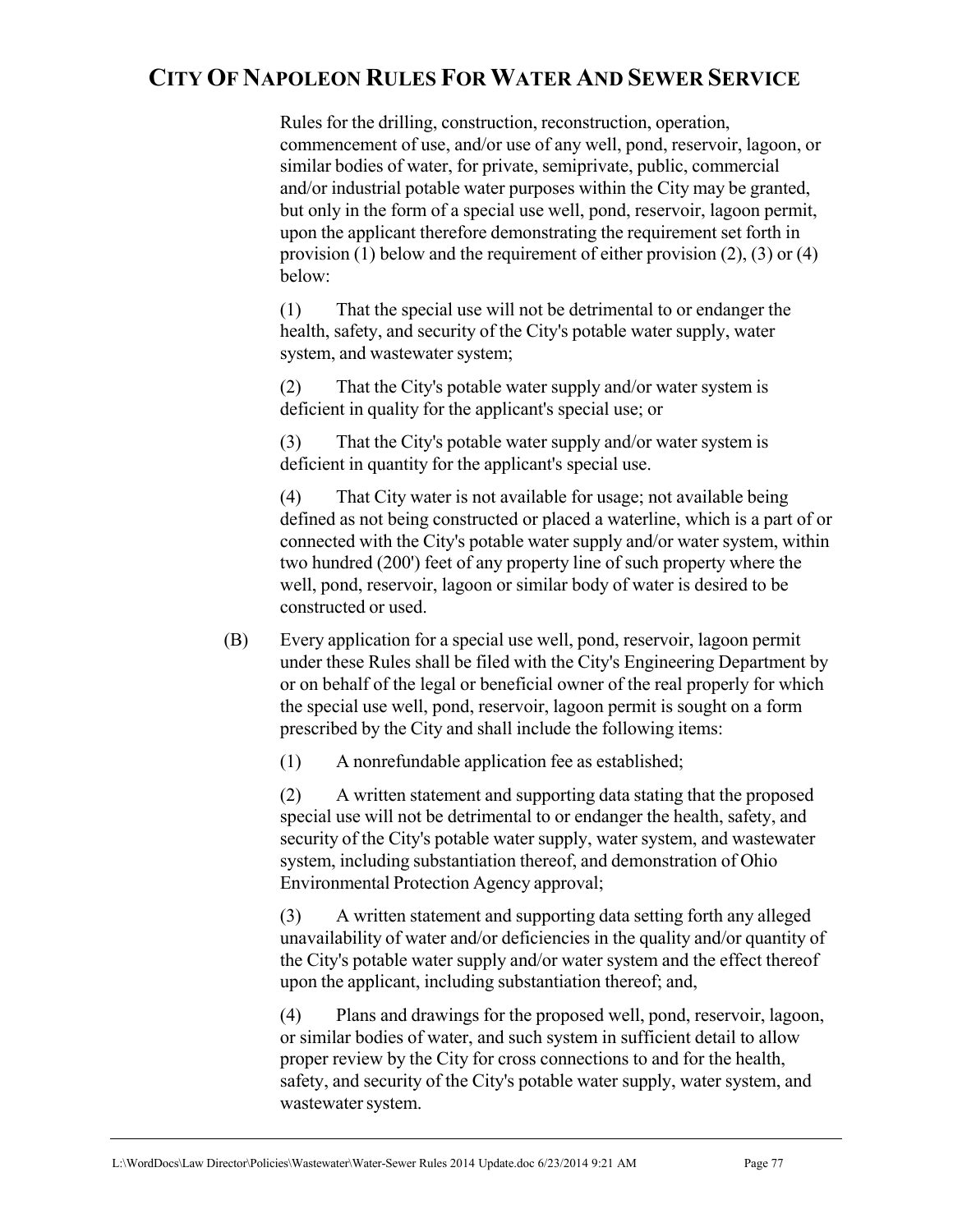- (C) For the purposes of divisions  $(B)$  (2) and (3) above, the term substantiation shall include references to potable-water standards recognized by the Ohio Department of Health and Ohio Environmental Protection Agencies and shall include the results of all tests conducted by competent persons for the purpose of demonstrating that the City's potable water supply and/or water system does not meet, or economically cannot be made to meet, such recognized standards.
- (D) For the purposes of provision (C) above, the term economically shall mean that, if the applicant's cost (excluding the cost of supplying water for such re-treatment) to retreat City water to meet the applicant's desired standards exceeds the cost of treating the proposed well, pond, reservoir, lagoon (or similar body of water) water by a factor greater than one hundred fifty (150%) percent, then the applicant shall be presumed to have demonstrated that the City's potable water supply and/or water system economically cannot be made to meet such recognized standards.
- (E) Upon receipt of an application for a special use well, pond, reservoir, lagoon permit, the City's engineer shall complete, within twenty (20) days from filing of application, an investigation concerning the permit make recommendations considering the requirements and criteria set forth in divisions (A) and (B) above. After the investigation is complete, the City Manager, within thirty (30) days from the filing date of the application, shall cause a public hearing to be held related to the topic of issuance of a special use well, pond, reservoir, lagoon permit. After such hearing, (which shall be informal in nature) the City Manager shall, based on the criteria set forth in divisions (A) and (B) above, either approve (with modification or not) or deny the issuance of the permit and shall cause to be written a finding of fact which was the basis of his/her decision. Any decision of the City Manager in regard to this permit may be appealed to the Water, Sewer, Refuse, Recycling and Litter Committee of Council in the same manner as other appeals are taken elsewhere under these Rules. No application for a special use well, pond, reservoir, lagoon permit which has been denied by the City Manager shall be resubmitted to the City for a period of one (1) year from the date of such denial, except upon the grounds of new and material evidence or proof of changed conditions. The Committee's order shall be a final order.

## *Rule 23.4 Term; Renewal; Fee*

Each special use well, pond, reservoir, lagoon permit and each renewal thereof shall be valid for one (1) year from the date such permit or renewal is issued. If the holder of a special use well, pond, reservoir, lagoon permit issued under these Rules desires to renew such permit, the holder shall so notify the City not less than sixty (60) days prior to the expiration of such permit. No such renewal shall be issued unless the City has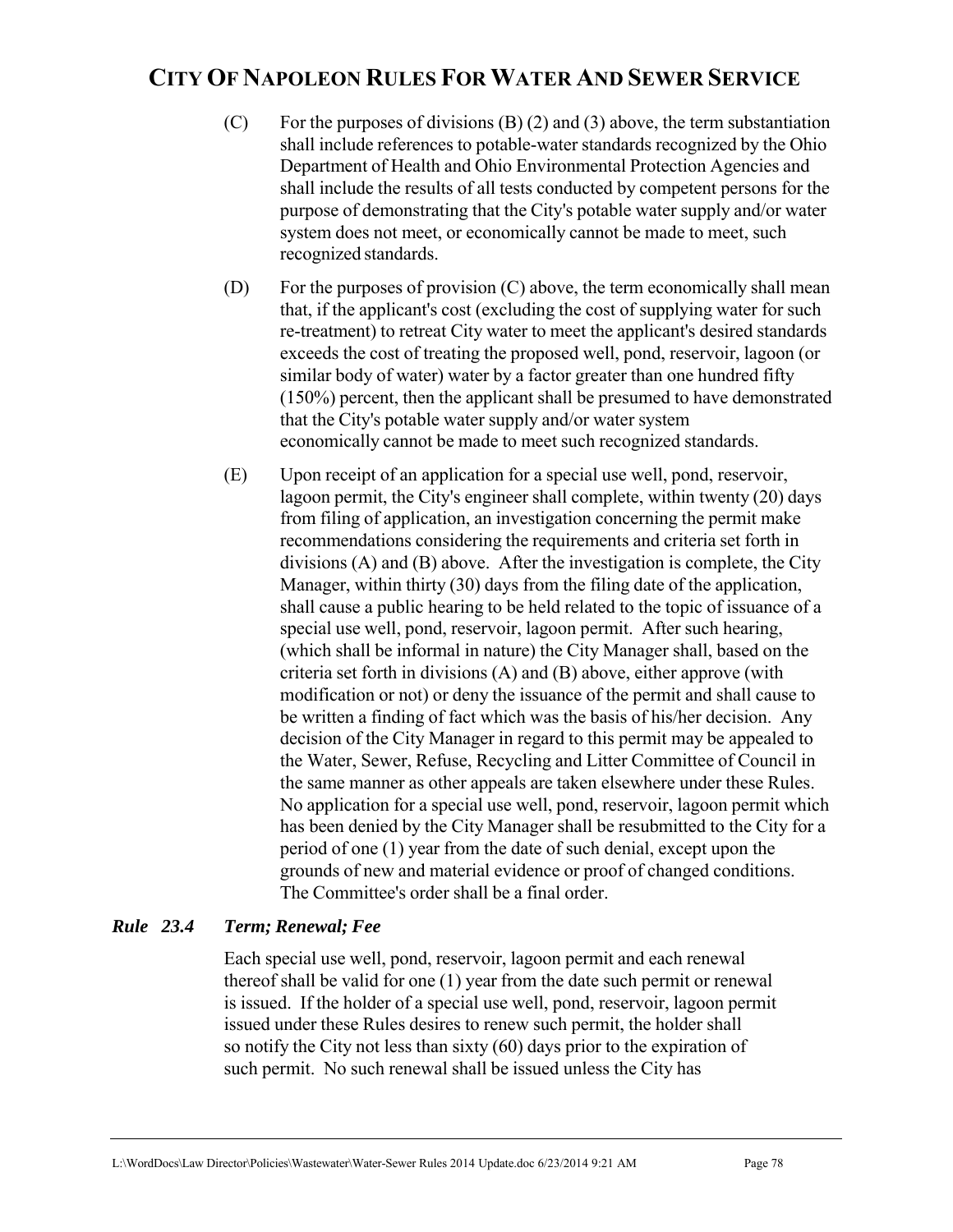conducted an on-site inspection and the holder thereof has paid to the City a renewal fee as established.

The holder's request for renewal shall be denied if any one or more of the following events has occurred:

- (A) The City has substantially corrected the alleged deficiency in the quality and/or quantity of its potable water supply and/or water system on account of which the holder's permit was issued; or,
- (B) The holder has failed to timely apply for renewal of such permit; or,
- (C) The holder has violated any provision of these Rules; or,
- (D) The holder has violated such permit and/or term or condition upon which the holder's permit was issued; or
- (E) There becomes available City water to wit: constructed or placed waterline, which is connected with the City's potable water supply and/or water system within two hundred (200') feet of any property line of such property which is the subject of the special use well, pond, reservoir, lagoon permit.

## *Rule 23.5 Revocation*

- (A) Any special use well, pond, reservoir, lagoon permit issued under these Rules shall be revoked by the City Manager without unnecessary delay, and upon serving notice thereof to the permit holder by regular U.S. mail to the last known address on file with the City. The City Manager shall hold a hearing (informal in nature) within ten (10) days of date of revocation. Revocation shall be for any one (1) or more of the following reasons or events:
	- (1) The holder violates any provision of these Rules concerning wells, ponds, reservoirs, lagoons or similar bodies of water;
	- (2) The holder violates such permit and/or any term or condition upon which the holder's permit was issued;
- (B) In the event any such permit is revoked, the former holder thereof shall be given written notice thereof and may appeal in accordance with the appeal procedure as provided for in these rules after a decision by the City Manager is made. (See Rule 25)

## *Rule 23.6 Enlargement Or Modification Of Well, Pond, Reservoir Or Lagoon; New Permit Required*

 No holder of any special use well, pond, reservoir, lagoon permit issued under these Rules shall alter, enlarge, modify, reconstruct, or improve the well, pond, reservoir, lagoon or similar body of water, and/or such system for which such permit was issued unless and until such holder obtains a new special use well, pond, reservoir, lagoon permit therefore from the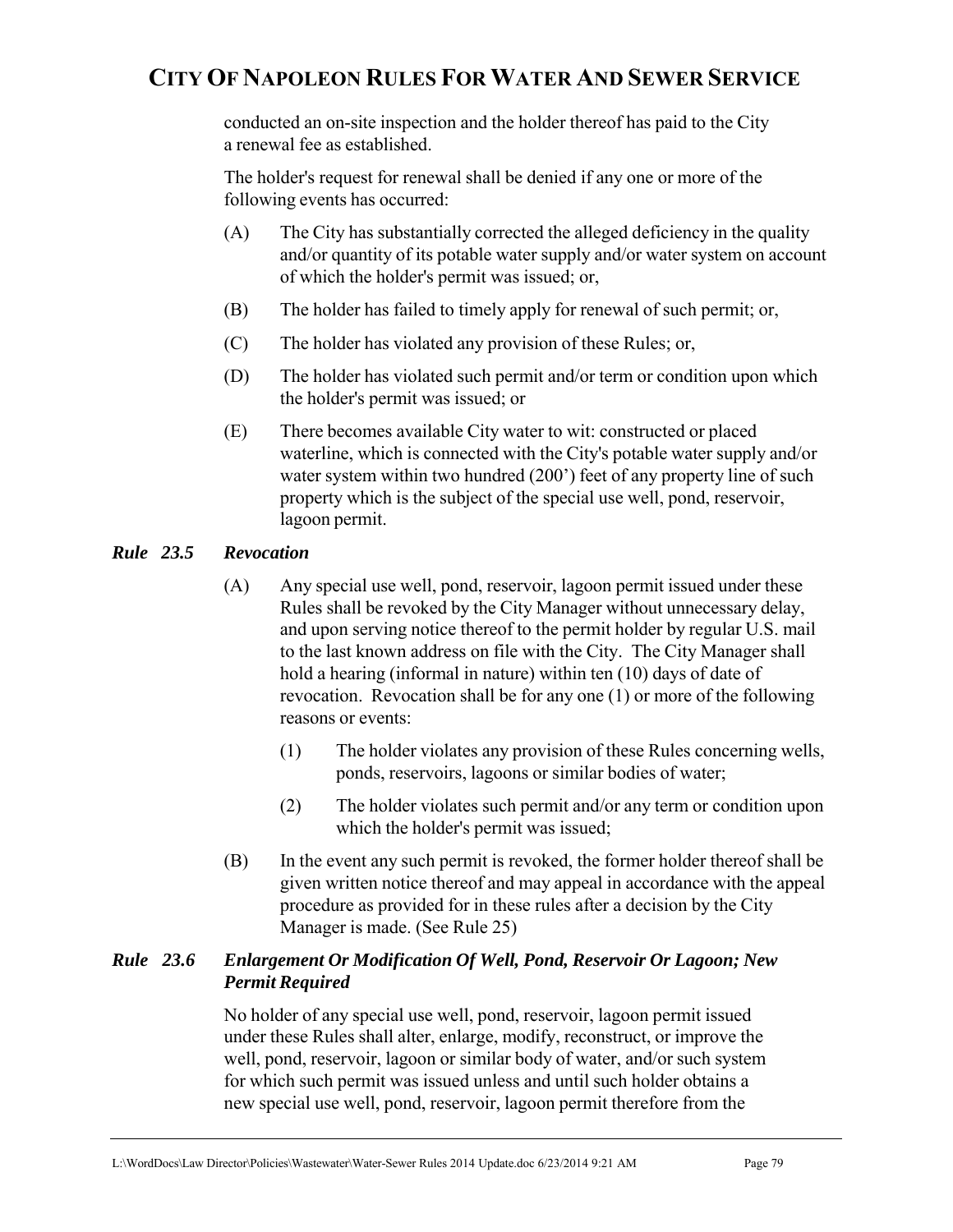City upon compliance with all the requirements and criteria of provisions concerning permit application and fee issuance (see *VIOLATION* section).

## *Rule 23.7 Administration*

 This Rule shall be administered and enforced by the City Manager or by an administrative officer who shall be designated by the City Manager. The City Manager, in furtherance of such authority, shall:

- (A) Cause to issue all special use well, pond, reservoir, lagoon permits under these Rule after approval thereof;
- (B) Conduct inspections of all wells, ponds, reservoir, lagoon (or similar body of water) and/or such systems, and the operation and/or use thereof, to determine compliance with the provisions of these Rules;
- (C) Make and maintain permanent and current records concerning all matters provided for in these rules, including, but not limited to all plans, drawings, applications, special use well, pond, reservoir, lagoon permits, and renewals thereof;
- (D) Assure that the City Engineer forwards to the City Manager all applications for special use well, pond, reservoir, lagoon permits and renewals thereof;
- (E) Cause to have investigated all alleged violations of these Rules and all special use well, ponds, reservoir, lagoon permits issued under these Rules and, if the facts elicited by such investigation are sufficient to establish that a violation has occurred, revoke such permit and/or institute legal action for all legal and equitable relief including, but not limited to injunctive relief and the revocation of such permit, to assure compliance with the provisions of these Rules.

## *Rule 23.8 Wells, Ponds, Reservoirs Or Lagoons To Be Metered*

Any well, pond, reservoir, lagoon or similar body of water for which a special use permit has been issued under these Rules shall be metered by the City to determine the wastewater charges to be imposed and collected by the City, the meter charges, tap charges, and service charges for which shall be those set forth in the City's existing rate schedule, as amended from time to time.

## *Rule 23.9 Well, Pond, Reservoir Or Lagoon Inspections*

 Any well, pond, reservoir, lagoon or similar body of water, and/or such system for which a special use well, pond, reservoir, lagoon permit has been issued under these Rules shall be open for inspection by the City at all times during its usual business hours and without prior notice thereof.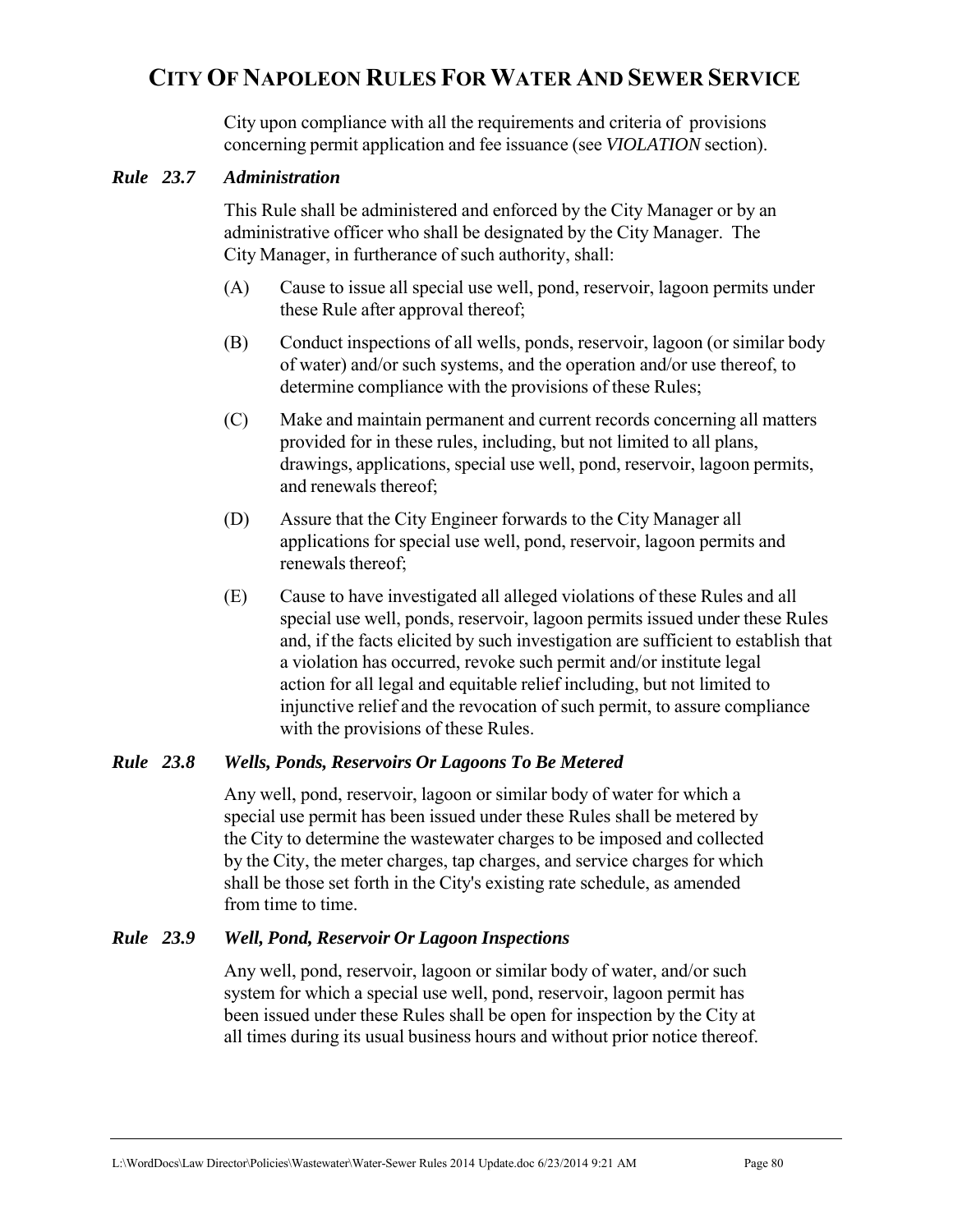# **RULE 24 BACKFLOW PREVENTION**

## *Rule 24.1 General*

There is hereby adopted by the City, the Rules pertaining to backflow prevention as adopted by the State of Ohio in the Ohio Revised Code and/or any Ohio State Administrative Code, including but not limited to Sections 6109.13 R.C. and the Ohio Administrative Code Rule 3745-95.

#### *Rule 24.2 Back Flow Device Necessity*

 If in the judgment of the Operations Superintendent, an approved backflow prevention device is necessary for the safety of the public water system, the Operations Superintendent will give notice to the water customer and/or property owner to install such an approved device immediately. The water customer and/or property owner, at his/her own expense, shall install such an approved device at a location and in a manner approved by the Operations Superintendent and shall have inspections and tests made of such approved devices as required by the Operations Superintendent (see *VIOLATION* section).

## *Rule 24.3 Prohibition Regarding Backflow Device*

 No person shall establish or permit to be established or maintain or permit to be maintained any connection whereby a private, auxiliary or emergency system of the City, unless such private, auxiliary or emergency water supply and the method of connection and use of such supply shall have been approved by the Operations Superintendent and by the Ohio Environmental Protection Agency (see *VIOLATION* section).

## *Rule 24.4 Surveys And Inspections Related To Backflow*

 The Operations Superintendent shall cause surveys and investigations to be made of industrial and any other properties served by the public water supply where actual or potential hazards to the public water supply may exist. Such surveys and investigations shall be made a matter of public record and shall be repeated as often as the Operations Superintendent shall deem necessary.

## *Rule 24.5 Right To Enter To Investigate Backflow*

 The Operations Superintendent shall have the right to enter at any reasonable time any property served by a connection to the public water supply or distribution system of the City for the purpose of inspecting the piping system or systems thereof. On demand the owner, lessees or occupants of any property so served shall furnish to the Operations Superintendent any information which he may request regarding the piping system or systems of water use on such property. The refusal of such information, when demanded, shall, within the discretion of the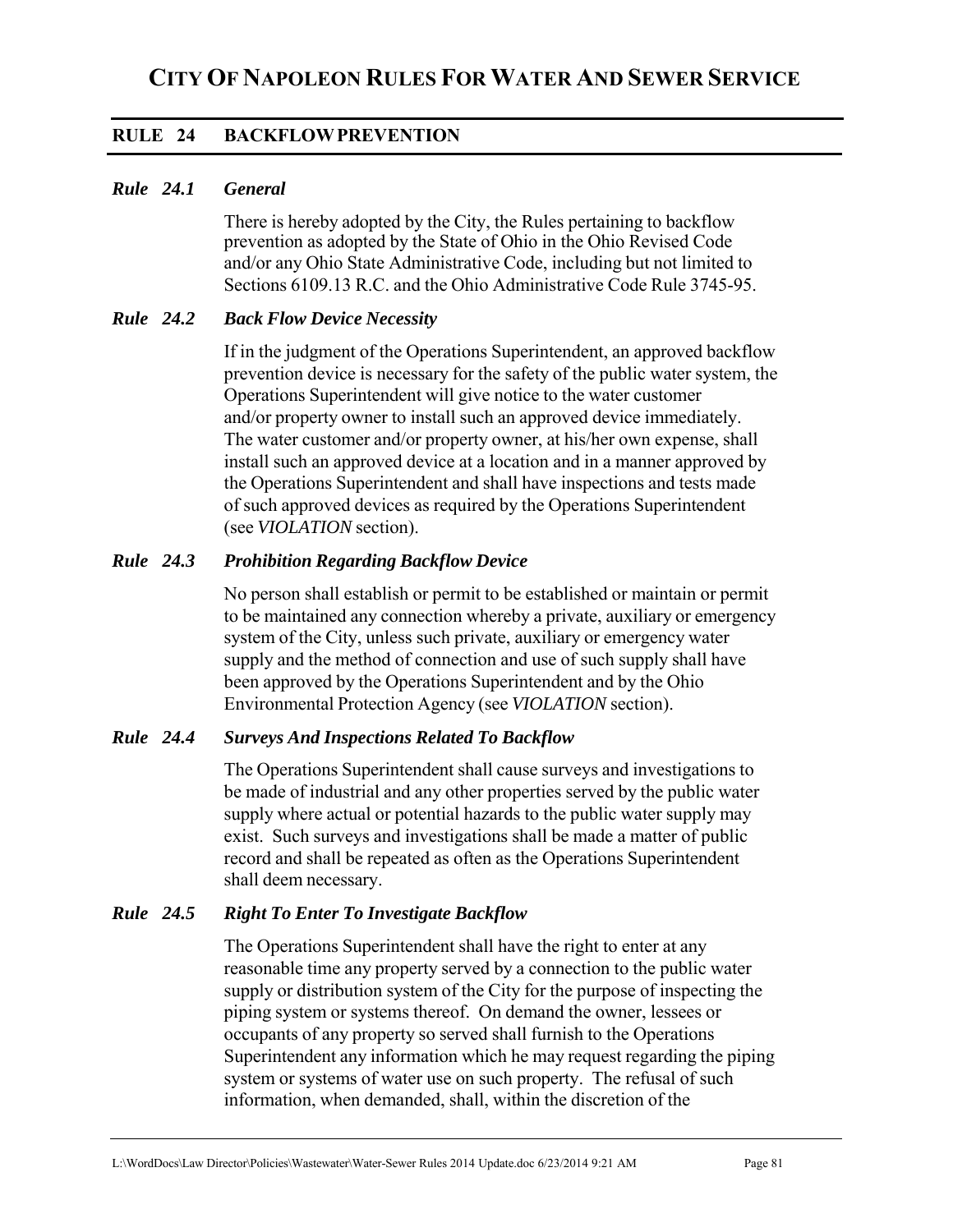Operations Superintendent, be deemed evidence of the presence of improper connections as provided in these Rules (see also Rule 7).

### *Rule 24.6 Discontinue Of Service Related To Backflow*

 The Operations Superintendent is hereby authorized and directed to have service discontinued after reasonable notice to the occupant thereof, as contained in these Rules, the water service to any property wherein any connection is in violation of the provisions of this Rule 24 is known to exist, and to take such other precautionary measurers as he/she may deem necessary to eliminate any danger of contamination of the public water supply distribution mains. Water service to such property shall not be restored until such conditions shall have been eliminated or corrected in compliance with the provisions of this Rule 24. The hearing process and appeal process for disconnection is applicable to this Rule 24.6, except that disconnect may occur prior to hearing if the public's health, safety or welfare is at issue. Such appeal shall be considered an appeal from the Order of the City Finance Director.

## *Rule 24.7 Backflow Prevention Program*

 The City Manager, with assistance of the Operations Superintendent, may establish rules and regulations to govern the application of the backflow prevention program, including but not limited to, developing necessary questionnaires, forms, and reports.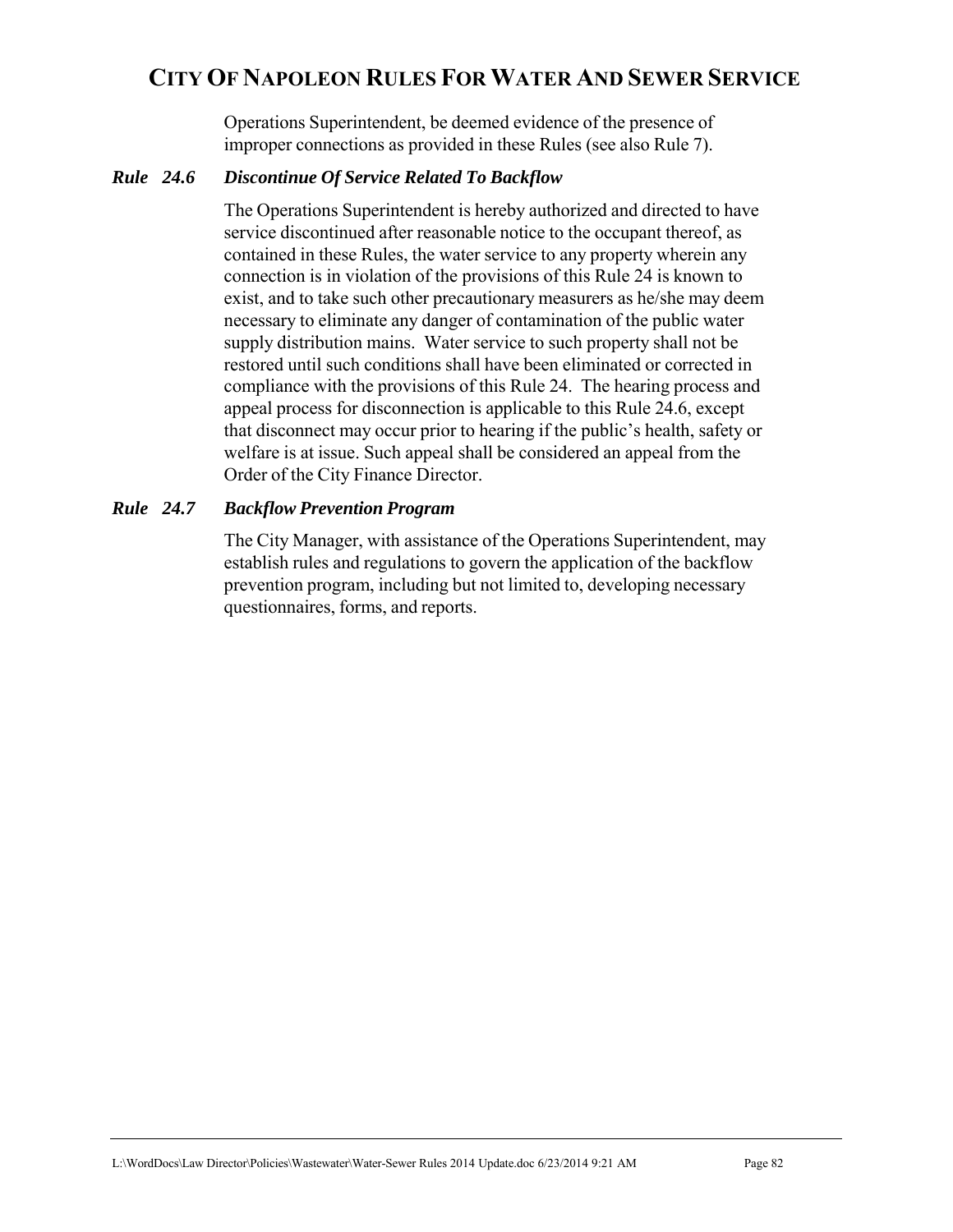# **RULE 25 APPEAL PROCESS**

## *Rule 25.1 Appeals In General*

All decisions made by those other than the Finance Director or City Manager may be taken to the employees applicable appointing authority for review and decision.

### *Rule 25.2 Appeals From Decision Of Finance Director*

- (A) After hearing by the Finance Director, a decision shall be rendered and either personally delivered or mailed to the person who filed the appeal at the last known address by regular U.S. mail.
- (B) An appeal from a decision of the Finance Director, after hearing, may be taken to the Water, Sewer, Refuse, Recycling and Litter Committee of Council, so long as notice of appeal is filed in writing with the Finance Director within ten (10) business days after mailing of the decision or order of the Finance Director by regular U.S. mail or five (5) business days after rendering the decision or order by personal service, to the person who filed the appeal.
- (C) Appeals will not stay the finding or order of the Finance Director as a result of his/her decision, after hearing, unless a bond (in cash or other acceptable method) is posted in an amount necessary to guarantee payment of any unpaid charges and any future charges that may incur during the appeal process.
- (D) A filing fee, as established by the City and as may be amended from time to time, will be charged for all appeals to the water, sewer, refuse, recycling and litter committee; however, this fee may be waived by the Finance Director in cases of indigence; further, such filing fee will be returned if the appealing party prevails.
- (E) Appeals to the above Committee will be held within a reasonable time and will be informal in nature. Such order of the Committee will be considered a final order.

#### *Rule 25.3 Appeals From Decision Of City Manager*

- (A) After a hearing by the City Manager, a decision or order shall be rendered and either delivered by personal service or mailed to the person who filed the appeal at the last known address by regular U.S. mail.
- (B) An appeal from a decision of the City Manager, after hearing, may be taken to the water, sewer, refuse, recycling and litter committee of Council, so long as notice of appeal is filed in writing with the Finance Director within thirty (30) business days after mailing of the decision or order of the City Manager or thirty (30) business days after rendering the decision or order by personal service to the person who filed the appeal.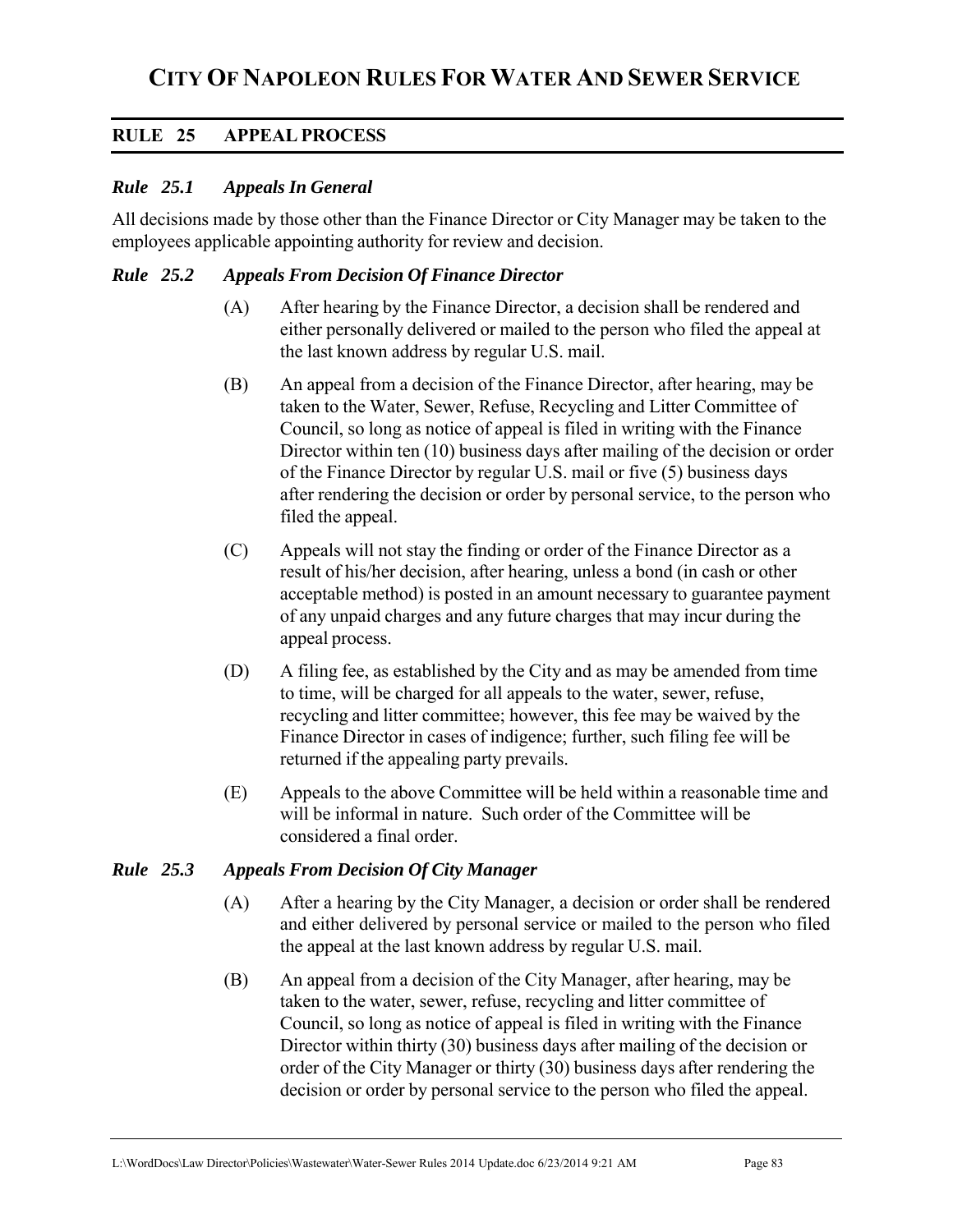- (C) Appeals will not stay the finding or order of the City Manager as a result of his/her decision.
- (D) A filing fee, as established and as may be amended from time to time, will be charged for all appeals to the Water, Sewer, Refuse, Recycling and Litter Committee; however, this fee may be waived by the Finance Director in cases of indigence; further, such filing fee will be returned if the appealing party prevails.
- (E) Appeals to the above Committee will be held within a reasonable time and will be informal in nature. Such order of the Committee will be considered a final order.

# *Rule 25.4 Scope Of Appeals*

The scope of all appeals to the Committee shall be limited to the question of whether the City Manager or City Finance Director acted unreasonable, arbitrary or capricious in their decision.

## *Rule 25.5 Appeal Process/Bond/Disconnect*

 The appeal process will not stay a disconnect order unless there is a posting of a bond (in cash or other acceptable method) with the Finance Director in the amount equal to the amount in dispute and including those estimated amounts that may incur during as a result of the appeal process; further, the filing of an appeal does not stay the disconnect order during the appeal process related to Rule 24.6 (Backflow Disconnection), regardless of the posting of bond.

## *Rule 25.6 Appealable Decisions*

 The appeal process established in this Rule is applicable only to matters identified as appealable decisions of the City Finance Director and City Manager. For issues where the City Finance Director and City Manager both make a decision that is subject to an appeal, then the hearing may be in front of either the City Finance Director or City Manager as assigned by the City Manager; moreover, in the event it is not clear which official should be the hearing officer, then, either the City Finance Director or City Manager may hold the hearing as assigned by the City Manager.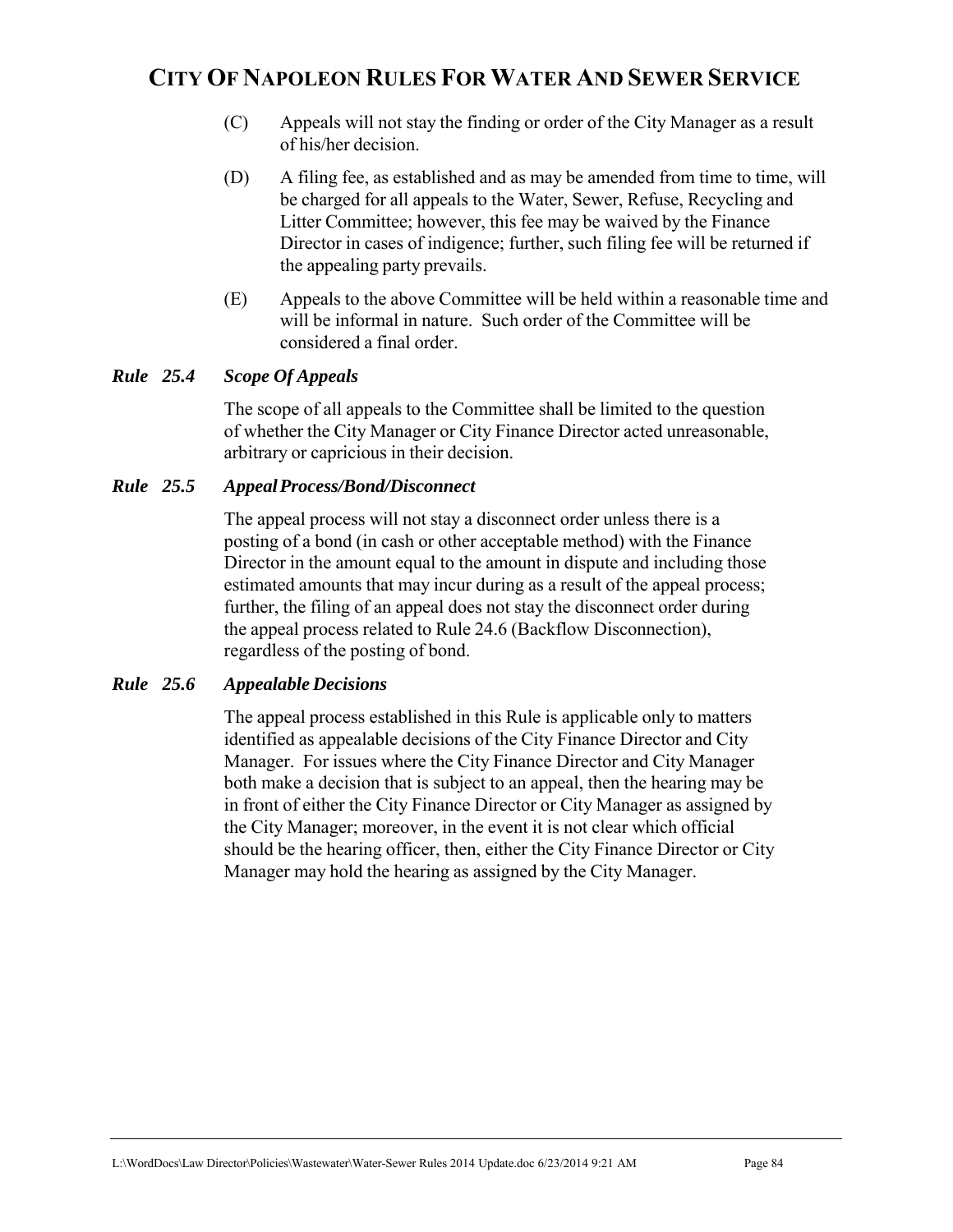# **RULE 26 VIOLATIONS AND PROHIBITIONS**

## *Rule 26.1 Wrongful Discharge Into Public Sewers*

- (A) It shall be a violation of these Rules for any person, regardless of intent, to discharge or cause to be discharged any of the following described waters or waste to any public sewers:
	- (1) Any gasoline, benzene, naphtha, fuel oil, or other flammable or explosive liquid, solid, or gas; or,
	- (2) Any waters containing toxic or poisonous solids, liquids, or gases in sufficient quantity, either singly or by interaction with other wastes, to injure or interfere with any waste treatment process, constitute a hazard to humans or animals, create a public nuisance, or create any hazard in the receiving waters of the wastewater treatment plant; or,
	- (3) Any waters or wastes having a pH lower than 6.0, or higher than 10.0, or having any other corrosive property capable of causing damage or hazard to structures, equipment, and personnel of the wastewater works; or,
	- (4) Solid or viscous substances in quantities or of such size capable of causing obstruction to the flow in sewers, or other interference with the proper operation of the wastewater facilities such as, but not limited to, ashes, bones, cinders, sand, mud, straw, shavings, metal, glass, rags, feathers, tar, plastics, wood, ungrounded garbage, whole blood, paunch manure, hair and fleshings, entrails, paper dishes, cups, milk containers, or similar substance, either whole or ground by garbage grinders.

## *Rule 26.2 Discharge Of Detrimental Industrial Wastes*

It shall be a violation of these Rules for any person, regardless of intent, to discharge or cause to be discharged into the City's sewage system industrial wastes of such character as to be detrimental to the normal operation of the treatment plant or to the City's sewage system.

#### *Rule 26.3 Pretreatment Of Industrial Waste Required*

 It shall be a violation of these Rules for any person, being a major contributing industrial user of the treatment facilities, regardless of intent, to permit any pollutant which may interfere with, pass through, or otherwise be incompatible with the treatment works, to be discharged without pretreatment in accordance with these Rules.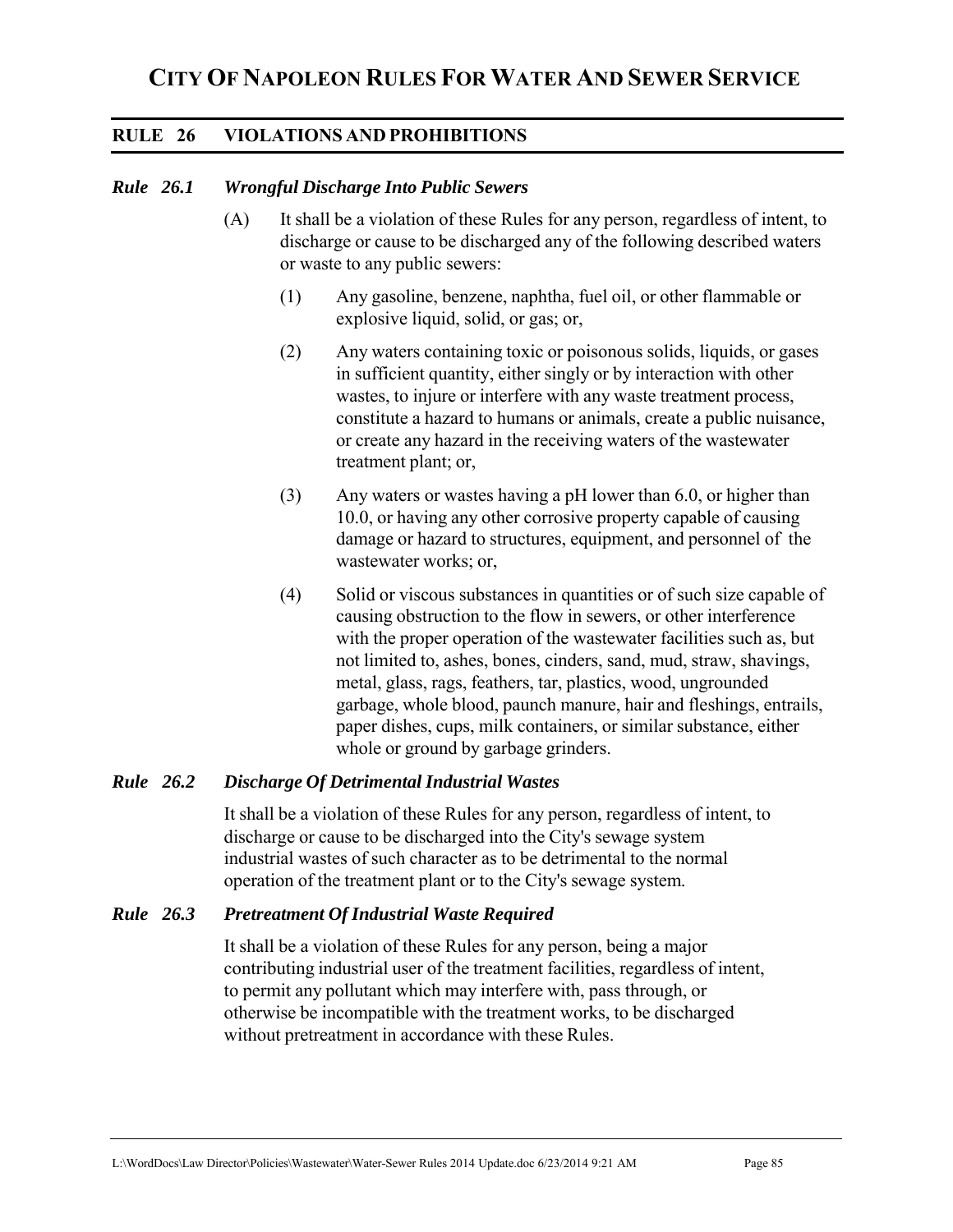## *Rule 26.4 Wrongful Discharge Into Sanitary Sewers*

Except for condensation water discharge from residential furnaces or cooling systems, it shall be a violation of these Rules for any person, regardless of intent, to discharge or cause to be discharged any unpolluted waters such as stormwater, groundwater, roof runoff, subsurface drainage, or cooling water to any City owned or operated or controlled sanitary sewer.

## *Rule 26.5 Unauthorized Taps Prohibited*

 Except as provided in these Rules, it shall be a violation of these Rules for any person, other than an authorized employee of the City while in performance of their duties, to knowingly, recklessly or negligently tap a water main or extend a service in the street from the main to the curb; unless, however, application for said has been made in writing to, and approved by the City.

## *Rule 26.6 Cross Connections Prohibited*

- (A) It shall be a violation of these Rules for any person to knowingly, recklessly or negligently, make or cause to be made, or permit on their premises, or the premises of another within the corporation limits, cross connections whatsoever between another water supply and/or piping system and City's water supply and/or piping system.
- (B) It shall be a violation of these Rules for any person, regardless of intent, to make or cause to be made connections of any kind whatsoever that would make it possible for any other water supply sources, including wells, cisterns, drainage, sewage or other contamination, to enter the City's water system.

## *Rule 26.7 Backflow Device Required*

- (A) It shall be a violation of these Rules for any person to knowingly, recklessly or negligently establish or permit to be established or maintain or permit to be maintained any connection to a private, auxiliary or emergency system of the City, unless such private, auxiliary or emergency water supply and the method of connection and use of such supply shall have been approved by the Operations Superintendent and by the Ohio Environmental Protection Agency.
- (B) It shall be a violation of these Rules for an owner or possessor of real property, being served by a City water service, to knowingly, recklessly or negligently have or continue such service of water until a suitable backflow device, as approved by the Operations Superintendent and the Ohio Environmental Protection Agency, has been properly installed and is properly working.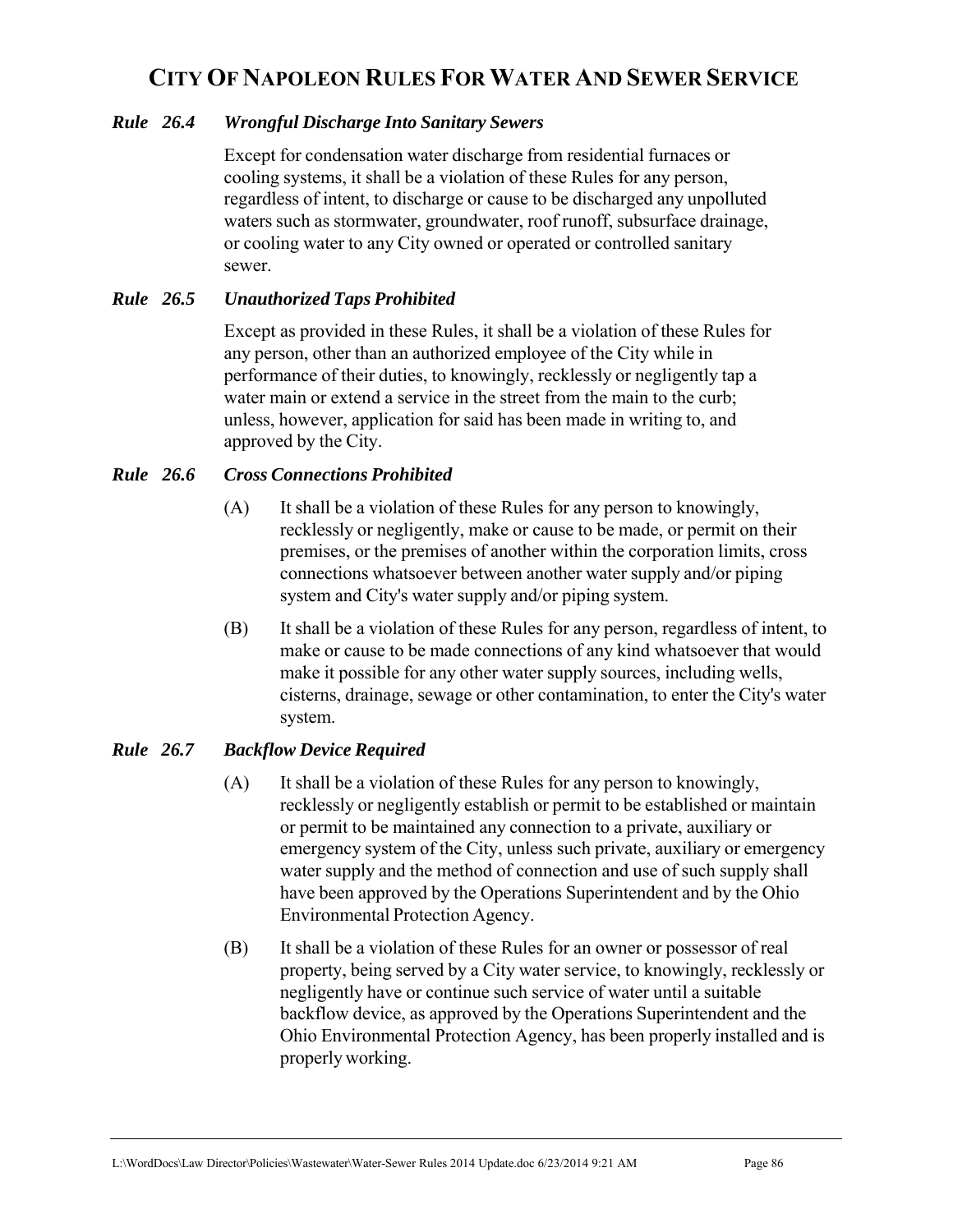## *Rule 26.8 Tampering With Curb Stop, Hydrant Or City Owned Valve Prohibited*

It shall be a violation of these Rules for any person, regardless of intent, except City employees while in the performance of their duties, without a written permit from the Operations Superintendent, to turn a curb stop, hydrant or City owned valve, excepting, however, members of the fire division in the performance of their duties.

## *Rule 26.9 Adjustments To Meters Prohibited*

 It shall be a violation of these Rules for any person, except the employees of the City while in performance of their duties or persons authorized thereby (ie. equipment repairman), to knowingly, recklessly or negligently make any internal or external adjustments of any meter or any other piece of apparatus which is the property of the City.

#### *Rule 26.10 Connection To Water And Sewer Required*

 It shall be a violation of these Rules for any owner of real property located within the City's corporation limits, regardless of intent, to fail to connect to a water or sewer line of the City when required by these Rules.

## *Rule 26.11 Disturbance Of Public Sewer Prohibited*

- (A) It shall be a violation of these Rules for any unauthorized person, regardless of intent, to:
	- (1) uncover any public sewer or appurtenance thereof, except under the provisions of these Rules; or,
	- (2) make any connections with or opening into, use, alter, or disturb any public sewer or appurtenance thereof, except under the provisions of these Rules.

## *Rule 26.12 Permits Required*

- (A) It shall be a violation of these Rules for any person, except employees of the City while in the performance of their duties, regardless of intent, to install or cause to be installed any pipe, conduit or other appurtenances related to water or sewer, or permit the same to be done on their premises, or make any connection to a public water or sewer system of the City without first obtaining and maintaining a valid permit as required by these Rules.
- (B) It shall be a violation of these Rules for any person, regardless of intent, to drill, construct, reconstruct, and/or commence to use any well, pond, reservoir, lagoon or similar bodies of water for private, semiprivate, public, commercial, and/or industrial potable water purposes within the City corporate limits unless and until a special use well, pond, reservoir or lagoon permit is obtained as required in these Rules.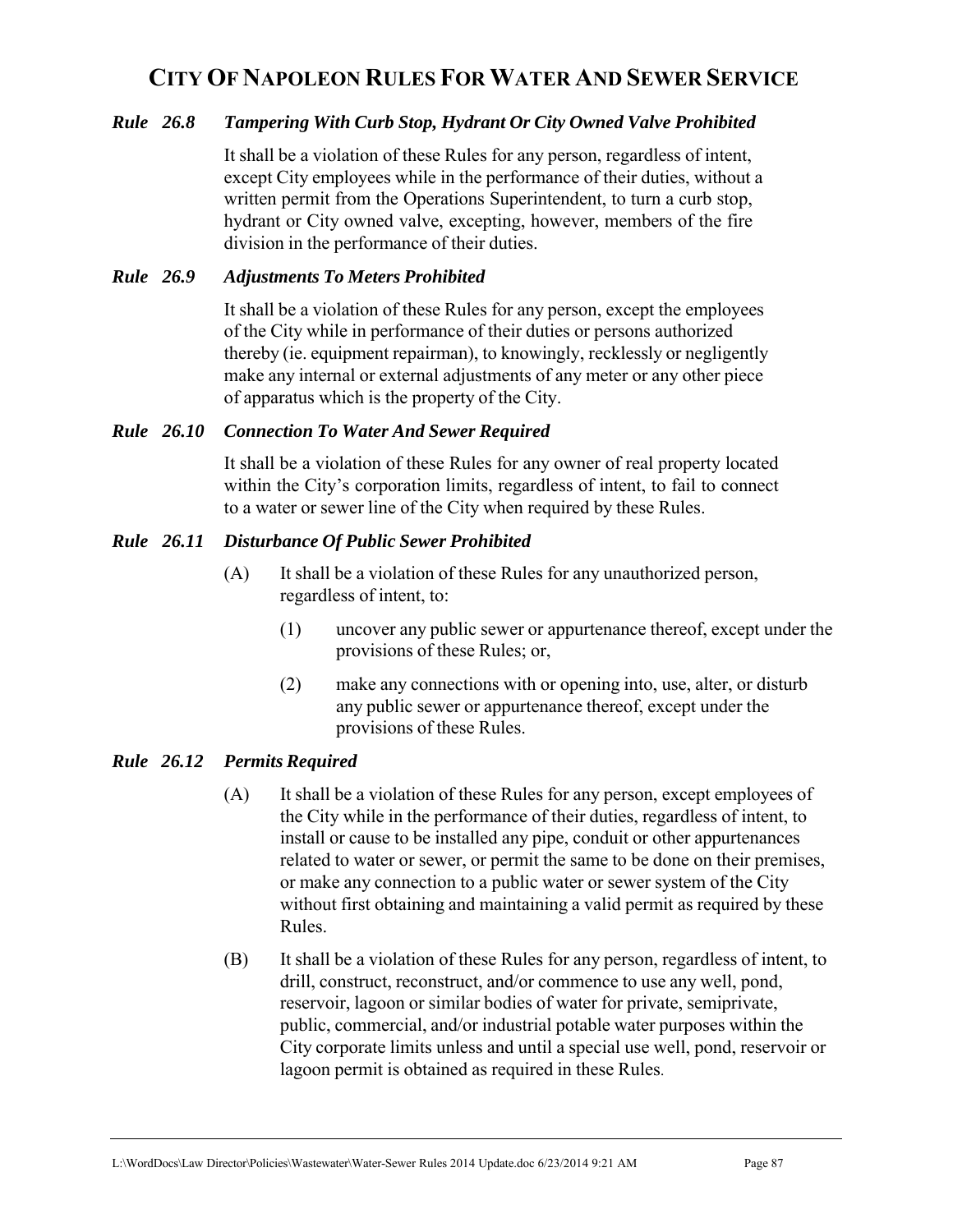(C) It shall be a violation of these Rules for any holder of any special use well, pond, reservoir or lagoon permit issued under these Rules, regardless of intent, to alter, enlarge, modify, reconstruct, or improve the well, pond, reservoir or lagoon and/or such system for which such permit was issued unless and until such holder obtains a new special use well, pond, reservoir or lagoon permit therefore from the City upon compliance with all the requirements and criteria of provisions concerning permit application and fee issuance.

## *Rule 26.13 Destruction Of City Appurtenance Or Equipment Prohibited*

It shall be a violation of these Rules for any person to knowingly, recklessly, or negligently break, damage, destroy, or deface any structure, appurtenance, or equipment which is a part of the water or wastewater facilities.

## *Rule 26.14 Meeting Specifications Required*

- (A) It shall be a violation of these Rules for any person, regardless of intent, to install or construct on any premises in the City, any water or sewer piping or apparatus, unless installed or constructed in accordance with City specifications, unless otherwise permitted by an authorized person of the City. For the purpose of this section, an authorized person shall be the City Manager, City Engineer or City Construction Inspector.
- (B) It shall be a violation of these Rules for any person, regardless of intent, to make a connection or lateral extending to private property from a public sewer or drain except in accordance with specifications issued by the City Engineer.

## *Rule 26.15 Violations Related To Excavation Work*

- (A) It shall be a violation of these Rules for any person, regardless of intent, during all excavations for building sewer or water installation, to fail to adequately guard with barricades and lights so as to protect the public from hazard.
- (B) It shall be a violation of these Rules for any person, regardless of intent, to fail to restore to its original condition prior to excavation, all streets, sidewalks, parkways, and other public property disturbed in the course of excavation work related to water and sewer.
- (C) It shall be a violation of these Rules for any person, regardless of intent, to refill or cause to be refilled the excavation made for such connection related to excavation work within the public right-of-way or upon public grounds unless in the presence and upon the approval of the City's Engineering Department.
- (D) It shall be a violation of these Rules for any person, regardless of intent, to excavate or cause excavation to be done within the City right-of-way until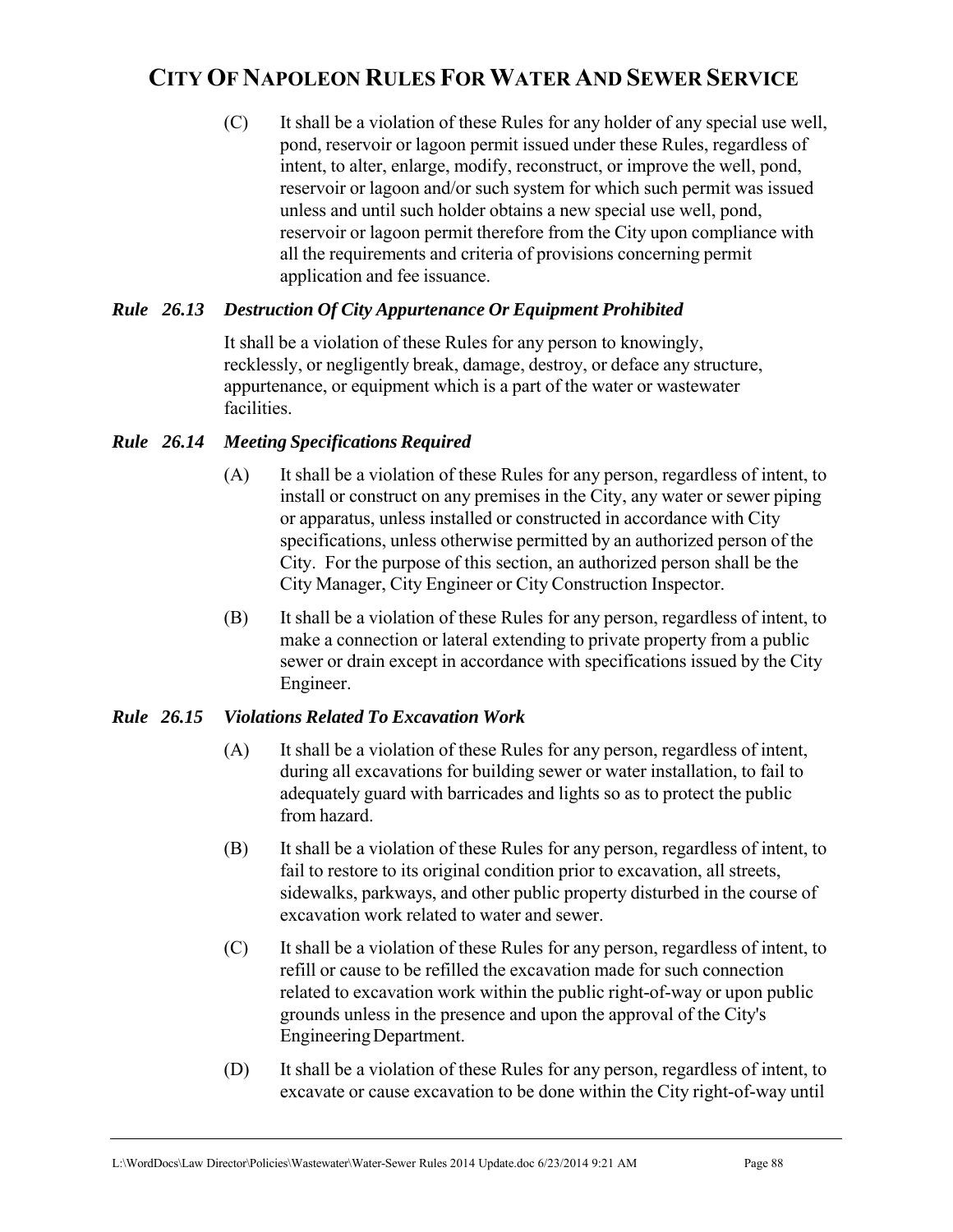a bond or its equivalent in an amount equal to the total cost of the work performed is posted with the City.

#### *Rule 26.16 Private Use Of Public Water Prohibited*

 Except for provided drinking fountains, it shall be a violation of these Rules for any person to knowingly, recklessly or negligently take water for private usage from any City owned or controlled fountain, City hydrant, or City spicket, without the written consent from an authorized person of the City. For the purpose of this section, an authorized person shall be the City Manager, City Finance Director, Operation's Superintendent, City Engineer, or City Fire Chief.

## *Rule 26.17 Treatment Required For Discharge*

 It shall be a violation of these Rules for any person to discharge to any natural outlet within the City, or in any area under the jurisdiction of the City, any wastewater or other polluted waters except where suitable treatment has been provided in accordance with the provisions of these Rules.

## *Rule 26.18 Constructing Or Maintaining Privy, Septic Tank Or Cesspool Prohibited*

 Except as provided by these Rules, it shall be a violation of these Rules for any person to construct or maintain any privy, privy vault, septic tank, cesspool, or other facility intended or used for the disposal of wastewater within the City.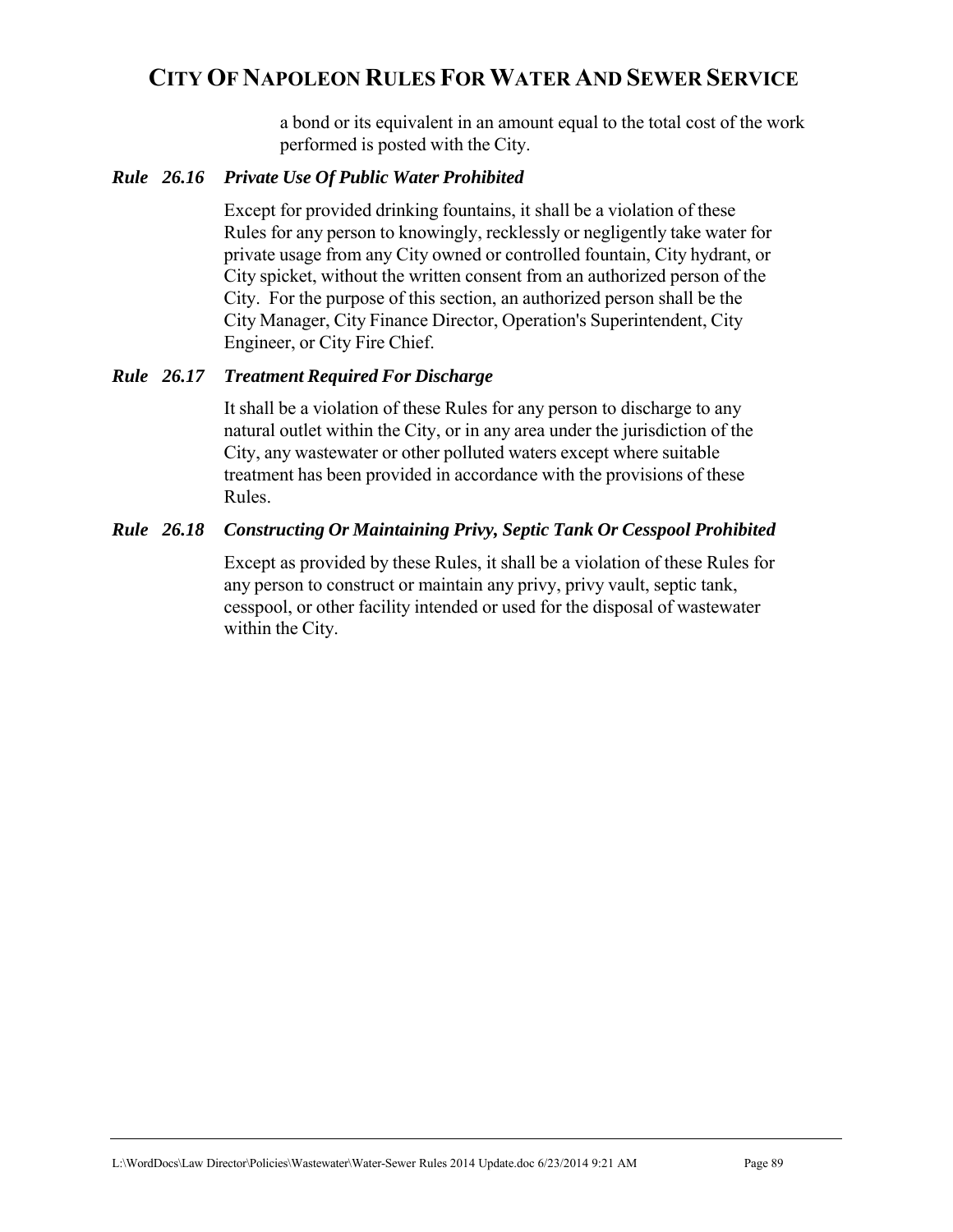## **RULE 27 PENALTY SECTION**

Penalties for violations of the City of Napoleon's Rules for Water and Sewer Service are pursuant to Ordinance No. 82-97, as may be amended from time to time.

*(Comment: Any violation cited should include the Rule Violation as well as said Ordinance number; below is merely a restatement of the Penalties and current Ordinance should be examined for verification of accuracy.)*

- *(A) Any person found violating Rules 26.1 (A-1), (A-2), or (A-3); 26.2; 26.6; 26.7; 26.9; 26.11(A-2); 26.13 or 26.16 shall be deemed guilty of a misdemeanor of the first degree and the penalties as contained in Chapter 501.99 of the Codified Ordinances of the City of Napoleon, Ohio shall apply. Each day a violation continues constitutes a separate violation.*
- *(B) Any person found violating Rules 26.3 or 26.15(C) shall be deemed guilty of a misdemeanor of the fourth degree and the penalties as contained in Chapter 501.99 of the Codified Ordinances of the City of Napoleon, Ohio shall apply. Each day a violation continues constitutes a separate violation.*
- *(C) Any person found violating Rules 26.1 (A-4); 26.4; 26.5; 26.8; 26.10; 26.11(A-1); 26.12; 26.14; or 26.15 (A),(B) or (D); 26.17; 26.18 shall be deemed guilty of a misdemeanor of the minor degree and the penalties as contained in Chapter 501.99 of the Codified Ordinances of the City of Napoleon, Ohio shall apply. Each day a violation continues constitutes a separate violation.*
- *(D) When a person is found violating any Sub Rule ("provision") found in Rule 26, the appeal procedure as set forth in these Rules shall not apply.*
- *(E) In addition to any criminal, civil, or administrative penalty that may be applied for a violation of any Rule contained within these Rules, if such violation creates a condition which may be harmful to the health, safety, and welfare of the public, the violation shall be deem a public nuisance and the City may seek a civil injunction and abatement from a court of competent jurisdiction; further, violations of any water or sewer Rule or the failure to pay in a timely manner an administrative fine will be just cause for termination of service.*
- *(F) Organizational penalties as provided for in Chapter 501 of the Codified Ordinances of the City of Napoleon, Ohio shall apply to this penalty section.*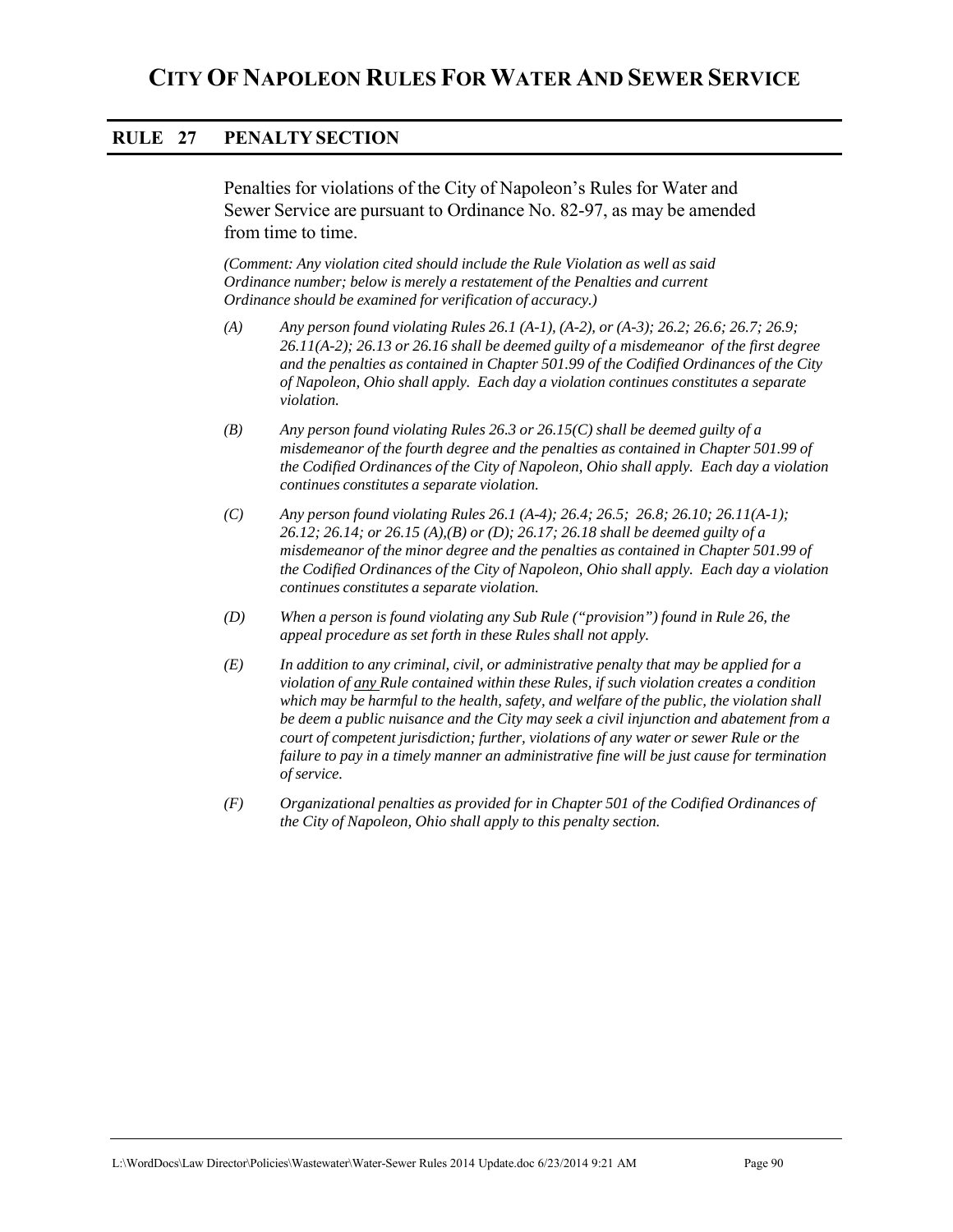## **RULE 28 ADMINISTRATION OF RULES/VARIANCES AND EXCEPTIONS**

#### *Rule 28.1 General Administration*

The City Manager is hereby empowered to make supplementary Rules as may be necessary to properly administer these Rules; however, no change shall be made in Rules 26 or 27, or Sub Rules ("provisions") thereof, unless duly authorized by Napoleon's City Council in accordance with law. Nothing in this Rule shall be construed as requiring Council approval for Rule changes related to specifications, methods or techniques.

#### *Rule 28.2 Variances And Exceptions*

Where applicant, owner or customer can show that strict adherence to provision(s) of these Rules would cause unnecessary hardship and where, in the opinion of the City Manager, because of abnormal conditions or events peculiar to a site or operation a departure may be made without destroying the intent of such provision, the City Manager may grant a variance or exception. Any such variance or exception is required to be entered in writing and attached to the application and/or contract for utility service along with the reasoning by the City Manager deemed to be justification for such variance and exception.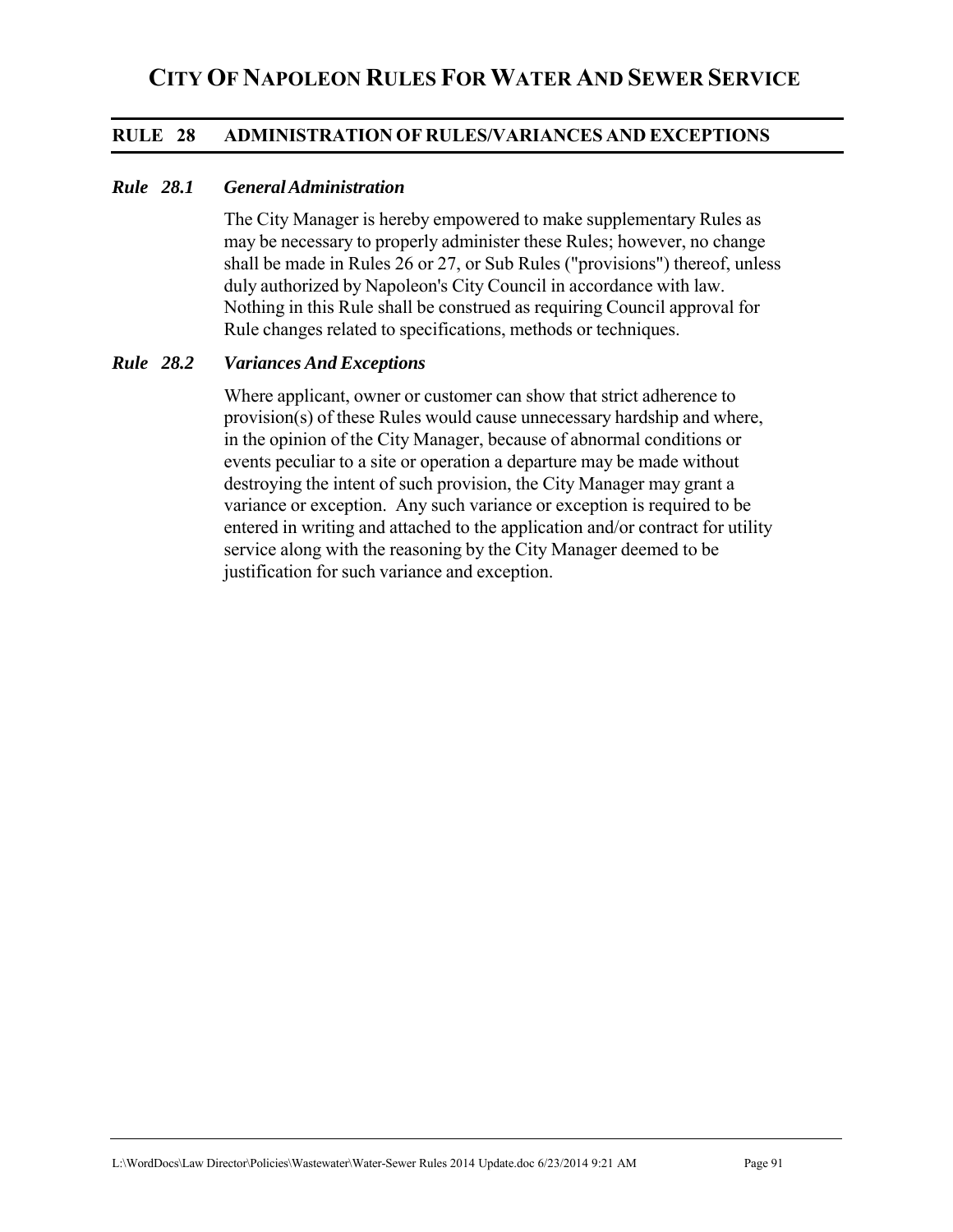## **RULE 29 SAVINGS CLAUSE**

If any Rule or part thereof is found to be unlawful by any court of competent jurisdiction, only that Rule or part thereof shall be considered unlawful and the remainder of the Rule or rules shall have full force and effect and be considered valid.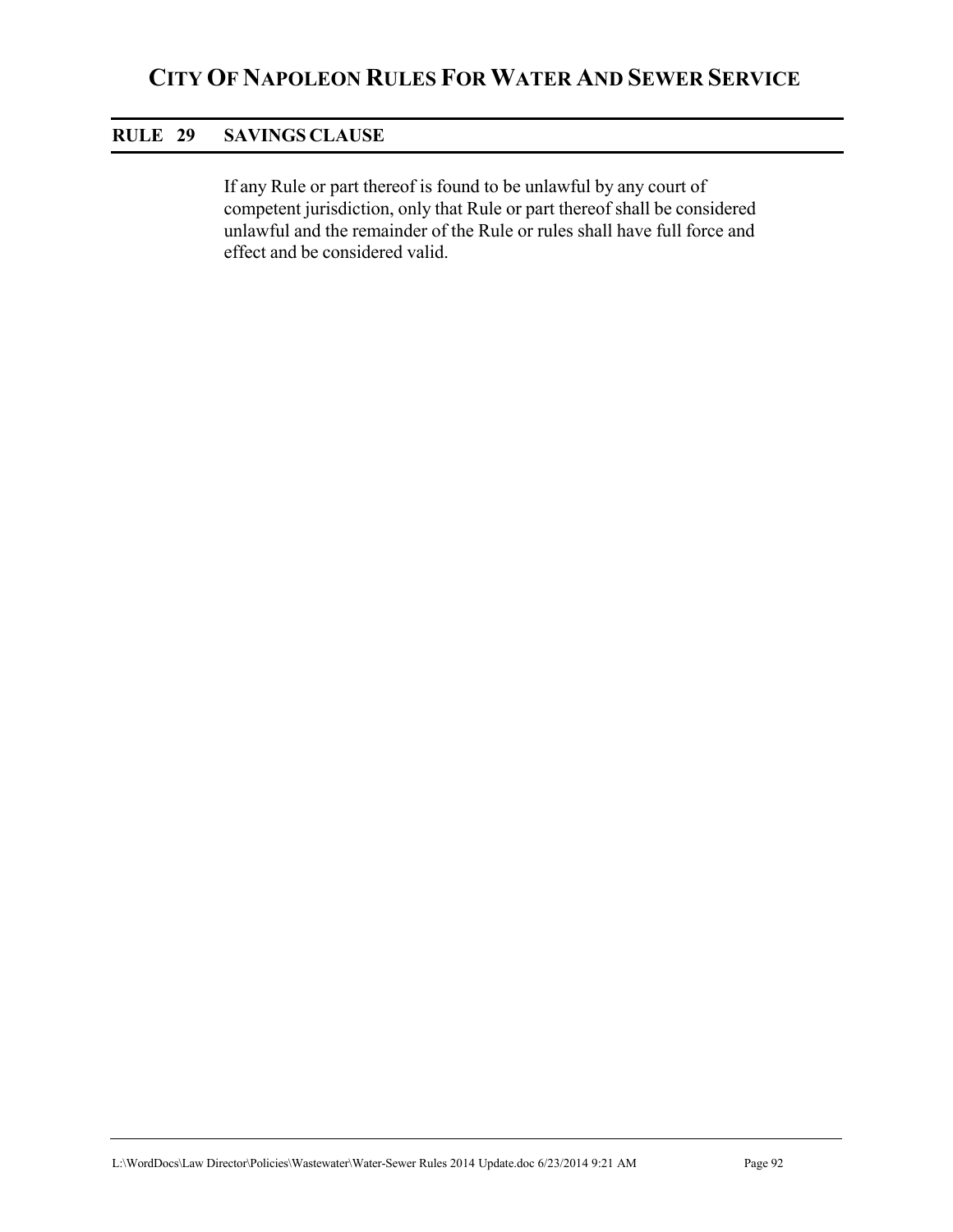## **RULE 30 CORRECTION/ERROR PROVISION**

If a manifest error be discovered in the Rules for water and sewer service consisting of the misspelling of any word or words, the omission of any word or words necessary to express the intention of the provisions affected, the use of a word or words to which no meaning can be attached, or the use of a word or words when another word or words was clearly intended to express the intent, the spelling shall be corrected, and the word or words supplied, omitted, or substituted as will conform with the manifest intention, and the provision shall have the same effect as though the correct words were contained in the text as originally published. No alteration shall be made or permitted if any question exists regarding the nature or extent of the error.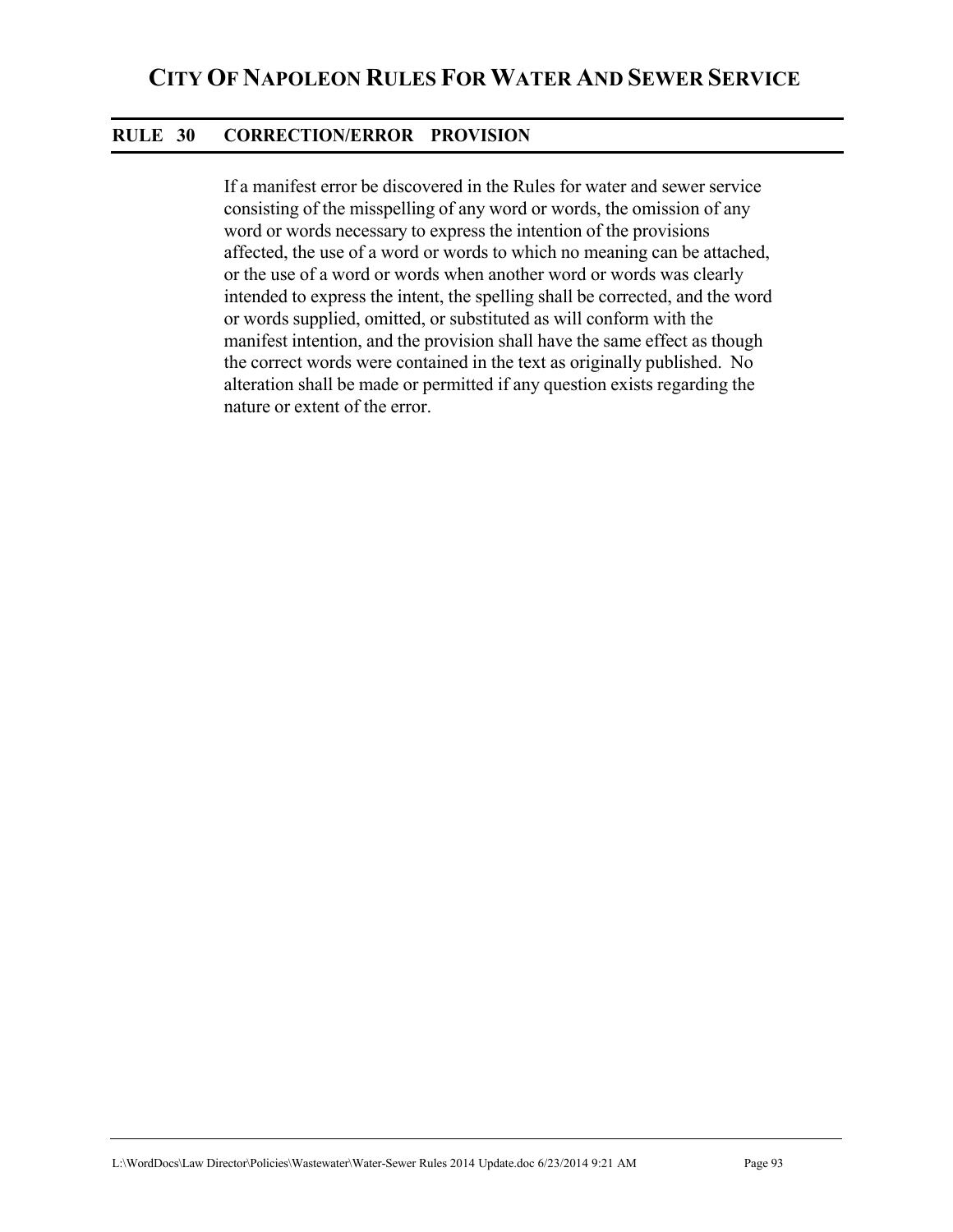# **RULE 31 CONTRACTS PREVAIL**

## *Rule 31.1 General*

- $(A)$  In order to be competitive, the City Manager may enter into contract(s), in accordance with paragraph (B) below, with persons or entities desiring water/sewer service under separate terms and conditions that may be contrary to these Rules, after review by the Board of Public Affairs and approval by motion of Council; however, no term or condition shall be contrary to State of Federal Law, except where State of Federal Law may be superseded. (Amended June 19, 2000 - Ordinance No. 53-00)
- (B) In situations where current or potential customers may be offered an alternative source of service or where the customer may choose to locate its facilities to another site, the City of Napoleon may offer special contracts for service which contain alternative rates and terms and conditions for service. These contracts may be offered where it is determined that the loss of potential revenue, loss of employment, and/or other negative effects from the loss of those customers may be detrimental to the economic interest of the customers on the system.

## *Rule 31.2 Contract With Political Subdivisions*

Nothing in these Rules shall be construed as limiting the authority of the City to contract with other political subdivisions of this State for the purpose of supplying water/sewer outside the corporation limits under separate terms and conditions that may be contrary to these Rules.

## *Rule 31.3 U.C.C. Not Controlling*

 The Uniform Commercial Code shall have no force and effect as these rules shall be considered as governing a service.

#### *Rule 31.4 Rule Conflict*

 If any Rule herein is found to be in conflict with the same subject matter rule contained in the Rules and Conditions Governing the Sale of Electricity in the City of Napoleon, Ohio, and such rule is not unique to the utility, then the utility may apply the rule which was passed more recent in time.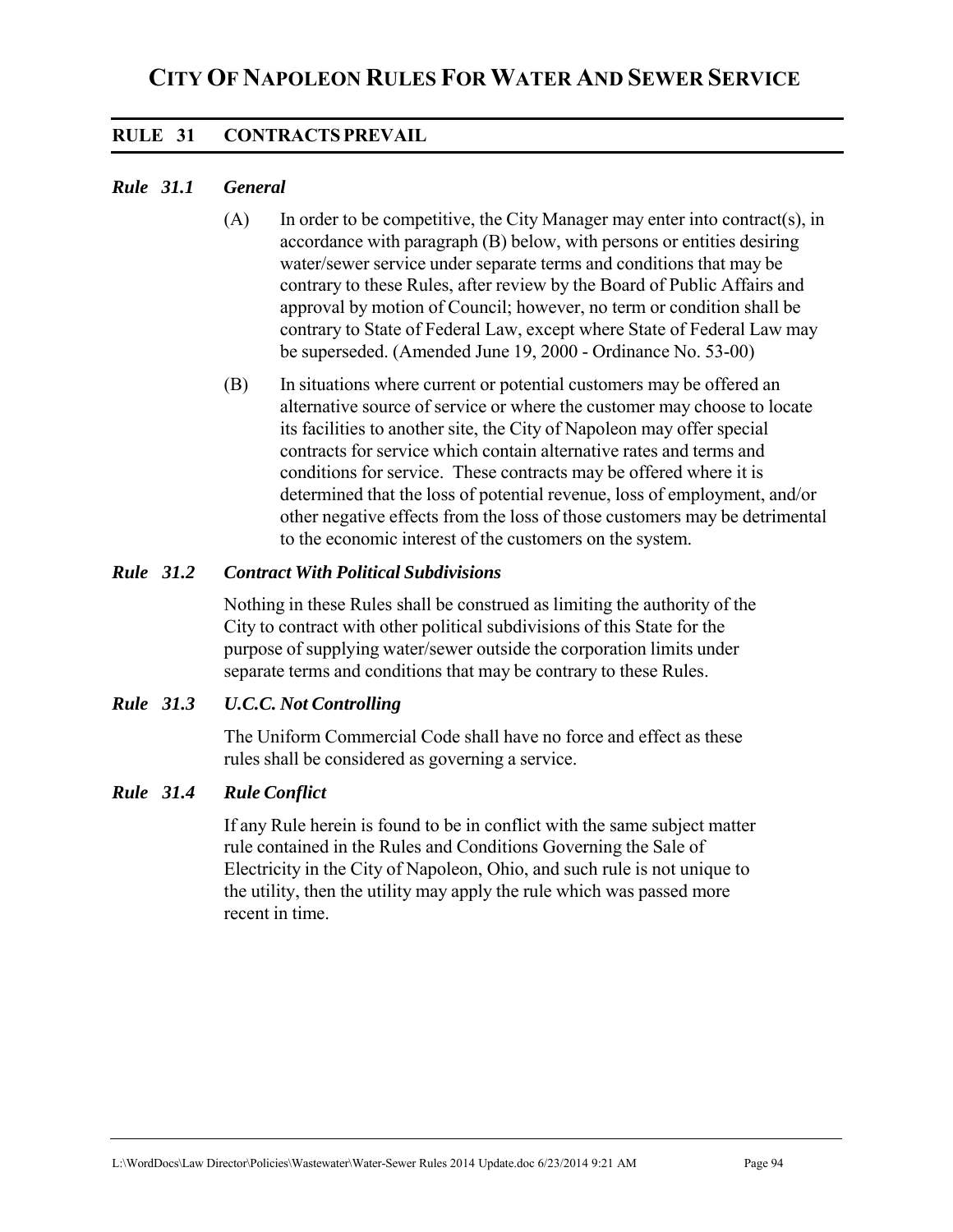# **RULE 32 APPENDIX "A" FEES**

To partially offset the additional expense to the City in furnishing special services requested or caused by the customer, such as the connection service, collection of accounts, etc. the charges for such services are set forth in this Appendix "A". Normal connections will occur during regular business hours of the City. Any service connections after normal business hours may have an added fee to cover the additional cost of services. This appendix also covers other current rates, fees and charges. All rates not contained in this Appendix shall be as contained in Chapter 931 of the Codified Ordinances of the City or other policy, resolution or ordinance.

## **Trip Charges:**

| Initial Customer Requested Water Connection (Trip Charge)             | \$0.00  |
|-----------------------------------------------------------------------|---------|
| Other Customer Requested Water Connection (Trip Charge)               | \$20.00 |
| City Maintenance Connection/Disconnection (Trip Charge)               | \$0.00  |
| Customer Emergency Maintenance Connection/Disconnection (Trip Charge) | \$0.00  |
| City Disconnection Water Service (each trip) pursuant to RULE 15 (b)  | \$50.00 |

#### **Other:**

| Filing of Appeal Fee                                 | \$35.00         |
|------------------------------------------------------|-----------------|
| Return Check Service Fee                             | \$25.00         |
| Well, Pond Reservoir, Lagoon Permit Application Fee  | \$50.00         |
| Temporary Water Service Fee<br>(Includes Permit Fee) | \$100.00        |
| Hose Meter Charge                                    | 10.00 Per Month |

Meter Testing Fee at Customer's Request

(when no meter problem found) the customer's cost shall be time and material as determined at the actual cost to City

\* Fees listed under this Rule (Appendix) only during normal business hours. Services performed after normal business hours will have an additional \$40.00 added fee for each service, except for appeals.

\* Placement and/or removal of a limiter constitutes disconnect/connect for purposes of trip charges.